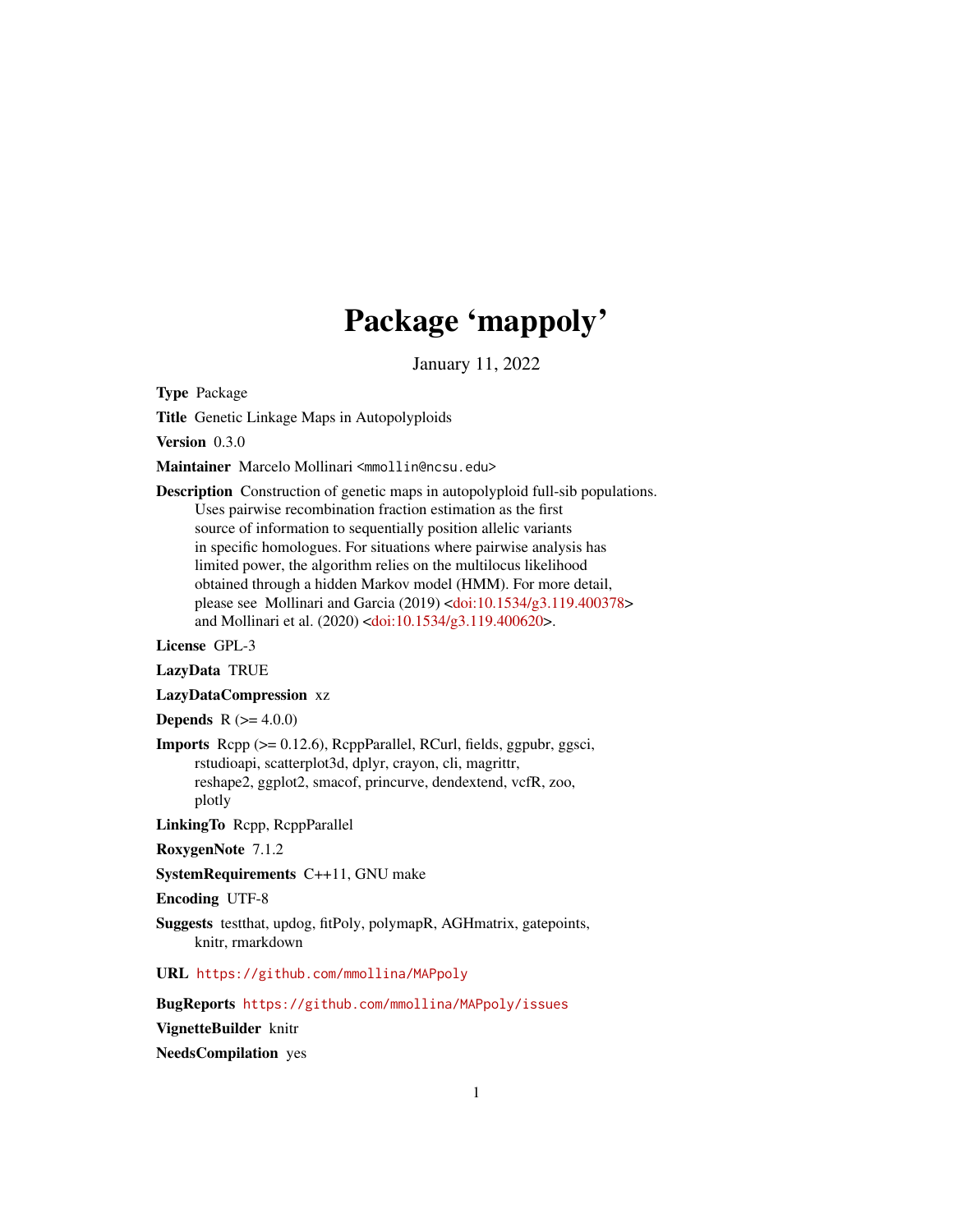Author Marcelo Mollinari [aut, cre] (<<https://orcid.org/0000-0002-7001-8498>>), Gabriel Gesteira [aut] (<<https://orcid.org/0000-0002-4106-7346>>), Guilhereme Pereira [ctb] (<<https://orcid.org/0000-0002-7106-8630>>), Augusto Garcia [ctb] (<<https://orcid.org/0000-0003-0634-3277>>), Zhao-Bang Zeng [ctb] (<<https://orcid.org/0000-0002-3115-1149>>), Katharine Preedy [ctb, cph] (MDS ordering algorithm), Robert Gentleman [cph] (C code for MLE optimization in src/pairwise\_estimation.cpp), Ross Ihaka [cph] (C code for MLE optimization in src/pairwise\_estimation.cpp), R Foundation [cph] (C code for MLE optimization in src/pairwise\_estimation.cpp), R-core [cph] (C code for MLE optimization in src/pairwise\_estimation.cpp)

## Repository CRAN

Date/Publication 2022-01-11 09:22:41 UTC

## R topics documented:

|                                                                                                                       | $\overline{\mathcal{A}}$ |
|-----------------------------------------------------------------------------------------------------------------------|--------------------------|
|                                                                                                                       | 6                        |
|                                                                                                                       | $\overline{8}$           |
|                                                                                                                       | 9                        |
| 10                                                                                                                    |                          |
| 11                                                                                                                    |                          |
| 13                                                                                                                    |                          |
| 14                                                                                                                    |                          |
| 15                                                                                                                    |                          |
| 15                                                                                                                    |                          |
| 16                                                                                                                    |                          |
| 17                                                                                                                    |                          |
| 18<br>$est\_full\_hmm\_with\_global\_error$                                                                           |                          |
| 20                                                                                                                    |                          |
| 22                                                                                                                    |                          |
| $est\_pairwise\_rf2 \ldots \ldots \ldots \ldots \ldots \ldots \ldots \ldots \ldots \ldots \ldots \ldots \ldots$<br>24 |                          |
| 25                                                                                                                    |                          |
| 28<br>$est\_rf\_hmm\_sequential \dots \dots \dots \dots \dots \dots \dots \dots \dots \dots \dots \dots \dots \dots$  |                          |
| 31                                                                                                                    |                          |
| 32                                                                                                                    |                          |
| 33                                                                                                                    |                          |
| 34                                                                                                                    |                          |
| 34                                                                                                                    |                          |
| 35                                                                                                                    |                          |
| 36                                                                                                                    |                          |
| 37                                                                                                                    |                          |
| 37                                                                                                                    |                          |
| - 39                                                                                                                  |                          |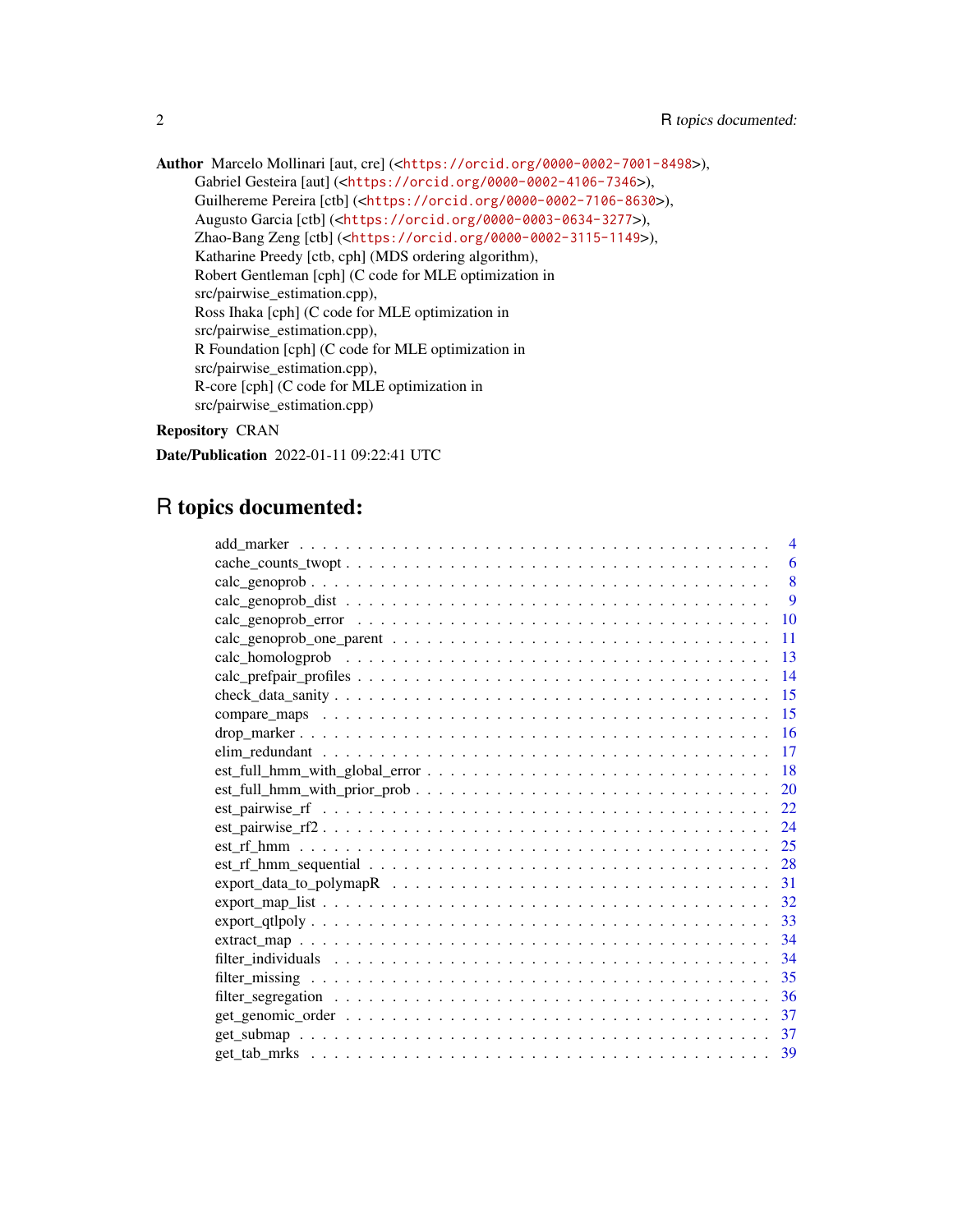| 40<br>41           |
|--------------------|
| 42                 |
| 43                 |
| 44                 |
| 46                 |
|                    |
| 47                 |
| 48                 |
| 49                 |
| 50                 |
| 52                 |
| 52                 |
| 54                 |
| 56                 |
| 58                 |
| 59                 |
| 60                 |
| 60                 |
| 61                 |
| 62                 |
| 63                 |
| 64                 |
| 65                 |
| 67                 |
| 70                 |
|                    |
|                    |
| 77                 |
| 78                 |
| 79                 |
| 81                 |
| 82                 |
| 83                 |
| 85                 |
| 85                 |
| 86                 |
|                    |
| 86                 |
| 87                 |
| 88                 |
| 89<br>tetra.solcap |
| 90                 |
| 91                 |
| 91                 |
|                    |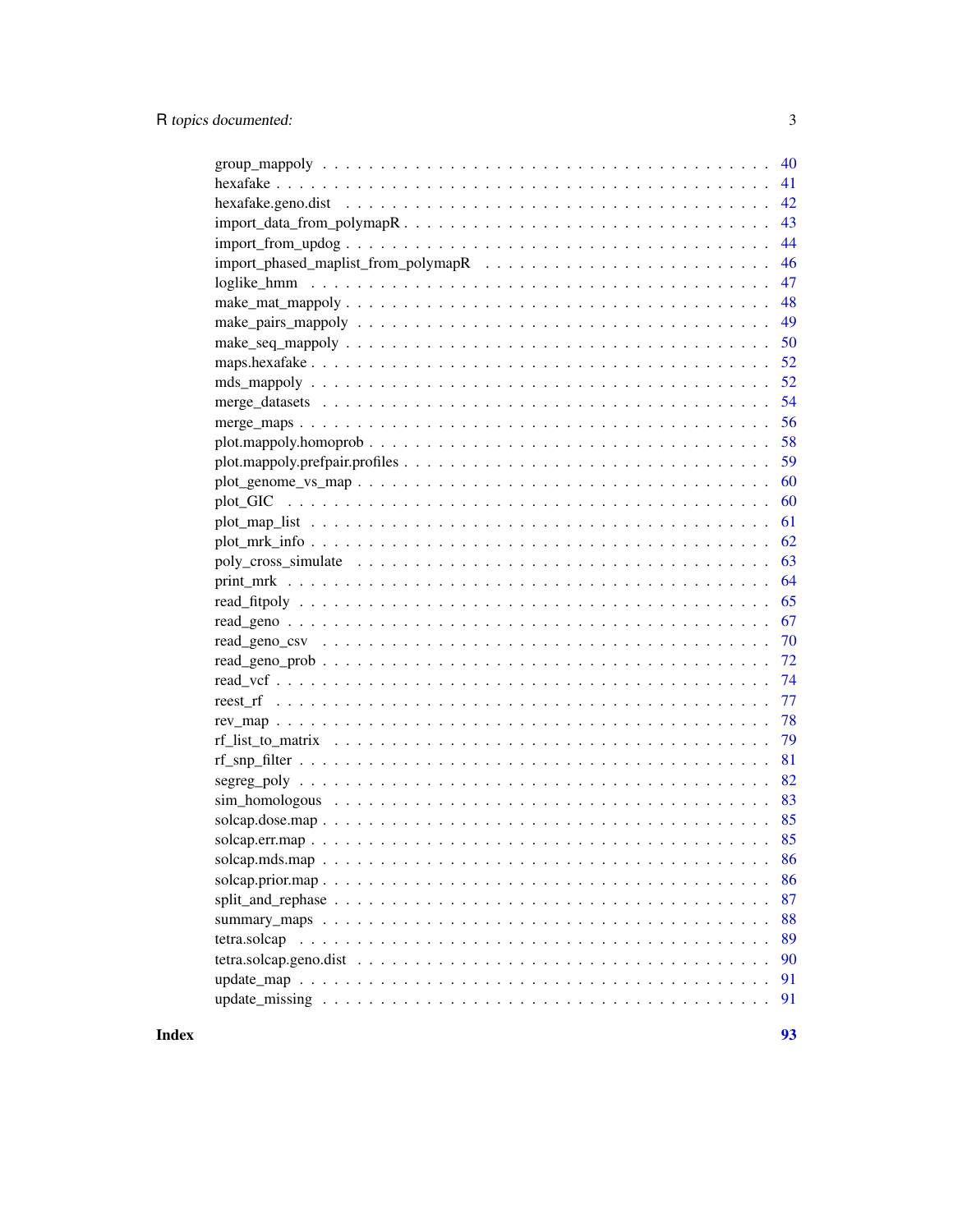<span id="page-3-0"></span>

Creates a new map by adding a marker in a given position in a pre-built map.

## Usage

```
add_marker(
  input.map,
 mrk,
 pos,
 rf.matrix,
  genoprob = NULL,
 phase.config = "best",
  tol = 0.001,r.test = NULL,
  verbose = TRUE
)
```
## Arguments

| input.map    | an object of class mappoly. map                                                                                                                                                                                                                                               |
|--------------|-------------------------------------------------------------------------------------------------------------------------------------------------------------------------------------------------------------------------------------------------------------------------------|
| mrk          | the name of the marker to be inserted                                                                                                                                                                                                                                         |
| pos          | the name of the marker after which the new marker should be added. One also<br>can inform the numeric position (between markers) were the new marker should<br>be added. To insert a marker at the beginning of a map, use $pos = 0$                                          |
| rf.matrix    | an object of class mappoly. rf. matrix containing the recombination fractions<br>and the number of homologues sharing alleles between pairwise markers on<br>input.map. It is important that shared.alleles = TRUE in function rf_list_to_matrix<br>when computing rf.matrix. |
| genoprob     | an object of class mappoly genoprob containing the genotype probabilities for<br>all marker positions on input.map                                                                                                                                                            |
| phase.config | which phase configuration should be used. "best" (default) will choose the max-<br>imum likelihood configuration                                                                                                                                                              |
| tol          | the desired accuracy (default = $10e-04$ )                                                                                                                                                                                                                                    |
| r.test       | for internal use only                                                                                                                                                                                                                                                         |
| verbose      | if TRUE (default), the current progress is shown; if FALSE, no output is produced                                                                                                                                                                                             |

#### Details

add\_marker splits the input map into two sub-maps to the left and the right of the given position. Using the genotype probabilities, it computes the log-likelihood of all possible linkage phases under a two-point threshold inherited from function [rf\\_list\\_to\\_matrix](#page-78-1).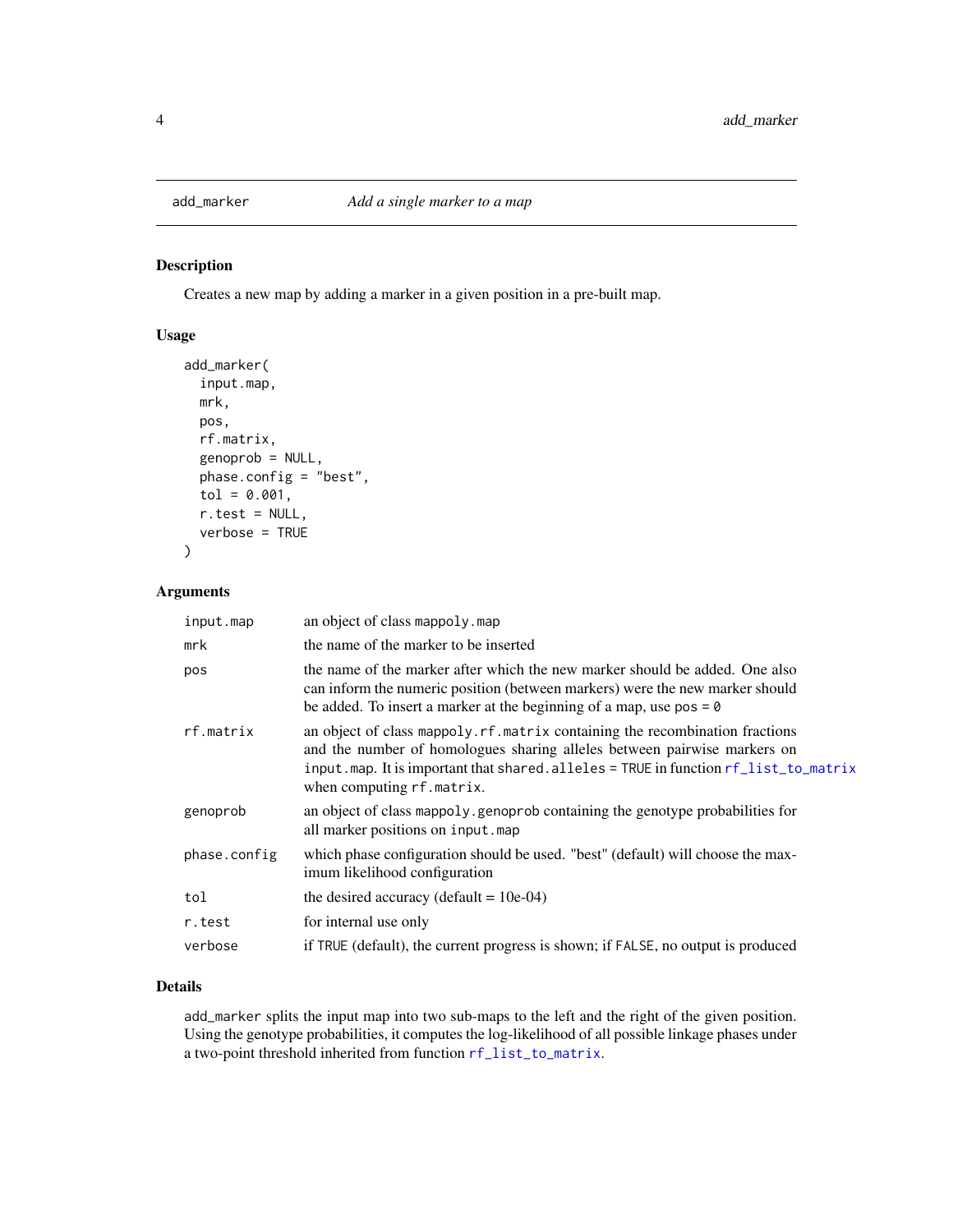## add\_marker 5

## Value

A list of class mappoly.map with two elements:

i) info: a list containing information about the map, regardless of the linkage phase configuration:

| ploidy      | the ploidy level                                                                                                                           |
|-------------|--------------------------------------------------------------------------------------------------------------------------------------------|
| n.mrk       | number of markers                                                                                                                          |
| seq.num     | a vector containing the (ordered) indices of markers in the map, according to the<br>input file                                            |
| mrk.names   | the names of markers in the map                                                                                                            |
| seq.dose.p1 | a vector containing the dosage in parent 1 for all markers in the map                                                                      |
| seq.dose.p2 | a vector containing the dosage in parent 2 for all markers in the map                                                                      |
| chrom       | a vector indicating the sequence (usually chromosome) each marker belongs as<br>informed in the input file. If not available, chrom = NULL |
| genome.pos  | physical position (usually in megabase) of the markers into the sequence                                                                   |
| seq.ref     | reference base used for each marker (i.e. A, T, C, G). If not available, seq. ref<br>$=$ NULL                                              |
| seq.alt     | alternative base used for each marker (i.e. A, T, C, G). If not available, seq. ref<br>$=$ NULL                                            |
| chisq.pval  | a vector containing p-values of the chi-squared test of Mendelian segregation for<br>all markers in the map                                |
| data.name   | name of the dataset of class mappoly.data                                                                                                  |
| ph.thres    | the LOD threshold used to define the linkage phase configurations to test                                                                  |
| containing  | ii) a list of maps with possible linkage phase configuration. Each map in the list is also a list                                          |
| seg.num     | a vector containing the (ordered) indices of markers in the map, according to the<br>input file                                            |
| seg.rf      | a vector of size (n.mrk -1) containing a sequence of recombination fraction be-<br>tween the adjacent markers in the map                   |
| seg.ph      | linkage phase configuration for all markers in both parents                                                                                |

loglike the hmm-based multipoint likelihood

#### Author(s)

Marcelo Mollinari, <mmollin@ncsu.edu>

```
sub.map <- get_submap(maps.hexafake[[1]], 1:20, reestimate.rf = FALSE)
plot(sub.map, mrk.names = TRUE)
s <- make_seq_mappoly(hexafake, sub.map$info$mrk.names)
tpt <- est_pairwise_rf(s)
rf.matrix <- rf_list_to_matrix(input.twopt = tpt,
```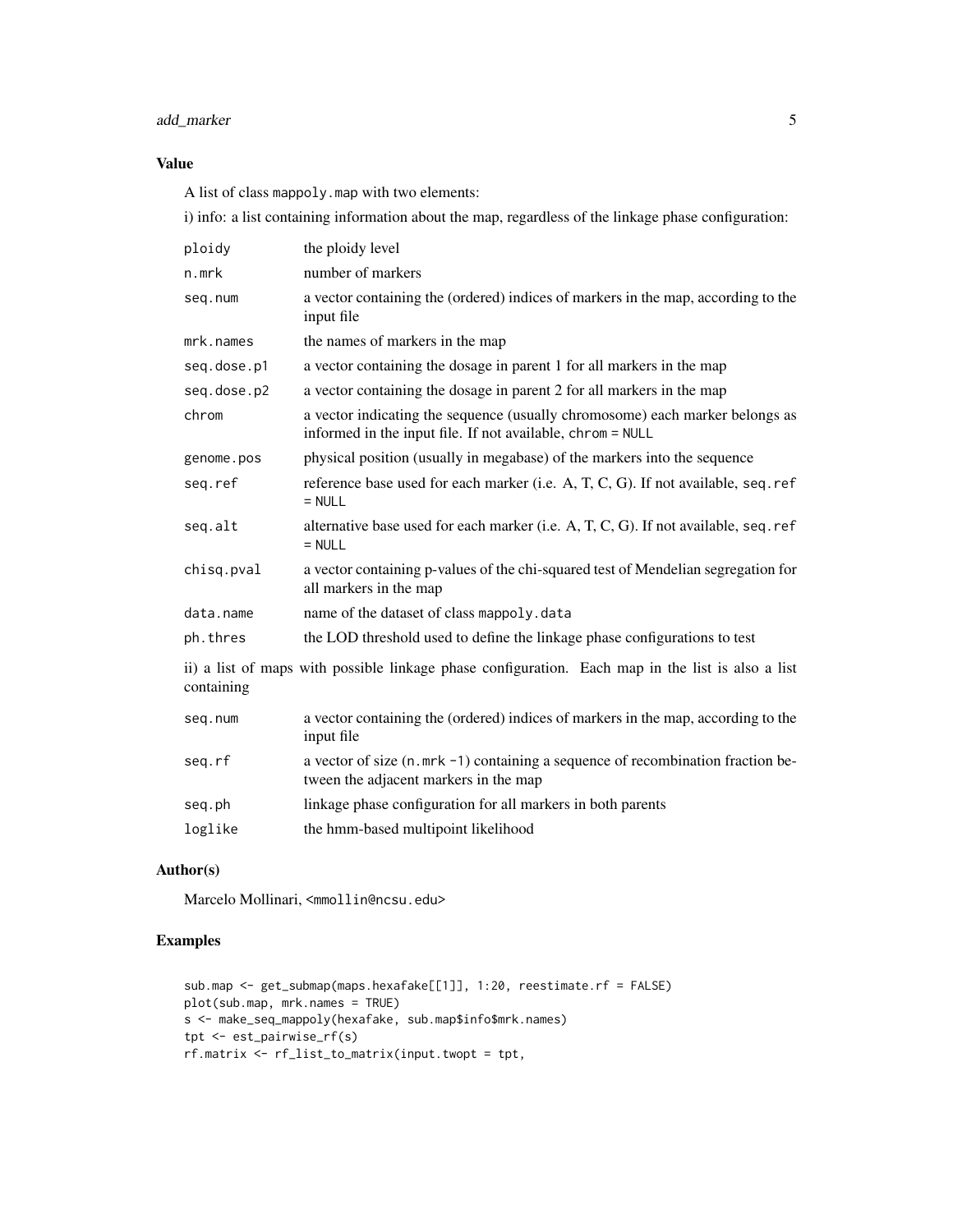```
thresh.LOD.ph = 3,
                               thresh.LOD.rf = 3,
                               shared.alleles = TRUE)
###### Removing marker "M_1" (first) #######
mrk.to.remove <- "M_1"
input.map <- drop_marker(sub.map, mrk.to.remove)
plot(input.map, mrk.names = TRUE)
## Computing conditional probabilities using the resulting map
genoprob <- calc_genoprob(input.map)
res.add.M_1 <- add_marker(input.map = input.map,
                        mrk = "M_1",pos = 0,rf.matrix = rf.matrix,
                        genoprob = genoprob,
                        tol = 10e-4plot(res.add.M_1, mrk.names = TRUE)
 best.phase <- res.add.M_1$maps[[1]]$seq.ph
 names.id <- names(best.phase$P)
 plot_compare_haplotypes(ploidy = 6,
                         hom.allele.p1 = best.phase$P[names.id],
                         hom.allele.q1 = best.phase$Q[names.id],
                         hom.allele.p2 = sub.map$maps[[1]]$seq.ph$P[names.id],
                         hom.allele.q2 = sub.map$maps[[1]]$seq.ph$Q[names.id])
###### Removing marker "M_10" (middle or last) #######
mrk.to.remove <- "M_10"
input.map <- drop_marker(sub.map, mrk.to.remove)
plot(input.map, mrk.names = TRUE)
# Computing conditional probabilities using the resulting map
genoprob <- calc_genoprob(input.map)
res.add.M_10 <- add_marker(input.map = input.map,
                       mrk = "M_10",pos = "M_9",rf.matrix = rf.matrix,
                        genoprob = genoprob,
                        tol = 10e-4plot(res.add.M_10, mrk.names = TRUE)
 best.phase <- res.add.M_10$maps[[1]]$seq.ph
 names.id <- names(best.phase$P)
 plot_compare_haplotypes(ploidy = 6,
                         hom.allele.p1 = best.phase$P[names.id],
                         hom.allele.q1 = best.phase$Q[names.id],
                         hom.allele.p2 = sub.map$maps[[1]]$seq.ph$P[names.id],
                         hom.allele.q2 = sub.map$maps[[1]]$seq.ph$Q[names.id])
```
<span id="page-5-1"></span>cache\_counts\_twopt *Frequency of genotypes for two-point recombination fraction estimation*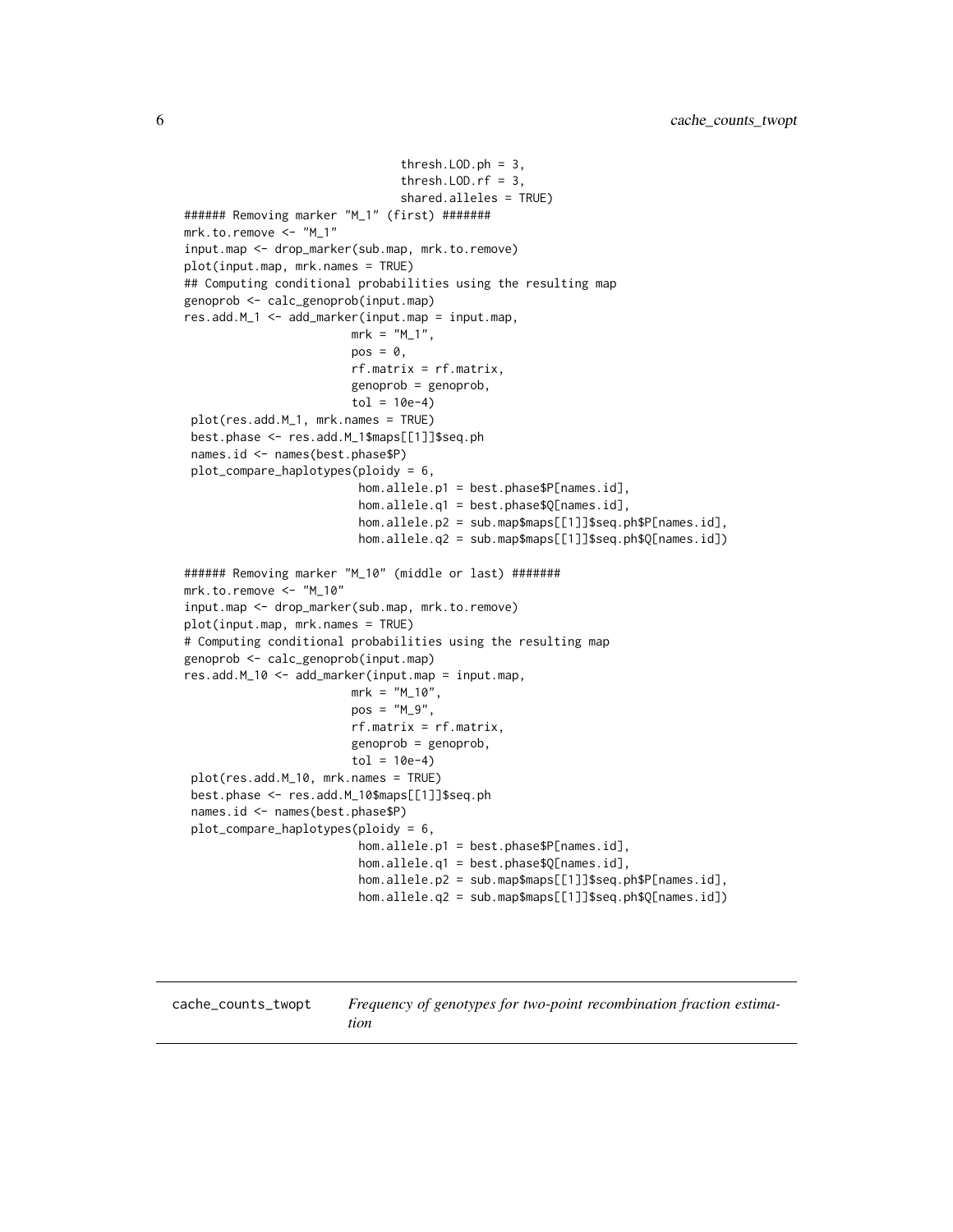Returns the frequency of each genotype for two-point reduction of dimensionality. The frequency is calculated for all pairwise combinations and for all possible linkage phase configurations.

#### Usage

```
cache_counts_twopt(
  input.seq,
  cached = FALSE,cache.prev = NULL,
  ncpus = 1L,
  verbose = TRUE,
  joint.prob = FALSE
)
```
#### Arguments

| an object of class mappoly . sequence                                                                                                                                                                                                                                          |
|--------------------------------------------------------------------------------------------------------------------------------------------------------------------------------------------------------------------------------------------------------------------------------|
| If TRUE, access the counts for all linkage phase configurations in a internal file<br>$(detault = FALSE)$                                                                                                                                                                      |
| an object of class cache. info containing pre-computed genotype frequencies,<br>obtained with $cache_counts_twopt$ (optional, $default = NULL$ )                                                                                                                               |
| Number of parallel processes to spawn (default $= 1$ )                                                                                                                                                                                                                         |
| If TRUE (default), print the linkage phase configurations. If cached = TRUE, noth-<br>ing is printed, since all linkage phase configurations will be cached.                                                                                                                   |
| If FALSE (default), returns the frequency of genotypes for transition probabilities<br>(conditional probabilities). If TRUE returns the frequency for joint probabilities.<br>The latter is especially important to compute the Fisher's Information for a pair<br>of markers. |
|                                                                                                                                                                                                                                                                                |

#### Value

An object of class cache.info which contains one (conditional probabilities) or two (both conditional and joint probabilities) lists. Each list contains all pairs of dosages between parents for all markers in the sequence. The names in each list are of the form 'A-B-C-D', where: A represents the dosage in parent 1, marker k; B represents the dosage in parent 1, marker k+1; C represents the dosage in parent 2, marker k; and D represents the dosage in parent 2, marker k+1. For each list, the frequencies were computed for all possible linkage phase configurations. The frequencies for each linkage phase configuration are distributed in matrices whose names represents the number of homologous chromosomes that share alleles. The rows on these matrices represents the dosages in markers k and k+1 for an individual in the offspring. See Table 3 of S3 Appendix in Mollinari and Garcia (2019) for an example.

#### Author(s)

Marcelo Mollinari, <mmollin@ncsu.edu> with updates by Gabriel Gesteira, <gabrielgesteira@usp.br>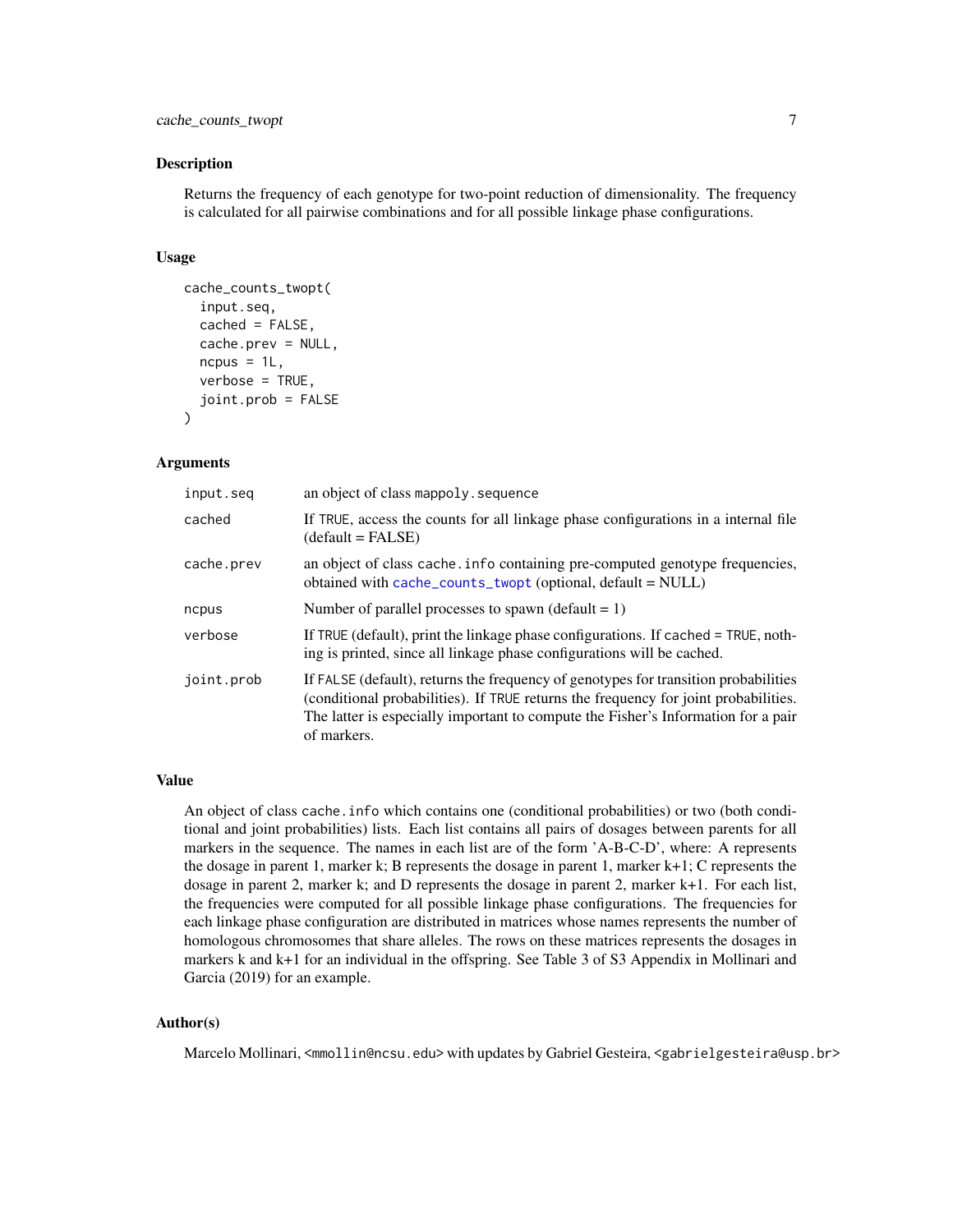#### <span id="page-7-0"></span>References

Mollinari, M., and Garcia, A. A. F. (2019) Linkage analysis and haplotype phasing in experimental autopolyploid populations with high ploidy level using hidden Markov models, \_G3: Genes, Genomes, Genetics\_. doi: [10.1534/g3.119.400378](https://doi.org/10.1534/g3.119.400378)

#### Examples

```
all.mrk <- make_seq_mappoly(tetra.solcap, 1:20)
 ## local computation
 counts <- cache_counts_twopt(all.mrk, ncpus = 1)
## load from internal file or web-stored counts (especially important for high ploidy levels)
 counts.cached <- cache_counts_twopt(all.mrk, cached = TRUE)
```
calc\_genoprob *Compute conditional probabilities of the genotypes*

## Description

Conditional genotype probabilities are calculated for each marker position and each individual given a map.

#### Usage

```
calc_genoprob(input.map, step = \theta, phase.config = "best", verbose = TRUE)
```
#### Arguments

| input.map    | An object of class mappoly, map                                                                                                                                                           |
|--------------|-------------------------------------------------------------------------------------------------------------------------------------------------------------------------------------------|
| step         | Maximum distance (in cM) between positions at which the genotype probabil-<br>ities are calculated, though for step $= 0$ , probabilities are calculated only at the<br>marker locations. |
| phase.config | which phase configuration should be used. "best" (default) will choose the phase<br>configuration associated with the maximum likelihood                                                  |
| verbose      | if TRUE (default), current progress is shown; if FALSE, no output is produced                                                                                                             |

#### Value

An object of class 'mappoly.genoprob' which has two elements: a tridimensional array containing the probabilities of all possible genotypes for each individual in each marker position; and the marker sequence with it's recombination frequencies

## Author(s)

Marcelo Mollinari, <mmollin@ncsu.edu>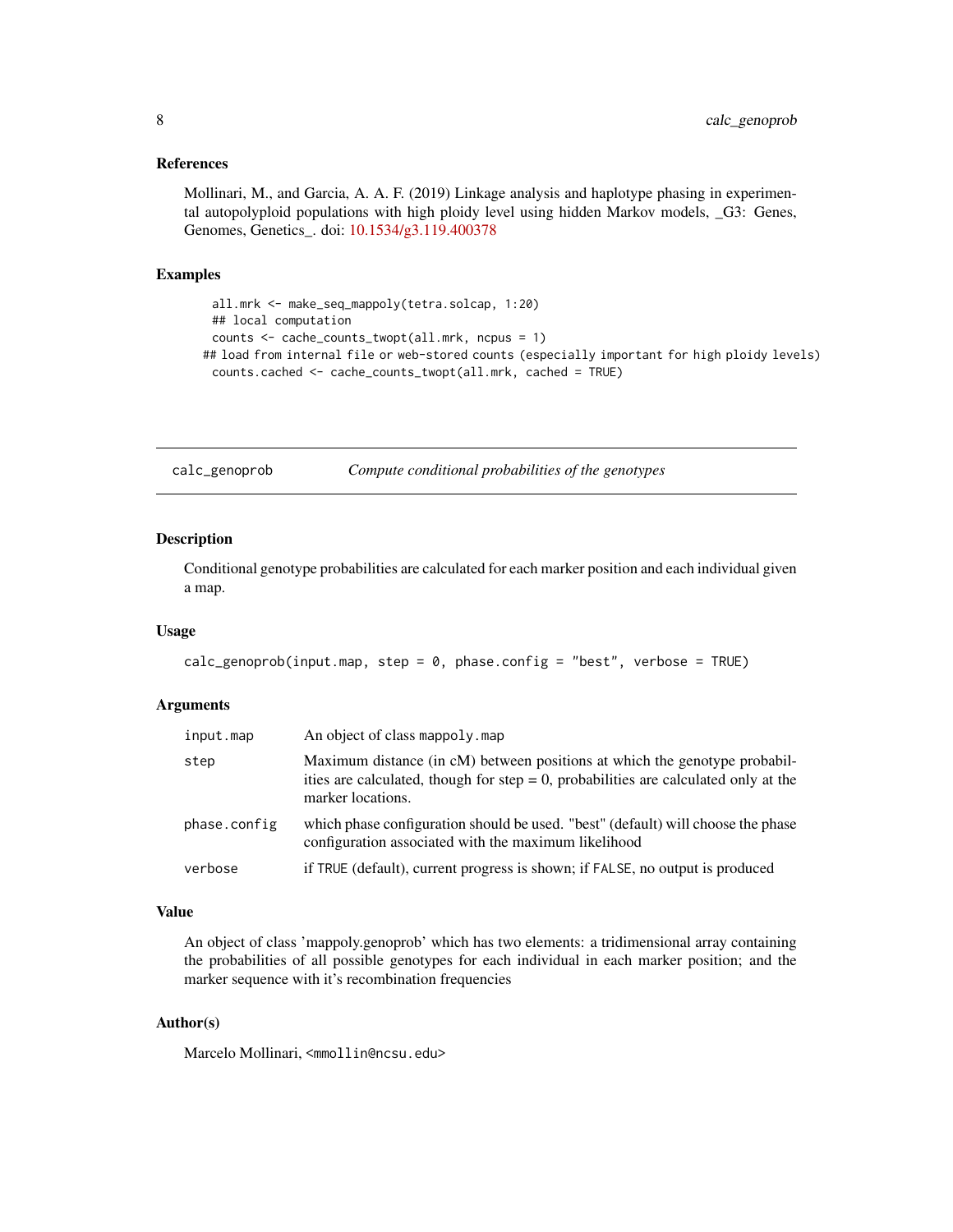## <span id="page-8-0"></span>calc\_genoprob\_dist 9

#### References

Mollinari, M., and Garcia, A. A. F. (2019) Linkage analysis and haplotype phasing in experimental autopolyploid populations with high ploidy level using hidden Markov models, \_G3: Genes, Genomes, Genetics\_. doi: [10.1534/g3.119.400378](https://doi.org/10.1534/g3.119.400378)

#### Examples

```
## tetraploid example
probs.t <- calc_genoprob(input.map = solcap.dose.map[[1]],
                       verbose = TRUE)
probs.t
## displaying individual 1, 36 genotypic states
## (rows) across linkage group 1 (columns)
image(t(probs.t$probs[,,1]))
```
calc\_genoprob\_dist *Compute conditional probabilities of the genotypes using probability distribution of dosages*

#### Description

Conditional genotype probabilities are calculated for each marker position and each individual given a map. In this function, the probabilities are not calculated between markers.

#### Usage

```
calc_genoprob_dist(
  input.map,
  dat.prob = NULL,phase.config = "best",
  verbose = TRUE
\mathcal{L}
```
## Arguments

| input.map    | An object of class mappoly, map                                                                                               |
|--------------|-------------------------------------------------------------------------------------------------------------------------------|
| dat.prob     | an object of class mappoly, data containing the probability distribution of the<br>genotypes                                  |
| phase.config | which phase configuration should be used. "best" (default) will choose the phase<br>configuration with the maximum likelihood |
| verbose      | if TRUE (default), the current progress is shown; if FALSE, no output is produced                                             |

#### Value

An object of class 'mappoly.genoprob' which has two elements: a tridimensional array containing the probabilities of all possible genotypes for each individual in each marker position; and the marker sequence with it's recombination frequencies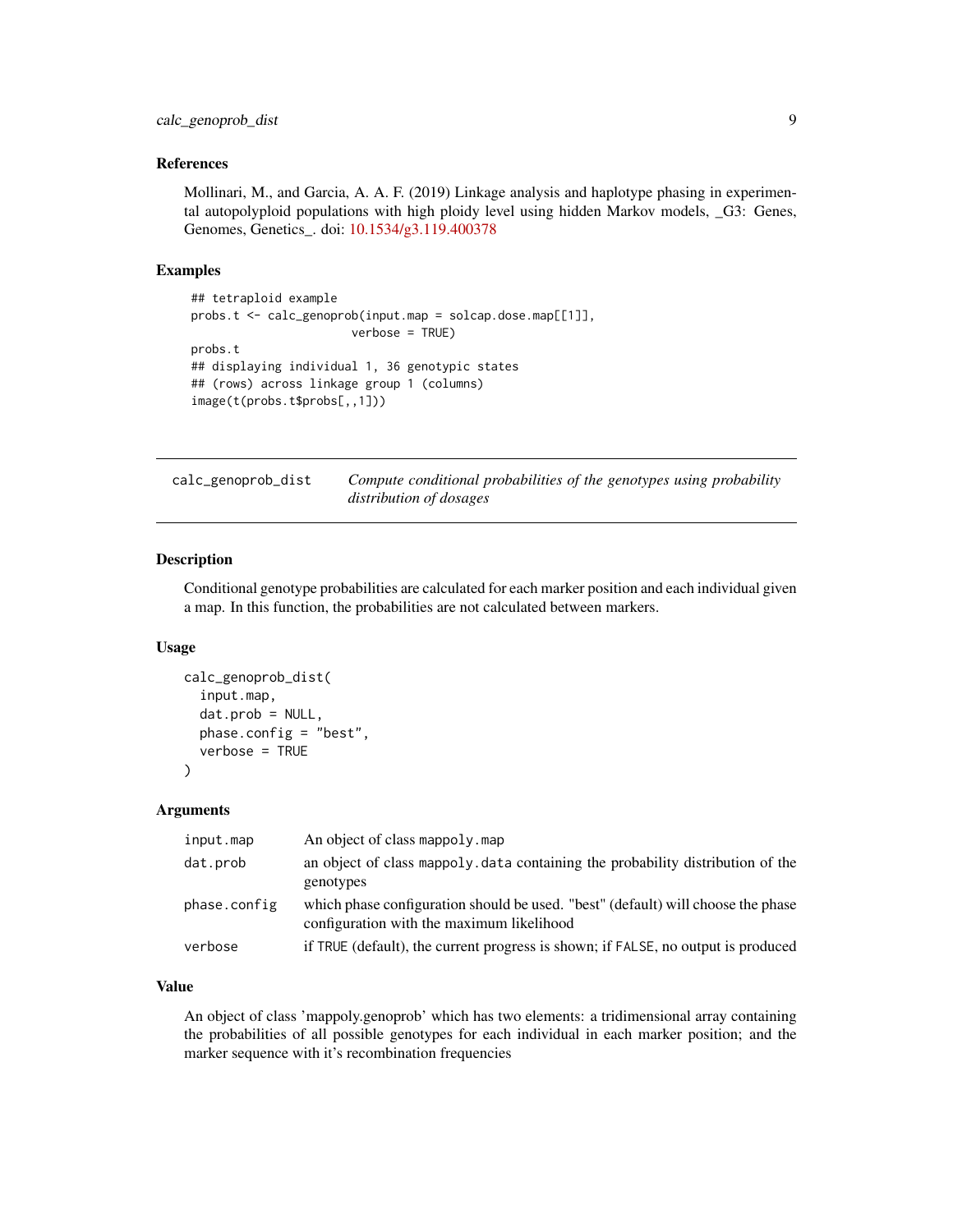#### <span id="page-9-0"></span>Author(s)

Marcelo Mollinari, <mmollin@ncsu.edu>

#### References

Mollinari, M., and Garcia, A. A. F. (2019) Linkage analysis and haplotype phasing in experimental autopolyploid populations with high ploidy level using hidden Markov models, \_G3: Genes, Genomes, Genetics\_. doi: [10.1534/g3.119.400378](https://doi.org/10.1534/g3.119.400378)

## Examples

```
## tetraploid example
probs.t <- calc_genoprob_dist(input.map = solcap.prior.map[[1]],
                         dat.prob = tetra.solcap.geno.dist,
                          verbose = TRUE)
probs.t
## displaying individual 1, 36 genotypic states
## (rows) across linkage group 1 (columns)
image(t(probs.t$probs[,,1]))
```
calc\_genoprob\_error *Compute conditional probabilities of the genotypes using global error*

## Description

Conditional genotype probabilities are calculated for each marker position and each individual given a map.

#### Usage

```
calc_genoprob_error(
  input.map,
  step = 0,
  phase.config = "best",
  error = 0.01,th.prob = 0.95,
  restricted = TRUE,
  verbose = TRUE
)
```
## Arguments

| input.map | An object of class mappoly, map                                                                                                                                                           |
|-----------|-------------------------------------------------------------------------------------------------------------------------------------------------------------------------------------------|
| step      | Maximum distance (in cM) between positions at which the genotype probabil-<br>ities are calculated, though for step $= 0$ , probabilities are calculated only at the<br>marker locations. |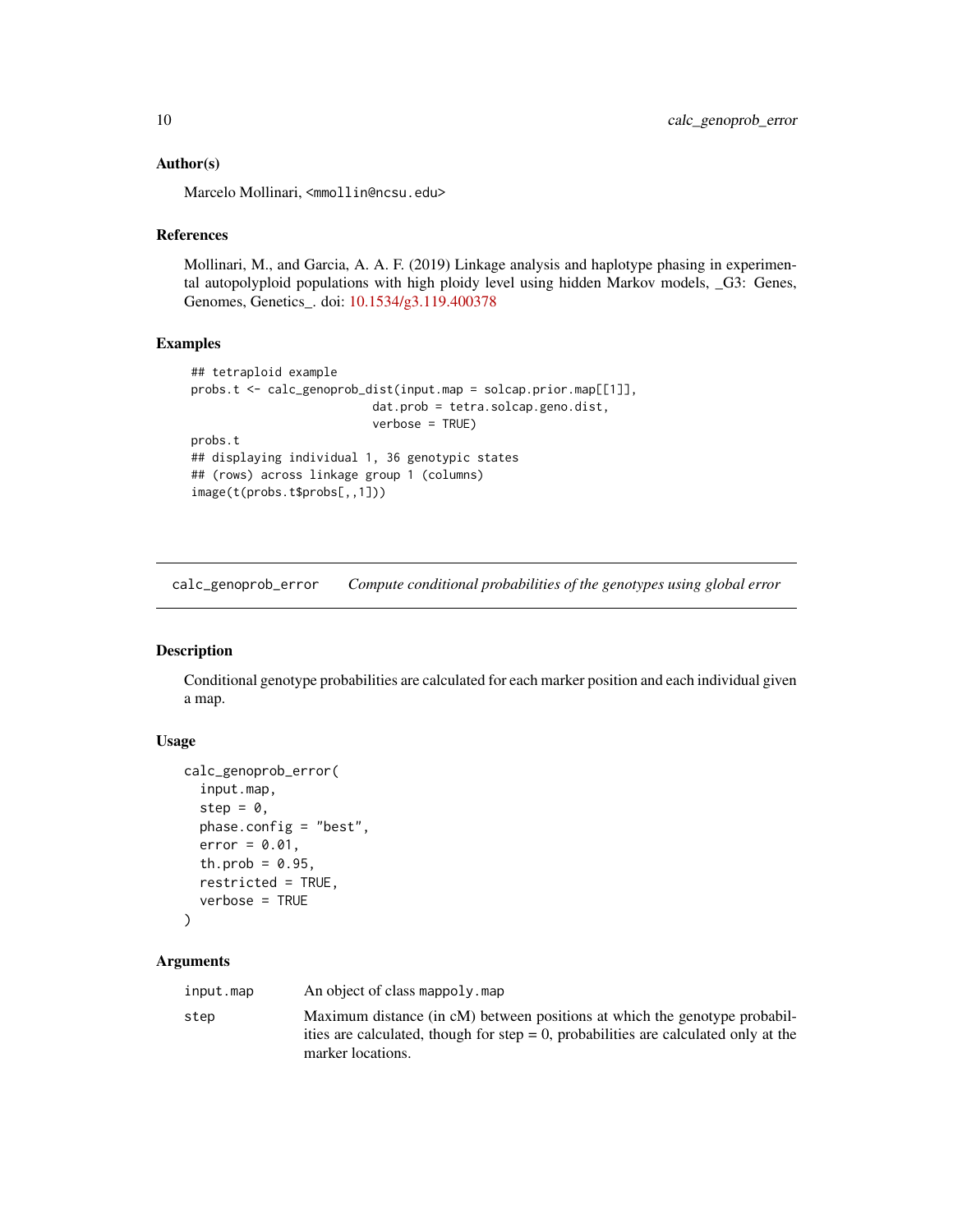<span id="page-10-0"></span>

| phase.config | which phase configuration should be used. "best" (default) will choose the max-<br>imum likelihood configuration                            |
|--------------|---------------------------------------------------------------------------------------------------------------------------------------------|
| error        | the assumed global error rate (default $= 0.01$ )                                                                                           |
| th.prob      | the threshold for using global error or genotype probability distribution con-<br>tained in the dataset (default = $0.95$ )                 |
| restricted   | if TRUE (default), restricts the prior to the possible classes under Mendelian non<br>double-reduced segregation given the parental dosages |
| verbose      | if TRUE (default), current progress is shown; if FALSE, no output is produced                                                               |

#### Value

An object of class 'mappoly.genoprob' which has two elements: a tridimensional array containing the probabilities of all possible genotypes for each individual in each marker position; and the marker sequence with it's recombination frequencies

## Author(s)

Marcelo Mollinari, <mmollin@ncsu.edu>

#### References

Mollinari, M., and Garcia, A. A. F. (2019) Linkage analysis and haplotype phasing in experimental autopolyploid populations with high ploidy level using hidden Markov models, \_G3: Genes, Genomes, Genetics\_. doi: [10.1534/g3.119.400378](https://doi.org/10.1534/g3.119.400378)

## Examples

```
probs.error <- calc_genoprob_error(input.map = solcap.err.map[[1]],
                           error = 0.05,
                           verbose = TRUE)
```
calc\_genoprob\_one\_parent

*Compute conditional probabilities of the genotype (one informative parent)*

## Description

Conditional genotype probabilities are calculated for each marker position and each individual given a map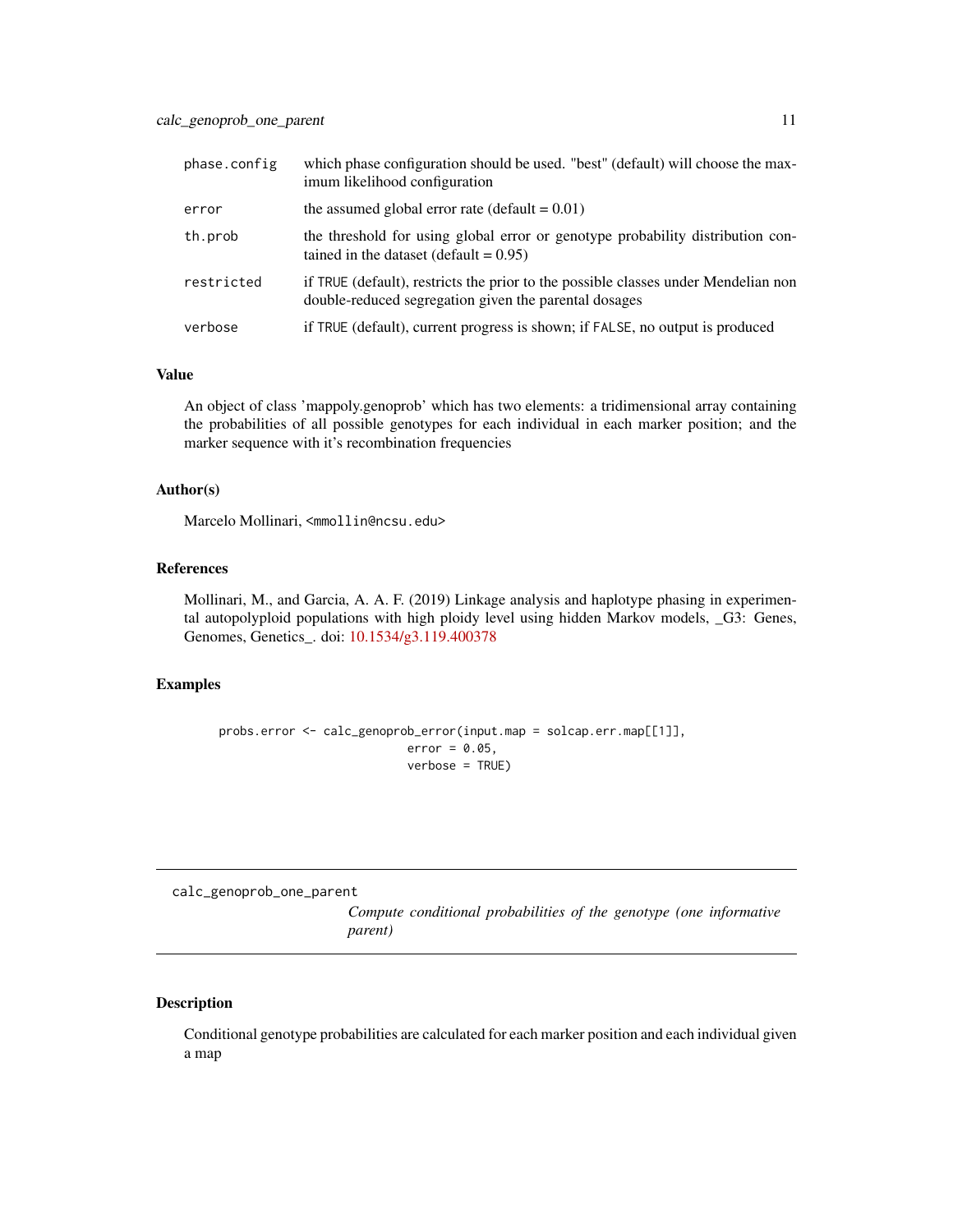## Usage

```
calc_genoprob_one_parent(
  input.map,
  step = 0,info.parent = 1,
  uninfo.parent = 2,
  global.err = 0,
  phase.config = "best",
  verbose = TRUE
\mathcal{L}
```
#### Arguments

| input.map     | An object of class mappoly, map (with exceptions)                                                                                                                                         |
|---------------|-------------------------------------------------------------------------------------------------------------------------------------------------------------------------------------------|
| step          | Maximum distance (in cM) between positions at which the genotype probabil-<br>ities are calculated, though for step $= 0$ , probabilities are calculated only at the<br>marker locations. |
| info.parent   | index for informative parent                                                                                                                                                              |
| uninfo.parent | index for uninformative parent                                                                                                                                                            |
| global.err    | the assumed global error rate (default $= 0.0$ )                                                                                                                                          |
| phase.config  | which phase configuration should be used. "best" (default) will choose the phase<br>configuration associated with the maximum likelihood                                                  |
| verbose       | if TRUE (default), current progress is shown; if FALSE, no output is produced                                                                                                             |

#### Value

An object of class 'mappoly.genoprob' which has two elements: a tridimensional array containing the probabilities of all possible genotypes for each individual in each marker position; and the marker sequence with it's recombination frequencies

#### Author(s)

Marcelo Mollinari, <mmollin@ncsu.edu>

#### References

Mollinari, M., and Garcia, A. A. F. (2019) Linkage analysis and haplotype phasing in experimental autopolyploid populations with high ploidy level using hidden Markov models, \_G3: Genes, Genomes, Genetics\_. doi: [10.1534/g3.119.400378](https://doi.org/10.1534/g3.119.400378)

```
## tetraploid example
map <- solcap.dose.map[[1]]
s <- make_seq_mappoly(map)
map1 <- est_rf_hmm_single_one_parent(input.seq = s,
                                     input.ph.single = map$maps[[1]]$seq.ph,
                                     info.parent = 1,
```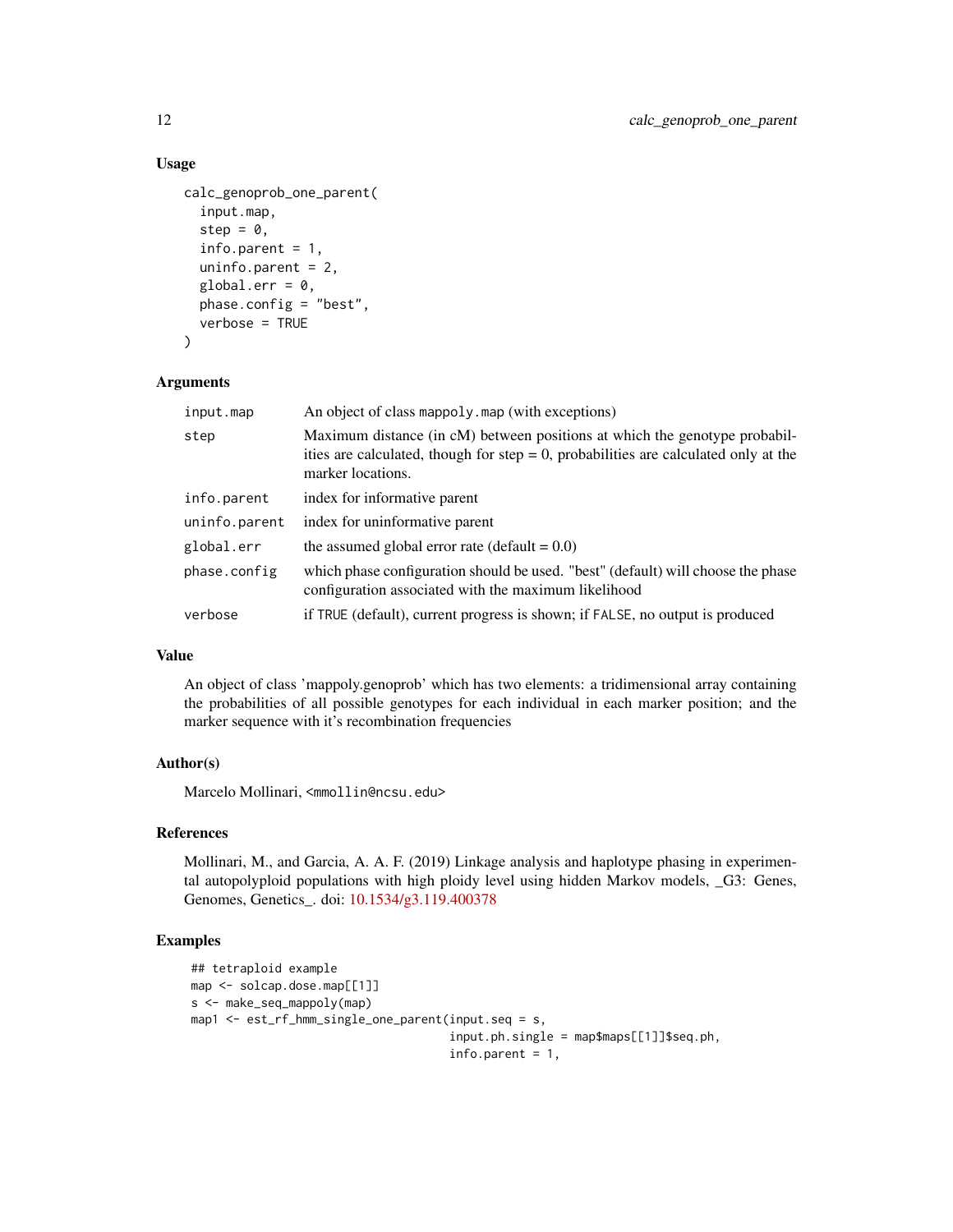```
uninfo.parent = 2,
                                     tol = 10e-4plot(map1)
probs <- calc_genoprob_one_parent(input.map = map1,
                                  info.parent = 1,
                                  uninfo.parent = 2,
                                  step = 1)
probs
## displaying individual 1, 6 genotypic states
## (rows) across linkage group 1 (columns)
image(t(probs$probs[,,2]))
```
calc\_homologprob *Homolog probabilities*

#### Description

Compute homolog probabilities for all individuals in the full-sib population given a map and conditional genotype probabilities.

#### Usage

calc\_homologprob(input.genoprobs, verbose = TRUE)

## Arguments

input.genoprobs an object of class mappoly.genoprob verbose if TRUE (default), the current progress is shown; if FALSE, no output is produced

#### Author(s)

Marcelo Mollinari, <mmollin@ncsu.edu>

#### References

Mollinari M., Olukolu B. A., Pereira G. da S., Khan A., Gemenet D., Yencho G. C., Zeng Z-B. (2020), Unraveling the Hexaploid Sweetpotato Inheritance Using Ultra-Dense Multilocus Mapping, \_G3: Genes, Genomes, Genetics\_. doi: [10.1534/g3.119.400620](https://doi.org/10.1534/g3.119.400620)

```
## tetraploid example
w1 <- calc_genoprob(solcap.dose.map[[1]])
h.prob <- calc_homologprob(w1)
print(h.prob)
plot(h.prob, ind = 5, use.plotly = FALSE)
```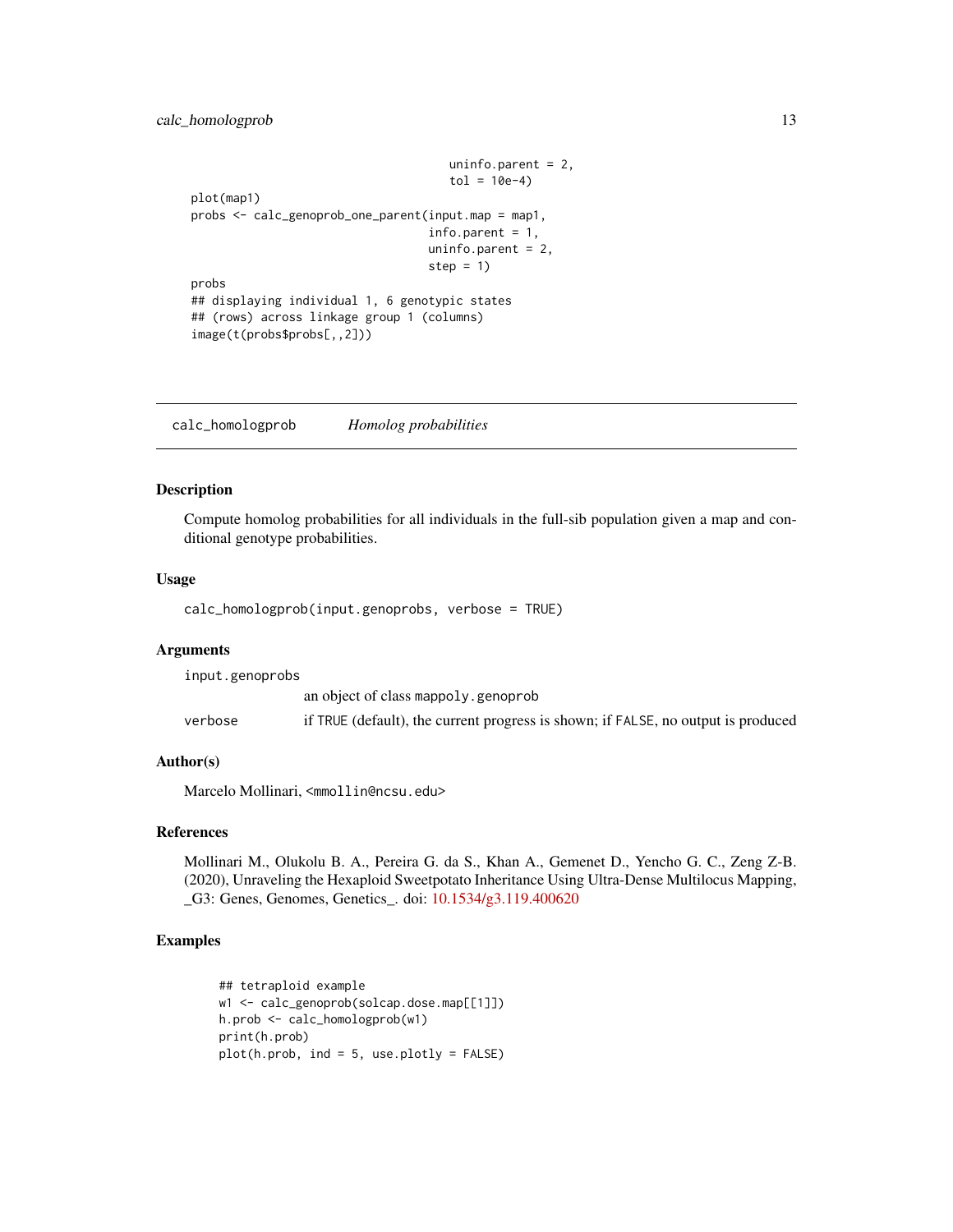```
## using error modeling (removing noise)
w2 <- calc_genoprob_error(solcap.err.map[[1]])
h.prob2 <- calc_homologprob(w2)
print(h.prob2)
plot(h.prob2, ind = 5, use.plotly = FALSE)
```
calc\_prefpair\_profiles

*Preferential pairing profiles*

## Description

Given the genotype conditional probabilities for a map, this function computes the probability profiles for all possible homolog pairing configurations in both parents.

#### Usage

```
calc_prefpair_profiles(input.genoprobs, verbose = TRUE)
```
## Arguments

input.genoprobs

|         | an object of class mappoly genoprob                                               |
|---------|-----------------------------------------------------------------------------------|
| verbose | if TRUE (default), the current progress is shown; if FALSE, no output is produced |

## Author(s)

Marcelo Mollinari, <mmollin@ncsu.edu> and Guilherme Pereira, <g.pereira@cgiar.org>

## References

Mollinari M., Olukolu B. A., Pereira G. da S., Khan A., Gemenet D., Yencho G. C., Zeng Z-B. (2020), Unraveling the Hexaploid Sweetpotato Inheritance Using Ultra-Dense Multilocus Mapping, \_G3: Genes, Genomes, Genetics\_. doi: [10.1534/g3.119.400620](https://doi.org/10.1534/g3.119.400620)

```
## tetraploid example
w1 <- lapply(solcap.dose.map[1:12], calc_genoprob)
x1 <- calc_prefpair_profiles(w1)
print(x1)
plot(x1)
```
<span id="page-13-0"></span>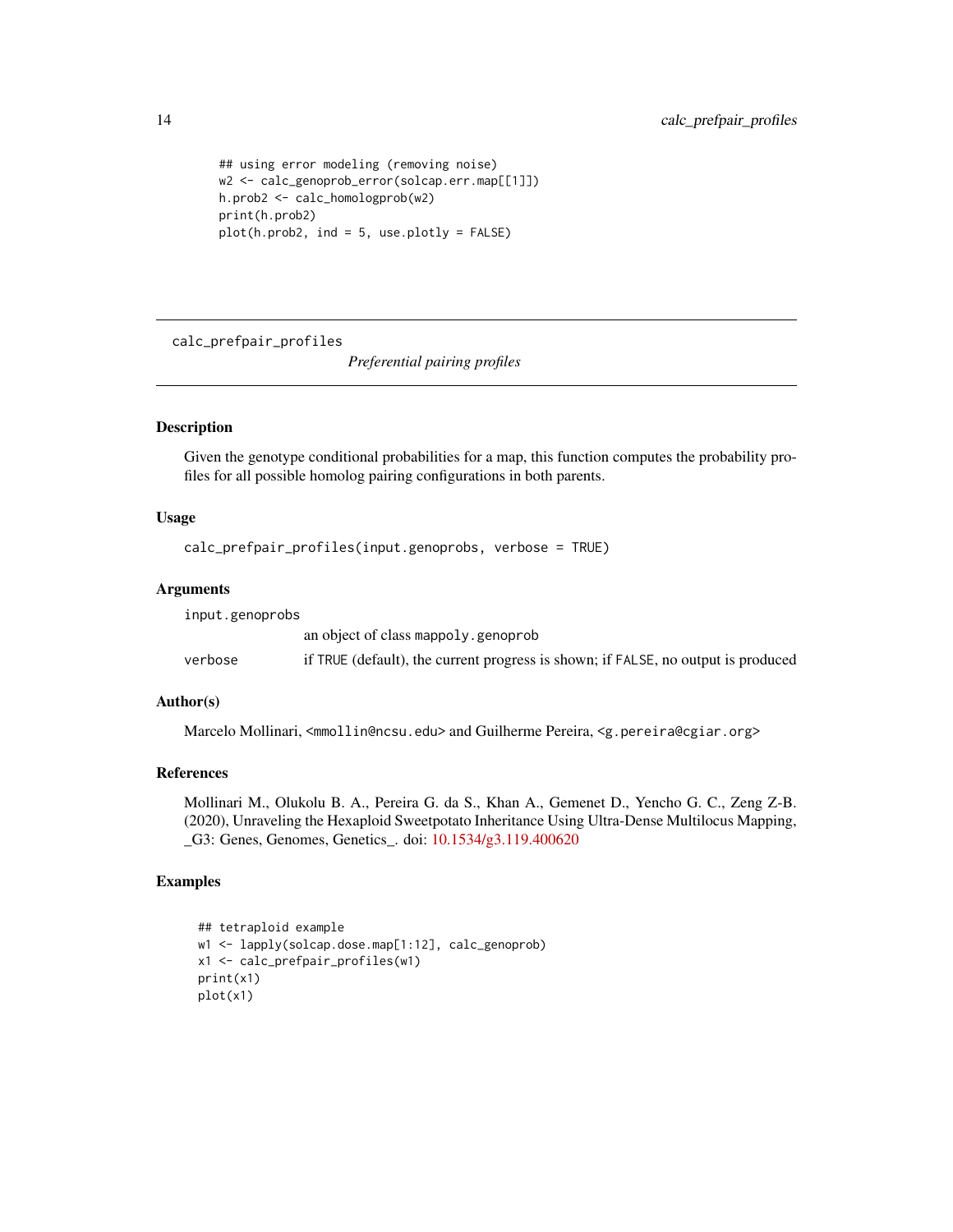<span id="page-14-0"></span>check\_data\_sanity *Data sanity check*

#### Description

Checks the consistency of a dataset

## Usage

check\_data\_sanity(x)

#### Arguments

x an object of class mappoly.data

#### Value

if consistent, returns 0. If not consistent, returns a vector with a number of tests, where TRUE indicates a failed test.

#### Author(s)

Marcelo Mollinari, <mmollin@ncsu.edu>

## References

Mollinari, M., and Garcia, A. A. F. (2019) Linkage analysis and haplotype phasing in experimental autopolyploid populations with high ploidy level using hidden Markov models, \_G3: Genes, Genomes, Genetics\_. doi: [10.1534/g3.119.400378](https://doi.org/10.1534/g3.119.400378)

## Examples

check\_data\_sanity(tetra.solcap)

compare\_maps *Compare a list of maps*

## Description

Compare lengths, density, maximum gaps and log likelihoods in a list of maps. In order to make the maps comparable, the function uses the intersection of markers among maps.

#### Usage

compare\_maps(...)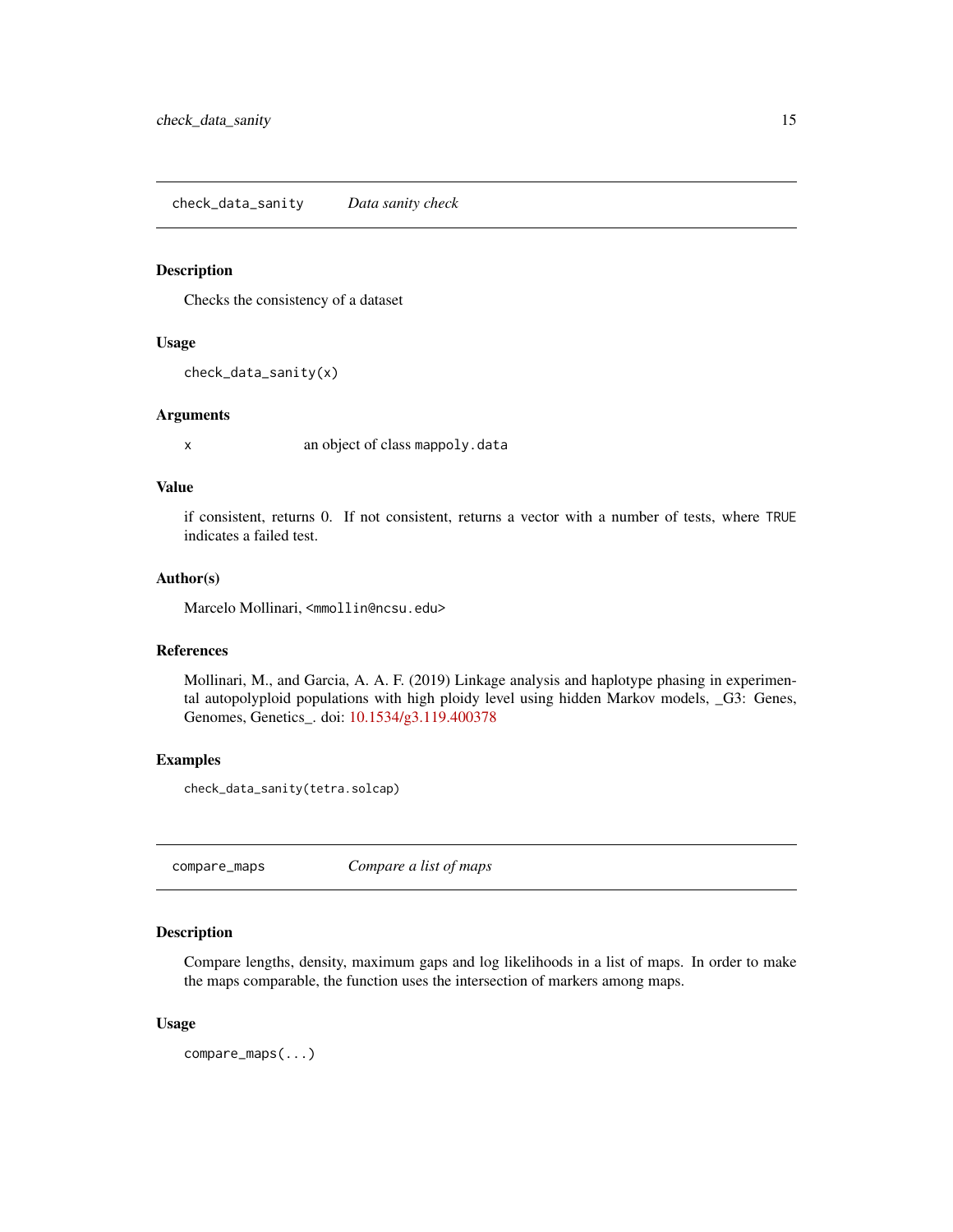#### Arguments

... a list of objects of class mappoly.map

## Value

A data frame where the lines correspond to the maps in the order provided in input list list

drop\_marker *Remove markers from a map*

## Description

This function creates a new map by removing markers from an existing one.

#### Usage

```
drop_marker(input.map, mrk, verbose = TRUE)
```
#### Arguments

| input.map | an object of class mappoly, map                                                                         |
|-----------|---------------------------------------------------------------------------------------------------------|
| mrk       | a vector containing markers to be removed from the input map, identified by<br>their names or positions |
| verbose   | if TRUE (default), the current progress is shown; if FALSE, no output is produced                       |

#### Value

an object of class mappoly.map

## Author(s)

Marcelo Mollinari, <mmollin@ncsu.edu>

```
sub.map <- get_submap(maps.hexafake[[1]], 1:50, reestimate.rf = FALSE)
plot(sub.map, mrk.names = TRUE)
mrk.to.remove <- c("M_1", "M_23", "M_34")
red.map <- drop_marker(sub.map, mrk.to.remove)
plot(red.map, mrk.names = TRUE)
```
<span id="page-15-0"></span>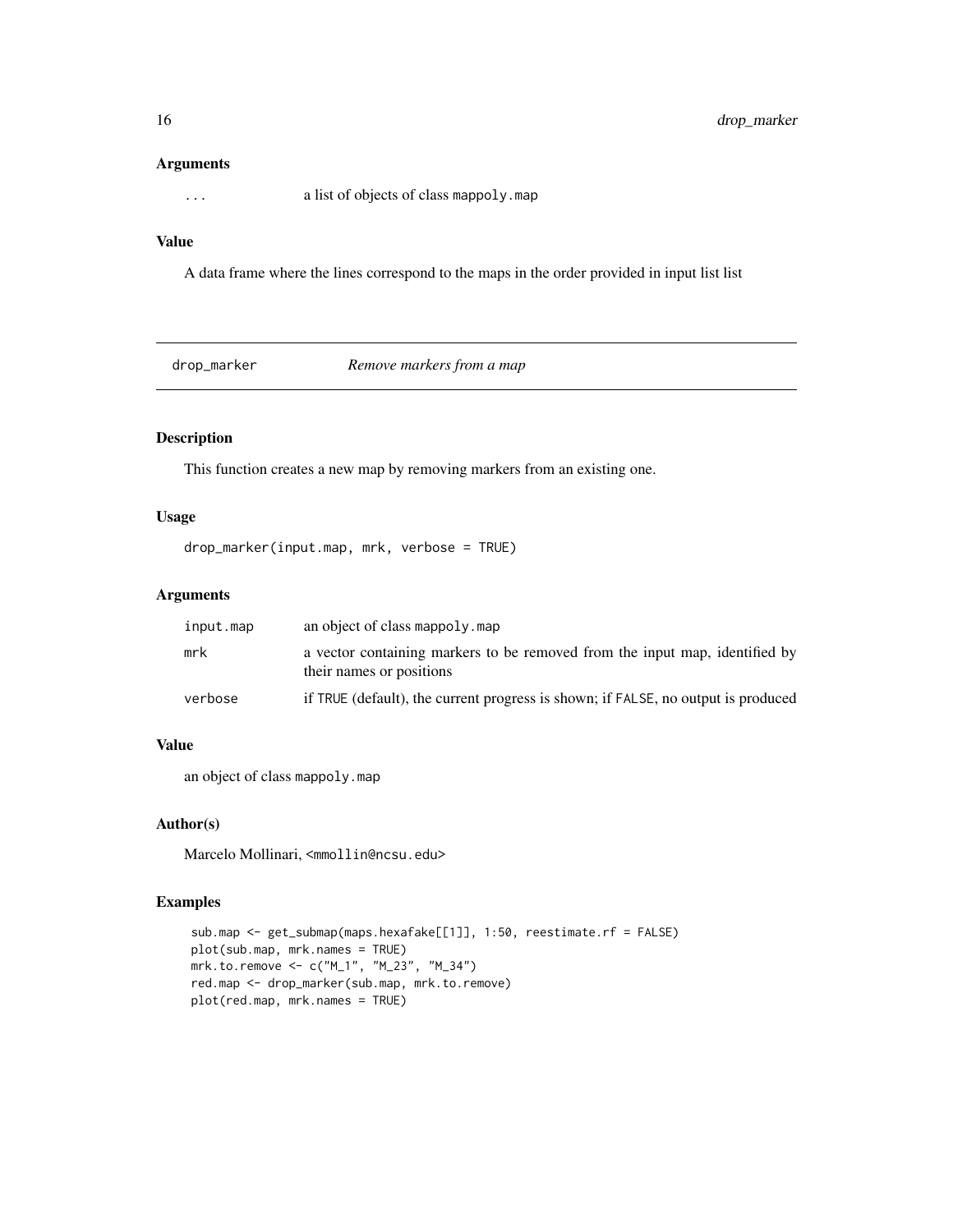<span id="page-16-0"></span>

Eliminate markers with identical dosage information for all individuals.

#### Usage

```
elim_redundant(input.seq, data = NULL)
```
## Arguments

| input.seq | an object of class mappoly sequence                                                            |
|-----------|------------------------------------------------------------------------------------------------|
| data      | name of the dataset that contains sequence markers (optional, $\text{default} = \text{NULL}$ ) |

## Value

An object of class mappoly.unique.seq which is a list containing the following components:

| unique.seq | an object of class mappoly, sequence with the redundant markers removed  |
|------------|--------------------------------------------------------------------------|
| kept       | a vector containing the name of the informative markers                  |
| eliminated | a vector containing the name of the non-informative (eliminated) markers |

## Author(s)

Marcelo Mollinari, <mmollin@ncsu.edu>, with minor modifications by Gabriel Gesteira, <gabrielgesteira@usp.br>

### References

Mollinari, M., and Garcia, A. A. F. (2019) Linkage analysis and haplotype phasing in experimental autopolyploid populations with high ploidy level using hidden Markov models, \_G3: Genes, Genomes, Genetics\_. doi: [10.1534/g3.119.400378](https://doi.org/10.1534/g3.119.400378)

```
all.mrk <- make_seq_mappoly(hexafake, 'all')
red.mrk <- elim_redundant(all.mrk)
plot(red.mrk)
unique.mrks <- make_seq_mappoly(red.mrk)
```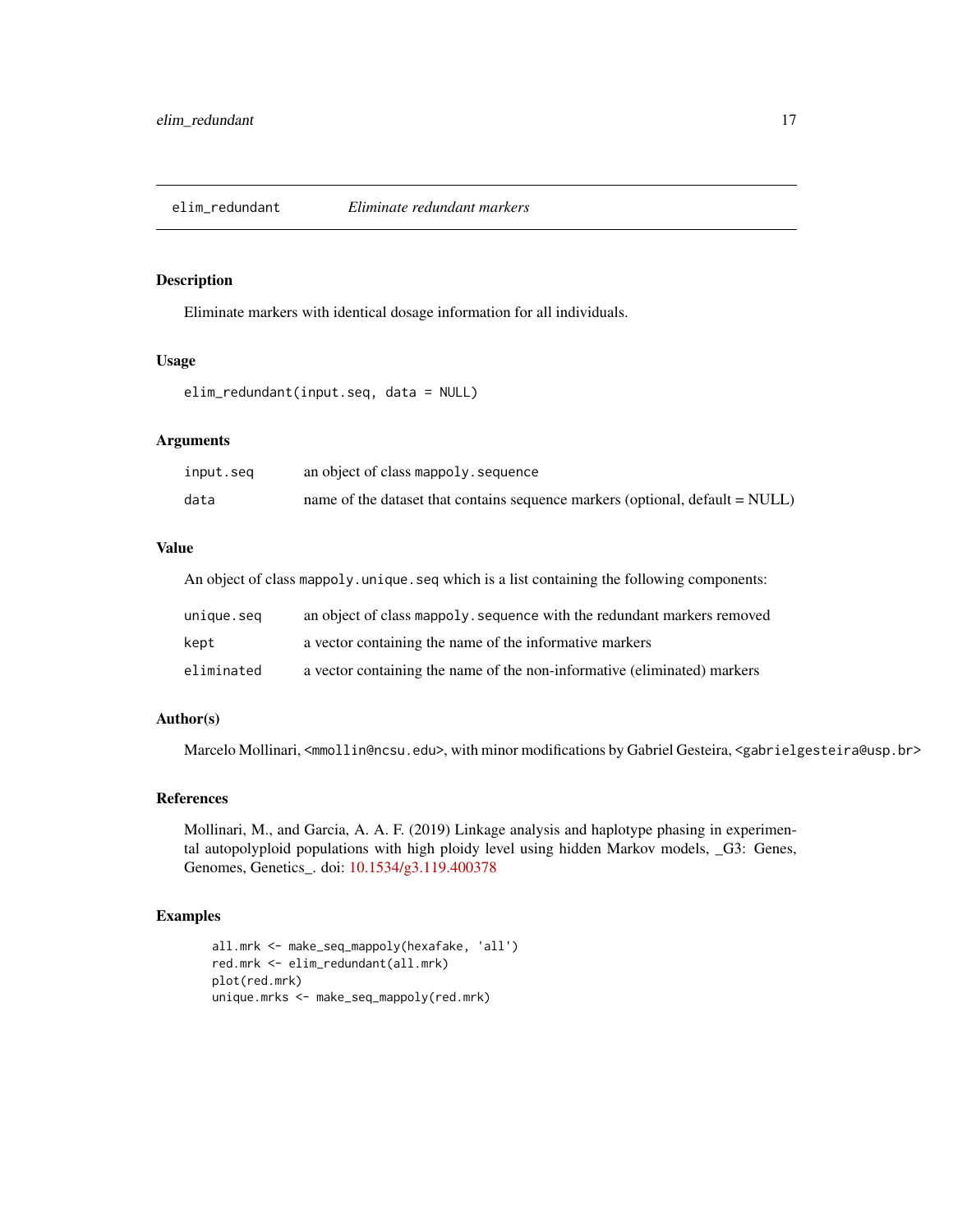<span id="page-17-0"></span>est\_full\_hmm\_with\_global\_error

*Re-estimate genetic map given a global genotyping error*

## Description

This function considers a global error when re-estimating a genetic map using Hidden Markov models. Since this function uses the whole transition space in the HMM, its computation can take a while, especially for hexaploid maps.

## Usage

```
est_full_hmm_with_global_error(
  input.map,
  error = NULL,
  tol = 0.001,restricted = TRUE,
  th.prob = 0.95,
  verbose = FALSE
)
```
#### Arguments

| input.map  | an object of class mappoly, map                                                                                                               |
|------------|-----------------------------------------------------------------------------------------------------------------------------------------------|
| error      | the assumed global error rate (default $=$ NULL)                                                                                              |
| tol        | the desired accuracy (default = $10e-04$ )                                                                                                    |
| restricted | if TRUE (default), restricts the prior to the possible classes under Mendelian, non<br>double-reduced segregation given dosage of the parents |
| th.prob    | the threshold for using global error or genotype probability distribution if present<br>in the dataset (default = $0.95$ )                    |
| verbose    | if TRUE, current progress is shown; if FALSE (default), no output is produced                                                                 |

## Value

A list of class mappoly.map with two elements:

i) info: a list containing information about the map, regardless of the linkage phase configuration:

| number of markers<br>n.mrk<br>a vector containing the (ordered) indices of markers in the map, according to the<br>seg.num |  |
|----------------------------------------------------------------------------------------------------------------------------|--|
|                                                                                                                            |  |
| input file                                                                                                                 |  |
| mrk.names<br>the names of markers in the map                                                                               |  |
| a vector containing the dosage in parent 1 for all markers in the map<br>seg.dose.p1                                       |  |
| a vector containing the dosage in parent 2 for all markers in the map<br>seg.dose.p2                                       |  |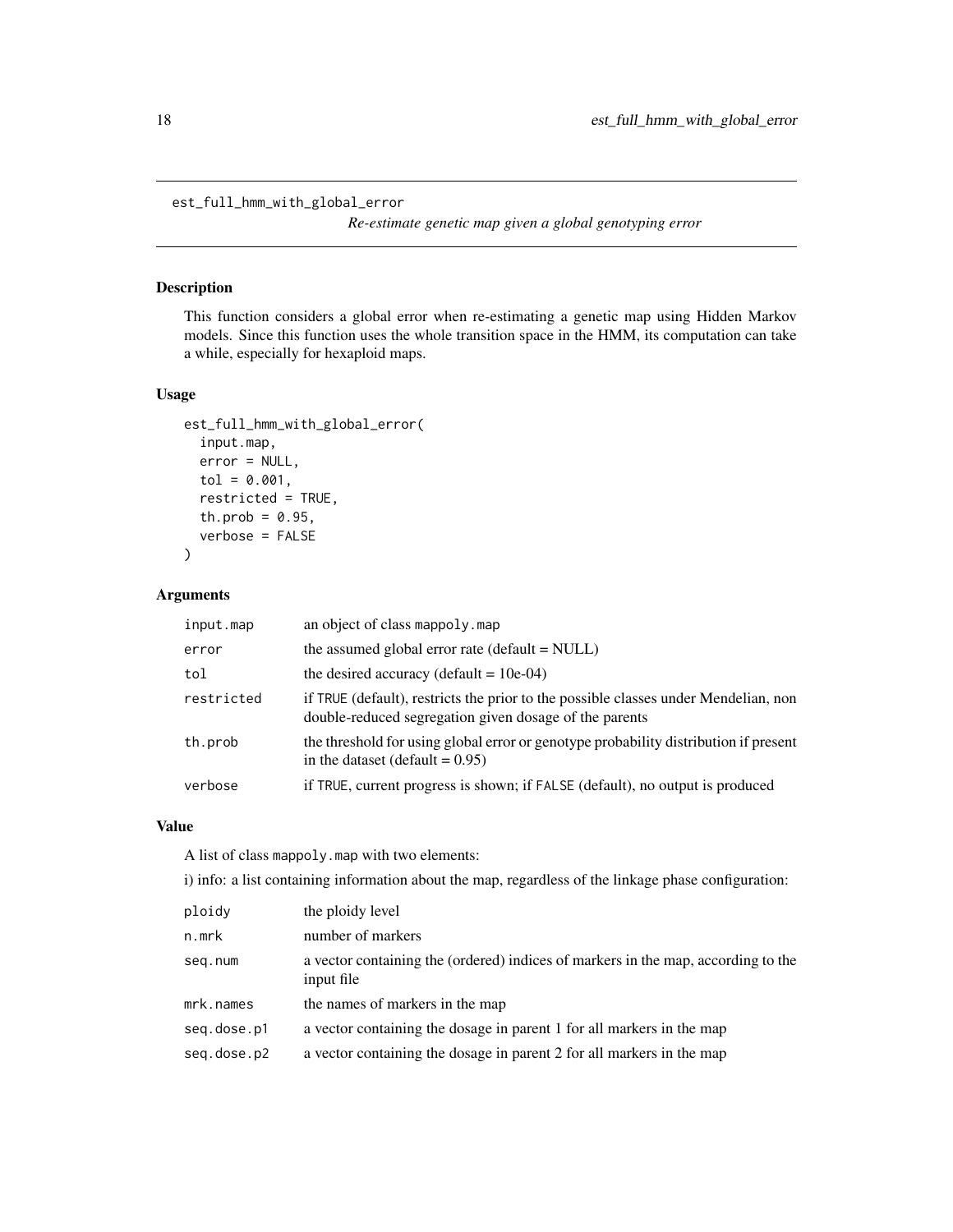| chrom      | a vector indicating the sequence (usually chromosome) each marker belongs as<br>informed in the input file. If not available, chrom = NULL |
|------------|--------------------------------------------------------------------------------------------------------------------------------------------|
| genome.pos | physical position (usually in megabase) of the markers into the sequence                                                                   |
| seq.ref    | reference base used for each marker (i.e. A, T, C, G). If not available, seq. ref<br>$= NULL$                                              |
| seq.alt    | alternative base used for each marker (i.e. A, T, C, G). If not available, seq. ref<br>$= NULL$                                            |
| chisq.pval | a vector containing p-values of the chi-squared test of Mendelian segregation for<br>all markers in the map                                |
| data.name  | name of the dataset of class mappoly. data                                                                                                 |
| ph.thres   | the LOD threshold used to define the linkage phase configurations to test                                                                  |
| containing | ii) a list of maps with possible linkage phase configuration. Each map in the list is also a list                                          |
| seq.num    | a vector containing the (ordered) indices of markers in the map, according to the<br>input file                                            |
| seq.rf     | a vector of size (n. mrk -1) containing a sequence of recombination fraction be-<br>tween the adjacent markers in the map                  |
| seq.ph     | linkage phase configuration for all markers in both parents                                                                                |
| loglike    | the hmm-based multipoint likelihood                                                                                                        |

## Author(s)

Marcelo Mollinari, <mmollin@ncsu.edu>

## References

Mollinari, M., and Garcia, A. A. F. (2019) Linkage analysis and haplotype phasing in experimental autopolyploid populations with high ploidy level using hidden Markov models, \_G3: Genes, Genomes, Genetics\_. doi: [10.1534/g3.119.400378](https://doi.org/10.1534/g3.119.400378)

```
submap <- get_submap(solcap.dose.map[[1]], mrk.pos = 1:20, verbose = FALSE)
err.submap <- est_full_hmm_with_global_error(submap,
                                            error = 0.01,tol = 10e-4,verbose = TRUE)
err.submap
plot_map_list(list(dose = submap, err = err.submap),
             title = "estimation procedure")
```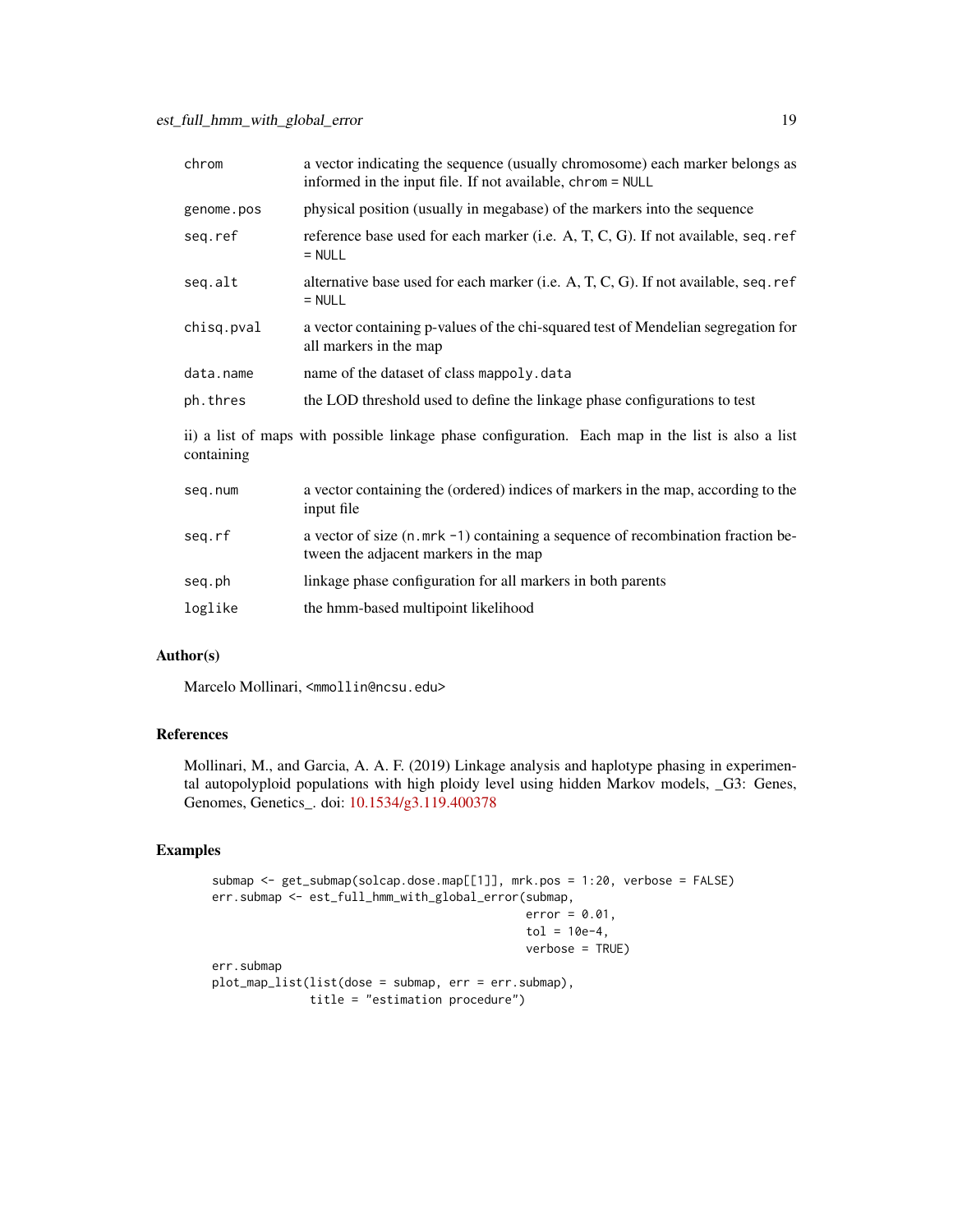<span id="page-19-0"></span>est\_full\_hmm\_with\_prior\_prob

*Re-estimate genetic map using dosage.priorprobability distribution*

## Description

This function considers dosage.priordistribution when re-estimating a genetic map using Hidden Markov models

#### Usage

```
est_full_hmm_with_prior_prob(
  input.map,
  dat.prob = NULL,
  phase.config = "best",
  tol = 0.001,verbose = FALSE
\mathcal{L}
```
## Arguments

| input.map    | an object of class mappoly.map                                                                                   |
|--------------|------------------------------------------------------------------------------------------------------------------|
| dat.prob     | an object of class mappoly data containing the probability distribution of the<br>genotypes                      |
| phase.config | which phase configuration should be used. "best" (default) will choose the max-<br>imum likelihood configuration |
| tol          | the desired accuracy (default = $10e-04$ )                                                                       |
| verbose      | if TRUE, current progress is shown; if FALSE (default), no output is produced                                    |
|              |                                                                                                                  |

## Value

A list of class mappoly.map with two elements:

i) info: a list containing information about the map, regardless of the linkage phase configuration:

| ploidy      | the ploidy level                                                                                                                           |
|-------------|--------------------------------------------------------------------------------------------------------------------------------------------|
| n.mrk       | number of markers                                                                                                                          |
| seg.num     | a vector containing the (ordered) indices of markers in the map, according to the<br>input file                                            |
| mrk.names   | the names of markers in the map                                                                                                            |
| seq.dose.p1 | a vector containing the dosage in parent 1 for all markers in the map                                                                      |
| seq.dose.p2 | a vector containing the dosage in parent 2 for all markers in the map                                                                      |
| chrom       | a vector indicating the sequence (usually chromosome) each marker belongs as<br>informed in the input file. If not available, chrom = NULL |
| genome.pos  | physical position (usually in megabase) of the markers into the sequence                                                                   |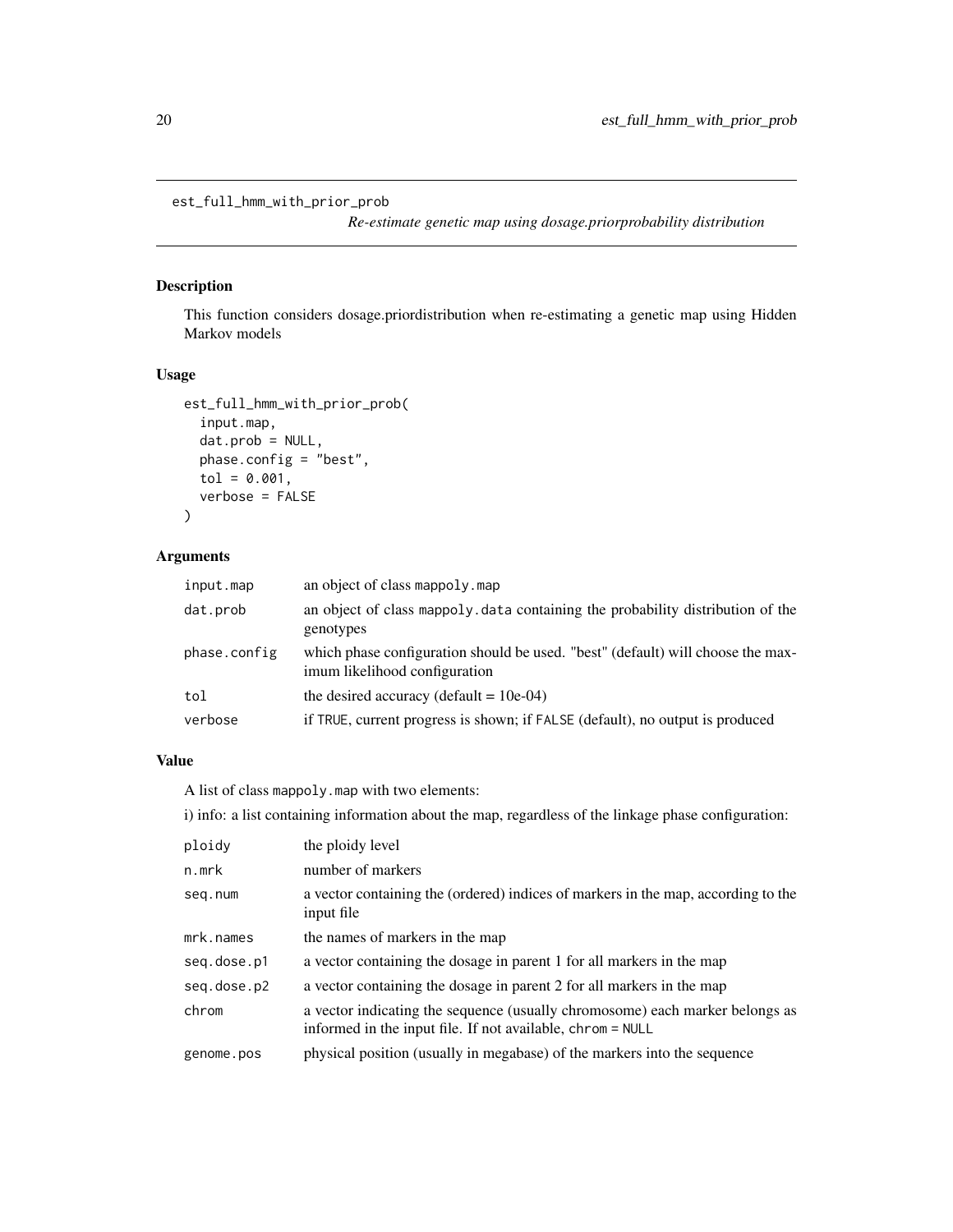| seg.ref    | reference base used for each marker (i.e. A, T, C, G). If not available, seq. ref<br>$=$ NULL                               |
|------------|-----------------------------------------------------------------------------------------------------------------------------|
| seq.alt    | alternative base used for each marker (i.e. A, T, C, G). If not available, seq. ref<br>$=$ NULL                             |
| chisq.pval | a vector containing p-values of the chi-squared test of Mendelian segregation for<br>all markers in the map                 |
| data.name  | name of the dataset of class mappoly.data                                                                                   |
| ph.thres   | the LOD threshold used to define the linkage phase configurations to test                                                   |
| containing | ii) a list of maps with possible linkage phase configuration. Each map in the list is also a list                           |
| seq.num    | a vector containing the (ordered) indices of markers in the map, according to the<br>input file                             |
| seq.rf     | a vector of size $(n.mrk - 1)$ containing a sequence of recombination fraction be-<br>tween the adjacent markers in the map |
| seq.ph     | linkage phase configuration for all markers in both parents                                                                 |
| loglike    | the hmm-based multipoint likelihood                                                                                         |

#### Author(s)

Marcelo Mollinari, <mmollin@ncsu.edu>

#### References

Mollinari, M., and Garcia, A. A. F. (2019) Linkage analysis and haplotype phasing in experimental autopolyploid populations with high ploidy level using hidden Markov models, \_G3: Genes, Genomes, Genetics\_. doi: [10.1534/g3.119.400378](https://doi.org/10.1534/g3.119.400378)

```
submap <- get_submap(solcap.dose.map[[1]], mrk.pos = 1:20, verbose = FALSE)
prob.submap <- est_full_hmm_with_prior_prob(submap,
                                            dat.prob = tetra.solcap.geno.dist,
                                            tol = 10e-4,verbose = TRUE)
prob.submap
plot_map_list(list(dose = submap, prob = prob.submap),
             title = "estimation procedure")
```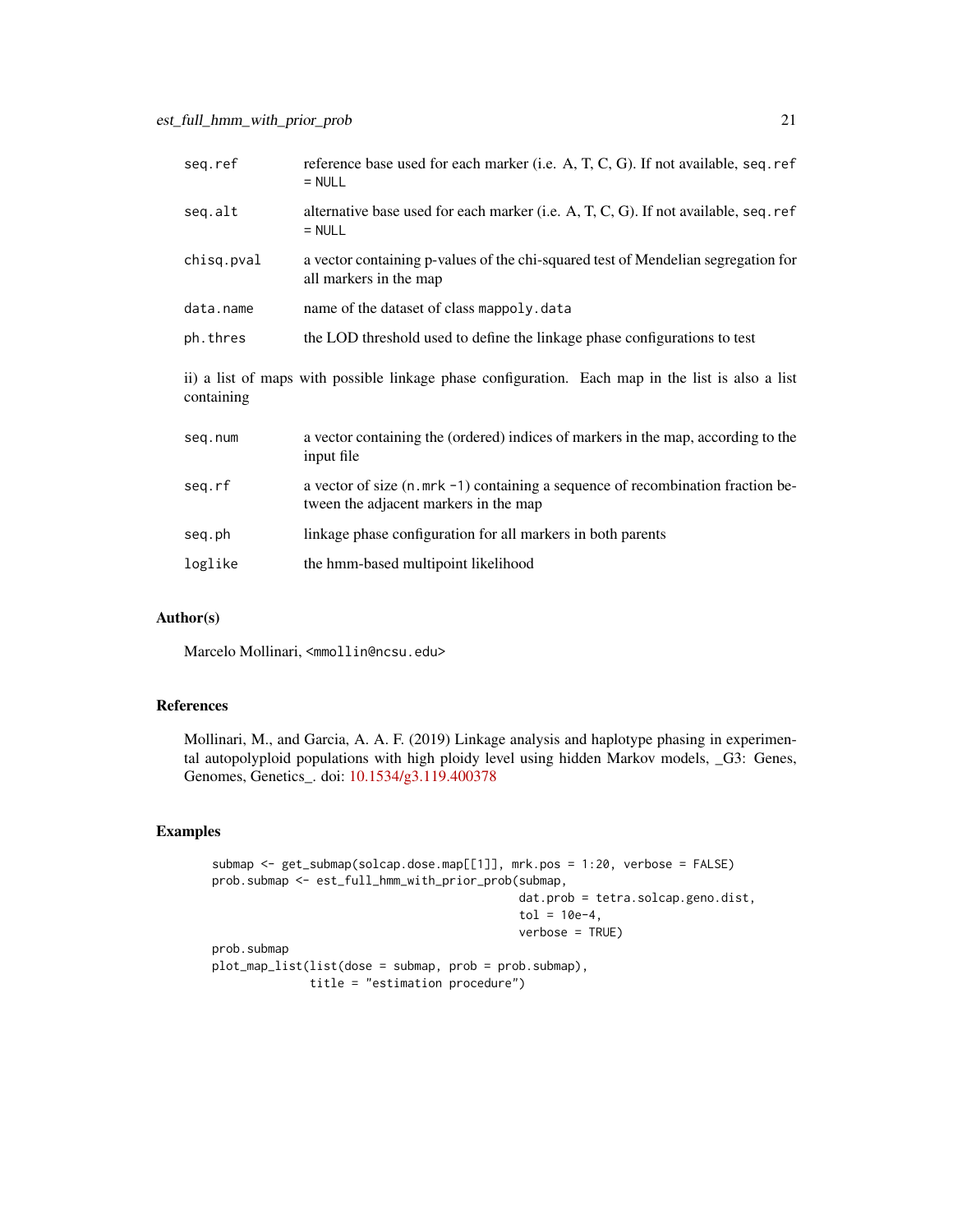<span id="page-21-0"></span>

Performs the two-point pairwise analysis between all markers in a sequence. For each pair, the function estimates the recombination fraction for all possible linkage phase configurations and associated LOD Scores.

## Usage

```
est_pairwise_rf(
  input.seq,
  count.cache = NULL,
  count.matrix = NULL,
  ncpus = 1L,
 mrk.pairs = NULL,
  n.batches = 1L,
  est.type = c("disc", "prob"),
  verbose = TRUE,
 memory.warning = TRUE,
 parallelization.type = c("PSOCK", "FORK"),
  tol = .Machine$double.eps^0.25
)
```
## Arguments

| input.seq            | an object of class mappoly. sequence                                                                                                                                                |  |
|----------------------|-------------------------------------------------------------------------------------------------------------------------------------------------------------------------------------|--|
| count.cache          | an object of class cache. info containing pre-computed genotype frequencies,<br>obtained with cache_counts_twopt. If NULL (default), genotype frequencies<br>are internally loaded. |  |
| count.matrix         | similar to count. cache, but in matrix format. Mostly for internal use.                                                                                                             |  |
| ncpus                | Number of parallel processes (cores) to spawn (default = 1)                                                                                                                         |  |
| mrk.pairs            | a matrix of dimensions 2 <sup>*</sup> N, containing N pairs of markers to be analyzed. If<br>NULL (default), all pairs are considered                                               |  |
| n.batches            | deprecated. Not available on MAPpoly 0.3.0 or higher                                                                                                                                |  |
| est.type             | Indicates whether to use the discrete ("disc") or the probabilistic ("prob") dosage<br>scoring when estimating the two-point recombination fractions.                               |  |
| verbose              | If TRUE (default), current progress is shown; if FALSE, no output is produced                                                                                                       |  |
|                      | memory warning if TRUE, prints a memory warning if the number of markers is greater than 10000<br>for ploidy levels up to 4, and 3000 for ploidy levels $> 4$ .                     |  |
| parallelization.type |                                                                                                                                                                                     |  |
|                      | one of the supported cluster types. This should be either PSOCK (default) or<br>FORK.                                                                                               |  |
| tol                  | the desired accuracy. See optimize () for details                                                                                                                                   |  |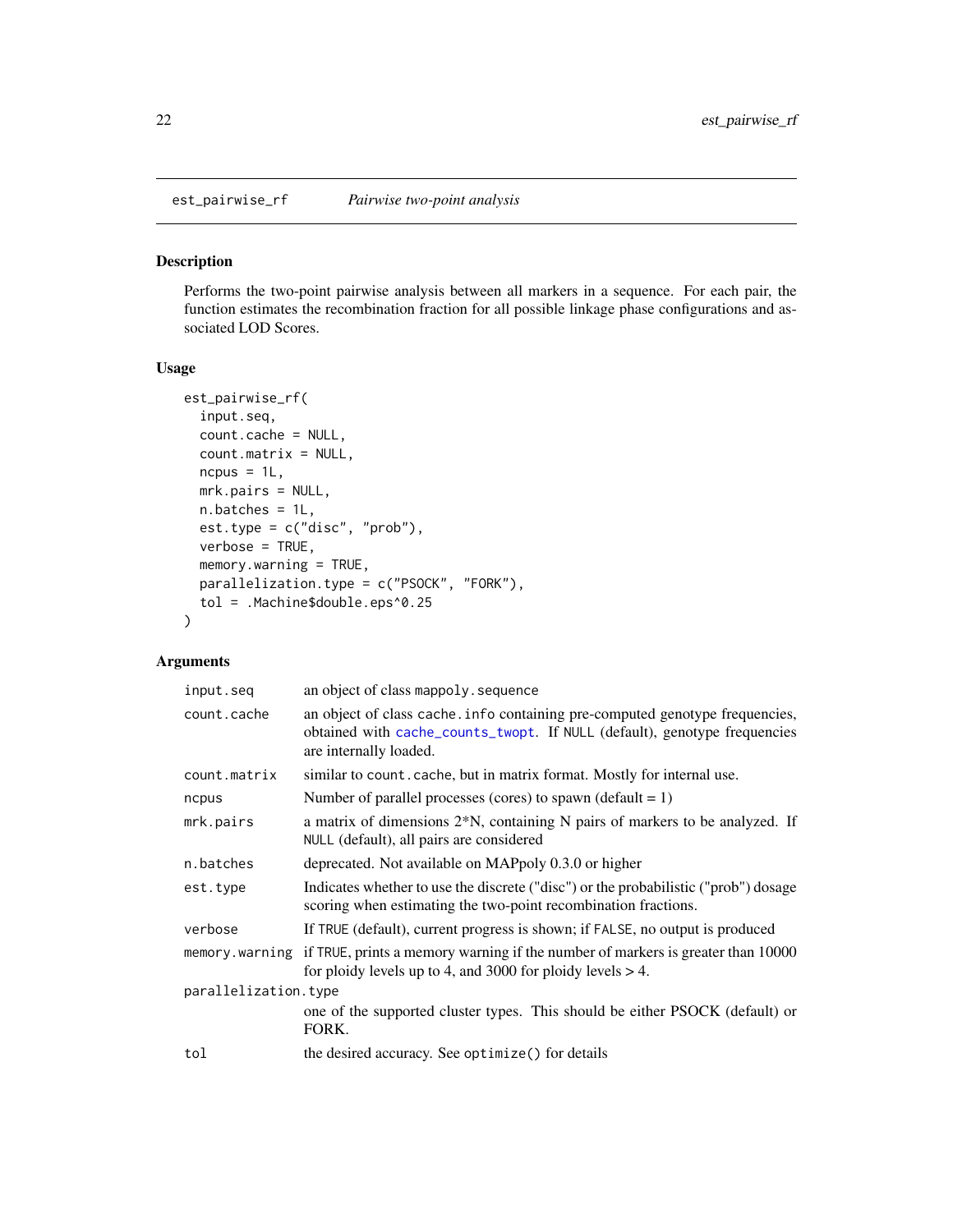## est\_pairwise\_rf 23

#### Value

An object of class mappoly. twopt which is a list containing the following components:

| data.name | name of the object of class mappoly. data with the raw data                                                                                                                                                                                                                                                                                                                                                                                                                                                                                                                                                                                                                             |
|-----------|-----------------------------------------------------------------------------------------------------------------------------------------------------------------------------------------------------------------------------------------------------------------------------------------------------------------------------------------------------------------------------------------------------------------------------------------------------------------------------------------------------------------------------------------------------------------------------------------------------------------------------------------------------------------------------------------|
| n.mrk     | number of markers in the sequence                                                                                                                                                                                                                                                                                                                                                                                                                                                                                                                                                                                                                                                       |
| seq.num   | a vector containing the (ordered) indices of markers in the sequence, according<br>to the input file                                                                                                                                                                                                                                                                                                                                                                                                                                                                                                                                                                                    |
| pairwise  | a list of size choose (length (input . seq\$seq . num), 2), each of them contain-<br>ing a matrix where the name of the rows have the form x-y, where x and y<br>indicate how many homologues share the same allelic variant in parents P and<br>Q, respectively (see Mollinari and Garcia, 2019 for notation). The first column<br>indicates the LOD Score in relation to the most likely linkage phase configura-<br>tion. The second column shows the estimated recombination fraction for each<br>configuration, and the third indicates the LOD Score comparing the likelihood<br>under no linkage $(r = 0.5)$ with the estimated recombination fraction (evidence<br>of linkage). |

chisq.pval.thresthreshold used to perform the segregation tests chisq.pvalp-values associated with the performed segregation tests

#### Author(s)

Marcelo Mollinari, <mmollin@ncsu.edu>

#### References

Mollinari, M., and Garcia, A. A. F. (2019) Linkage analysis and haplotype phasing in experimental autopolyploid populations with high ploidy level using hidden Markov models, \_G3: Genes, Genomes, Genetics\_. doi: [10.1534/g3.119.400378](https://doi.org/10.1534/g3.119.400378)

```
## Tetraploid example (first 50 markers)
all.mrk <- make_seq_mappoly(tetra.solcap, 1:50)
red.mrk <- elim_redundant(all.mrk)
unique.mrks <- make_seq_mappoly(red.mrk)
all.pairs <- est_pairwise_rf(input.seq = unique.mrks,
                             ncpus = 1,
                             verbose = TRUE)
 all.pairs
 plot(all.pairs, 20, 21)
mat <- rf_list_to_matrix(all.pairs)
 plot(mat)
```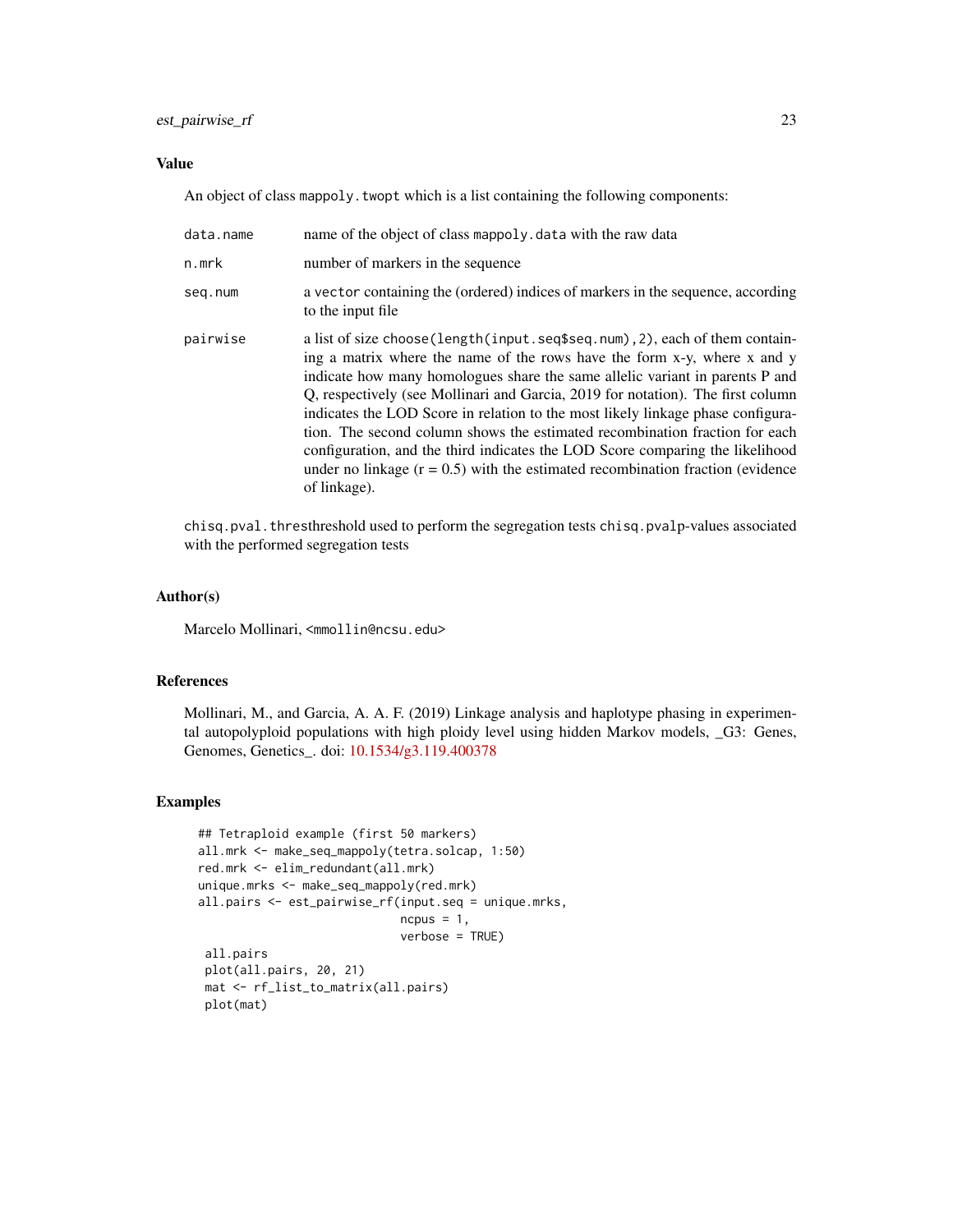<span id="page-23-0"></span>

Performs the two-point pairwise analysis between all markers in a sequence. For each pair, the function estimates the recombination fraction for all possible linkage phase configurations and associated LOD Scores.

#### Usage

```
est_pairwise_rf2(
  input.seq,
  ncpus = 1L,
 mrk.pairs = NULL,
 verbose = TRUE,
  tol = .Machine$double.eps^0.25
)
```
#### Arguments

| input.seg | an object of class mappoly. sequence                                                                                        |
|-----------|-----------------------------------------------------------------------------------------------------------------------------|
| ncpus     | Number of parallel processes (cores) to spawn (default $= 1$ )                                                              |
| mrk.pairs | a matrix of dimensions $2*N$ , containing N pairs of markers to be analyzed. If<br>NULL (default), all pairs are considered |
| verbose   | If TRUE (default), current progress is shown; if FALSE, no output is produced                                               |
| tol       | the desired accuracy. See optimize () for details                                                                           |

## Details

Differently from est\_pairwise\_rf this function returns only the values associated to the best linkage phase configuration.

#### Value

An object of class mappoly.twopt2

## Author(s)

Marcelo Mollinari, <mmollin@ncsu.edu>

#### References

Mollinari, M., and Garcia, A. A. F. (2019) Linkage analysis and haplotype phasing in experimental autopolyploid populations with high ploidy level using hidden Markov models, \_G3: Genes, Genomes, Genetics\_. doi: [10.1534/g3.119.400378](https://doi.org/10.1534/g3.119.400378)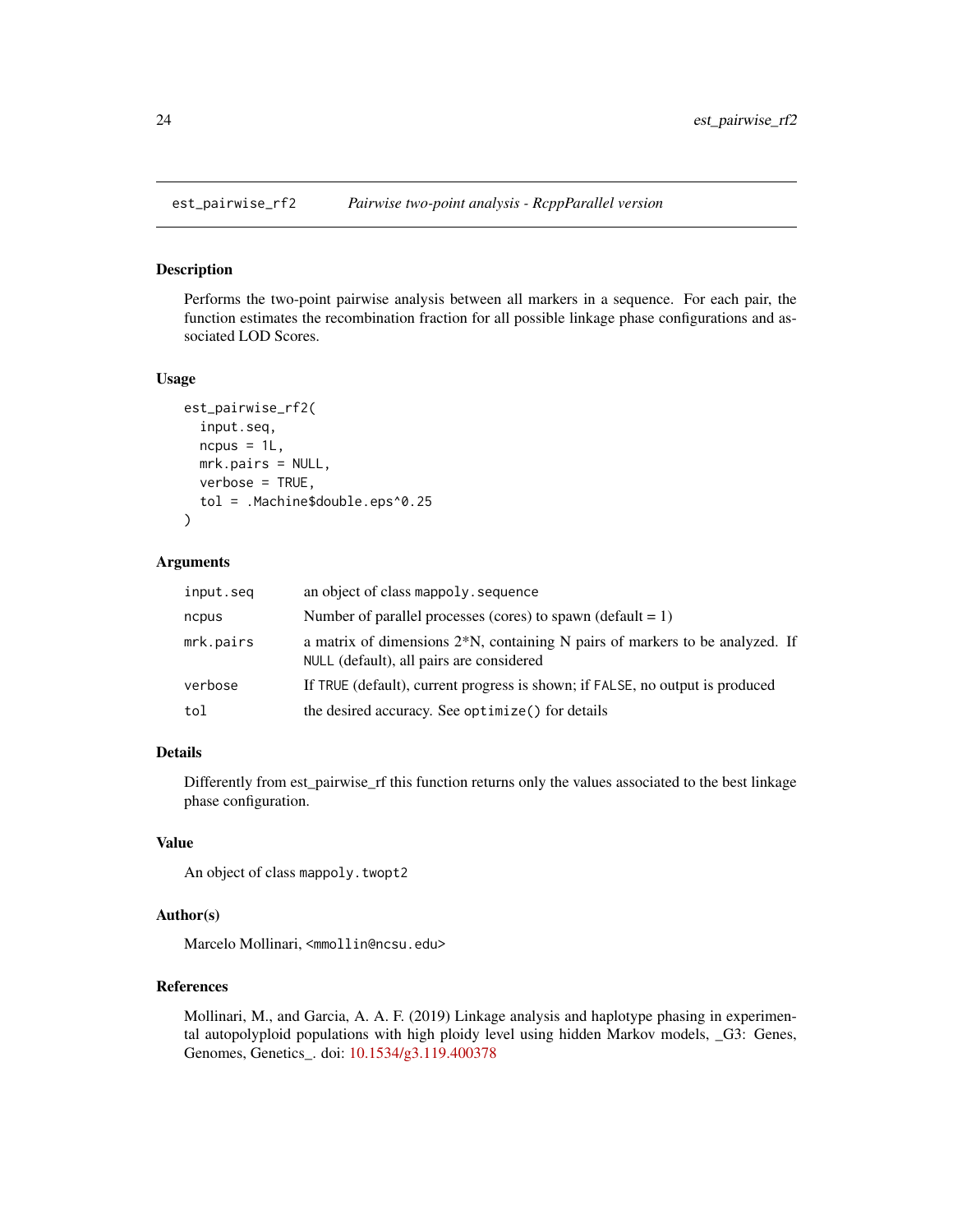## <span id="page-24-0"></span>est\_rf\_hmm 25

## Examples

```
## Tetraploid example
all.mrk <- make_seq_mappoly(tetra.solcap, 100:200)
all.pairs <- est_pairwise_rf2(input.seq = all.mrk, ncpus = 2)
m <- rf_list_to_matrix(all.pairs)
plot(m, fact = 2)
```
est\_rf\_hmm *Multipoint analysis using Hidden Markov Models in autopolyploids*

## Description

Performs the multipoint analysis proposed by Mollinari and Garcia (2019) in a sequence of markers

#### Usage

```
est_rf_hmm(
  input.seq,
  input.php = NULL,thres = 0.5,
  twopt = NULL,
  verbose = FALSE,
  tol = 1e-04.
 est.given.0.rf = FALSE,
  reestimate.single.ph.configuration = TRUE,
 high.prec = TRUE
)
## S3 method for class 'mappoly.map'
print(x, detailed = FALSE, ...)## S3 method for class 'mappoly.map'
plot(
  x,
 left.lim = 0,right.lim = Inf,
 phase = TRUE,
  mrk.names = FALSE,
 cex = 1,
  config = "best",
 P = "Parent 1",Q = "Parent 2",xlim = NULL,
  ...
\mathcal{L}
```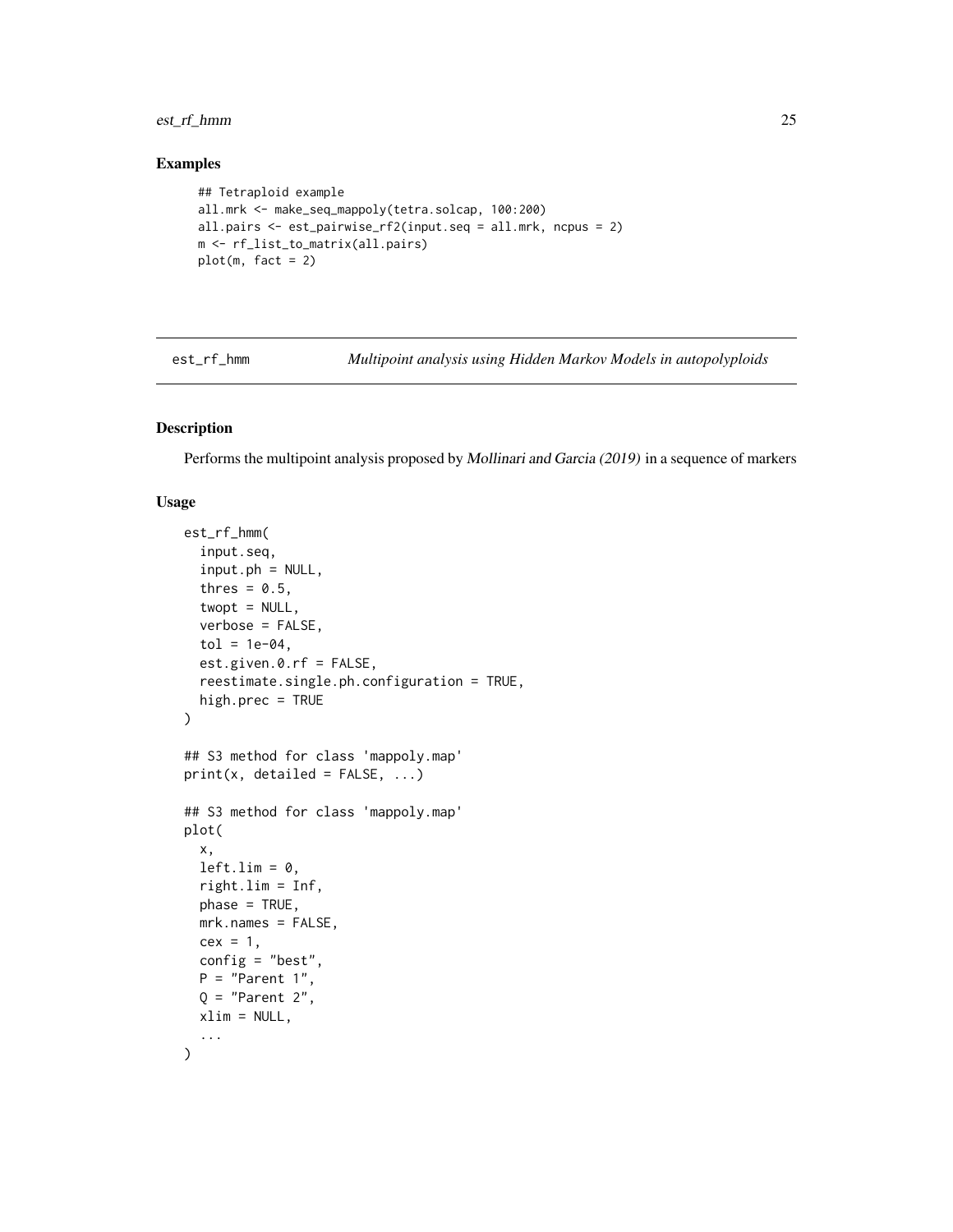#### Arguments

| input.seq | an object of class mappoly. sequence                                                                                                                                                                                                                 |
|-----------|------------------------------------------------------------------------------------------------------------------------------------------------------------------------------------------------------------------------------------------------------|
| input.ph  | an object of class two.pts.linkage.phases. If not available (default = NULL),<br>it will be computed                                                                                                                                                 |
| thres     | LOD Score threshold used to determine if the linkage phases compared via two-<br>point analysis should be considered. Smaller values will result in smaller num-<br>ber of linkage phase configurations to be evaluated by the multipoint algorithm. |
| twopt     | an object of class mappoly. twopt containing two-point information                                                                                                                                                                                   |
| verbose   | if TRUE, current progress is shown; if FALSE (default), no output is produced                                                                                                                                                                        |
| tol       | the desired accuracy (default = $1e-04$ )                                                                                                                                                                                                            |
|           | est.given.0.rf logical. If TRUE returns a map forcing all recombination fractions equals to 0<br>(1e-5, for internal use only. Default = FALSE)                                                                                                      |
|           | reestimate.single.ph.configuration                                                                                                                                                                                                                   |
|           | logical. If TRUE returns a map without re-estimating the map parameters for<br>cases where there is only one possible linkage phase configuration. This argu-<br>ment is intended to be used in a sequential map construction                        |
| high.prec | logical. If TRUE (default) uses high precision long double numbers in the HMM<br>procedure                                                                                                                                                           |
| x         | an object of the class mappoly.map                                                                                                                                                                                                                   |
| detailed  | logical. if TRUE, prints the linkage phase configuration and the marker position<br>for all maps. If FALSE (default), prints a map summary                                                                                                           |
| $\ddotsc$ | currently ignored                                                                                                                                                                                                                                    |
| left.lim  | the left limit of the plot (in cM, default = $0$ ).                                                                                                                                                                                                  |
| right.lim | the right limit of the plot (in $cM$ , default = Inf, i.e., will print the entire map)                                                                                                                                                               |
| phase     | logical. If TRUE (default) plots the phase configuration for both parents                                                                                                                                                                            |
| mrk.names | if TRUE, marker names are displayed (default = FALSE)                                                                                                                                                                                                |
| cex       | The magnification to be used for marker names                                                                                                                                                                                                        |
| config    | should be 'best' or the position of the configuration to be plotted. If 'best',<br>plot the configuration with the highest likelihood                                                                                                                |
| P         | a string containing the name of parent P                                                                                                                                                                                                             |
| Q         | a string containing the name of parent Q                                                                                                                                                                                                             |
| xlim      | range of the x-axis. If $x \lim = NULL$ (default) it uses the map range.                                                                                                                                                                             |

#### Details

This function first enumerates a set of linkage phase configurations based on two-point recombination fraction information using a threshold provided by the user (argument thresh). After that, for each configuration, it reconstructs the genetic map using the HMM approach described in Mollinari and Garcia (2019). As result, it returns the multipoint likelihood for each configuration in form of LOD Score comparing each configuration to the most likely one. It is recommended to use a small number of markers (e.g. 50 markers for hexaploids) since the possible linkage phase combinations bounded only by the two-point information can be huge. Also, it can be quite sensible to small changes in 'thresh'. For a large number of markers, please see [est\\_rf\\_hmm\\_sequential](#page-27-1).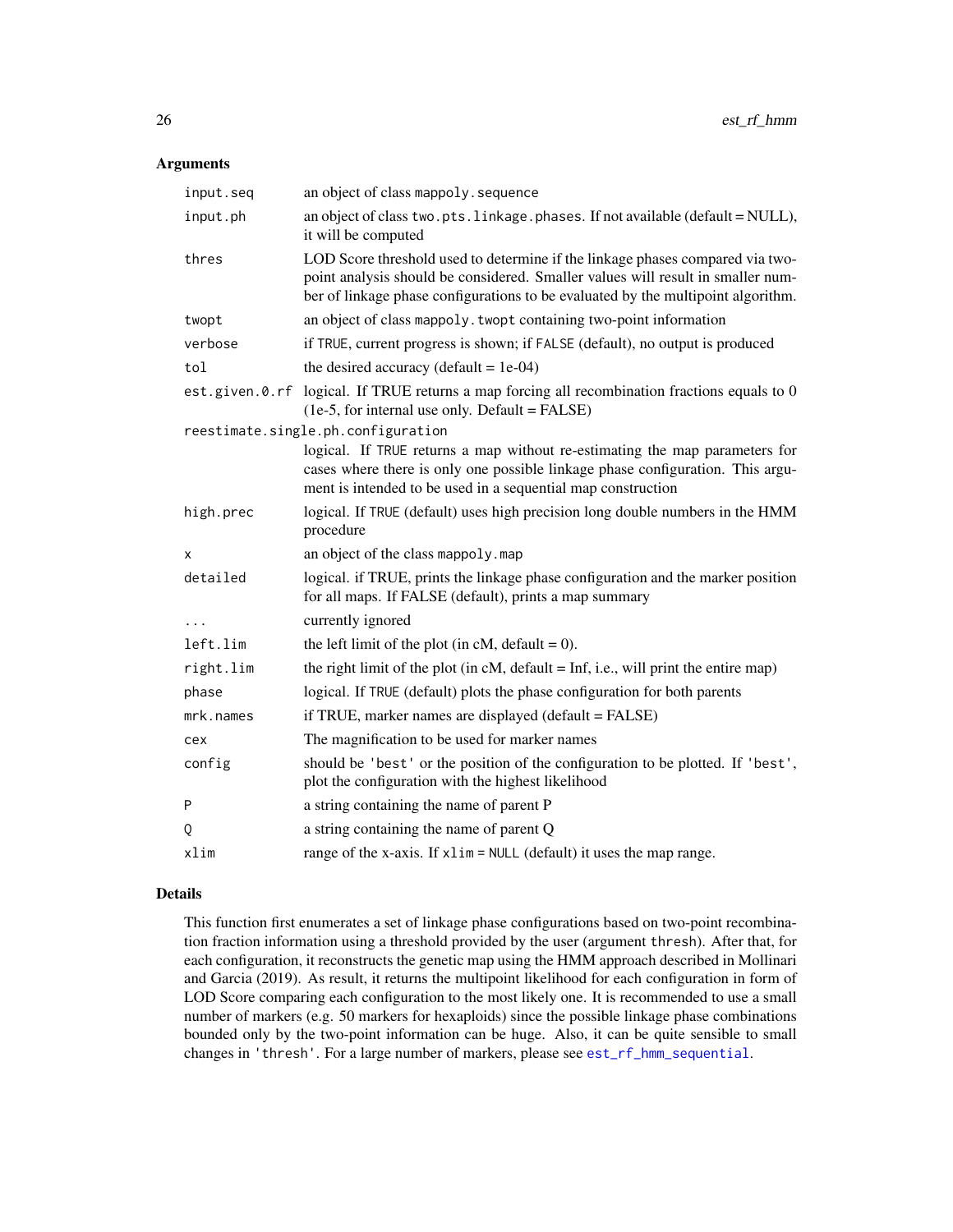## est\_rf\_hmm 27

## Value

A list of class mappoly.map with two elements:

i) info: a list containing information about the map, regardless of the linkage phase configuration:

| ploidy                                                                                                          | the ploidy level                                                                                                                           |
|-----------------------------------------------------------------------------------------------------------------|--------------------------------------------------------------------------------------------------------------------------------------------|
| n.mrk                                                                                                           | number of markers                                                                                                                          |
| seq.num                                                                                                         | a vector containing the (ordered) indices of markers in the map, according to the<br>input file                                            |
| mrk.names                                                                                                       | the names of markers in the map                                                                                                            |
| seq.dose.p1                                                                                                     | a vector containing the dosage in parent 1 for all markers in the map                                                                      |
| seq.dose.p2                                                                                                     | a vector containing the dosage in parent 2 for all markers in the map                                                                      |
| chrom                                                                                                           | a vector indicating the sequence (usually chromosome) each marker belongs as<br>informed in the input file. If not available, chrom = NULL |
| genome.pos                                                                                                      | physical position (usually in megabase) of the markers into the sequence                                                                   |
| seq.ref                                                                                                         | reference base used for each marker (i.e. $A, T, C, G$ ). If not available, seq. ref<br>$=$ NULL                                           |
| seq.alt                                                                                                         | alternative base used for each marker (i.e. $A, T, C, G$ ). If not available, seq. ref<br>$=$ NULL                                         |
| chisq.pval                                                                                                      | a vector containing p-values of the chi-squared test of Mendelian segregation for<br>all markers in the map                                |
| data.name                                                                                                       | name of the dataset of class mappoly.data                                                                                                  |
| ph.thres                                                                                                        | the LOD threshold used to define the linkage phase configurations to test                                                                  |
| ii) a list of maps with possible linkage phase configuration. Each map in the list is also a list<br>containing |                                                                                                                                            |

| seq.num | a vector containing the (ordered) indices of markers in the map, according to the<br>input file                           |
|---------|---------------------------------------------------------------------------------------------------------------------------|
| seq.rf  | a vector of size (n. mrk -1) containing a sequence of recombination fraction be-<br>tween the adjacent markers in the map |
| seq.ph  | linkage phase configuration for all markers in both parents                                                               |
| loglike | the hmm-based multipoint likelihood                                                                                       |
|         |                                                                                                                           |

## Author(s)

Marcelo Mollinari, <mmollin@ncsu.edu>

## References

Mollinari, M., and Garcia, A. A. F. (2019) Linkage analysis and haplotype phasing in experimental autopolyploid populations with high ploidy level using hidden Markov models, \_G3: Genes, Genomes, Genetics\_. https://doi.org/10.1534/g3.119.400378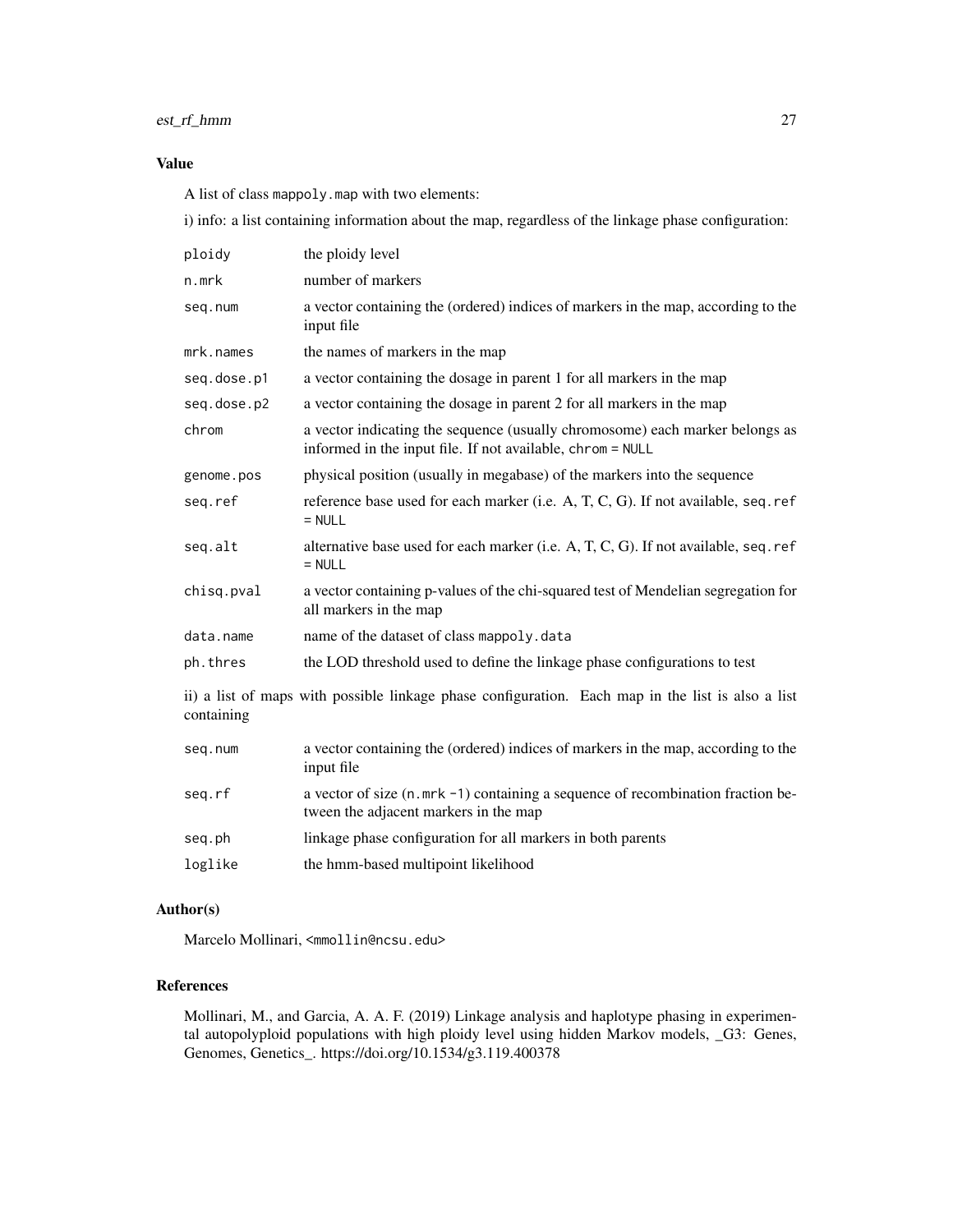#### Examples

```
mrk.subset <- make_seq_mappoly(hexafake, 1:10)
red.mrk <- elim_redundant(mrk.subset)
unique.mrks <- make_seq_mappoly(red.mrk)
subset.pairs <- est_pairwise_rf(input.seq = unique.mrks,
                              ncpus = 1,
                              verbose = TRUE)
## Estimating subset map with a low tolerance for the E.M. procedure
## for CRAN testing purposes
subset.map <- est_rf_hmm(input.seq = unique.mrks,
                         thres = 2,
                         twopt = subset.pairs,
                         verbose = TRUE,
                         tol = 0.1,
                         est.given.0.rf = FALSE)
subset.map
## linkage phase configuration with highest likelihood
plot(subset.map, mrk.names = TRUE, config = "best")
## the second one
plot(subset.map, mrk.names = TRUE, config = 2)
```
<span id="page-27-1"></span>est\_rf\_hmm\_sequential *Multipoint analysis using Hidden Markov Models: Sequential phase elimination*

## Description

Performs the multipoint analysis proposed by Mollinari and Garcia (2019) in a sequence of markers removing unlikely phases using sequential multipoint information.

#### Usage

```
est_rf_hmm_sequential(
  input.seq,
  twopt,
  start.set = 4,
  thres.twopt = 5,
  thres.hmm = 50,
  extend.tail = NULL,phase.number.limit = 20,
  sub.map.size.diff.limit = Inf,
  info.tail = TRUE,
  reestimate.single.ph.configuration = FALSE,
  tol = 0.1,tol.find = 0.001,verbose = TRUE,
```
<span id="page-27-0"></span>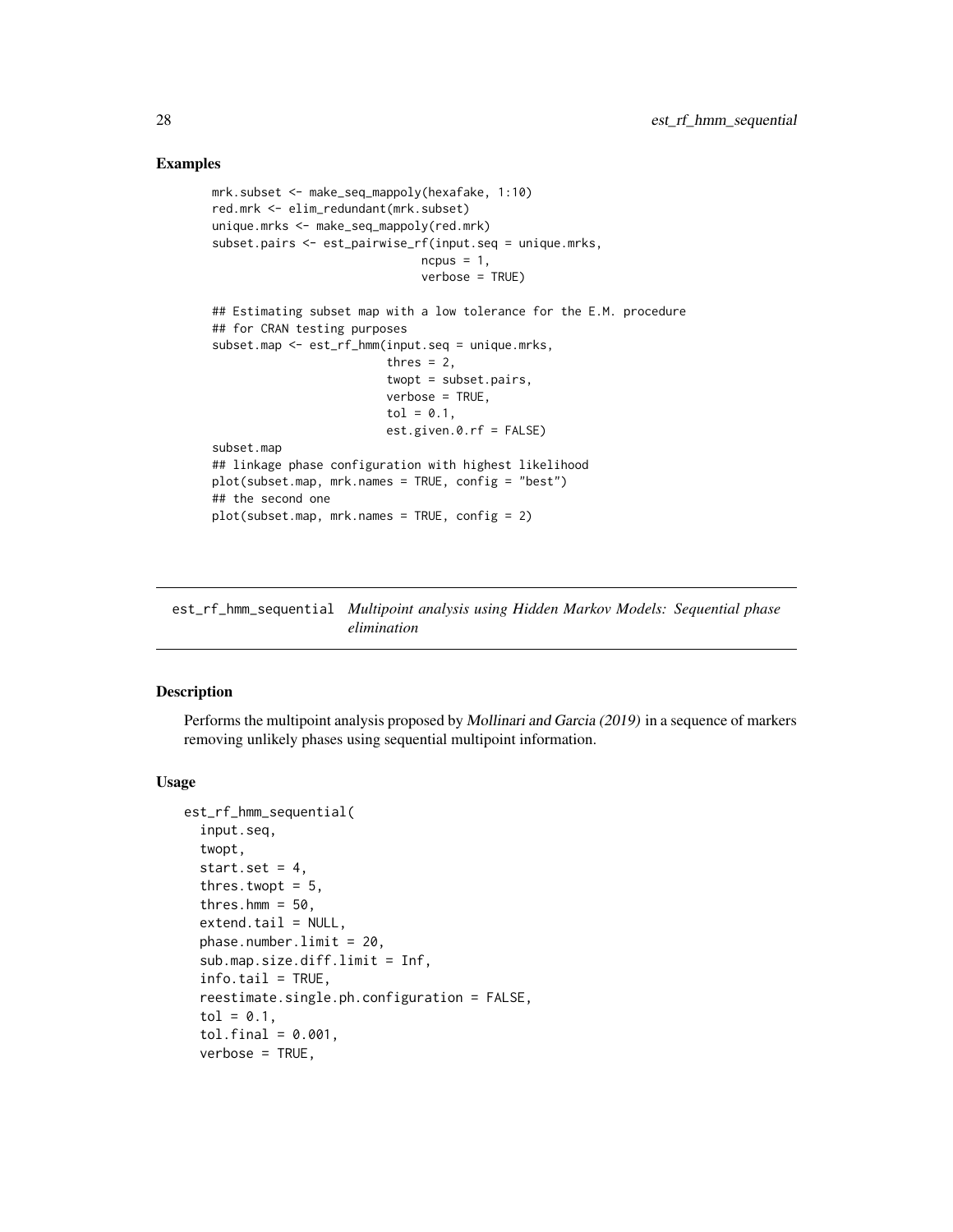```
detailed.verbose = FALSE,
 high.prec = FALSE
\lambda
```
## Arguments

| input.seq                   | an object of class mappoly. sequence                                                                                                                                                                                                                               |
|-----------------------------|--------------------------------------------------------------------------------------------------------------------------------------------------------------------------------------------------------------------------------------------------------------------|
| twopt                       | an object of class mappoly. twopt containing the two-point information                                                                                                                                                                                             |
| start.set                   | number of markers to start the phasing procedure (default $= 4$ )                                                                                                                                                                                                  |
| thres.twopt                 | the LOD threshold used to determine if the linkage phases compared via two-<br>point analysis should be considered for the search space reduction (A.K.A. $\eta$ in<br>Mollinari and Garcia (2019), default = $5$ )                                                |
| thres.hmm                   | the LOD threshold used to determine if the linkage phases compared via hmm<br>analysis should be evaluated in the next round of marker inclusion (default $= 50$ )                                                                                                 |
| extend.tail                 | the length of the chain's tail that should be used to calculate the likelihood of<br>the map. If NULL (default), the function uses all markers positioned. Even if<br>info.tail = TRUE, it uses at least extend.tail as the tail length                            |
| phase.number.limit          |                                                                                                                                                                                                                                                                    |
|                             | the maximum number of linkage phases of the sub-maps defined by arguments<br>info.tail and extend.tail. Default is 20. If the size exceeds this limit, the<br>marker will not be inserted. If Inf, then it will insert all markers.                                |
| sub.map.size.diff.limit     |                                                                                                                                                                                                                                                                    |
|                             | the maximum accepted length difference between the current and the previous<br>sub-map defined by arguments info.tail and extend.tail. If the size ex-<br>ceeds this limit, the marker will not be inserted. If NULL(default), then it will<br>insert all markers. |
| info.tail                   | if TRUE (default), it uses the complete informative tail of the chain (i.e. number<br>of markers where all homologous $(plotdy x2)$ can be distinguished) to calculate<br>the map likelihood                                                                       |
|                             | reestimate.single.ph.configuration                                                                                                                                                                                                                                 |
|                             | logical. If FALSE (default) returns a map without re-estimating the map parame-<br>ters in cases where there are only one possible linkage phase configuration                                                                                                     |
| tol                         | the desired accuracy during the sequential phase (default = $10e-02$ )                                                                                                                                                                                             |
| tol.final                   | the desired accuracy for the final map (default = $10e-04$ )                                                                                                                                                                                                       |
| verbose<br>detailed.verbose | If TRUE (default), current progress is shown; if FALSE, no output is produced                                                                                                                                                                                      |
|                             | If TRUE, the expansion of the current submap is shown;                                                                                                                                                                                                             |
| high.prec                   | logical. If TRUE uses high precision (long double) numbers in the HMM pro-<br>cedure implemented in C++, which can take a long time to perform (default $=$<br>FALSE)                                                                                              |

## Details

This function sequentially includes markers into a map given an ordered sequence. It uses two-point information to eliminate unlikely linkage phase configurations given thres.twopt. The search is made within a window of size extend.tail. For the remaining configurations, the HMM-based likelihood is computed and the ones that pass the HMM threshold (thres.hmm) are eliminated.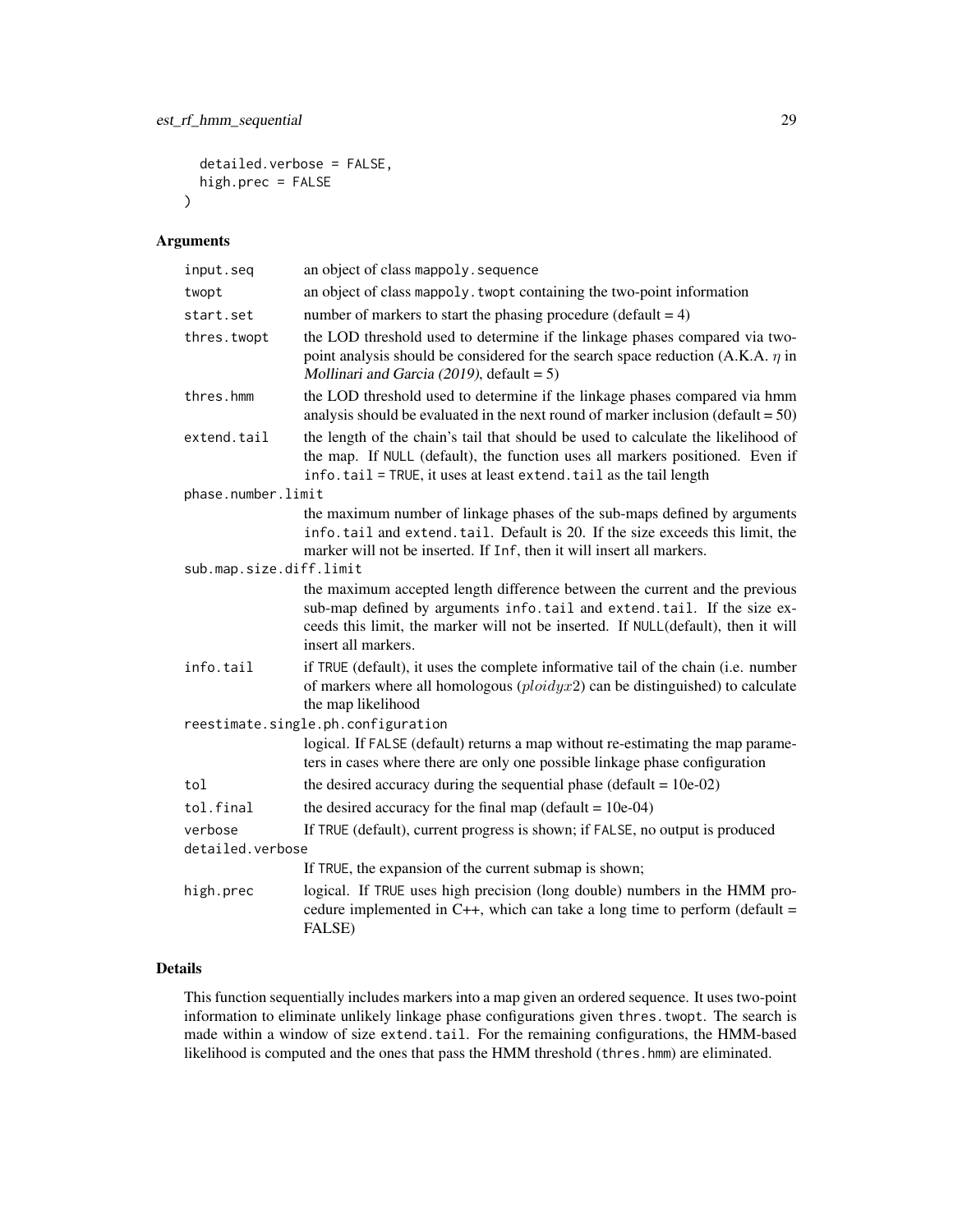## Value

A list of class mappoly.map with two elements:

i) info: a list containing information about the map, regardless of the linkage phase configuration:

| ploidy                                                                                                          | the ploidy level                                                                                                                           |
|-----------------------------------------------------------------------------------------------------------------|--------------------------------------------------------------------------------------------------------------------------------------------|
| n.mrk                                                                                                           | number of markers                                                                                                                          |
| seq.num                                                                                                         | a vector containing the (ordered) indices of markers in the map, according to the<br>input file                                            |
| mrk.names                                                                                                       | the names of markers in the map                                                                                                            |
| seq.dose.p1                                                                                                     | a vector containing the dosage in parent 1 for all markers in the map                                                                      |
| seq.dose.p2                                                                                                     | a vector containing the dosage in parent 2 for all markers in the map                                                                      |
| chrom                                                                                                           | a vector indicating the sequence (usually chromosome) each marker belongs as<br>informed in the input file. If not available, chrom = NULL |
| genome.pos                                                                                                      | physical position (usually in megabase) of the markers into the sequence                                                                   |
| seq.ref                                                                                                         | reference base used for each marker (i.e. A, T, C, G). If not available, seq. ref<br>$=$ NULL                                              |
| seq.alt                                                                                                         | alternative base used for each marker (i.e. A, T, C, G). If not available, seq. ref<br>$= NULL$                                            |
| chisq.pval                                                                                                      | a vector containing p-values of the chi-squared test of Mendelian segregation for<br>all markers in the map                                |
| data.name                                                                                                       | name of the dataset of class mappoly.data                                                                                                  |
| ph.thres                                                                                                        | the LOD threshold used to define the linkage phase configurations to test                                                                  |
| ii) a list of maps with possible linkage phase configuration. Each map in the list is also a list<br>containing |                                                                                                                                            |

| a vector of size (n. mrk -1) containing a sequence of recombination fraction be-<br>seq.rf | a vector containing the (ordered) indices of markers in the map, according to the |
|--------------------------------------------------------------------------------------------|-----------------------------------------------------------------------------------|
| tween the adjacent markers in the map                                                      |                                                                                   |
| linkage phase configuration for all markers in both parents<br>seq.ph                      |                                                                                   |
| loglike<br>the hmm-based multipoint likelihood                                             |                                                                                   |

## Author(s)

Marcelo Mollinari, <mmollin@ncsu.edu>

## References

Mollinari, M., and Garcia, A. A. F. (2019) Linkage analysis and haplotype phasing in experimental autopolyploid populations with high ploidy level using hidden Markov models, \_G3: Genes, Genomes, Genetics\_. doi: [10.1534/g3.119.400378](https://doi.org/10.1534/g3.119.400378)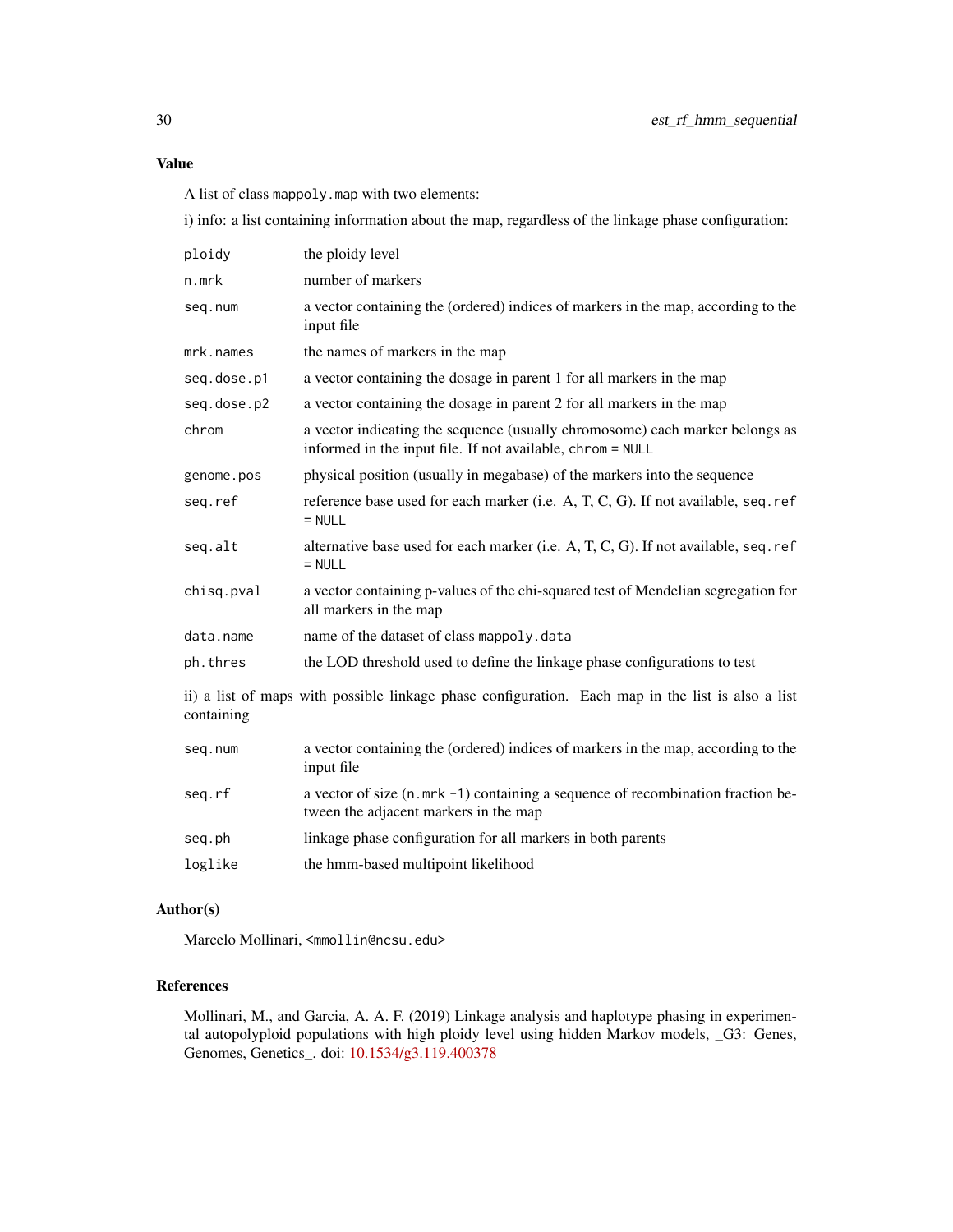#### <span id="page-30-0"></span>Examples

```
mrk.subset <- make_seq_mappoly(hexafake, 1:20)
red.mrk <- elim_redundant(mrk.subset)
unique.mrks <- make_seq_mappoly(red.mrk)
subset.pairs <- est_pairwise_rf(input.seq = unique.mrks,
                              ncpus = 1,
                              verbose = TRUE)
subset.map <- est_rf_hmm_sequential(input.seq = unique.mrks,
                                    thres.twopt = 5,
                                    thres.hmm = 10,
                                    extend.tail = 10,tol = 0.1,
                                    tol.find = 10e-3,phase.number.limit = 5,
                                    twopt = subset.pairs,
                                    verbose = TRUE)
 print(subset.map, detailed = TRUE)
 plot(subset.map)
 plot(subset.map, left.lim = 0, right.lim = 1, mrk.names = TRUE)
 plot(subset.map, phase = FALSE)
 ## Retrieving simulated linkage phase
 ph.P <- maps.hexafake[[1]]$maps[[1]]$seq.ph$P
 ph.Q <- maps.hexafake[[1]]$maps[[1]]$seq.ph$Q
 ## Estimated linkage phase
 ph.P.est <- subset.map$maps[[1]]$seq.ph$P
 ph.Q.est <- subset.map$maps[[1]]$seq.ph$Q
 compare_haplotypes(ploidy = 6, h1 = ph.P[names(ph.P.est)], h2 = ph.P.est)
 compare_haplotypes(ploidy = 6, h1 = ph.Q[names(ph.Q.est)], h2 = ph.Q.est)
```
export\_data\_to\_polymapR

*Export data to* polymapR

#### Description

See examples at [https://rpubs.com/mmollin/tetra\\_mappoly\\_vignette](https://rpubs.com/mmollin/tetra_mappoly_vignette).

#### Usage

export\_data\_to\_polymapR(data.in)

#### Arguments

data.in an object of class mappoly.data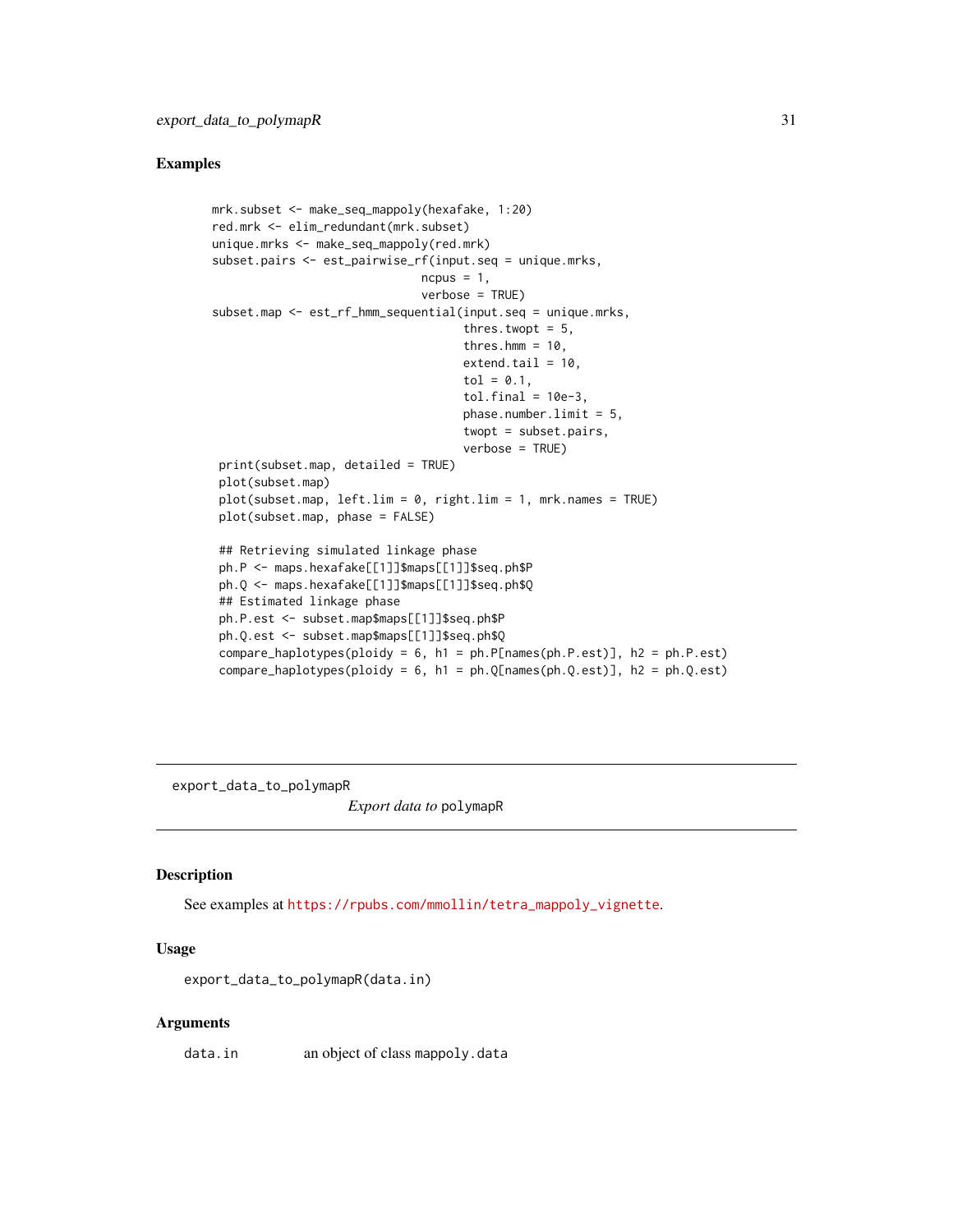#### Value

a dosage matrix

## Author(s)

Marcelo Mollinari, <mmollin@ncsu.edu>

export\_map\_list *Export a genetic map to a CSV file*

## Description

Function to export genetic linkage map(s) generated by MAPpoly. The map(s) should be passed as a single object or a list of objects of class mappoly.map.

#### Usage

export\_map\_list(map.list, file = "map\_output.csv")

#### Arguments

| map.list | A list of objects or a single object of class mappoly. map                                                         |
|----------|--------------------------------------------------------------------------------------------------------------------|
| file     | either a character string naming a file or a connection open for writing. "" indi-<br>cates output to the console. |

## Author(s)

Marcelo Mollinari, <mmollin@ncsu.edu>

#### References

Mollinari, M., and Garcia, A. A. F. (2019) Linkage analysis and haplotype phasing in experimental autopolyploid populations with high ploidy level using hidden Markov models, \_G3: Genes, Genomes, Genetics\_. doi: [10.1534/g3.119.400378](https://doi.org/10.1534/g3.119.400378)

```
export_map_list(solcap.err.map[[1]], file = "")
```
<span id="page-31-0"></span>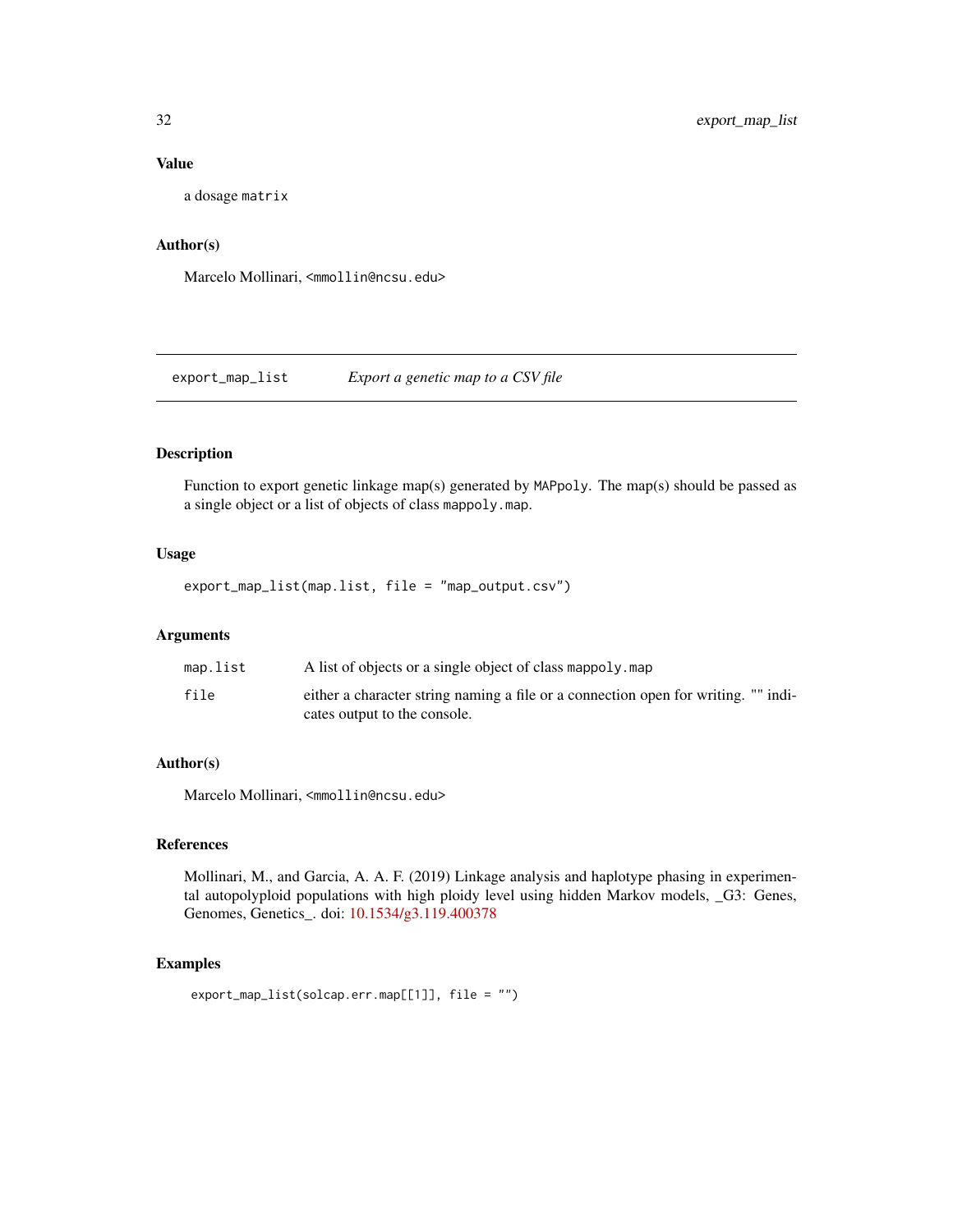<span id="page-32-0"></span>Compute homolog probabilities for all individuals in the full-sib population given a map and conditional genotype probabilities, and exports the results to be used for QTL mapping in the QTLpoly package.

## Usage

```
export_qtlpoly(input.genoprobs, verbose = TRUE)
```
## Arguments

| input.genoprobs |                                                                                   |
|-----------------|-----------------------------------------------------------------------------------|
|                 | an object of class mappoly, genoprob                                              |
| verbose         | if TRUE (default), the current progress is shown; if FALSE, no output is produced |
|                 |                                                                                   |

## Author(s)

Marcelo Mollinari, <mmollin@ncsu.edu>

## References

Mollinari M., Olukolu B. A., Pereira G. da S., Khan A., Gemenet D., Yencho G. C., Zeng Z-B. (2020), Unraveling the Hexaploid Sweetpotato Inheritance Using Ultra-Dense Multilocus Mapping, \_G3: Genes, Genomes, Genetics\_. doi: [10.1534/g3.119.400620](https://doi.org/10.1534/g3.119.400620)

```
## tetraploid example
w1 <- calc_genoprob(solcap.dose.map[[1]])
h.prob <- export_qtlpoly(w1)
```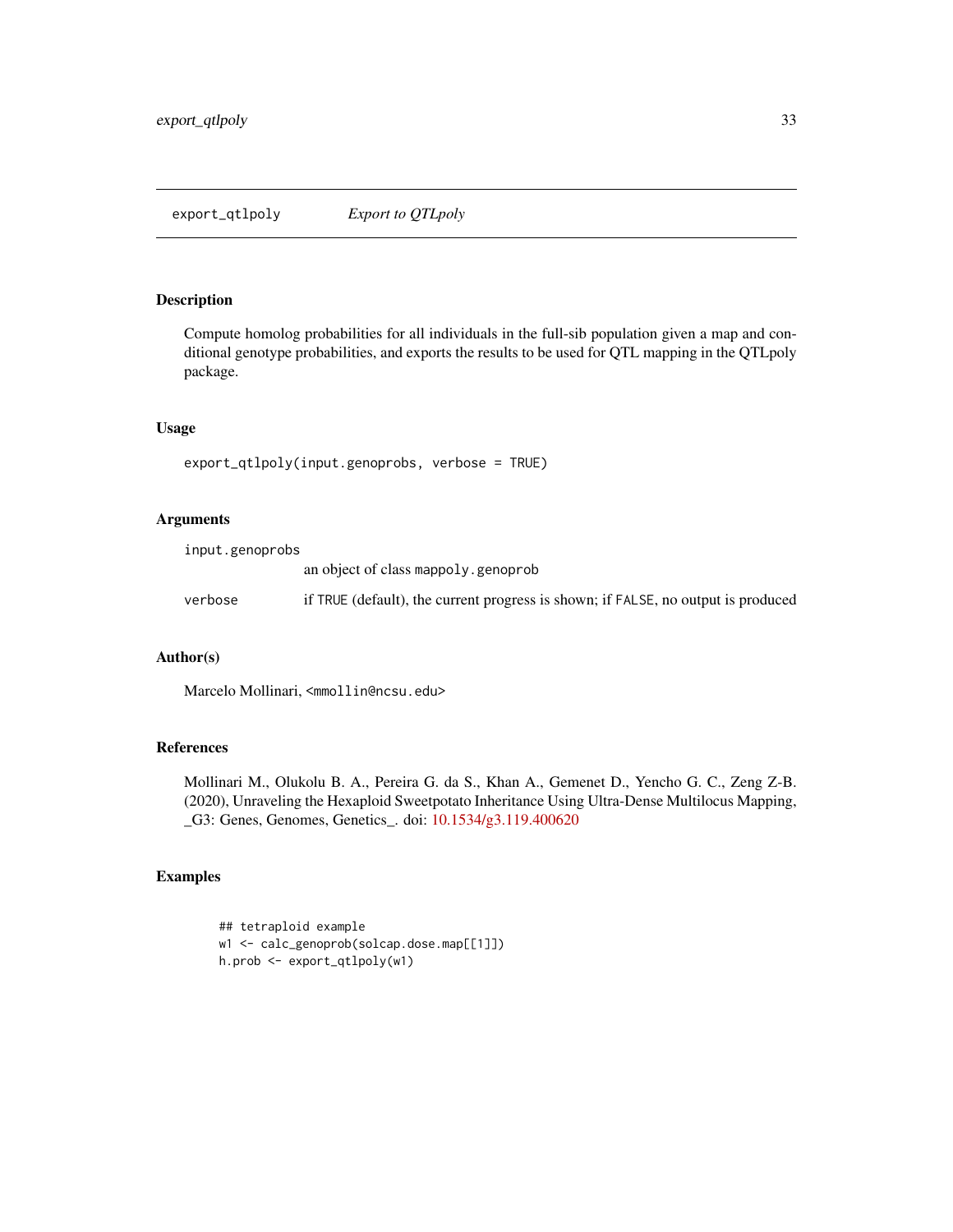<span id="page-33-0"></span>

Extract the maker position from an object of class 'mappoly.map'

#### Usage

```
extract_map(input.map, phase.config = "best")
```
#### Arguments

| input.map    | An object of class mappoly.map                                                                                   |
|--------------|------------------------------------------------------------------------------------------------------------------|
| phase.config | which phase configuration should be used. "best" (default) will choose the max-<br>imum likelihood configuration |

## Examples

```
x <- maps.hexafake[[1]]$info$genome.pos/1e6
y <- extract_map(maps.hexafake[[1]])
plot(y~x, ylab = "Map position (cM)", xlab = "Genome Position (Mbp)")
```
filter\_individuals *Filter contaminant individuals*

## Description

This function removes individuals from the data set. Individuals can be user-defined or can be accessed via interactive kinship analysis.

#### Usage

```
filter_individuals(
  input.data,
  ind.to.remove = NULL,
  inter = TRUE,
  verbose = TRUE
\mathcal{E}
```
## Arguments

| input.data    | name of input object (class mappoly data)                                                                      |
|---------------|----------------------------------------------------------------------------------------------------------------|
| ind.to.remove | individuals to be removed. If NULL it opens an interactive graphic to proceed<br>with the individual selection |
| inter         | if TRUE, expects user-input to proceed with filtering                                                          |
| verbose       | if TRUE (default), shows the filtered out individuals                                                          |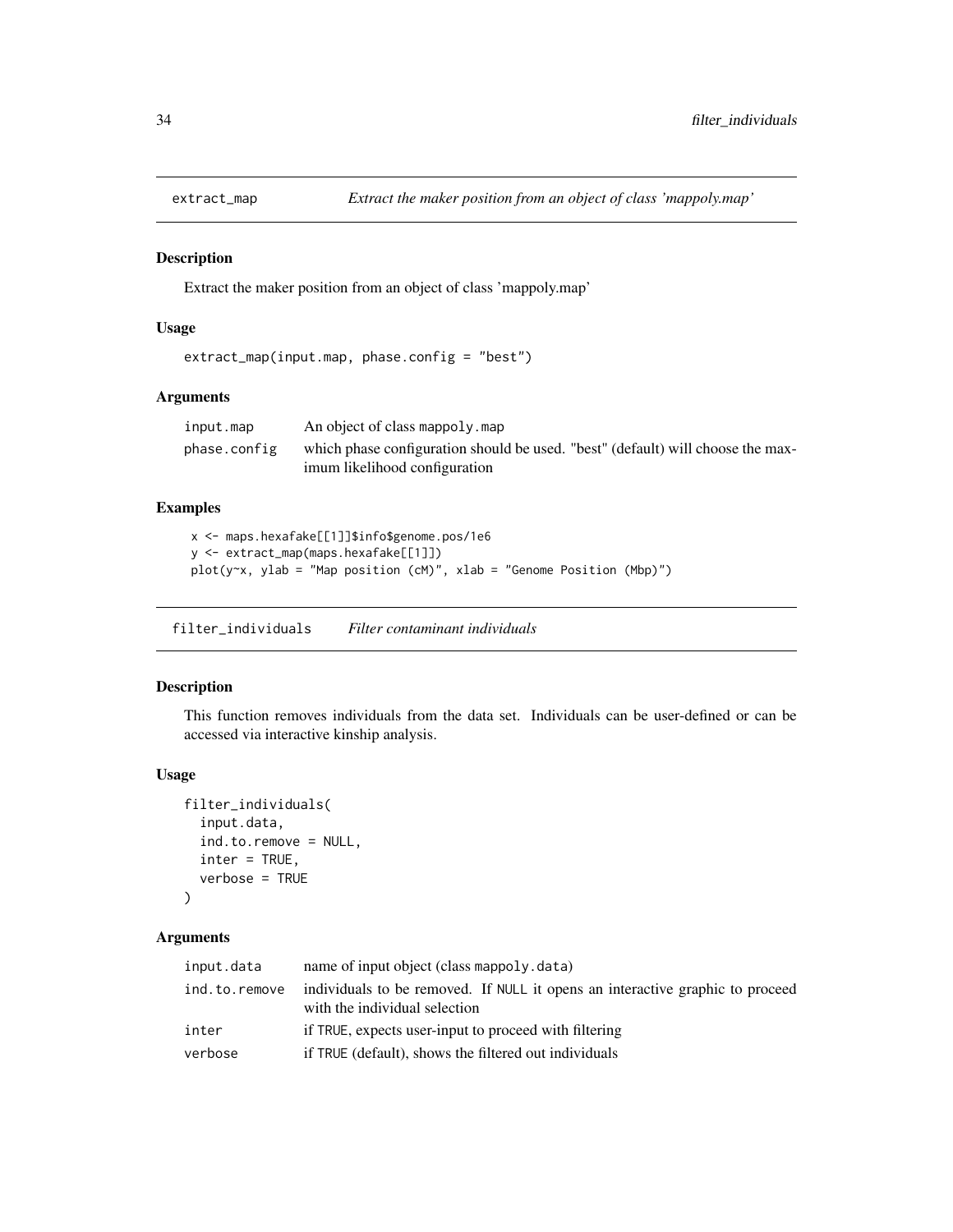## <span id="page-34-0"></span>filter\_missing 35

## Author(s)

Marcelo Mollinari, <mmollin@ncsu.edu>

filter\_missing *Filter missing genotypes*

## Description

Excludes markers or individuals based on their proportion of missing data

#### Usage

```
filter_missing(
  input.data,
  type = c("marker", "individual"),
 filter.thres = 0.2,
  inter = TRUE
)
```
## Arguments

| input.data   | an object of class mappoly. data                                                                                                                                                                                                                                                                                                                                                                                                                |
|--------------|-------------------------------------------------------------------------------------------------------------------------------------------------------------------------------------------------------------------------------------------------------------------------------------------------------------------------------------------------------------------------------------------------------------------------------------------------|
| type         | one of the following options: 'marker' filter out markers based on their percent-<br>age of missing data (default) 'individual' filter out individuals based on their<br>percentage of missing data Please notice that removing individuals with certain<br>amount of data can change some marker parameters (such as depth), and can<br>also change the estimated genotypes for other individuals. So be careful when<br>removing individuals. |
| filter.thres | maximum percentage of missing data (default $= 0.2$ )                                                                                                                                                                                                                                                                                                                                                                                           |
| inter        | if TRUE, expects user-input to proceed with filtering                                                                                                                                                                                                                                                                                                                                                                                           |
|              |                                                                                                                                                                                                                                                                                                                                                                                                                                                 |

#### Author(s)

Marcelo Mollinari, <mmollin@ncsu.edu>

```
plot(tetra.solcap)
dat.filt.mrk <- filter_missing(input.data = tetra.solcap,
                              type = "marker",
                               filter.thres = 0.1,
                               inter = TRUE)
```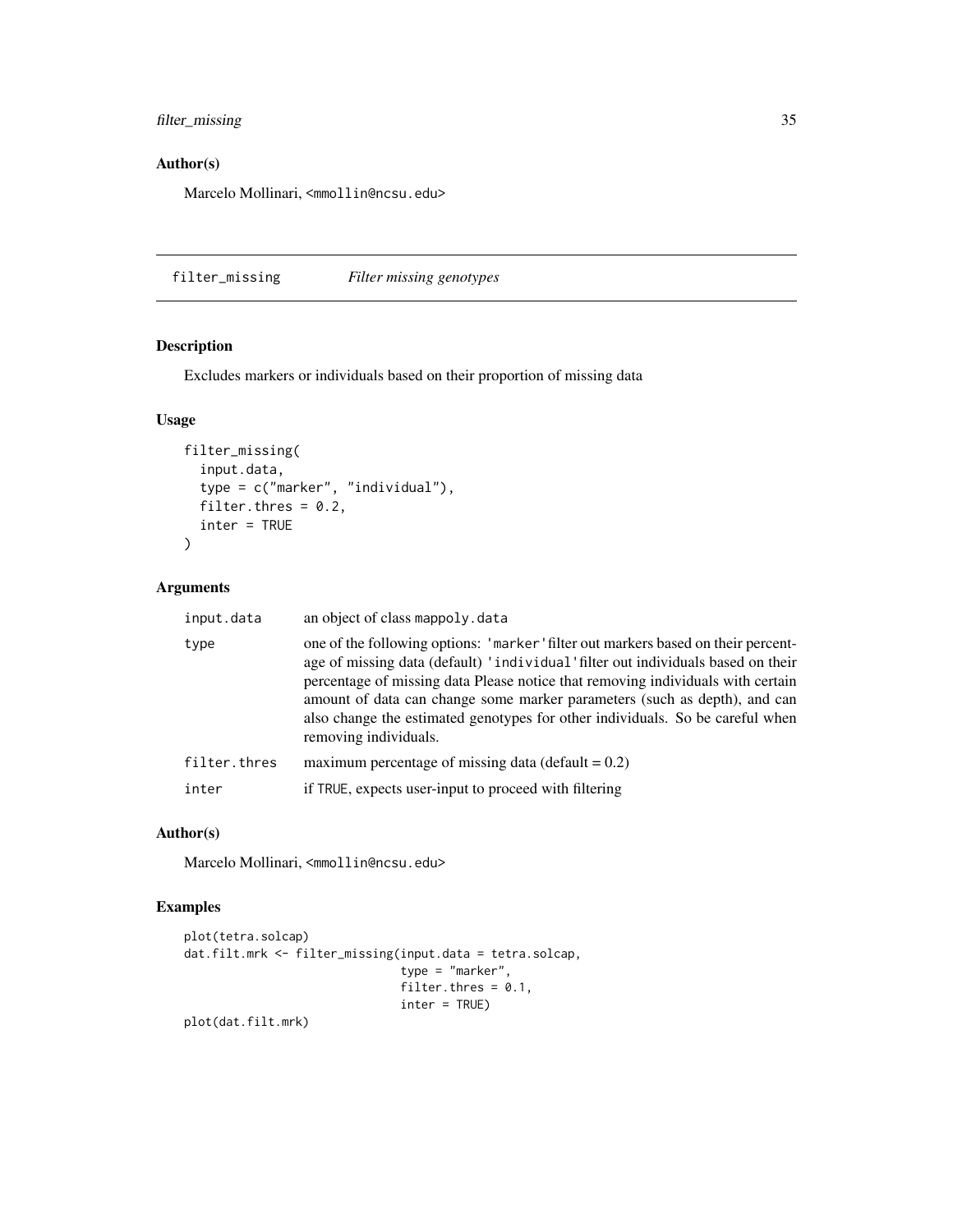<span id="page-35-0"></span>filter\_segregation *Filter markers based on chi-square test*

## Description

This function filter markers based on p-values of a chi-square test. The chi-square test assumes that markers follow the expected segregation patterns under Mendelian inheritance, random chromosome bivalent pairing and no double reduction.

#### Usage

```
filter_segregation(input.data, chisq.pval.thres = 1e-04, inter = TRUE)
```
#### Arguments

| input.data       | name of input object (class mappoly data)                         |
|------------------|-------------------------------------------------------------------|
| chisg.pval.thres |                                                                   |
|                  | p-value threshold used for chi-square tests (default $= 10e-05$ ) |
| inter            | if TRUE (default), plots distorted vs. non-distorted markers      |

## Value

An object of class mappoly.chitest.seq which contains a list with the following components:

| keep             | markers that follow Mendelian segregation pattern  |
|------------------|----------------------------------------------------|
| exclude          | markers with distorted segregation                 |
| chisg.pval.thres |                                                    |
|                  | threshold p-value used for chi-square tests        |
| data.name        | input dataset used to perform the chi-square tests |

## Author(s)

Marcelo Mollinari, <mmollin@ncsu.edu>

```
mrks.chi.filt <- filter_segregation(input.data = tetra.solcap,
                                    chisq.pval.thres = 0.05/tetra.solcap$n.mrk,
                                    inter = TRUE)
seq.init <- make_seq_mappoly(mrks.chi.filt)
```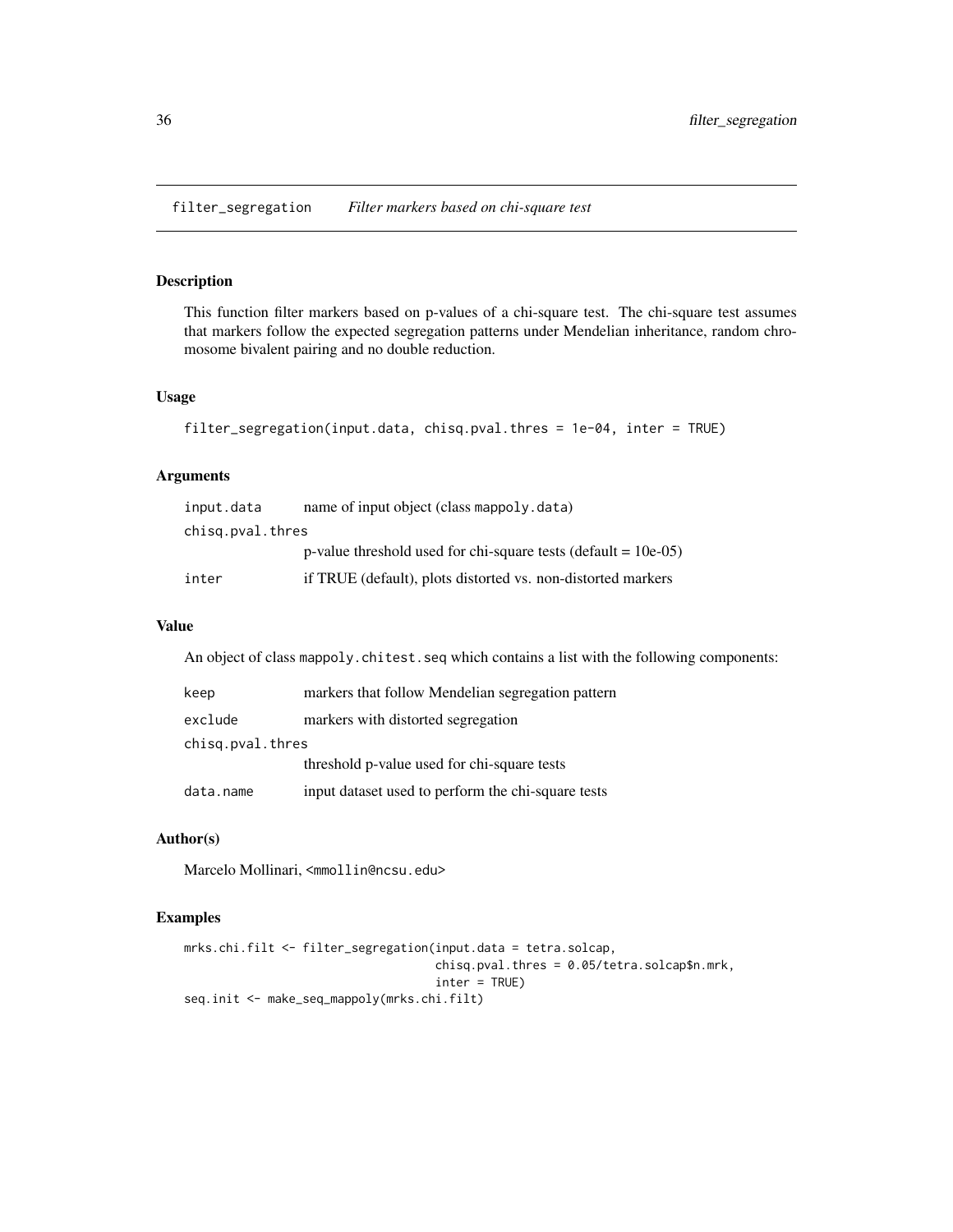get\_genomic\_order *Get the genomic position of markers in a sequence*

# Description

This functions gets the genomic position of markers in a sequence and return an ordered data frame with the name and position of each marker

### Usage

```
get_genomic_order(input.seq, verbose = TRUE)
## S3 method for class 'mappoly.geno.ord'
print(x, \ldots)
```

```
## S3 method for class 'mappoly.geno.ord'
plot(x, \ldots)
```
### Arguments

| input.seg | a sequence object of class mappoly. sequence                                      |
|-----------|-----------------------------------------------------------------------------------|
| verbose   | if TRUE (default), the current progress is shown; if FALSE, no output is produced |
| X         | an object of the class mappoly geno.ord                                           |
| $\cdots$  | currently ignored                                                                 |

# Author(s)

Marcelo Mollinari, <mmollin@ncsu.edu>

### Examples

```
s1 <- make_seq_mappoly(tetra.solcap, "all")
o1 <- get_genomic_order(s1)
plot(o1)
s.geno.ord <- make_seq_mappoly(o1)
```
get\_submap *Extract sub-map from map*

## Description

Given a pre-constructed map, it extracts a sub-map for a provided sequence of marker positions. Optionally, it can update the linkage phase configurations and respective recombination fractions.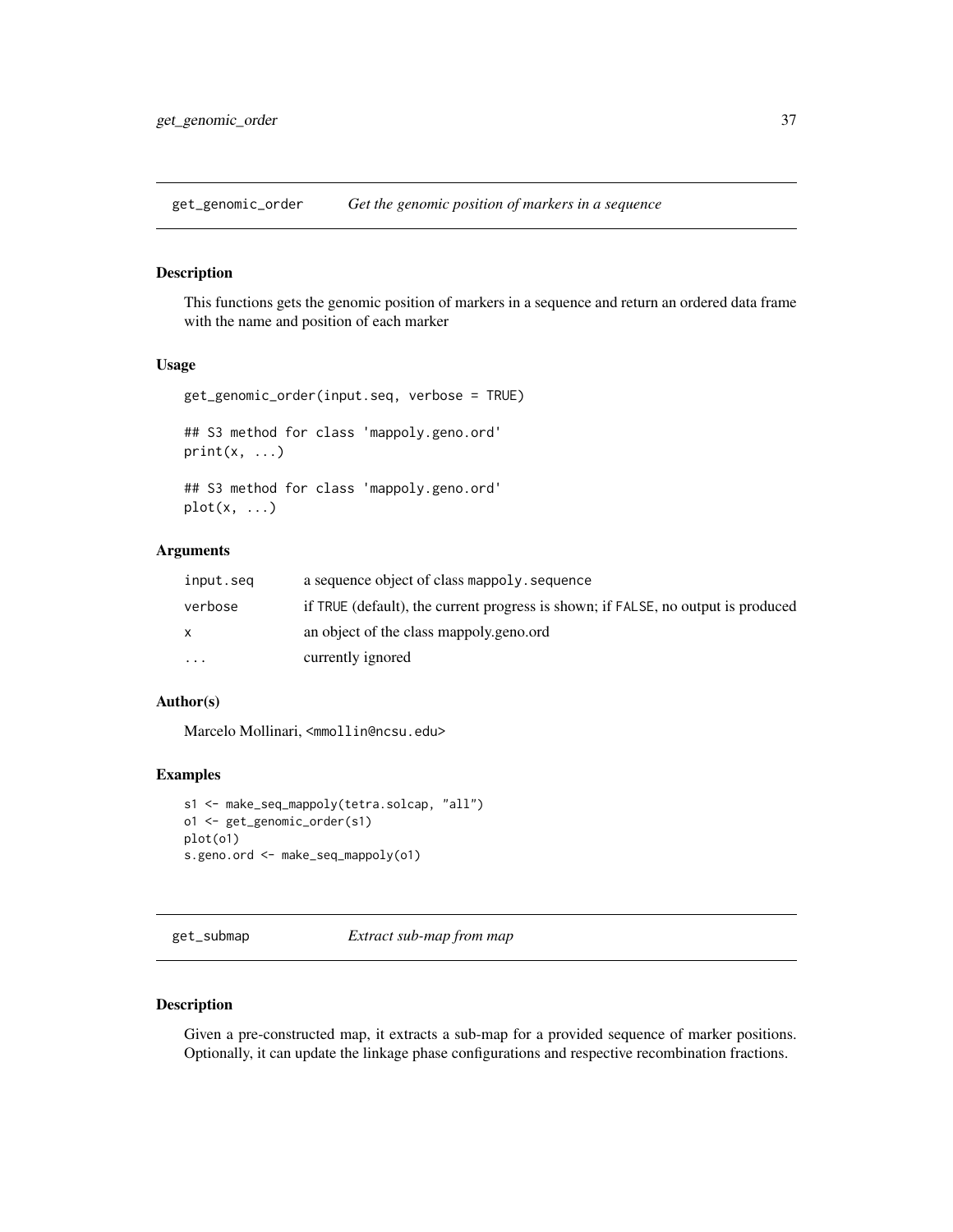# Usage

```
get_submap(
  input.map,
 mrk.pos,
 phase.config = "best",
 reestimate.rf = TRUE,
  reestimate.phase = FALSE,
  thres.twopt = 5,
  thres.hmm = 3,extend.tail = 50,
  tol = 0.1,tol.find = 0.001,use.high.precision = FALSE,
  verbose = TRUE
)
```
# Arguments

| input.map          | An object of class mappoly.map                                                                                                                                                                                              |
|--------------------|-----------------------------------------------------------------------------------------------------------------------------------------------------------------------------------------------------------------------------|
| mrk.pos            | positions of the markers that should be considered in the new map. This can be<br>in any order                                                                                                                              |
| phase.config       | which phase configuration should be used. "best" (default) will choose the con-<br>figuration associated with the maximum likelihood                                                                                        |
| reestimate.rf      | logical. If TRUE (default) the recombination fractions between markers are re-<br>estimated                                                                                                                                 |
| reestimate.phase   |                                                                                                                                                                                                                             |
|                    | logical. If TRUE, the linkage phase configurations are re-estimated (default $=$<br><b>FALSE</b> )                                                                                                                          |
| thres.twopt        | the LOD threshold used to determine if the linkage phases compared via two-<br>point analysis should be considered (default $= 5$ )                                                                                         |
| thres.hmm          | the threshold used to determine if the linkage phases compared via hmm analysis<br>should be considered (default $= 3$ )                                                                                                    |
| extend.tail        | the length of the tail of the chain that should be used to calculate the likeli-<br>hood of the linkage phases. If info.tail = TRUE, the function uses at least<br>extend. tail as the length of the tail (default = $50$ ) |
| tol                | the desired accuracy during the sequential phase (default = $0.1$ )                                                                                                                                                         |
| tol.final          | the desired accuracy for the final map (default $= 10e-04$ )                                                                                                                                                                |
| use.high.precision |                                                                                                                                                                                                                             |
|                    | logical. If TRUE uses high precision (long double) numbers in the HMM pro-<br>cedure implemented in $C_{++}$ , which can take a long time to perform (default =<br>FALSE)                                                   |
| verbose            | If TRUE (default), current progress is shown; if FALSE, no output is produced                                                                                                                                               |

# Author(s)

Marcelo Mollinari, <mmollin@ncsu.edu>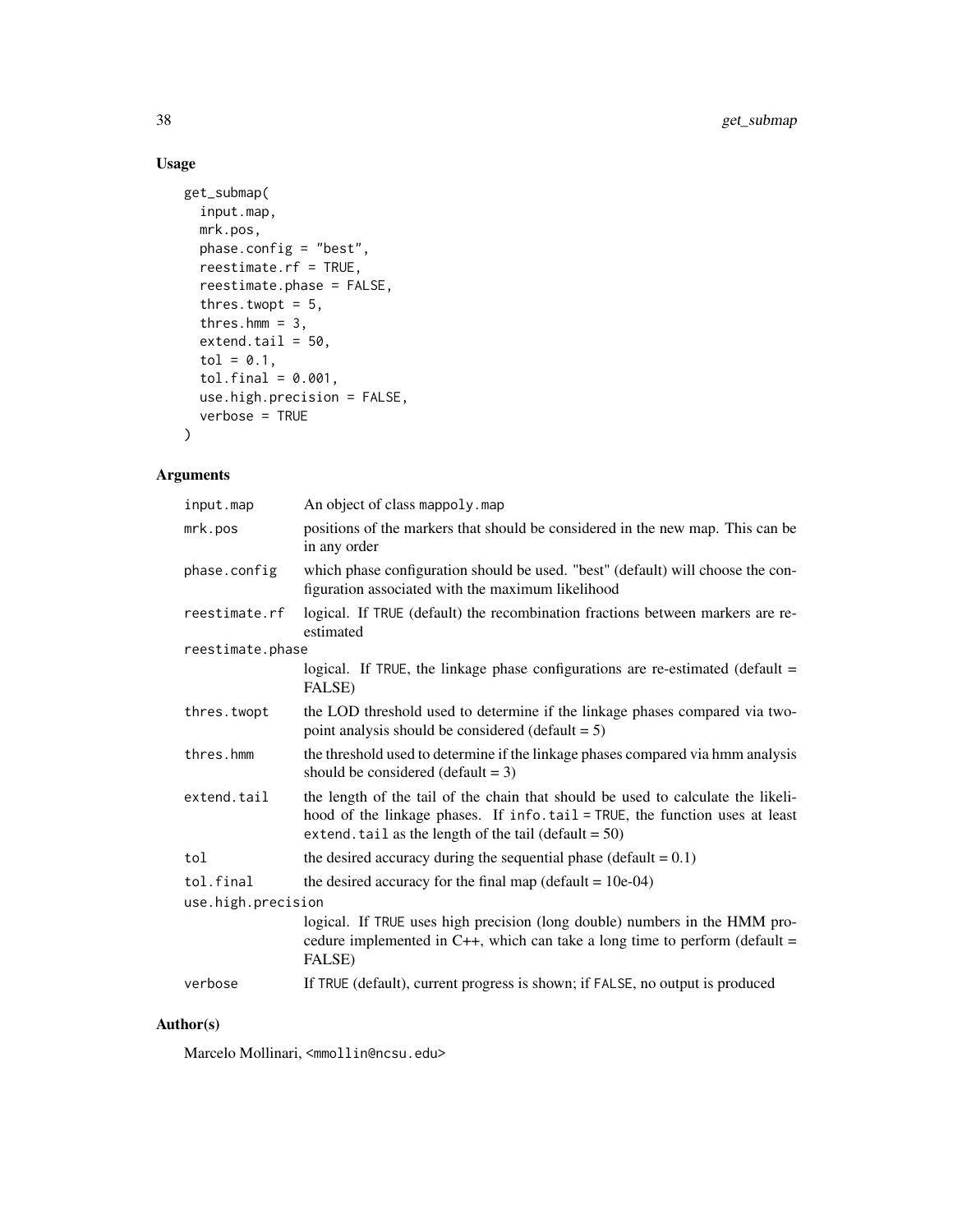#### References

Mollinari, M., and Garcia, A. A. F. (2019) Linkage analysis and haplotype phasing in experimental autopolyploid populations with high ploidy level using hidden Markov models, \_G3: Genes, Genomes, Genetics\_. doi: [10.1534/g3.119.400378](https://doi.org/10.1534/g3.119.400378)

### Examples

```
## selecting the six first markers in linkage group 1
  ## re-estimating the recombination fractions and linkage phases
  submap1.lg1 <- get_submap(input.map = maps.hexafake[[1]],
                         mrk.pos = 1:6, verbose = TRUE,
                         reestimate.phase = TRUE,
                         tol.find = 10e-3)## no recombination fraction re-estimation: first 20 markers
 submap2.lg1 <- get_submap(input.map = maps.hexafake[[1]],
                         mrk.pos = 1:20, reestimate.rf = FALSE,
                         verbose = TRUE,
                         tol.find = 10e-3)plot(maps.hexafake[[1]])
plot(submap1.lg1, mrk.names = TRUE, cex = .8)
plot(submap2.lg1, mrk.names = TRUE, cex = .8)
```

| get_tab_mrks | Get table of dosage combinations |
|--------------|----------------------------------|
|              |                                  |

# Description

Internal function

#### Usage

```
get_tab_mrks(x)
```
#### **Arguments**

x an object of class mappoly.map

## Author(s)

Gabriel Gesteira, <gabrielgesteira@usp.br>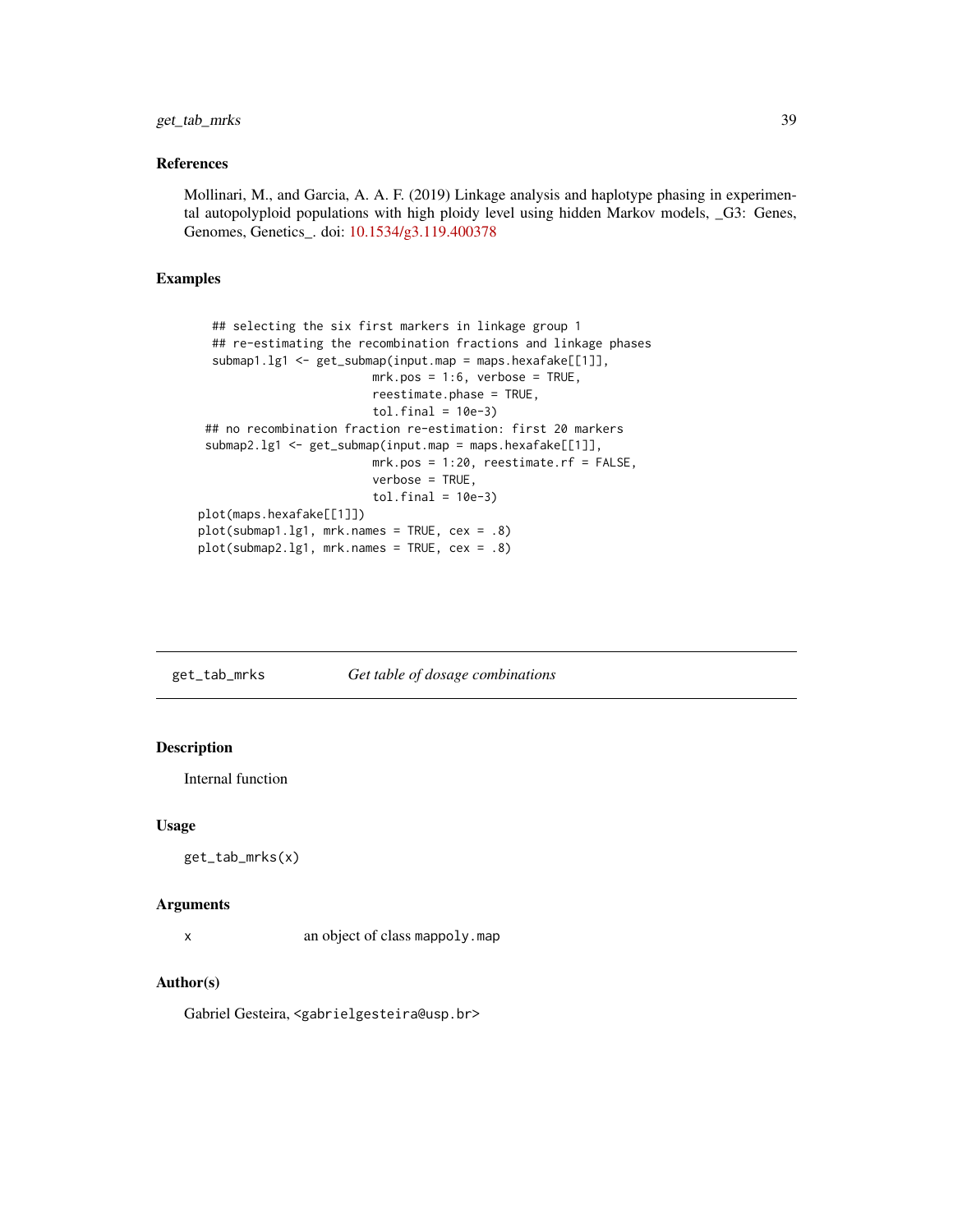# Description

Identifies linkage groups of markers using the results of two-point (pairwise) analysis.

# Usage

```
group_mappoly(
  input.mat,
 expected.groups = NULL,
  inter = TRUE,
 comp.mat = FALSE,
  verbose = TRUE
)
```
# Arguments

| input.mat       | an object of class mappoly.rf.matrix                                                                                                                    |
|-----------------|---------------------------------------------------------------------------------------------------------------------------------------------------------|
| expected.groups |                                                                                                                                                         |
|                 | when available, inform the number of expected linkage groups (i.e. chromo-<br>somes) for the species                                                    |
| inter           | if TRUE (default), plots a dendrogram highlighting the expected groups before<br>continue                                                               |
| comp.mat        | if TRUE, shows a comparison between the reference based and the linkage based<br>grouping, if the chromosome information is available (default = FALSE) |
| verbose         | logical. If TRUE (default), current progress is shown; if FALSE, no output is<br>produced                                                               |

# Value

Returns an object of class mappoly.group, which is a list containing the following components:

| data.name          | the referred dataset name                                                                                     |  |
|--------------------|---------------------------------------------------------------------------------------------------------------|--|
| hc.snp             | a list containing information related to the UPGMA grouping method                                            |  |
| expected.groups    |                                                                                                               |  |
|                    | the number of expected linkage groups                                                                         |  |
| groups.snp         | the groups to which each of the markers belong                                                                |  |
| seg.vs.grouped.snp |                                                                                                               |  |
|                    | comparison between the genomic group information (when available) and the<br>groups provided by group_mappoly |  |
| chisq.pval.thres   |                                                                                                               |  |
|                    | the threshold used on the segregation test when reading the dataset                                           |  |
| chisq.pval         | the p-values associated with the segregation test for all markers in the sequence                             |  |
|                    |                                                                                                               |  |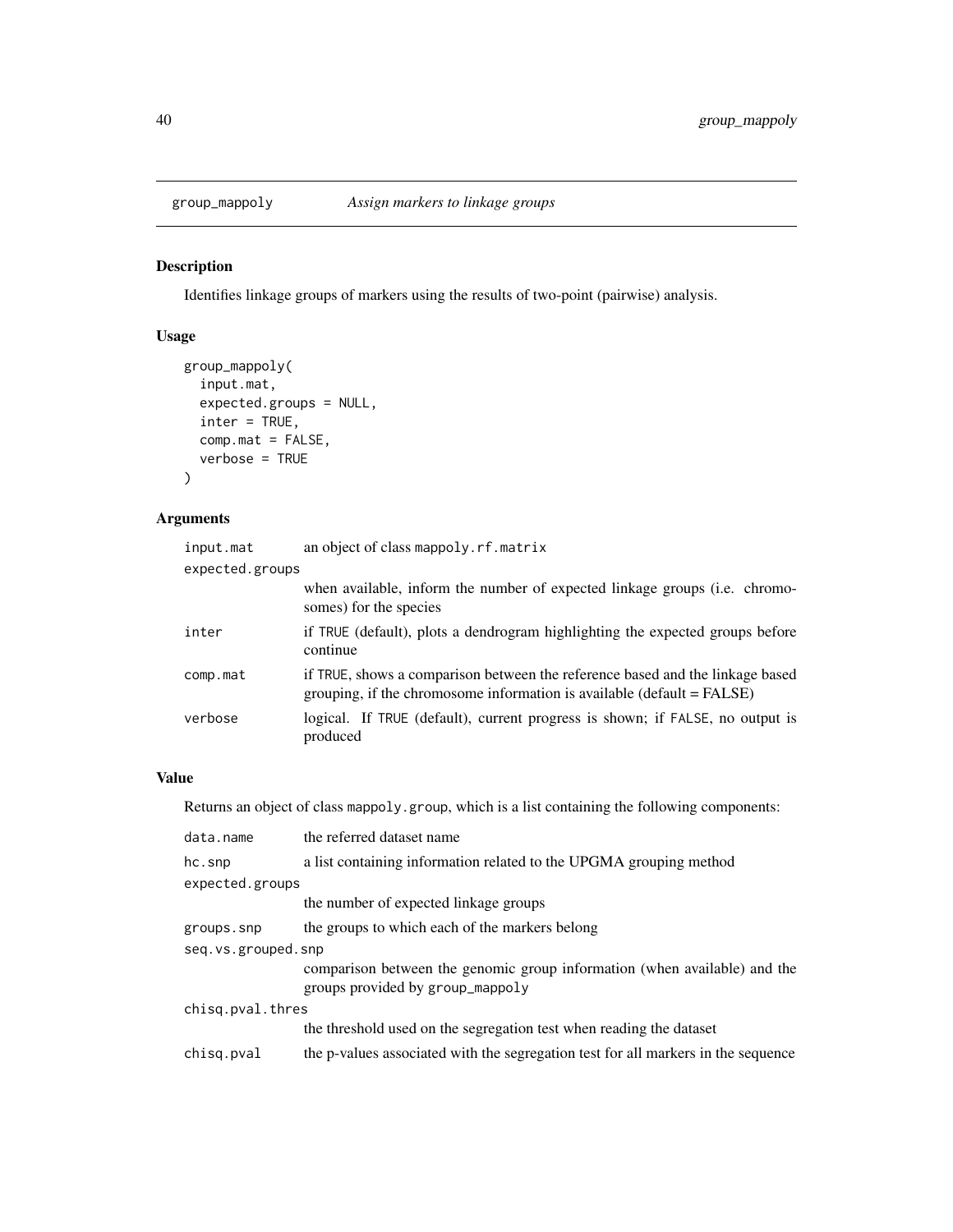#### hexafake 41

### Author(s)

Marcelo Mollinari, <mmollin@ncsu.edu>

### References

Mollinari, M., and Garcia, A. A. F. (2019) Linkage analysis and haplotype phasing in experimental autopolyploid populations with high ploidy level using hidden Markov models, \_G3: Genes, Genomes, Genetics\_. doi: [10.1534/g3.119.400378](https://doi.org/10.1534/g3.119.400378)

## Examples

```
## Getting first 20 markers from two linkage groups
all.mrk <- make_seq_mappoly(hexafake, c(1:20,601:620))
red.mrk <- elim_redundant(all.mrk)
unique.mrks <- make_seq_mappoly(red.mrk)
counts <- cache_counts_twopt(unique.mrks, cached = TRUE)
all.pairs <- est_pairwise_rf(input.seq = unique.mrks,
                             count.cache = counts,
                             ncpus = 1,
                             verbose = TRUE)
## Full recombination fraction matrix
mat.full <- rf_list_to_matrix(input.twopt = all.pairs)
plot(mat.full, index = FALSE)
lgs <- group_mappoly(input.mat = mat.full,
                     expected.groups = 2,
                     inter = TRUE,
                     comp.mat = TRUE, #this data has physical information
                     verbose = TRUE)
lgs
plot(lgs)
```
<span id="page-40-0"></span>hexafake *Simulated autohexaploid dataset.*

### Description

A dataset of a hypothetical autohexaploid full-sib population containing three homology groups

#### Usage

hexafake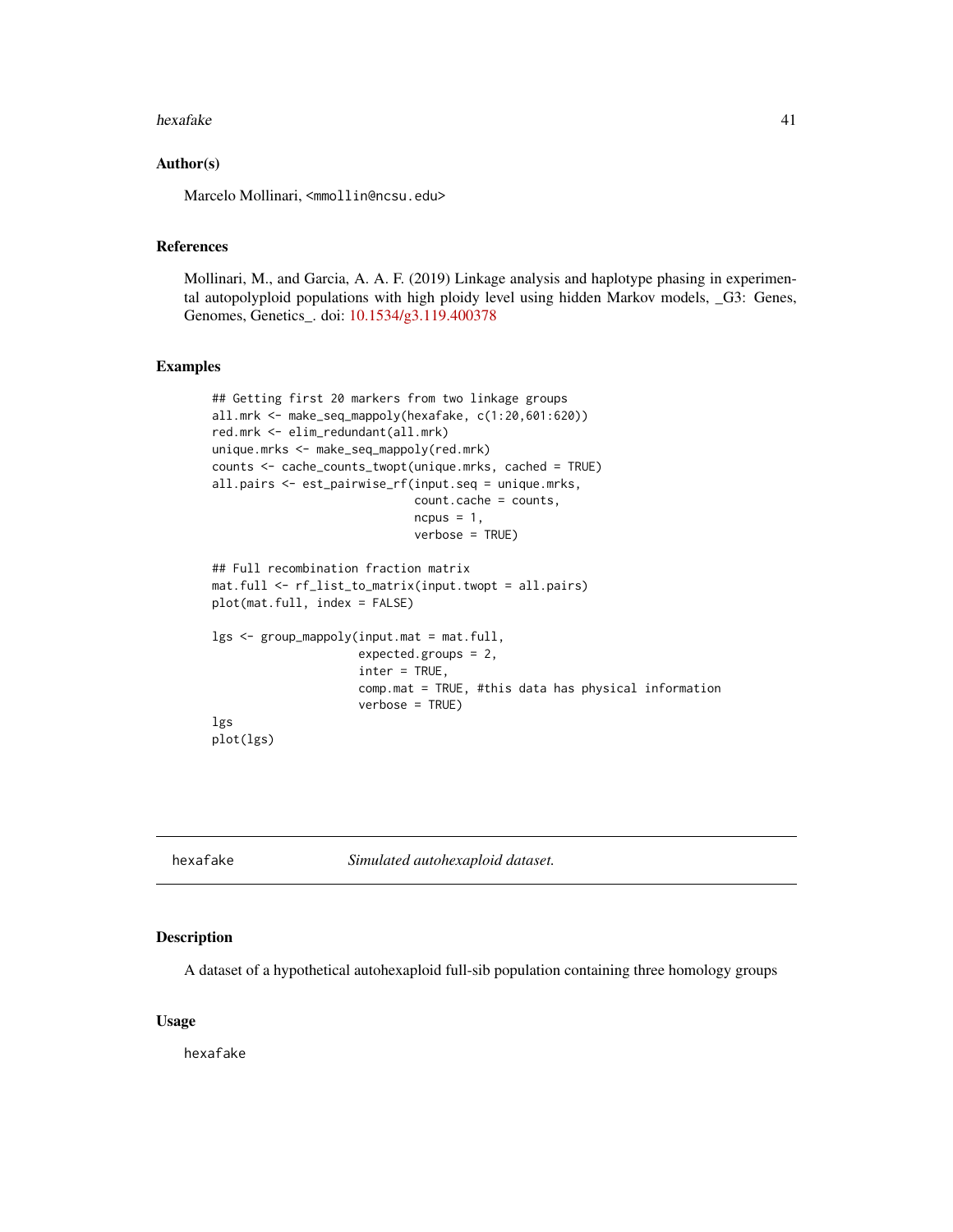An object of class mappoly.data which contains a list with the following components:

**plody** ploidy level  $= 6$ 

 $n$ .ind number individuals = 300

**n.mrk** total number of markers = 1500

ind.names the names of the individuals

mrk.names the names of the markers

dosage.p1 a vector containing the dosage in parent P for all n.mrk markers

dosage.p2 a vector containing the dosage in parent Q for all n.mrk markers

chrom a vector indicating the chromosome each marker belongs. Zero indicates that the marker was not assigned to any chromosome

genome.pos Physical position of the markers into the sequence

geno.dose a matrix containing the dosage for each markers (rows) for each individual (columns). Missing data are represented by  $ploidy\_level + 1 = 7$ 

**n.phen** There are no phenotypes in this simulation

phen There are no phenotypes in this simulation

chisq.pval vector containing p-values for all markers associated to the chi-square test for the expected segregation patterns under Mendelian segregation

hexafake.geno.dist *Simulated autohexaploid dataset with genotype probabilities.*

### Description

A dataset of a hypothetical autohexaploid full-sib population containing three homology groups. This dataset contains the probability distribution of the genotypes and 2% of missing data, but is essentially the same dataset found in [hexafake](#page-40-0)

### Usage

hexafake.geno.dist

### Format

An object of class mappoly.data which contains a list with the following components:

**ploidy** ploidy level  $= 6$ 

**n.ind** number individuals  $= 300$ 

n.mrk total number of markers = 1500

ind.names the names of the individuals

mrk.names the names of the markers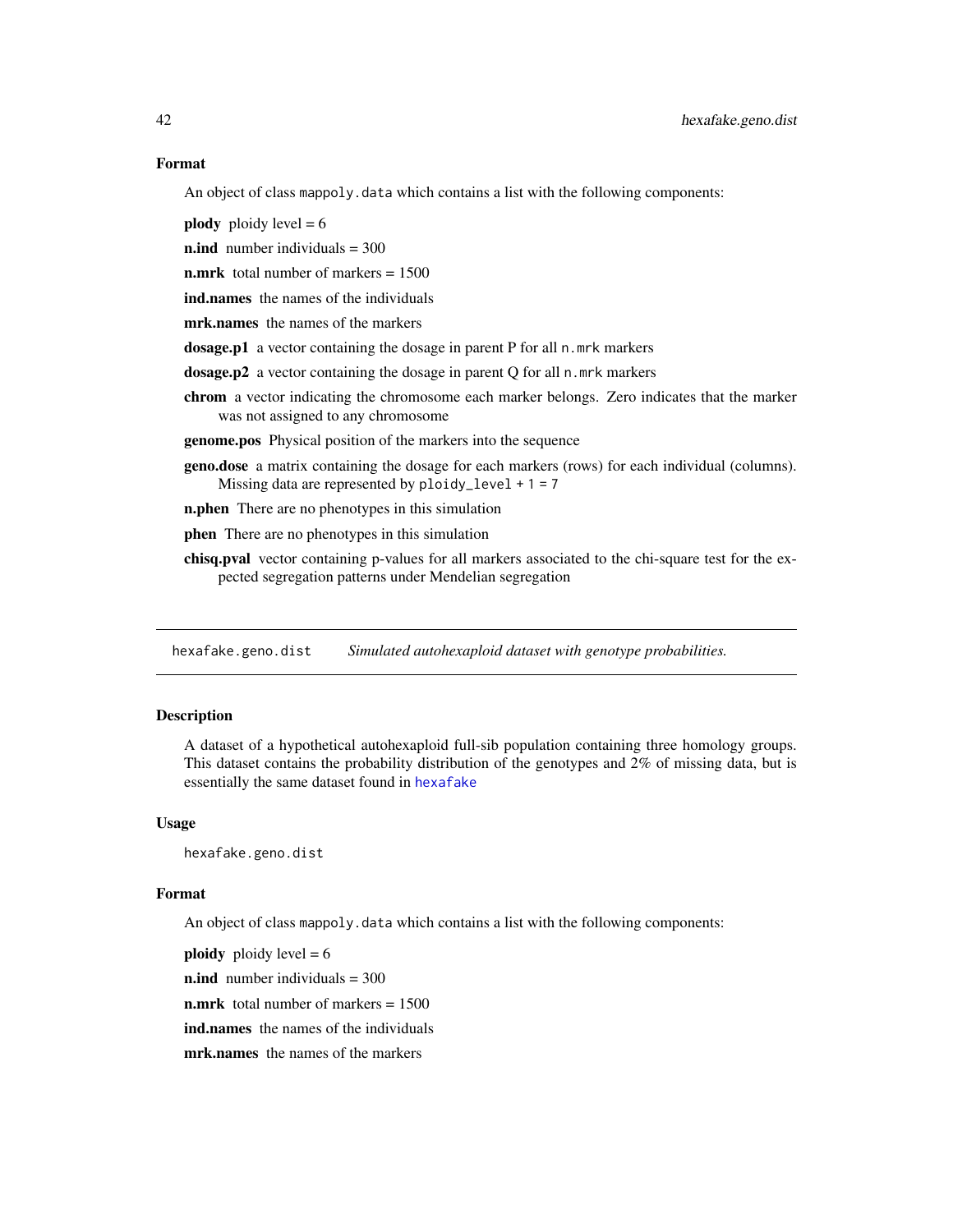dosage.p1 a vector containing the dosage in parent P for all n.mrk markers

- dosage.p2 a vector containing the dosage in parent Q for all n.mrk markers
- chrom a vector indicating which sequence each marker belongs. Zero indicates that the marker was not assigned to any sequence
- genome.pos Physical position of the markers into the sequence
- prob.thres = 0.95 probability threshold to associate a marker call to a dosage. Markers with maximum genotype probability smaller than 'prob.thres' are considered as missing data for the dosage calling purposes
- geno a data.frame containing the probability distribution for each combination of marker and offspring. The first two columns represent the marker and the offspring, respectively. The remaining elements represent the probability associated to each one of the possible dosages
- geno.dose a matrix containing the dosage for each markers (rows) for each individual (columns). Missing data are represented by  $ploidy\_level + 1 = 7$
- **n.phen** There are no phenotypes in this simulation
- phen There are no phenotypes in this simulation

import\_data\_from\_polymapR

*Import data from polymapR*

### **Description**

Function to import datasets from polymapR.

### Usage

```
import_data_from_polymapR(
  input.data,
 ploidy,
 parent1 = "P1",parent2 = "P2",input.type = c("discrete", "probabilistic"),
 prob.thres = 0.95,
 pardose = NULL,
 offspring = NULL,
  filter.non.conforming = TRUE,
  verbose = TRUE
)
```

| input.data | a polymapR dataset                                                              |
|------------|---------------------------------------------------------------------------------|
| ploidy     | the ploidy level                                                                |
| parent1    | a character string containing the name (or pattern of genotype IDs) of parent 1 |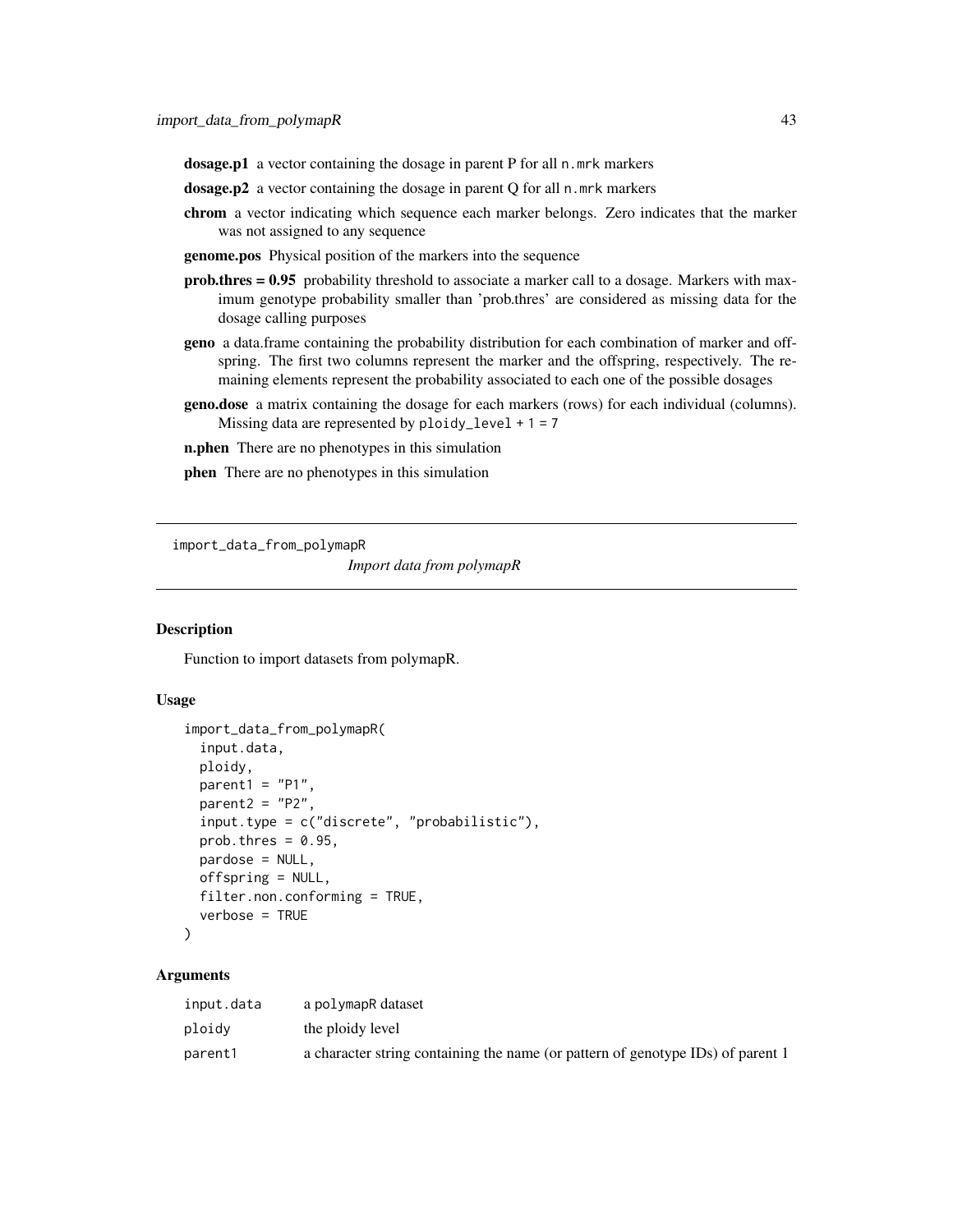| parent2               | a character string containing the name (or pattern of genotype IDs) of parent 2                                                                                                                     |  |
|-----------------------|-----------------------------------------------------------------------------------------------------------------------------------------------------------------------------------------------------|--|
| input.type            | Indicates whether the input is discrete ("disc") or probabilistic ("prob")                                                                                                                          |  |
| prob.thres            | threshold probability to assign a dosage to offspring. If the probability is smaller<br>than thresh parent geno, the data point is converted to 'NA'.                                               |  |
| pardose               | matrix of dimensions $(n,mrk x 3)$ containing the name of the markers in the first<br>column, and the dosage of parents 1 and 2 in columns 2 and 3. (see polymapR)<br>vignette)                     |  |
| offspring             | a character string containing the name (or pattern of genotype IDs) of the off-<br>spring individuals. If NULL (default) it considers all individuals as offsprings,<br>except parent1 and parent2. |  |
| filter.non.conforming |                                                                                                                                                                                                     |  |
|                       | if TRUE exclude samples with non expected genotypes under no double reduc-<br>tion. Since markers were already filtered in polymapR, the default is FALSE.                                          |  |
| verbose               | if TRUE (default), the current progress is shown; if FALSE, no output is produced                                                                                                                   |  |

### Details

See examples at [https://rpubs.com/mmollin/tetra\\_mappoly\\_vignette](https://rpubs.com/mmollin/tetra_mappoly_vignette).

#### Author(s)

Marcelo Mollinari <mmollin@ncsu.edu>

#### References

Bourke PM et al: (2019) PolymapR — linkage analysis and genetic map construction from F1 populations of outcrossing polyploids. \_Bioinformatics\_ 34:3496–3502. doi: [10.1093/bioinformatics/](https://doi.org/10.1093/bioinformatics/bty1002) [bty1002](https://doi.org/10.1093/bioinformatics/bty1002)

Mollinari, M., and Garcia, A. A. F. (2019) Linkage analysis and haplotype phasing in experimental autopolyploid populations with high ploidy level using hidden Markov models, \_G3: Genes, Genomes, Genetics\_. doi: [10.1534/g3.119.400378](https://doi.org/10.1534/g3.119.400378)

import\_from\_updog *Import from updog*

#### Description

Read objects with information related to genotype calling in polyploids. Currently this function supports output objects created with the updog (output of multidog function) package. This function creates an object of class mappoly.data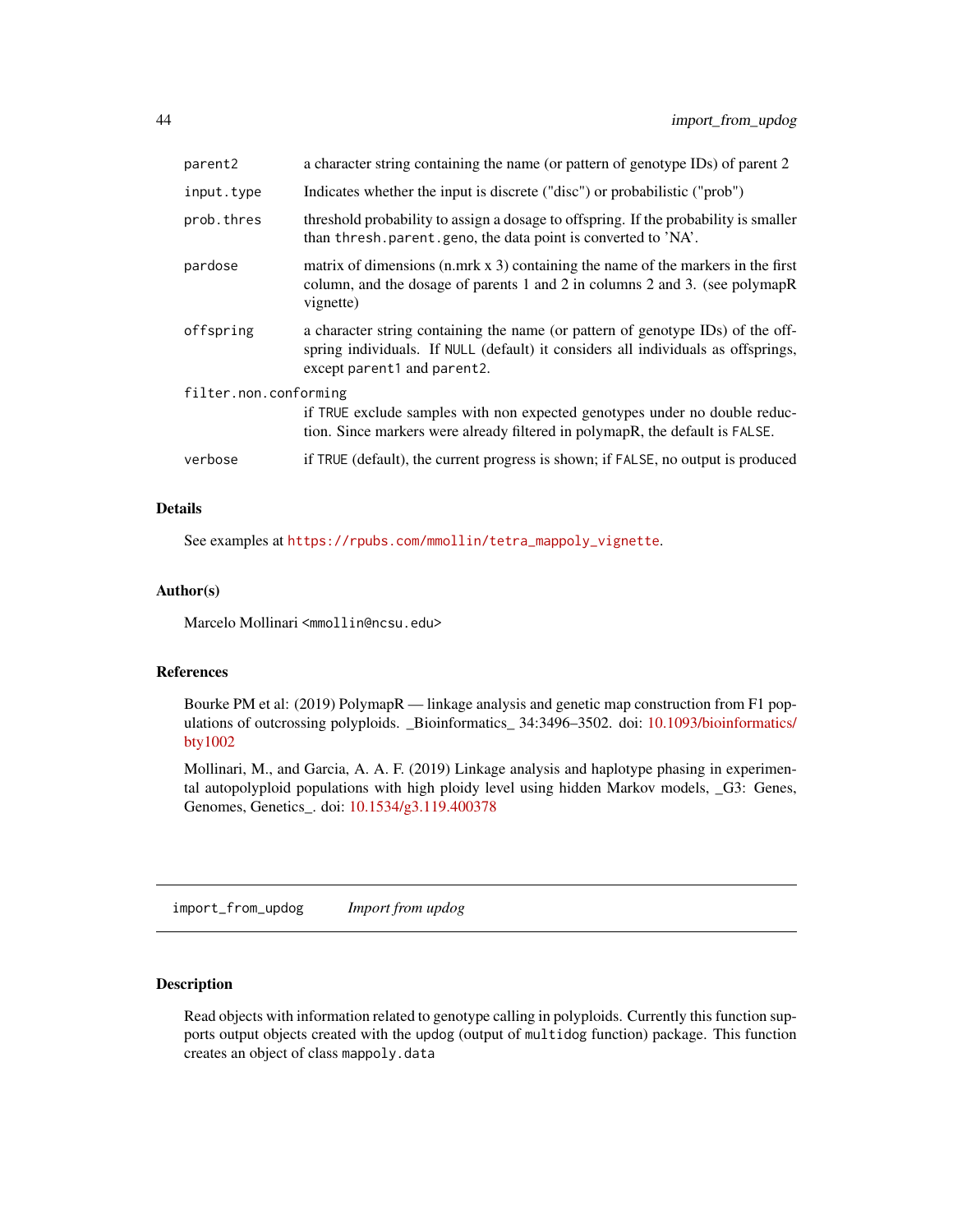# import\_from\_updog 45

# Usage

```
import_from_updog(
  object,
  prob.thres = 0.95,
  filter.non.conforming = TRUE,
  verbose = TRUE
\mathcal{L}
```
# Arguments

| object                | the name of the object of class multidog                                                                                                                                                                 |  |
|-----------------------|----------------------------------------------------------------------------------------------------------------------------------------------------------------------------------------------------------|--|
| prob.thres            | probability threshold to associate a marker call to a dosage. Markers with max-<br>imum genotype probability smaller than 'prob.thres' are considered as missing<br>data for the dosage calling purposes |  |
| filter.non.conforming |                                                                                                                                                                                                          |  |
|                       | if TRUE (default) exclude samples with non expected genotypes under random<br>chromosome pairing and no double reduction                                                                                 |  |
| verbose               | if TRUE (default), the current progress is shown; if FALSE, no output is produced                                                                                                                        |  |

# Value

An object of class mappoly.data which contains a list with the following components:

| ploidy     | ploidy level                                                                                                                                                                                                                                                                                                                                                                                    |
|------------|-------------------------------------------------------------------------------------------------------------------------------------------------------------------------------------------------------------------------------------------------------------------------------------------------------------------------------------------------------------------------------------------------|
| n.ind      | number individuals                                                                                                                                                                                                                                                                                                                                                                              |
| n.mrk      | total number of markers                                                                                                                                                                                                                                                                                                                                                                         |
| ind.names  | the names of the individuals                                                                                                                                                                                                                                                                                                                                                                    |
| mrk.names  | the names of the markers                                                                                                                                                                                                                                                                                                                                                                        |
| dosage.p1  | a vector containing the dosage in parent P for all n. mrk markers                                                                                                                                                                                                                                                                                                                               |
| dosage.p2  | a vector containing the dosage in parent Q for all n. mrk markers                                                                                                                                                                                                                                                                                                                               |
| chrom      | a vector indicating which sequence each marker belongs. Zero indicates that the<br>marker was not assigned to any sequence                                                                                                                                                                                                                                                                      |
| genome.pos | physical position of the markers into the sequence                                                                                                                                                                                                                                                                                                                                              |
| prob.thres | probability threshold to associate a marker call to a dosage. Markers with maxi-<br>mum genotype probability smaller than 'prob.thres' were considered as missing<br>data in the 'geno.dose' matrix                                                                                                                                                                                             |
| geno.dose  | a matrix containing the dosage for each markers (rows) for each individual<br>(columns). Missing data are represented by ploidy_level + 1                                                                                                                                                                                                                                                       |
| geno       | a data.frame containing the probability distribution for each combination of<br>marker and offspring. The first two columns represent the marker and the off-<br>spring, respectively. The remaining elements represent the probability associ-<br>ated to each one of the possible dosages. Missing data are converted from NA to<br>the expected segregation ratio using function segreg_poly |
| n.phen     | number of phenotypic traits                                                                                                                                                                                                                                                                                                                                                                     |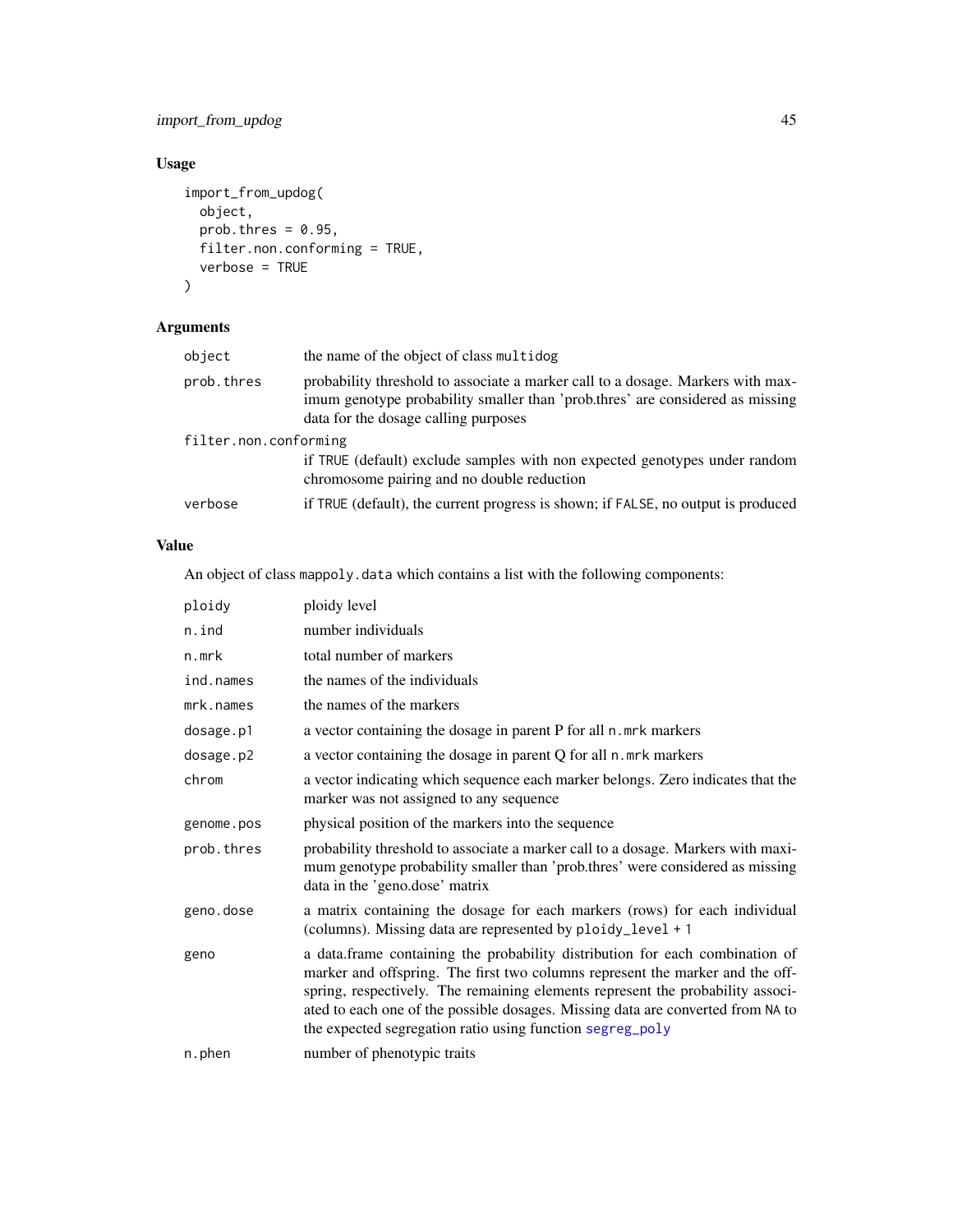| phen       | a matrix containing the phenotypic data. The rows correspond to the traits and<br>the columns correspond to the individuals |
|------------|-----------------------------------------------------------------------------------------------------------------------------|
| chisg.pval | a vector containing p-values related to the chi-squared test of Mendelian segre-<br>gation performed for all markers        |

# Author(s)

Gabriel Gesteira, <gabrielgesteira@usp.br>

## References

Mollinari, M., and Garcia, A. A. F. (2019) Linkage analysis and haplotype phasing in experimental autopolyploid populations with high ploidy level using hidden Markov models, \_G3: Genes, Genomes, Genetics\_. doi: [10.1534/g3.119.400378](https://doi.org/10.1534/g3.119.400378)

#### Examples

```
if(requireNamespace("updog", quietly = TRUE)){
library("updog")
data("uitdewilligen")
mout = multidog(refront = t(uitdevilligen$refmat),sizemat = t(uitdewilligen$sizemat),
                ploidy = uitdewilligen$ploidy,
                model = "f1",p1_id = colnames(t(uitdewilligen$sizemat))[1],
                p2_id = colnames(t(uitdewilligen$sizemat))[2],
                nc = 2)mydata = import_from_updog(mout)
mydata
plot(mydata)
}
```
import\_phased\_maplist\_from\_polymapR *Import phased map list from polymapR*

# Description

Function to import phased map lists from polymapR

### Usage

```
import_phased_maplist_from_polymapR(maplist, mappoly.data, ploidy = NULL)
```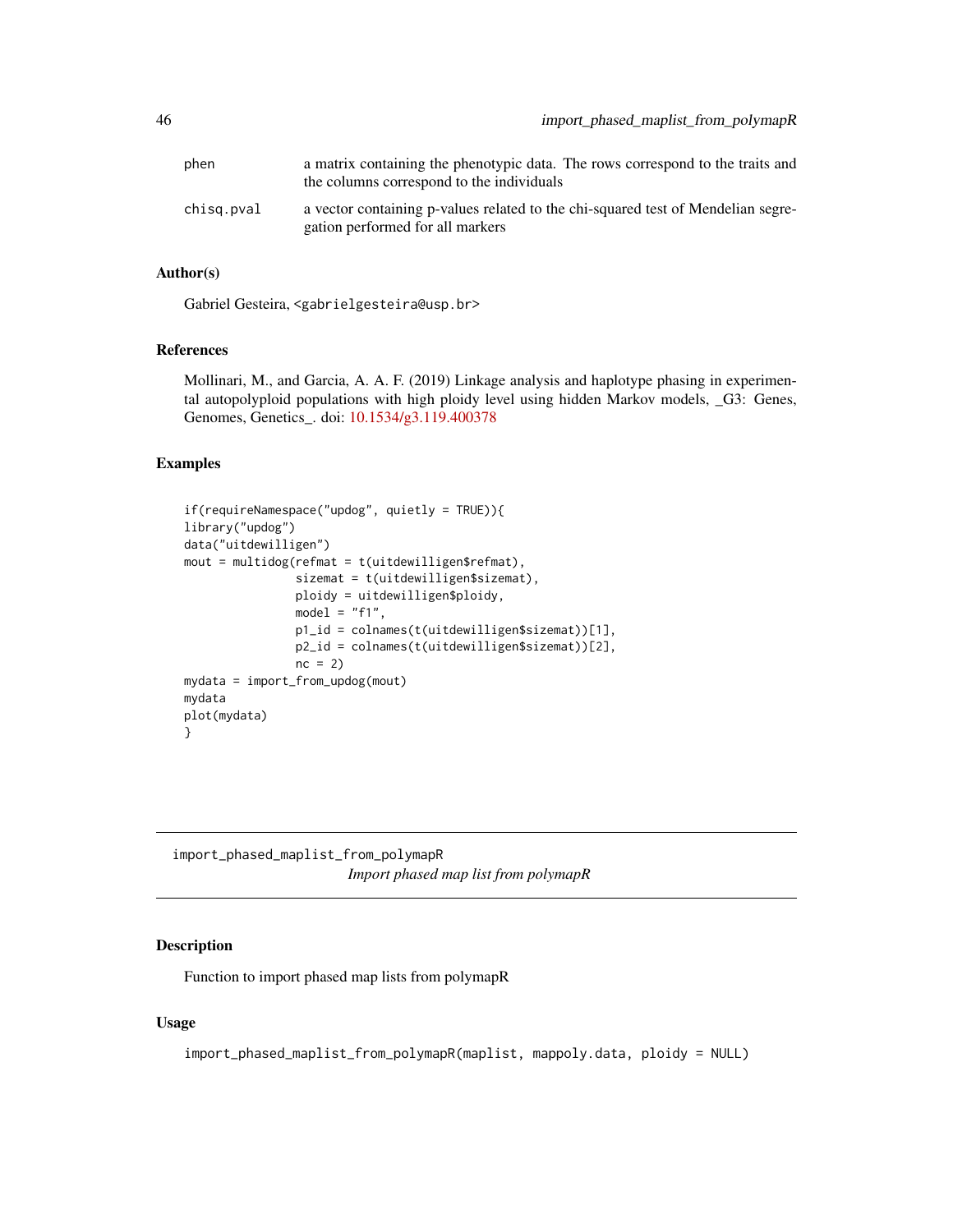# loglike\_hmm 47

#### **Arguments**

| maplist      | a list of phased maps obtained using function create_phased_maplist from<br>package polymapR |
|--------------|----------------------------------------------------------------------------------------------|
| mappoly.data | a dataset used to obtain maplist, converted into class mappoly, data                         |
| ploidy       | the ploidy level                                                                             |

# Details

See examples at [https://rpubs.com/mmollin/tetra\\_mappoly\\_vignette](https://rpubs.com/mmollin/tetra_mappoly_vignette).

## Author(s)

Marcelo Mollinari <mmollin@ncsu.edu>

# References

Bourke PM et al: (2019) PolymapR — linkage analysis and genetic map construction from F1 pop-ulations of outcrossing polyploids. \_Bioinformatics\_ 34:3496-3502. doi: [10.1093/bioinformatics/](https://doi.org/10.1093/bioinformatics/bty1002) [bty1002](https://doi.org/10.1093/bioinformatics/bty1002)

Mollinari, M., and Garcia, A. A. F. (2019) Linkage analysis and haplotype phasing in experimental autopolyploid populations with high ploidy level using hidden Markov models, \_G3: Genes, Genomes, Genetics\_. doi: [10.1534/g3.119.400378](https://doi.org/10.1534/g3.119.400378)

loglike\_hmm *Multipoint log-likelihood computation*

## Description

Update the multipoint log-likelihood of a given map using the method proposed by Mollinari and Garcia (2019).

### Usage

```
loglike_hmm(input.map, input.data = NULL, verbose = FALSE)
```
### Arguments

| input.map  | An object of class mappoly, map                                             |
|------------|-----------------------------------------------------------------------------|
| input.data | An object of class mappoly, data, which was used to generate input, map     |
| verbose    | If TRUE, map information is shown; if FALSE(default), no output is produced |

## Author(s)

Marcelo Mollinari, <mmollin@ncsu.edu>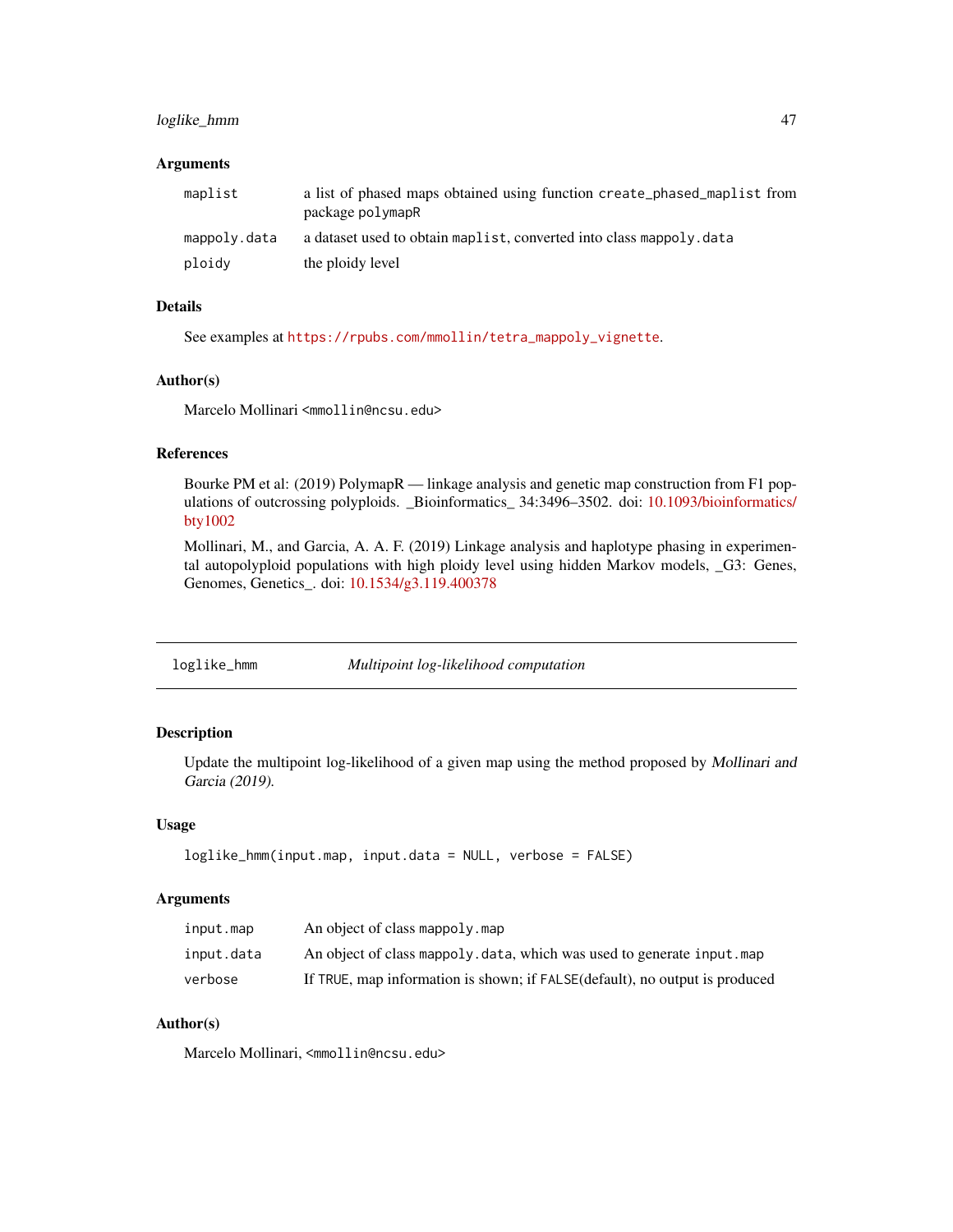### References

Mollinari, M., and Garcia, A. A. F. (2019) Linkage analysis and haplotype phasing in experimental autopolyploid populations with high ploidy level using hidden Markov models, \_G3: Genes, Genomes, Genetics\_. doi: [10.1534/g3.119.400378](https://doi.org/10.1534/g3.119.400378)

### Examples

```
hexa.map <- loglike_hmm(maps.hexafake[[1]])
hexa.map
```
make\_mat\_mappoly *Subset recombination fraction matrices*

### Description

Get a subset of an object of class mappoly. rf. matrix, i.e. recombination fraction and LOD score matrices based in a sequence of markers.

### Usage

make\_mat\_mappoly(input.mat, input.seq)

### Arguments

| input.mat | an object of class mappoly.rf.matrix                                                       |
|-----------|--------------------------------------------------------------------------------------------|
| input.seg | an object of class mappoly, sequence, with a sequence of markers contained in<br>input.mat |

#### Value

an object of class mappoly.rf.matrix, which is a subset of 'input.mat'. See [rf\\_list\\_to\\_matrix](#page-78-0) for details

#### Author(s)

Marcelo Mollinari, <mmollin@ncsu.edu>

#### References

Mollinari, M., and Garcia, A. A. F. (2019) Linkage analysis and haplotype phasing in experimental autopolyploid populations with high ploidy level using hidden Markov models, \_G3: Genes, Genomes, Genetics\_. doi: [10.1534/g3.119.400378](https://doi.org/10.1534/g3.119.400378)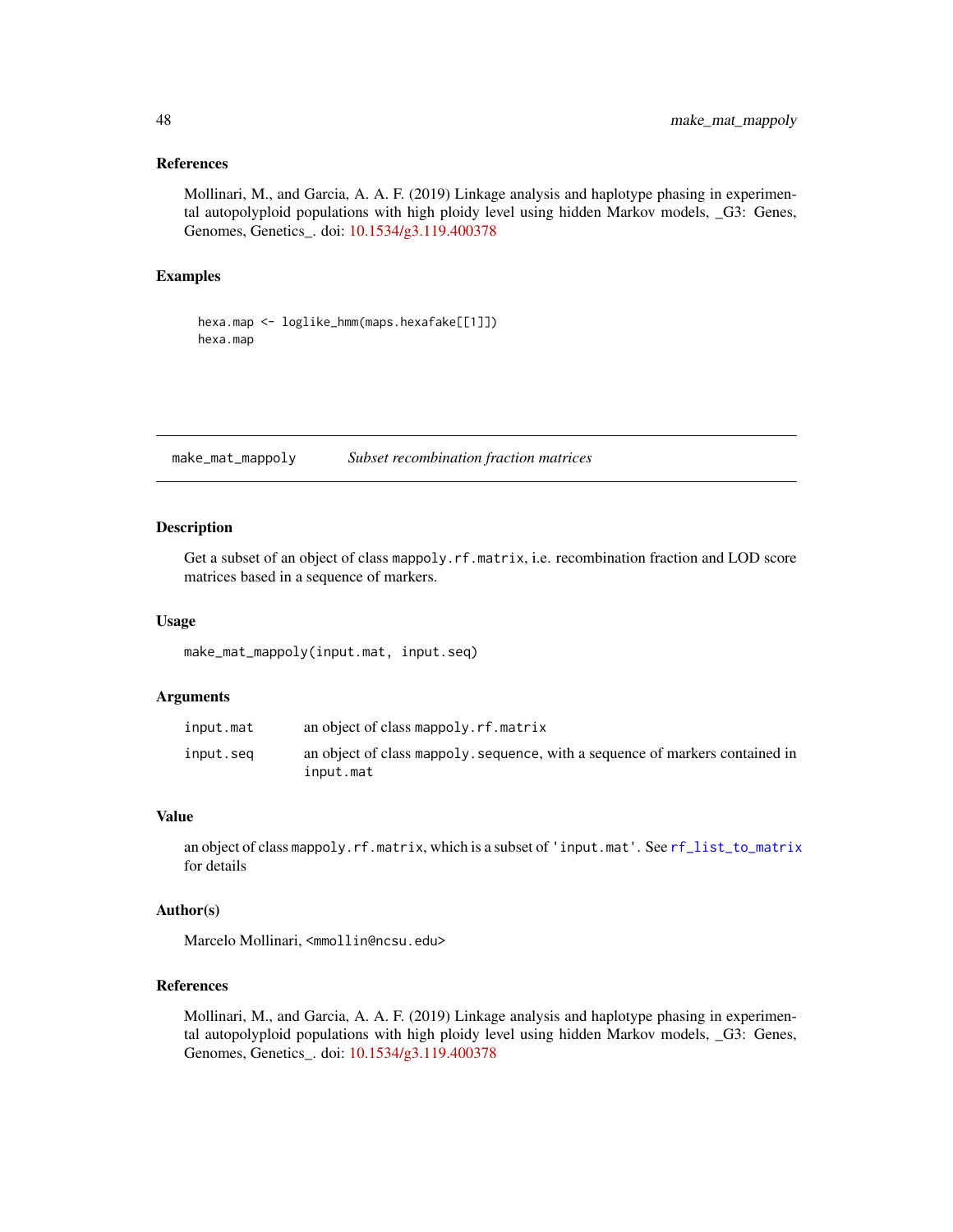make\_pairs\_mappoly 49

### Examples

```
# sequence with 20 markers
mrk.seq <- make_seq_mappoly(hexafake, 1:20)
mrk.pairs <- est_pairwise_rf(input.seq = mrk.seq,
                           verbose = TRUE)
## Full recombination fraction matrix
mat <- rf_list_to_matrix(input.twopt = mrk.pairs)
plot(mat)
## Matrix subset
id <- make_seq_mappoly(hexafake, 1:10)
mat.sub <- make_mat_mappoly(mat, id)
plot(mat.sub)
```
make\_pairs\_mappoly *Subset pairwise recombination fractions*

### Description

Get a subset of an object of class mappoly.twopt or mappoly.twopt2 (i.e. recombination fraction) and LOD score statistics for all possible linkage phase combinations based on a sequence of markers.

### Usage

make\_pairs\_mappoly(input.twopt, input.seq)

## Arguments

| input.twopt | an object of class mappoly, twopt                                                            |
|-------------|----------------------------------------------------------------------------------------------|
| input.seg   | an object of class mappoly, sequence, with a sequence of markers contained in<br>input.twopt |

## Value

an object of class mappoly.twopt which is a subset of input.twopt. See [est\\_pairwise\\_rf](#page-21-0) for details

### Author(s)

Marcelo Mollinari, <mmollin@ncsu.edu>

### References

Mollinari, M., and Garcia, A. A. F. (2019) Linkage analysis and haplotype phasing in experimental autopolyploid populations with high ploidy level using hidden Markov models, \_G3: Genes, Genomes, Genetics\_. doi: [10.1534/g3.119.400378](https://doi.org/10.1534/g3.119.400378)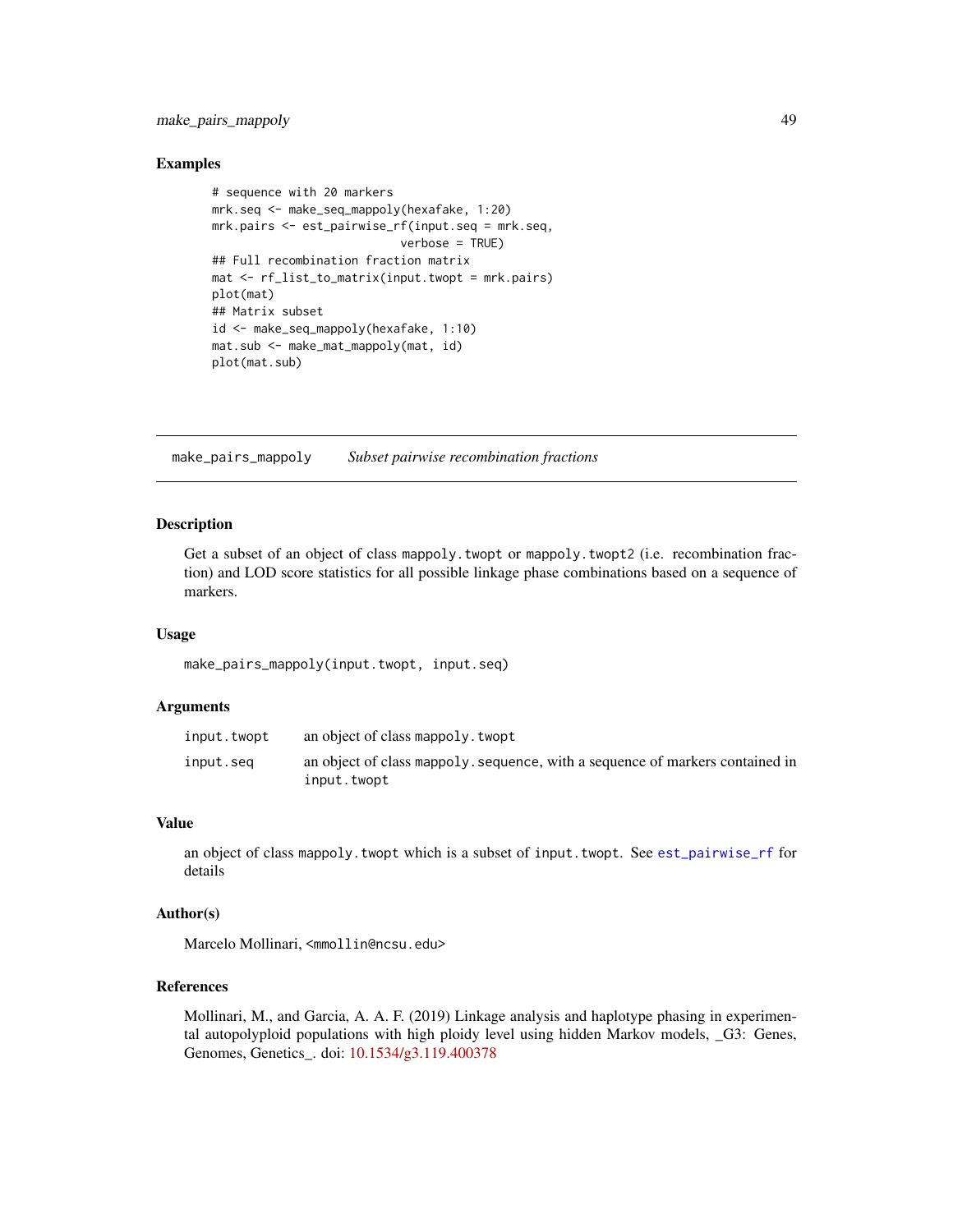# Examples

```
## selecting some markers along the genome
some.mrk <- make_seq_mappoly(hexafake, seq(1, 1500, 30))
all.pairs <- est_pairwise_rf(input.seq = some.mrk)
mat.full <- rf_list_to_matrix(input.twopt = all.pairs)
plot(mat.full)
## selecting two-point information for chromosome 1
mrks.1 <- make_seq_mappoly(hexafake, names(which(some.mrk$chrom == 1)))
p1 <- make_pairs_mappoly(input.seq = mrks.1, input.twopt = all.pairs)
m1 \leftarrow rf\_list_to_matrix(input.twopt = p1)plot(m1, main.text = "LG1")
```
make\_seq\_mappoly *Create a sequence of markers*

# Description

Makes a sequence of markers based on an object of another class.

#### Usage

make\_seq\_mappoly(input.obj, arg = NULL, data.name = NULL, genomic.info = NULL)

## S3 method for class 'mappoly.sequence'  $print(x, \ldots)$ 

## S3 method for class 'mappoly.sequence'  $plot(x, \ldots)$ 

| input.obj    | an object of one of the following classes: mappoly.data, mappoly.map, mappoly.group,<br>mappoly.unique.seq,mappoly.pcmap,mappoly.pcmap3d,ormappoly.geno.ord                                                                                                                                                                                                                                                                                                                                                                   |
|--------------|-------------------------------------------------------------------------------------------------------------------------------------------------------------------------------------------------------------------------------------------------------------------------------------------------------------------------------------------------------------------------------------------------------------------------------------------------------------------------------------------------------------------------------|
| arg          | can be one of the following objects: i) a string 'all', resulting in a sequence with<br>all markers in the raw data; ii) a string or a vector of strings 'seqx', where<br>x is the sequence $(x = 0$ indicates unassigned markers); iii) a vector of inte-<br>gers specifying which markers comprise the sequence; iv) an integer represent-<br>ing linkage group if input.object has class mappoly.group; or v) NULL if<br>input.object has class mappoly.pcmap, mappoly.pcmap3d, mappoly.unique.seq,<br>or mappoly.geno.ord |
| data.name    | name of the object of class mappoly. data                                                                                                                                                                                                                                                                                                                                                                                                                                                                                     |
| genomic.info | optional argument applied for mappoly group objects only. This argument<br>can be NULL, or can hold the numeric combination of sequences from genomic<br>information to be used when making the sequences. When genomic. $info =$<br>NULL (default), the function returns a sequence containing all markers defined                                                                                                                                                                                                           |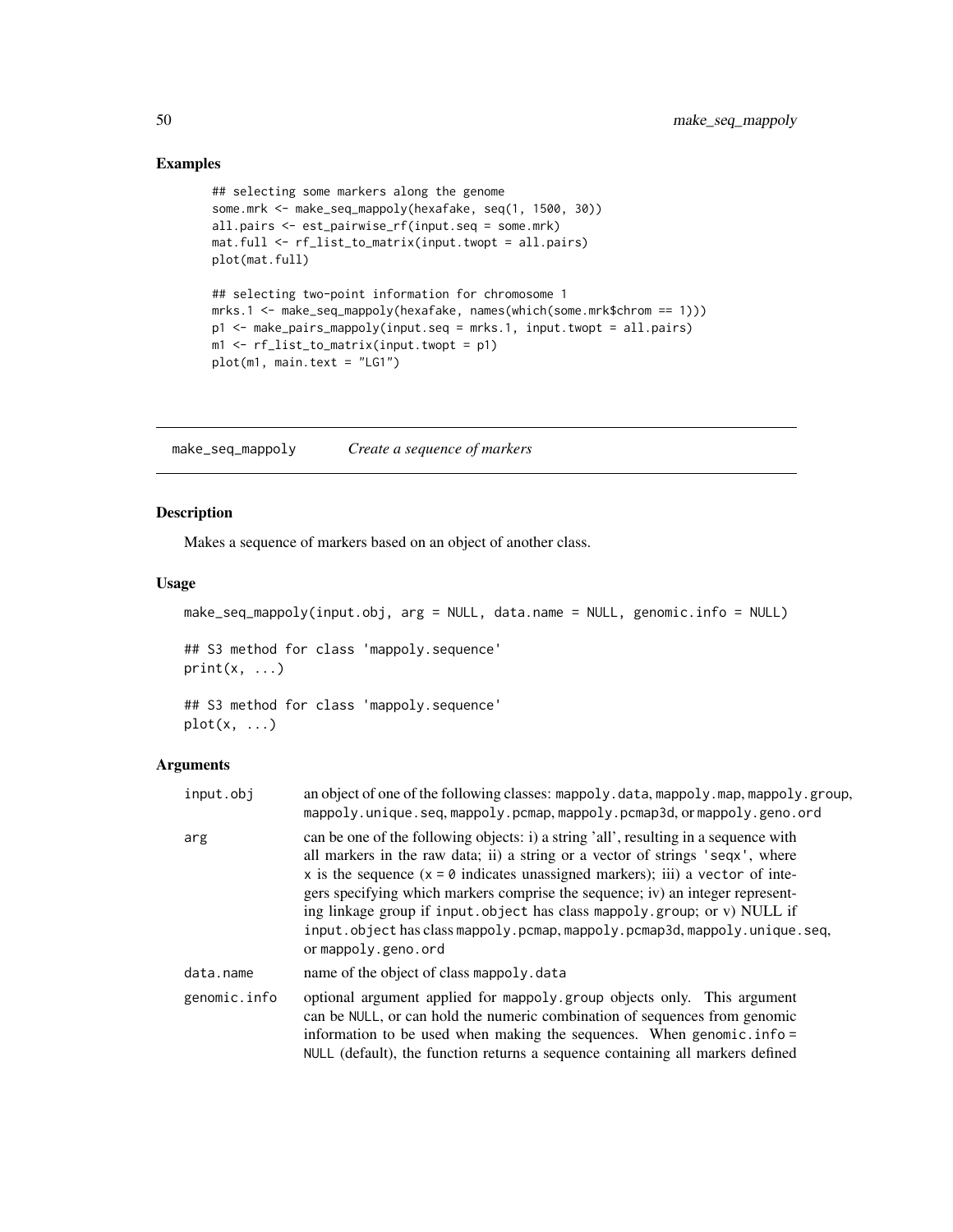|   | by the grouping function. When genomic. $info = 1$ , the function returns a se-       |
|---|---------------------------------------------------------------------------------------|
|   | quence with markers that matched the intersection between grouping function           |
|   | and genomic information, considering the sequence from genomic informa-               |
|   | tion that holds the maximum number of markers matching the group; when                |
|   | genomic. info = $c(1, 2)$ , the function returns a sequence with markers that matched |
|   | the intersection between grouping function and genomic information, consider-         |
|   | ing two sequences from genomic information that presented the maximum num-            |
|   | ber of markers matching the group; and so on.                                         |
| X | an object of the class mappoly, sequence                                              |
|   | currently ignored                                                                     |

#### Value

An object of class mappoly. sequence, which is a list containing the following components:

| seg.num    | a vector containing the (ordered) indices of markers in the sequence, according<br>to the input file                                               |
|------------|----------------------------------------------------------------------------------------------------------------------------------------------------|
| seq.phases | a list with the linkage phases between markers in the sequence, in correspond-<br>ing positions. -1 means that there are no defined linkage phases |
| seg.rf     | a vector with the recombination frequencies between markers in the sequence.<br>-1 means that there are no estimated recombination frequencies     |
| loglike    | log-likelihood of the corresponding linkage map                                                                                                    |
| data.name  | name of the object of class mappoly. data with the raw data                                                                                        |
| twopt      | name of the object of class mappoly. twopt with the 2-point analyses. -1 means<br>that the twopt estimates were not computed                       |

# Author(s)

Marcelo Mollinari, <mmollin@ncsu.edu>, with modifications by Gabriel Gesteira, <gabrielgesteira@usp.br>

# References

Mollinari, M., and Garcia, A. A. F. (2019) Linkage analysis and haplotype phasing in experimental autopolyploid populations with high ploidy level using hidden Markov models, \_G3: Genes, Genomes, Genetics\_. doi: [10.1534/g3.119.400378](https://doi.org/10.1534/g3.119.400378)

### Examples

```
all.mrk <- make_seq_mappoly(hexafake, 'all')
seq1.mrk <- make_seq_mappoly(hexafake, 'seq1')
plot(seq1.mrk)
some.mrk.pos <- c(1,4,28,32,45)
(some.mrk.1 <- make_seq_mappoly(hexafake, some.mrk.pos))
plot(some.mrk.1)
```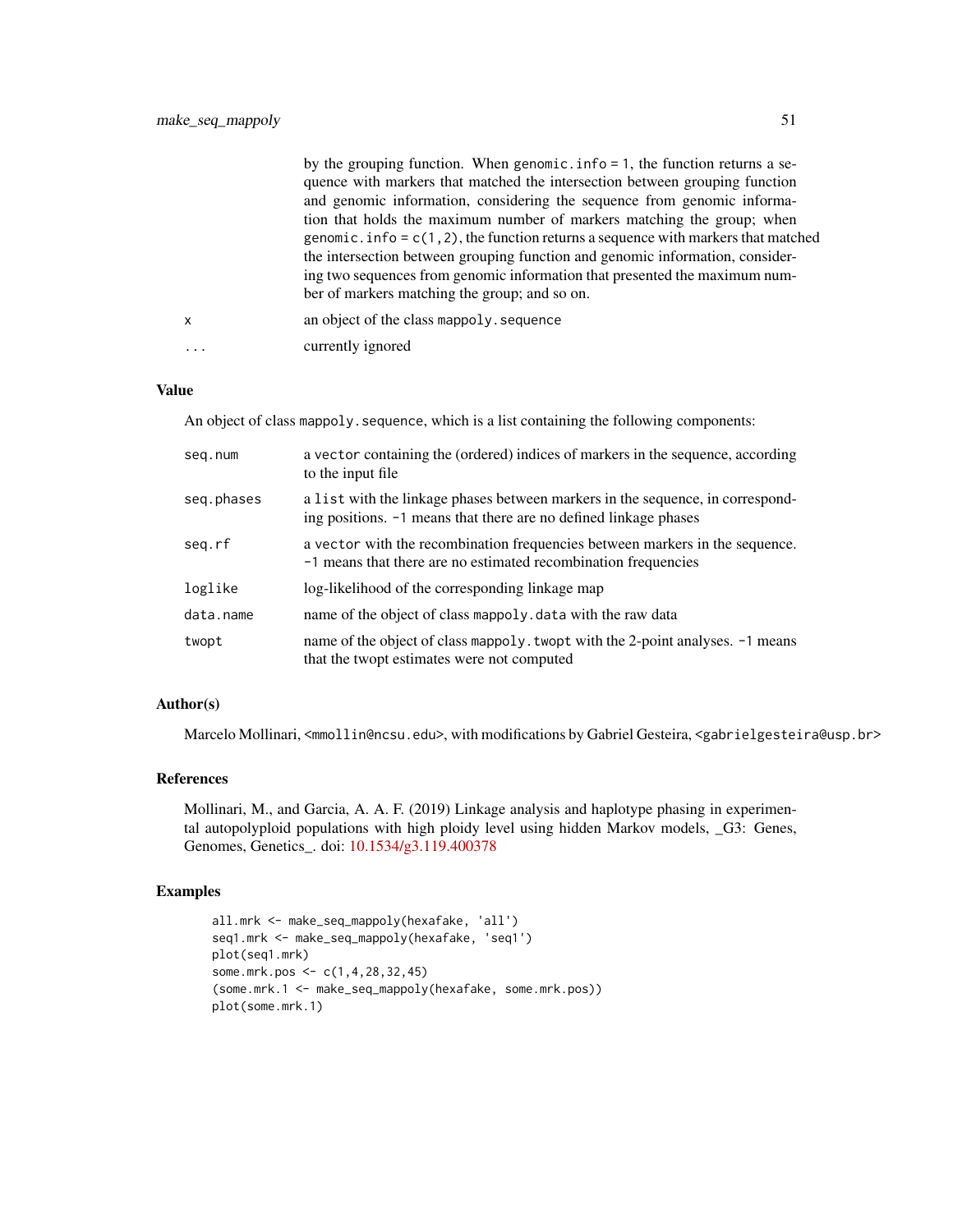#### Description

A list containing three linkage groups estimated using the procedure available in [MAPpoly's tutorial](https://mmollina.github.io/MAPpoly/#estimating\_the\_map\_for\_a\_given\_order)

### Usage

maps.hexafake

## Format

A list containing three objects of class mappoly.map, each one representing one linkage group in the simulated data.

mds\_mappoly *Estimates loci position using Multidimensional Scaling*

### Description

Estimates loci position using Multidimensional Scaling proposed by Preedy and Hackett (2016). The code is an adaptation from the package MDSmap, available under GNU GENERAL PUBLIC LICENSE, Version 3, at <https://CRAN.R-project.org/package=MDSMap>

#### Usage

```
mds_mappoly(
  input.mat,
 p = NULL,n = NULL,ndim = 2,
  weight.exponent = 2,
  verbose = TRUE
\mathcal{L}## S3 method for class 'mappoly.pcmap'
print(x, \ldots)## S3 method for class 'mappoly.pcmap3d'
print(x, \ldots)
```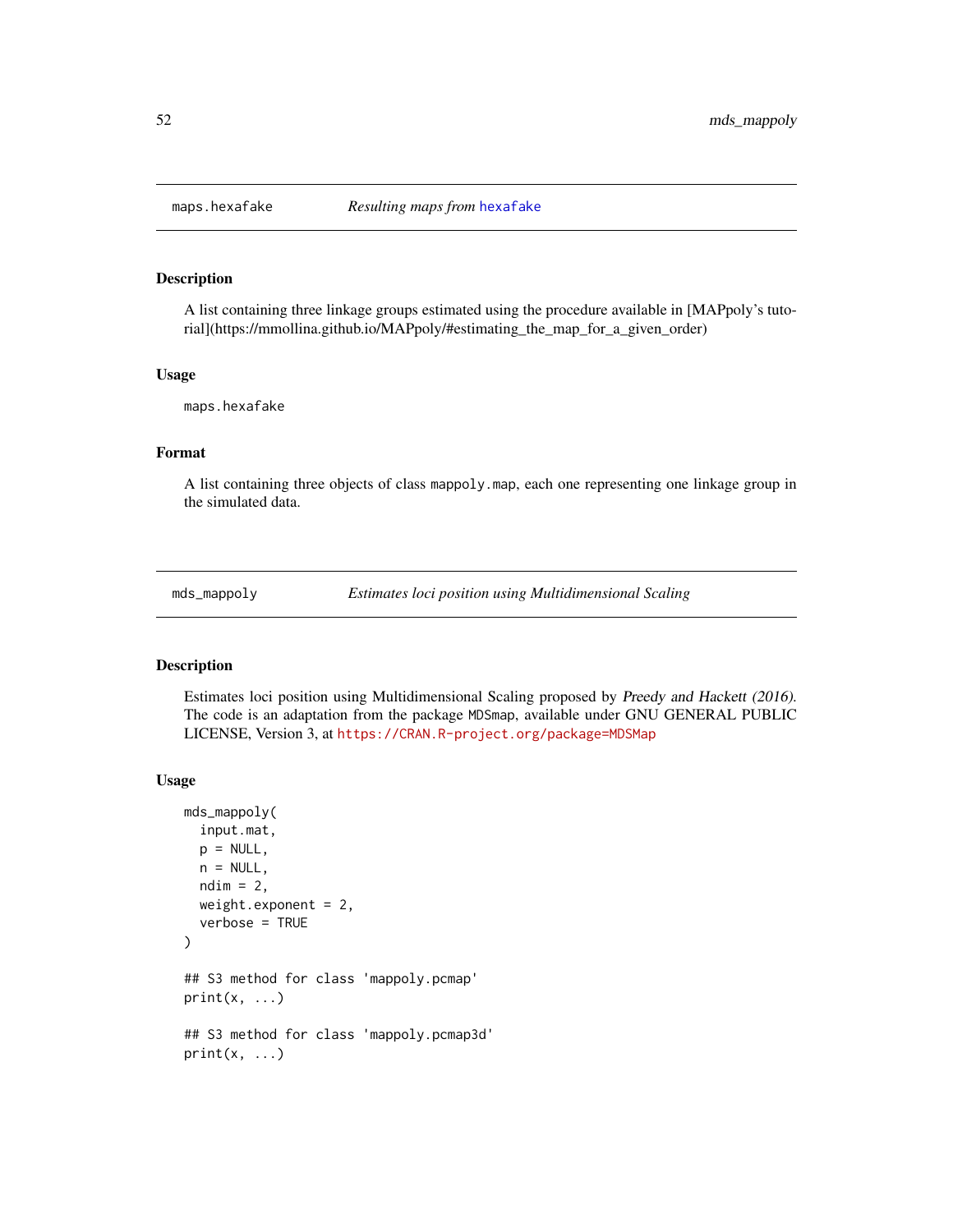# mds\_mappoly 53

# Arguments

| input.mat       | an object of class mappoly.input.matrix                                                                                                   |  |
|-----------------|-------------------------------------------------------------------------------------------------------------------------------------------|--|
| p               | integer. The smoothing parameter for the principal curve. If NULL (default) this<br>will be done using the leave-one-out cross validation |  |
| n               | vector of integers or strings containing loci to be omitted from the analysis                                                             |  |
| ndim            | number of dimensions to be considered in the multidimensional scaling proce-<br>dure (default $= 2$ )                                     |  |
| weight.exponent |                                                                                                                                           |  |
|                 | the exponent that should be used in the LOD score values to weight the MDS<br>procedure (default $= 2$ )                                  |  |
| verbose         | if TRUE (default), display information about the analysis                                                                                 |  |
| $\mathsf{x}$    | an object of class mappoly. mds                                                                                                           |  |
| $\ddotsc$       | currently ignored                                                                                                                         |  |

### Value

A list containing:

| M             | the input distance map                                                                                           |
|---------------|------------------------------------------------------------------------------------------------------------------|
| $\mathsf{sm}$ | the unconstrained MDS results                                                                                    |
| рc            | the principal curve results                                                                                      |
| distmap       | a matrix of pairwise distances between loci where the columns are in the esti-<br>mated order                    |
| locimap       | a data frame of the loci containing the name and position of each locus in order<br>of increasing distance       |
| length        | integer giving the total length of the segment                                                                   |
| removed       | a vector of the names of loci removed from the analysis                                                          |
| scale         | the scaling factor from the MDS                                                                                  |
| locikey       | a data frame showing the number associated with each locus name for interpret-<br>ing the MDS configuration plot |
| confplotno    | a data frame showing locus name associated with each number on the MDS<br>configuration plots                    |

# Author(s)

Marcelo Mollinari, <mmollin@ncsu.edu> mostly adapted from MDSmap codes, written by Katharine F. Preedy, <katharine.preedy@bioss.ac.uk>

### References

Preedy, K. F., & Hackett, C. A. (2016). A rapid marker ordering approach for high-density genetic linkage maps in experimental autotetraploid populations using multidimensional scaling. \_Theoretical and Applied Genetics\_, 129(11), 2117-2132. doi: [10.1007/s0012201627618](https://doi.org/10.1007/s00122-016-2761-8)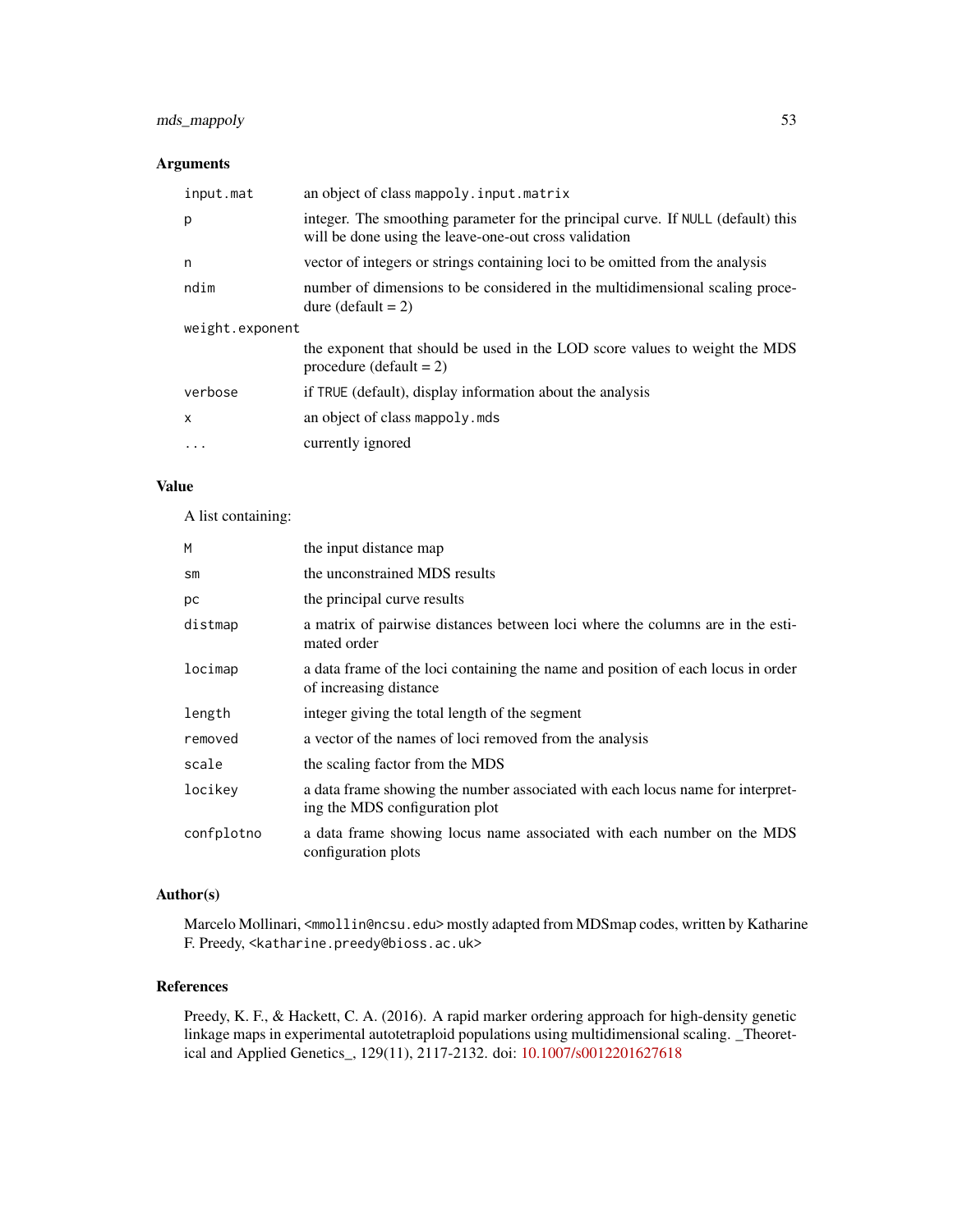### Examples

```
s1 <- make_seq_mappoly(hexafake, 1:20)
t1 \le est_pairwise_rf(s1, ncpus = 1)
m1 <- rf_list_to_matrix(t1)
o1 <- get_genomic_order(s1)
s.go <- make_seq_mappoly(o1)
plot(m1, ord = s.go$seq.mrk.names)
mds.ord <- mds_mappoly(m1)
plot(mds.ord)
so <- make_seq_mappoly(mds.ord)
plot(m1, ord = so$seq.mrk.names)
plot(so$seq.num ~ I(so$genome.pos/1e6),
     xlab = "Genome Position",
     ylab = "MDS position")
```
merge\_datasets *Merge datasets*

# Description

This function merges two datasets of class mappoly.data. This can be useful when individuals of a population were genotyped using two or more techniques and have datasets in different files or formats. Please notice that the datasets should contain the same number of individuals and they must be represented identically in both datasets (e.g. Ind\_1 in both datasets, not Ind\_1 in one dataset and ind\_1 or Ind.1 in the other).

### Usage

merge\_datasets(dat.1 = NULL, dat.2 = NULL)

#### Arguments

| dat.1 | the first dataset of class mappoly. data to be merged                        |
|-------|------------------------------------------------------------------------------|
| dat.2 | the second dataset of class mappoly data to be merged (default $=$ NULL); if |
|       | $dat.2 = NULL$ , the function returns dat $.1$ only                          |

### Value

An object of class mappoly.data which contains all markers from both datasets. It will be a list with the following components:

| ploidy    | ploidy level                 |
|-----------|------------------------------|
| n.ind     | number individuals           |
| n.mrk     | total number of markers      |
| ind.names | the names of the individuals |
| mrk.names | the names of the markers     |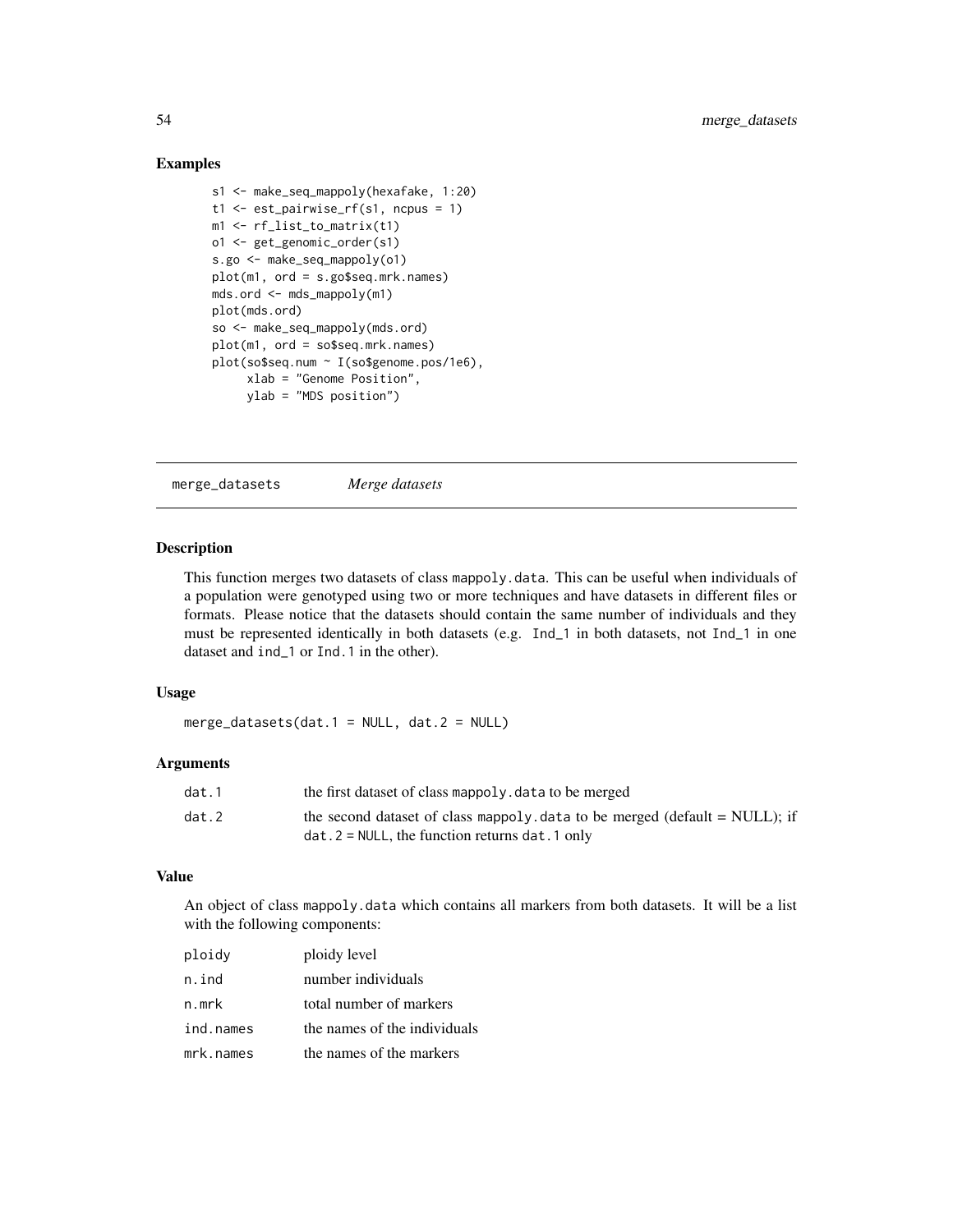| dosage.p1           | a vector containing the dosage in parent P for all n. mrk markers                                                                         |
|---------------------|-------------------------------------------------------------------------------------------------------------------------------------------|
| dosage.p2           | a vector containing the dosage in parent Q for all n. mrk markers                                                                         |
| chrom               | a vector indicating which sequence each marker belongs. Zero indicates that the<br>marker was not assigned to any sequence                |
| genome.pos          | Physical position of the markers into the sequence                                                                                        |
| seq.ref             | if one or both datasets originated from read_vcf, it keeps reference alleles from<br>sequencing platform, otherwise is NULL               |
| seq.alt             | if one or both datasets originated from read_vcf, it keeps alternative alleles from<br>sequencing platform, otherwise is NULL             |
| all.mrk.depth       | if one or both datasets originated from read_vcf, it keeps marker read depths<br>from sequencing, otherwise is NULL                       |
| prob.thres          | (unused field)                                                                                                                            |
| geno.dose           | a matrix containing the dosage for each markers (rows) for each individual<br>(columns). Missing data are represented by ploidy_level + 1 |
| geno                | if both datasets contain genotype distribution information, the final object will<br>contain 'geno'. This is set to NULL otherwise        |
| nphen               | (0)                                                                                                                                       |
| phen                | (NULL)                                                                                                                                    |
| chisq.pval          | a vector containing p-values related to the chi-squared test of Mendelian segre-<br>gation performed for all markers in both datasets     |
| kept                | if elim.redundant = TRUE when reading any dataset, holds all non-redundant<br>markers                                                     |
| elim.correspondence |                                                                                                                                           |
|                     | if elim.redundant = TRUE when reading any dataset, holds all non-redundant<br>markers and its equivalence to the redundant ones           |

# Author(s)

Gabriel Gesteira, <gabrielgesteira@usp.br>

# References

Mollinari, M., and Garcia, A. A. F. (2019) Linkage analysis and haplotype phasing in experimental autopolyploid populations with high ploidy level using hidden Markov models, \_G3: Genes, Genomes, Genetics\_. doi: [10.1534/g3.119.400378](https://doi.org/10.1534/g3.119.400378)

# Examples

```
## Loading a subset of SNPs from chromosomes 3 and 12 of sweetpotato dataset
## (SNPs anchored to Ipomoea trifida genome)
dat <- NULL
for(i in c(3, 12)){
  cat("Loading chromosome", i, "...\n")
   tempfl <- tempfile(pattern = paste0("ch", i), fileext = ".vcf.gz")
   x <- "https://github.com/mmollina/MAPpoly_vignettes/raw/master/data/sweet_sample_ch"
```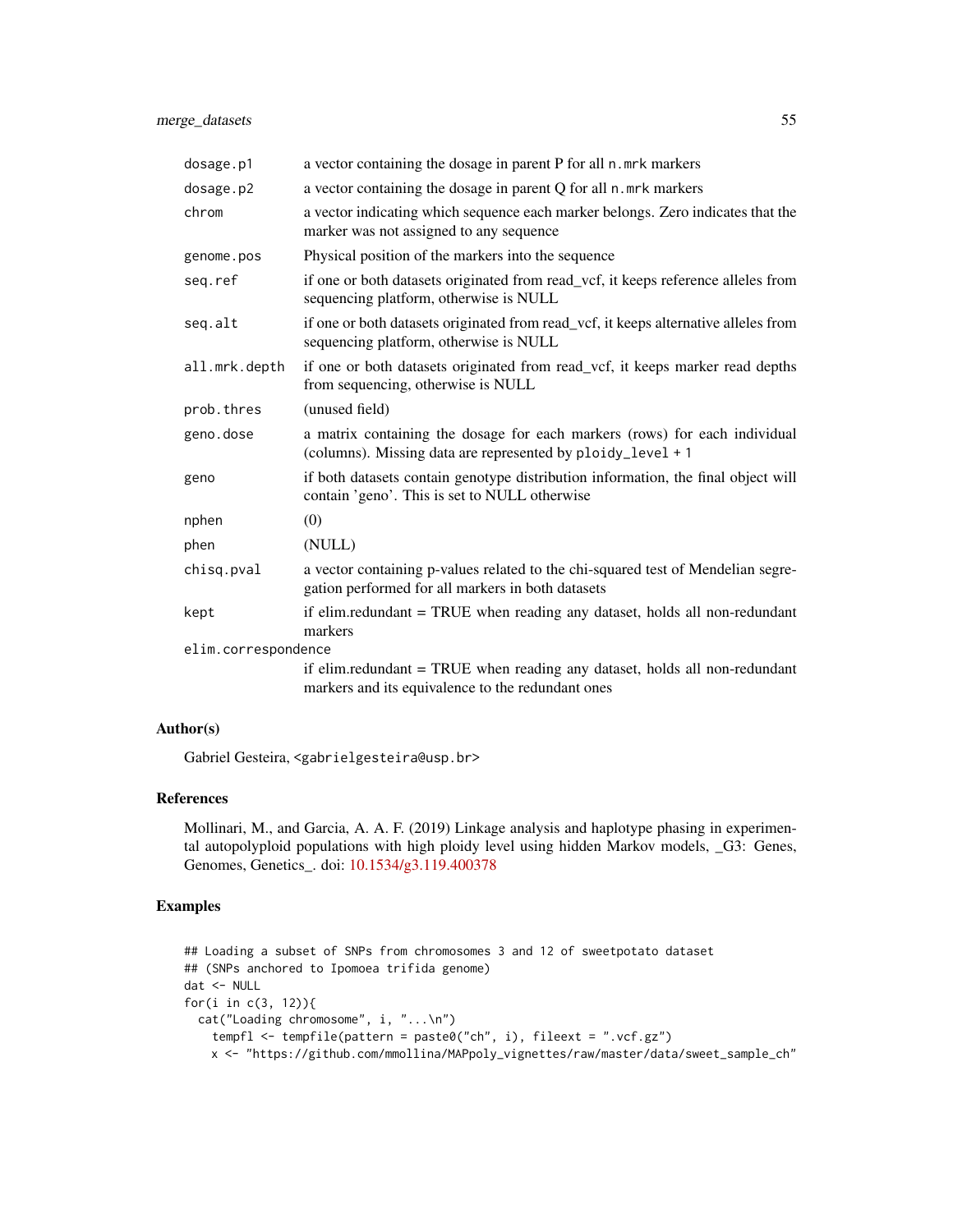```
address <- paste0(x, i, ".vcf.gz")
    download.file(url = address, destfile = tempfl)
   dattemp <- read_vcf(file = tempfl, parent.1 = "PARENT1", parent.2 = "PARENT2",
                       ploidy = 6, verbose = FALSE)
   dat <- merge_datasets(dat, dattemp)
  cat("\n'\)}
dat
plot(dat)
```
merge\_maps *Merge two maps*

# Description

Estimates the linkage phase and recombination fraction between pre-built maps and creates a new map by merging them.

### Usage

```
merge_maps(
 map.list,
  twopt,
  thres.twopt = 10,
  genoprob.list = NULL,
  thres.hmm = "best",
  tol = 1e-04\lambda
```

| map.list      | a list of objects of class mappoly map to be merged.                                                                                                                                                                                                                                                           |
|---------------|----------------------------------------------------------------------------------------------------------------------------------------------------------------------------------------------------------------------------------------------------------------------------------------------------------------|
| twopt         | an object of class mappoly, twopt containing the two-point information for all<br>pairs of markers present in the original maps                                                                                                                                                                                |
| thres.twopt   | the threshold used to determine if the linkage phases compared via two-point<br>analysis should be considered for the search space reduction (default $= 3$ )                                                                                                                                                  |
| genoprob.list | a list of objects of class mappoly. genoprob containing the genotype probabili-<br>ties for the maps to be merged. If NULL (default), the probabilities are computed.                                                                                                                                          |
| thres.hmm     | the threshold used to determine which linkage phase configurations should be<br>returned when merging two maps. If "best" (default), returns only the best link-<br>age phase configuration. NOTE: if merging multiple maps, it always uses the<br>"best" linkage phase configuration at each block insertion. |
| tol           | the desired accuracy (default $= 10e-04$ )                                                                                                                                                                                                                                                                     |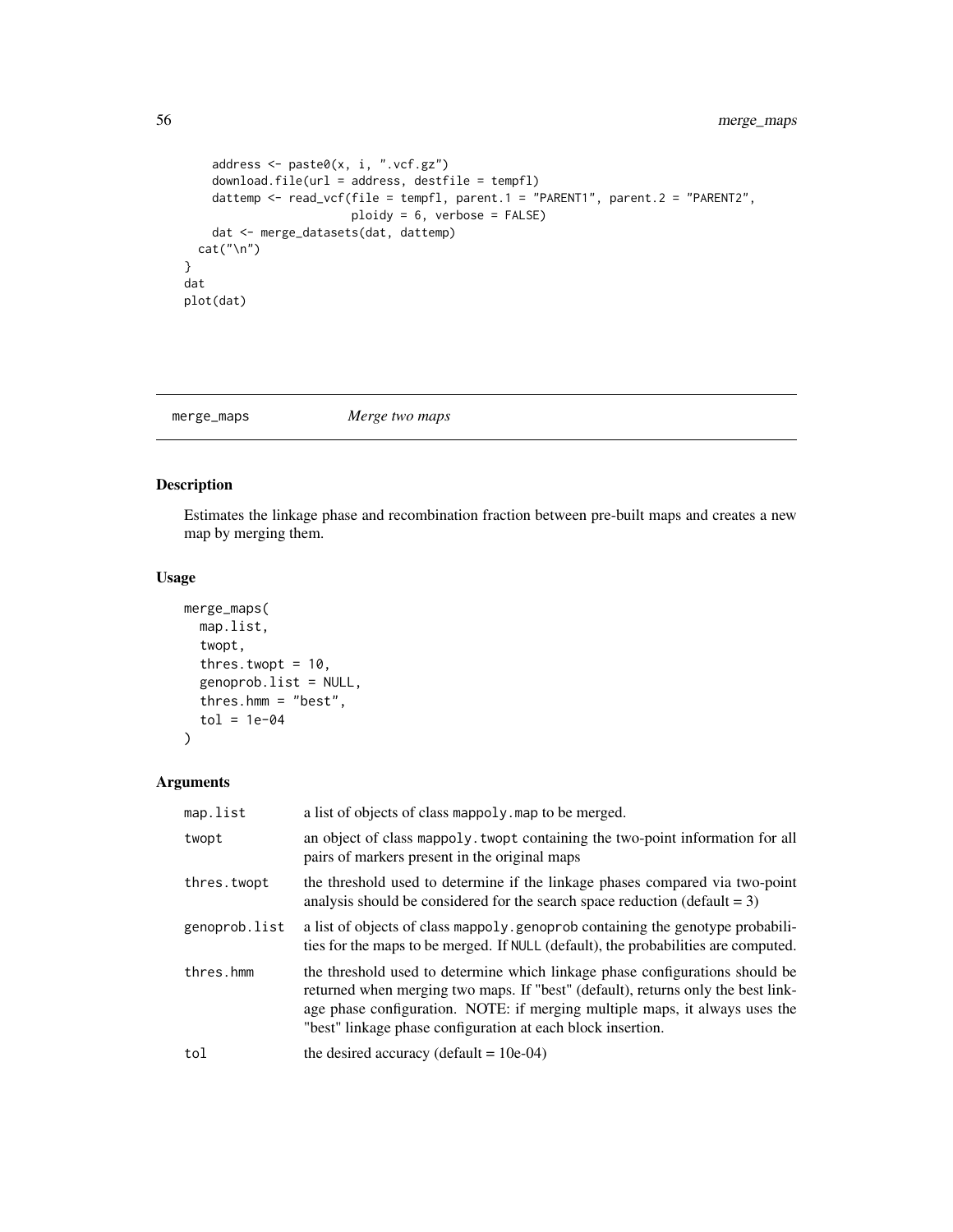# merge\_maps 57

# Details

merge\_maps uses two-point information, under a given LOD threshold, to reduce the linkage phase search space. The remaining linkage phases are tested using the genotype probabilities.

# Value

A list of class mappoly.map with two elements:

i) info: a list containing information about the map, regardless of the linkage phase configuration:

| ploidy                                                                                                          | the ploidy level                                                                                                                           |  |
|-----------------------------------------------------------------------------------------------------------------|--------------------------------------------------------------------------------------------------------------------------------------------|--|
| n.mrk                                                                                                           | number of markers                                                                                                                          |  |
| seq.num                                                                                                         | a vector containing the (ordered) indices of markers in the map, according to the<br>input file                                            |  |
| mrk.names                                                                                                       | the names of markers in the map                                                                                                            |  |
| seq.dose.p1                                                                                                     | a vector containing the dosage in parent 1 for all markers in the map                                                                      |  |
| seq.dose.p2                                                                                                     | a vector containing the dosage in parent 2 for all markers in the map                                                                      |  |
| chrom                                                                                                           | a vector indicating the sequence (usually chromosome) each marker belongs as<br>informed in the input file. If not available, chrom = NULL |  |
| genome.pos                                                                                                      | physical position (usually in megabase) of the markers into the sequence                                                                   |  |
| seq.ref                                                                                                         | reference base used for each marker (i.e. A, T, C, G). If not available, seq. ref<br>$=$ NULL                                              |  |
| seq.alt                                                                                                         | alternative base used for each marker (i.e. A, T, C, G). If not available, seq. ref<br>$=$ NULL                                            |  |
| chisq.pval                                                                                                      | a vector containing p-values of the chi-squared test of Mendelian segregation for<br>all markers in the map                                |  |
| data.name                                                                                                       | name of the dataset of class mappoly.data                                                                                                  |  |
| ph.thres                                                                                                        | the LOD threshold used to define the linkage phase configurations to test                                                                  |  |
| ii) a list of maps with possible linkage phase configuration. Each map in the list is also a list<br>containing |                                                                                                                                            |  |
| seq.num                                                                                                         | a vector containing the (ordered) indices of markers in the map, according to the<br>input file                                            |  |
| seg.rf                                                                                                          | a vector of size (n.mrk -1) containing a sequence of recombination fraction be-<br>tween the adjacent markers in the map                   |  |
| seq.ph                                                                                                          | linkage phase configuration for all markers in both parents                                                                                |  |
| loglike                                                                                                         | the hmm-based multipoint likelihood                                                                                                        |  |

## Author(s)

Marcelo Mollinari, <mmollin@ncsu.edu>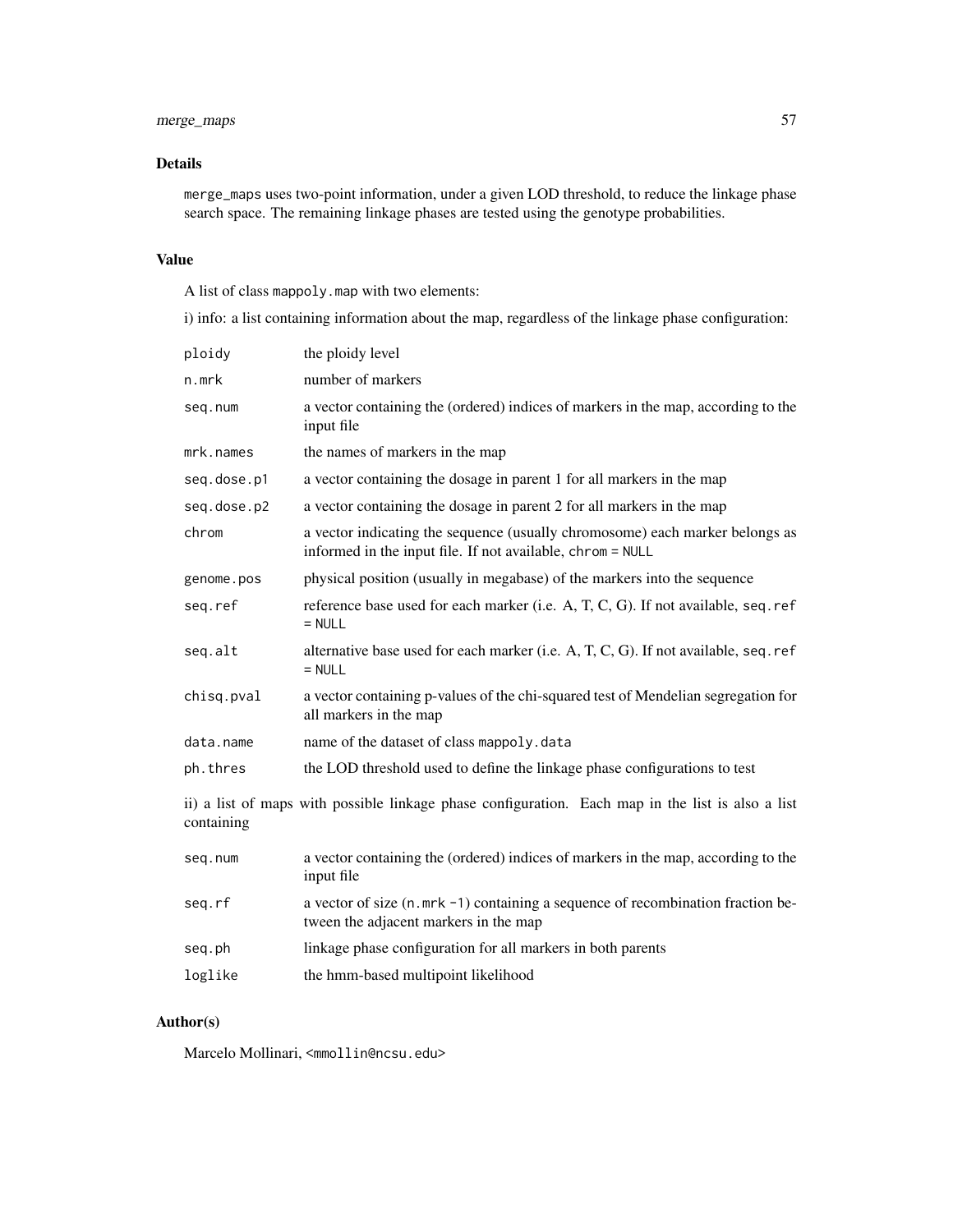### Examples

```
#### Tetraploid example #####
map1 <- get_submap(solcap.dose.map[[1]], 1:5)
map2 <- get_submap(solcap.dose.map[[1]], 6:15)
map3 <- get_submap(solcap.dose.map[[1]], 16:30)
full.map <- get_submap(solcap.dose.map[[1]], 1:30)
s <- make_seq_mappoly(tetra.solcap, full.map$maps[[1]]$seq.num)
twopt <- est_pairwise_rf(input.seq = s)
merged.maps <- merge_maps(map.list = list(map1, map2, map3),
                        twopt = twopt,
                        thres.twopt = 3)plot(merged.maps, mrk.names = TRUE)
plot(full.map, mrk.names = TRUE)
best.phase <- merged.maps$maps[[1]]$seq.ph
names.id <- names(best.phase$P)
compare_haplotypes(ploidy = 4, best.phase$P[names.id],
                   full.map$maps[[1]]$seq.ph$P[names.id])
compare_haplotypes(ploidy = 4, best.phase$Q[names.id],
                   full.map$maps[[1]]$seq.ph$Q[names.id])
```
plot.mappoly.homoprob *Plots mappoly.homoprob*

#### Description

Plots mappoly.homoprob

### Usage

```
## S3 method for class 'mappoly.homoprob'
plot(
  x,
  stack = FALSE,
  lg = NULL,
  ind = NULL,use.plotly = TRUE,
  verbose = TRUE,
  ...
)
```

|       | an object of class mappoly, homoprob                                                                    |
|-------|---------------------------------------------------------------------------------------------------------|
| stack | logical. If TRUE, probability profiles of all homologues are stacked in the plot<br>$(detault = FALSE)$ |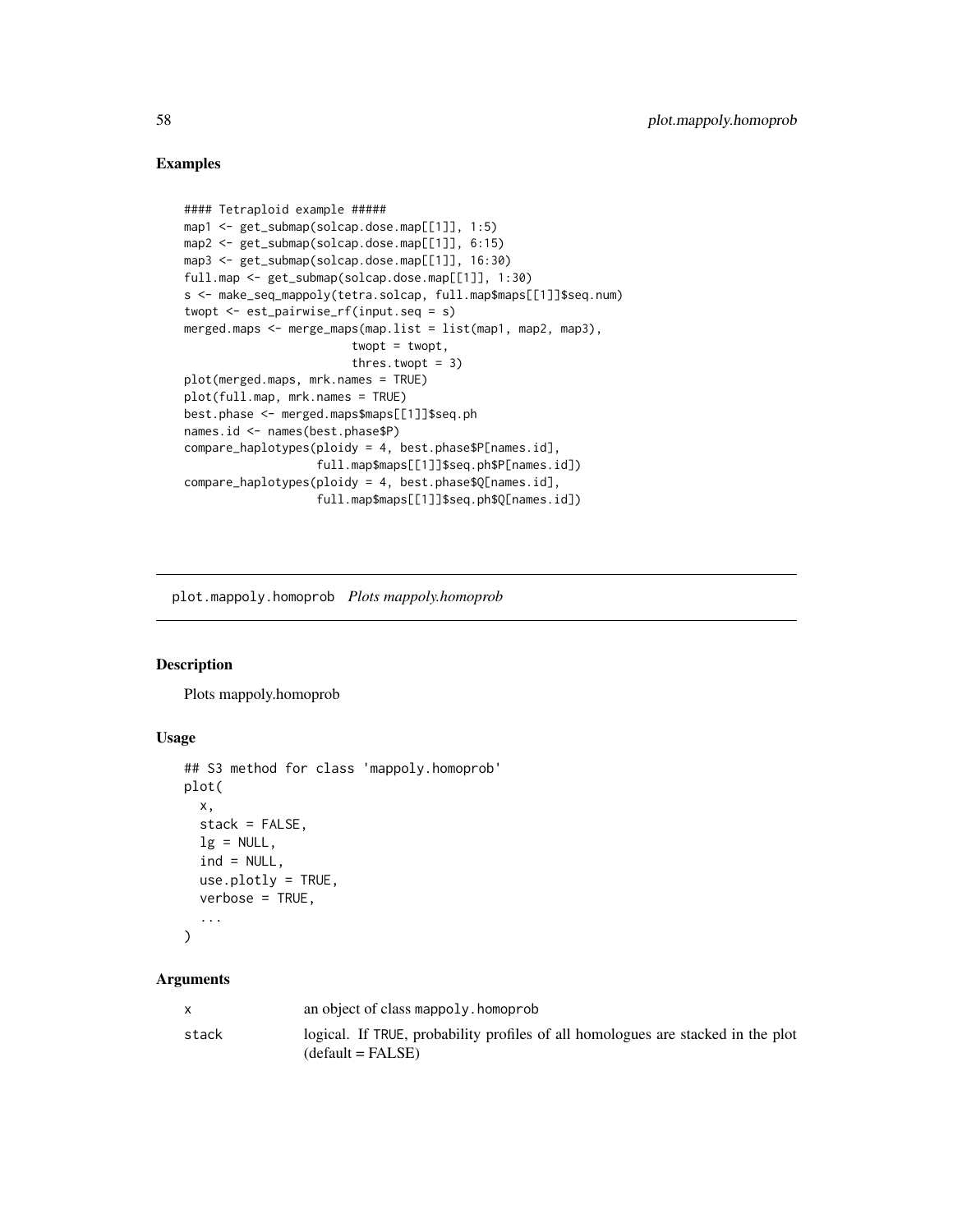| 1g         | indicates which linkage group should be plotted. If NULL (default), it plots the<br>first linkage group. If "all", it plots all linkage groups                                           |
|------------|------------------------------------------------------------------------------------------------------------------------------------------------------------------------------------------|
| ind        | indicates which individuals should be plotted. It can be the position of the indi-<br>viduals in the dataset or it's name. If NULL (default), the function plots the first<br>individual |
| use.plotly | if TRUE (default), it uses plotly interactive graphic                                                                                                                                    |
| verbose    | if TRUE (default), the current progress is shown; if FALSE, no output is produced                                                                                                        |
| .          | unused arguments                                                                                                                                                                         |
|            |                                                                                                                                                                                          |

plot.mappoly.prefpair.profiles

*Plots mappoly.prefpair.profiles*

# Description

Plots mappoly.prefpair.profiles

# Usage

```
## S3 method for class 'mappoly.prefpair.profiles'
plot(
 x,
 type = c("pair.configs", "hom.pairs"),
 min.y.prof = 0,
 max.y.prof = 1,
 thresh = 0.01,
 P1 = "P1",P2 = "P2",...
)
```

| X              | an object of class mappoly.prefpair.profiles                                                                                                                                                                                                     |
|----------------|--------------------------------------------------------------------------------------------------------------------------------------------------------------------------------------------------------------------------------------------------|
| type           | a character string indicating which type of graphic is plotted: "pair.configs"<br>(default) plots the preferential pairing profile for the pairing configurations or<br>"hom.pairs" plots the preferential pairing profile for the homolog pairs |
| min.y.prof     | lower bound for y axis on the probability profile graphic (default = $0$ )                                                                                                                                                                       |
| max.y.prof     | upper bound for y axis on the probability profile graphic (default $= 1$ )                                                                                                                                                                       |
| thresh         | threshold for chi-square test (default $= 0.01$ )                                                                                                                                                                                                |
| P <sub>1</sub> | a string containing the name of parent P1                                                                                                                                                                                                        |
| P <sub>2</sub> | a string containing the name of parent P2                                                                                                                                                                                                        |
| $\cdots$       | unused arguments                                                                                                                                                                                                                                 |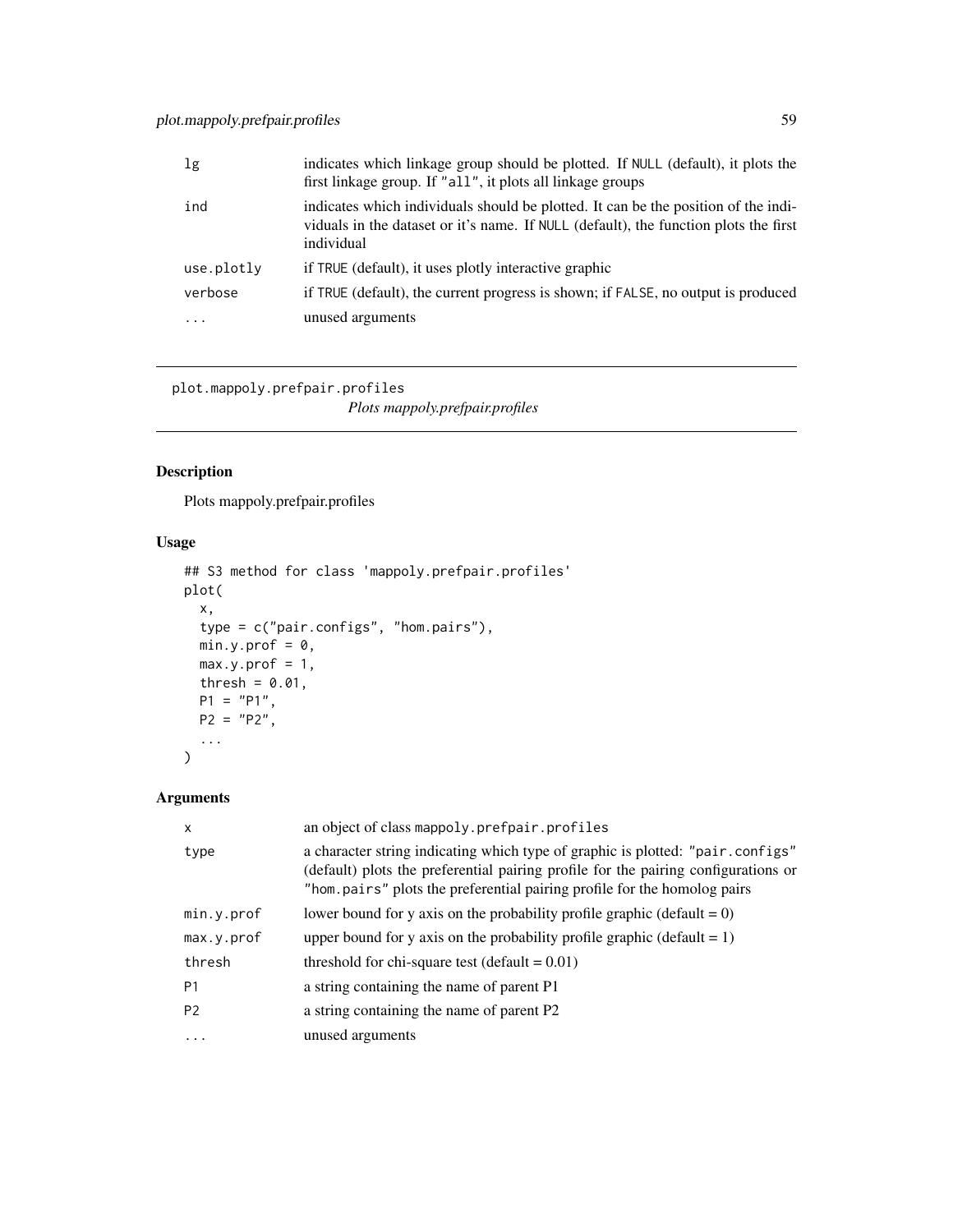plot\_genome\_vs\_map *Physical versus genetic distance*

### Description

This function plots scatterplot(s) of physical distance (in Mbp) versus the genetic distance (in cM). Map(s) should be passed as a single object or a list of objects of class mappoly.map.

### Usage

```
plot_genome_vs_map(map.list, phase.config = "best", same.ch.lg = FALSE)
```
### Arguments

| map.list     | A list or a single object of class mappoly, map                                                                                                                                |
|--------------|--------------------------------------------------------------------------------------------------------------------------------------------------------------------------------|
| phase.config | A vector containing which phase configuration should be plotted. If 'best'<br>(default), plots the configuration with the highest likelihood for all elements in<br>'map.list' |
| same.ch.lg   | Logical. If TRUE displays only the scatter plots between the chromosomes and<br>linkage groups with the same number. Default is FALSE.                                         |

### Author(s)

Marcelo Mollinari, <mmollin@ncsu.edu>

### References

Mollinari, M., and Garcia, A. A. F. (2019) Linkage analysis and haplotype phasing in experimental autopolyploid populations with high ploidy level using hidden Markov models, \_G3: Genes, Genomes, Genetics\_. doi: [10.1534/g3.119.400378](https://doi.org/10.1534/g3.119.400378)

### Examples

plot\_genome\_vs\_map(solcap.mds.map, same.ch.lg = TRUE)

| plot_GIC | Genotypic information content |
|----------|-------------------------------|
|----------|-------------------------------|

# Description

This function plots the genotypic information content given an object of class mappoly.homoprob.

## Usage

 $plot_GIC(hprobs, P = "P1", Q = "P2")$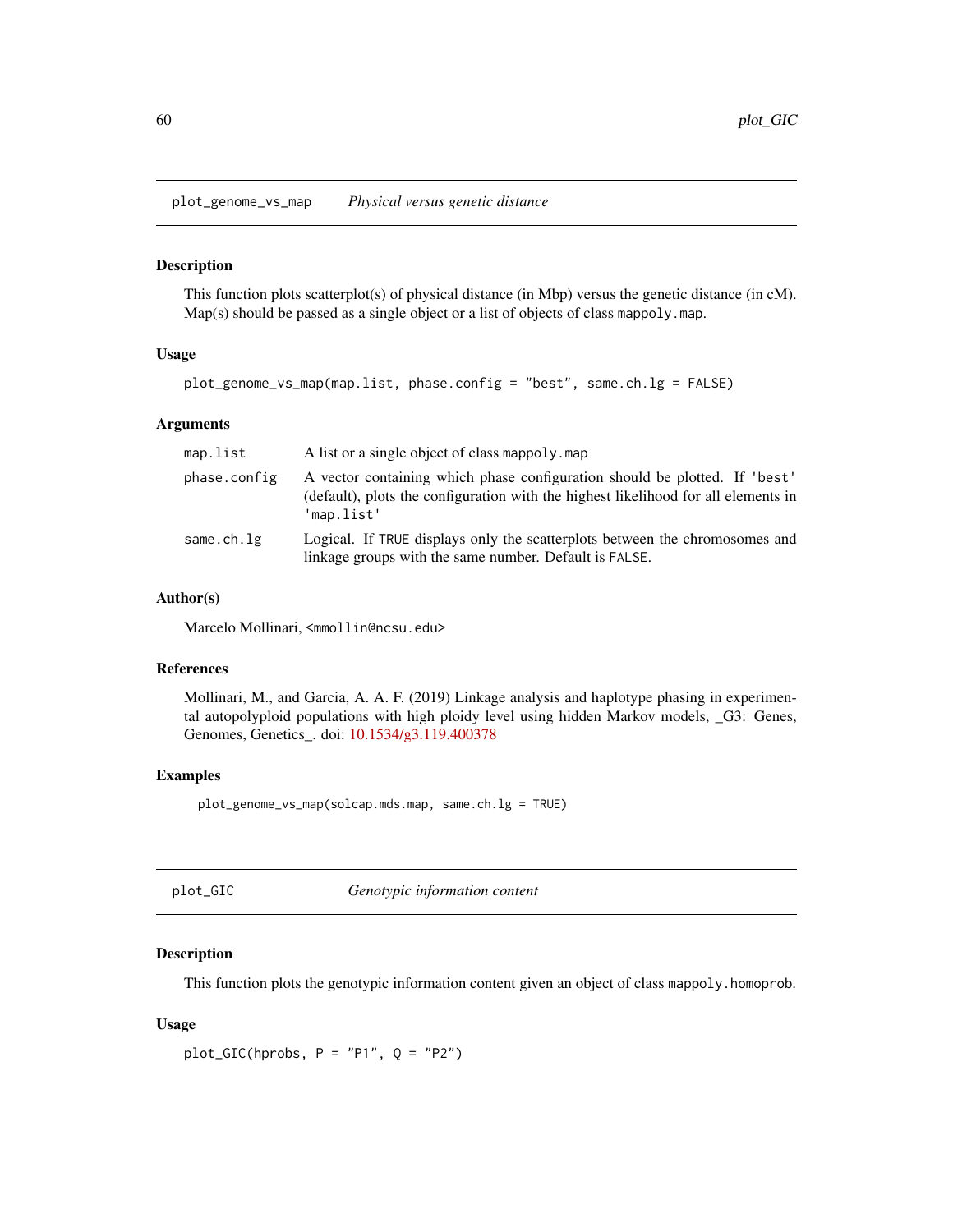# plot\_map\_list 61

### Arguments

| hprobs | an object of class mappoly. homoprob     |
|--------|------------------------------------------|
| P      | a string containing the name of parent P |
| 0      | a string containing the name of parent Q |

# Examples

```
w <- lapply(solcap.err.map[1:3], calc_genoprob)
h.prob <- calc_homologprob(w)
plot_GIC(h.prob)
```
plot\_map\_list *Plot a genetic map*

## Description

This function plots a genetic linkage map(s) generated by MAPpoly. The map(s) should be passed as a single object or a list of objects of class mappoly.map.

### Usage

```
plot_map_list(
 map.list,
 horiz = TRUE,
 col = "lightgray",
  title = "Linkage group"
)
```
### Arguments

| map.list | A list of objects or a single object of class mappoly. map                                                                                                              |
|----------|-------------------------------------------------------------------------------------------------------------------------------------------------------------------------|
| horiz    | logical. If FALSE, the maps are plotted vertically with the first map to the left.<br>If TRUE (default), the maps are plotted horizontally with the first at the bottom |
| col      | a vector of colors for the bars or bar components (default = 'lightgrey') ggstyle<br>produces maps using the default ggplot color palette                               |
| title    | a title (string) for the maps (default $=$ 'Linkage group')                                                                                                             |

# Value

A data. frame object containing the name of the markers and their genetic position

# Author(s)

Marcelo Mollinari, <mmollin@ncsu.edu>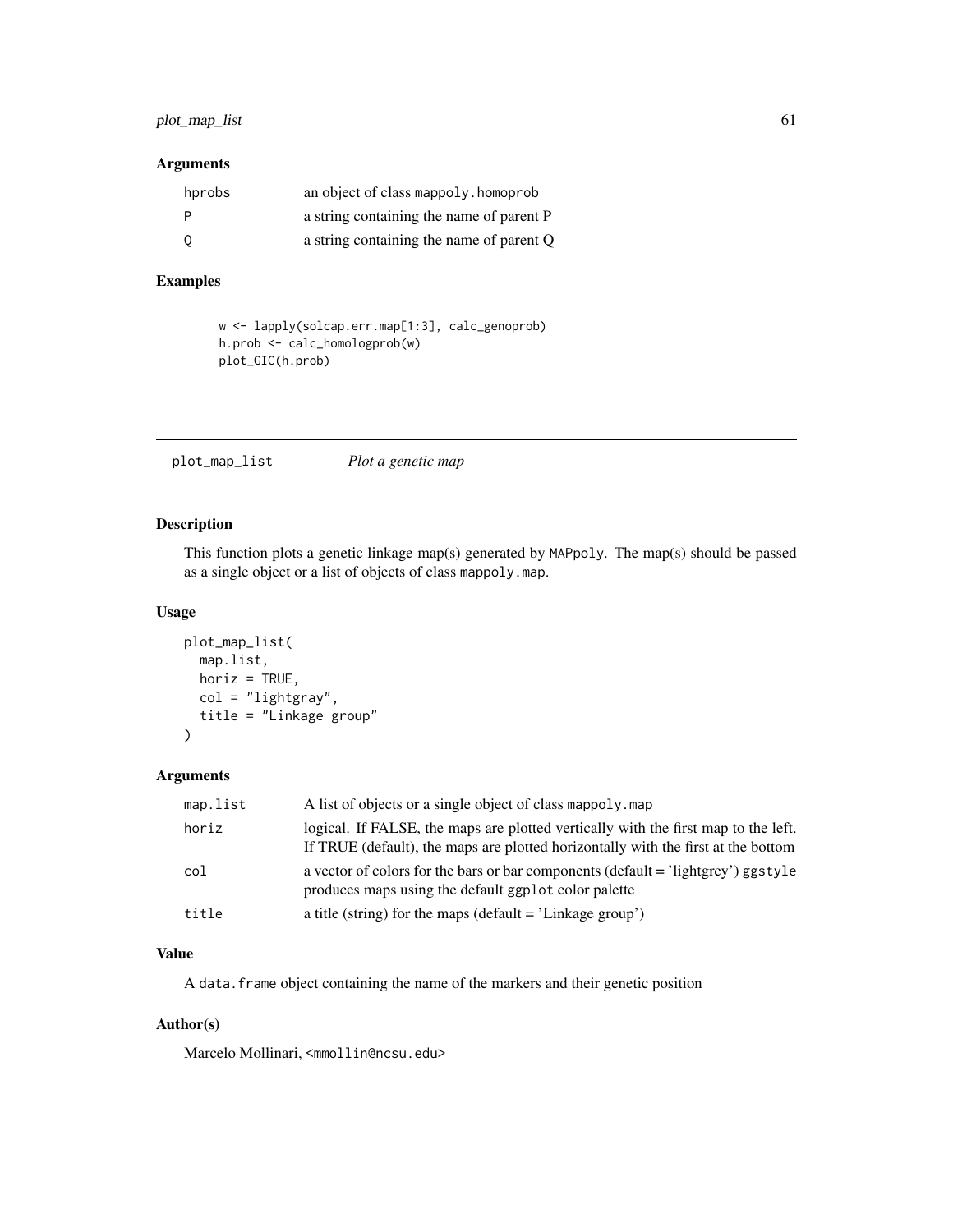### References

Mollinari, M., and Garcia, A. A. F. (2019) Linkage analysis and haplotype phasing in experimental autopolyploid populations with high ploidy level using hidden Markov models, \_G3: Genes, Genomes, Genetics\_. doi: [10.1534/g3.119.400378](https://doi.org/10.1534/g3.119.400378)

## Examples

```
## hexafake map
plot_map_list(maps.hexafake, horiz = FALSE)
plot_map_list(maps.hexafake, col = c("#999999", "#E69F00", "#56B4E9"))
## solcap map
plot_map_list(solcap.dose.map, col = "ggstyle")
```
plot\_mrk\_info *Plot marker information*

### Description

Plots summary statistics for a given marker

### Usage

plot\_mrk\_info(input.data, mrk)

### Arguments

| input.data | an object of class mappoly.data        |
|------------|----------------------------------------|
| mrk        | marker name or position in the dataset |

# Author(s)

Marcelo Mollinari, <mmollin@ncsu.edu>

### References

Mollinari, M., and Garcia, A. A. F. (2019) Linkage analysis and haplotype phasing in experimental autopolyploid populations with high ploidy level using hidden Markov models, \_G3: Genes, Genomes, Genetics\_. doi: [10.1534/g3.119.400378](https://doi.org/10.1534/g3.119.400378)

## Examples

```
plot_mrk_info(tetra.solcap.geno.dist, 2680)
plot_mrk_info(tetra.solcap.geno.dist, "solcap_snp_c2_23828")
```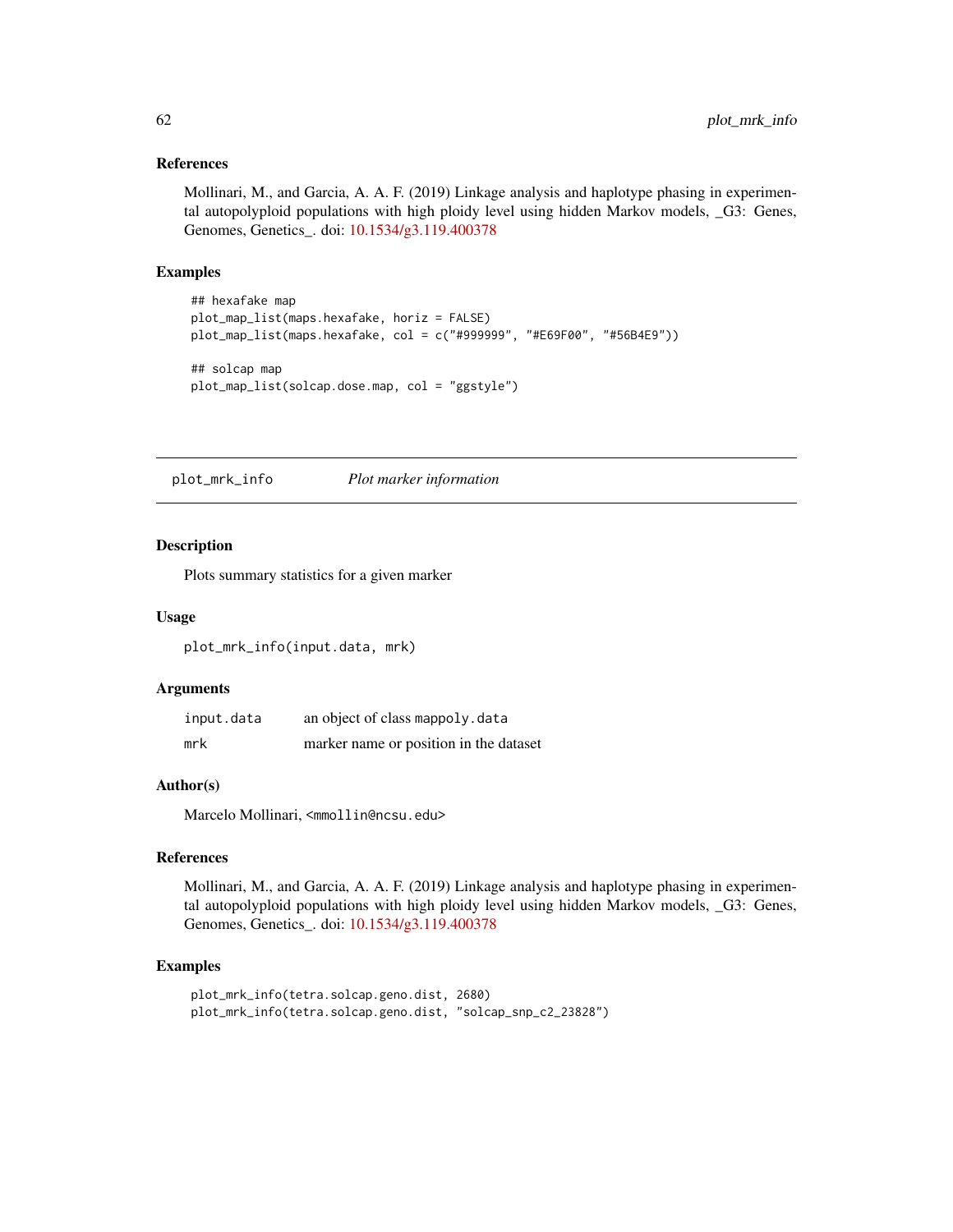poly\_cross\_simulate *Simulate an autopolyploid full-sib population*

# Description

Simulate an autopolyploid full-sib population with one or two informative parents under random chromosome segregation.

## Usage

```
poly_cross_simulate(
  ploidy,
  rf.vec,
  n.mrk,
  n.ind,
  hom.allele,
  draw = FALSE,
  file = "output.pdf",
  seed = NULL,
  width = 12,
  height = 6,
  prob.P = NULL,
  prob.Q = NULL\mathcal{E}
```

| ploidy     | ploidy level. Must be an even number                                                                                                                      |
|------------|-----------------------------------------------------------------------------------------------------------------------------------------------------------|
| rf.vec     | vector containing the recombination fractions between adjacent markers. If a<br>single recombination fraction is provided, it is repeated $n.mrk-1$ times |
| n.mrk      | number of markers                                                                                                                                         |
| n.ind      | number of individuals in the offspring                                                                                                                    |
| hom.allele | a list containing the linkage phase information for both parents                                                                                          |
| draw       | if TRUE, draws a graphical representation of the parental map, including the link-<br>age phase configuration, in a pdf output (default = FALSE)          |
| file       | name of the output file. It is ignored if $draw = TRUE$                                                                                                   |
| seed       | random number generator seed (default = NULL)                                                                                                             |
| width      | the width of the graphics region in inches (default $= 12$ )                                                                                              |
| height     | the height of the graphics region in inches (default $= 6$ )                                                                                              |
| prob.P     | a vector indicating the proportion of preferential pairing in parent P (currently<br>ignored)                                                             |
| prob.0     | a vector indicating the proportion of preferential pairing in parent Q (currently<br>ignored)                                                             |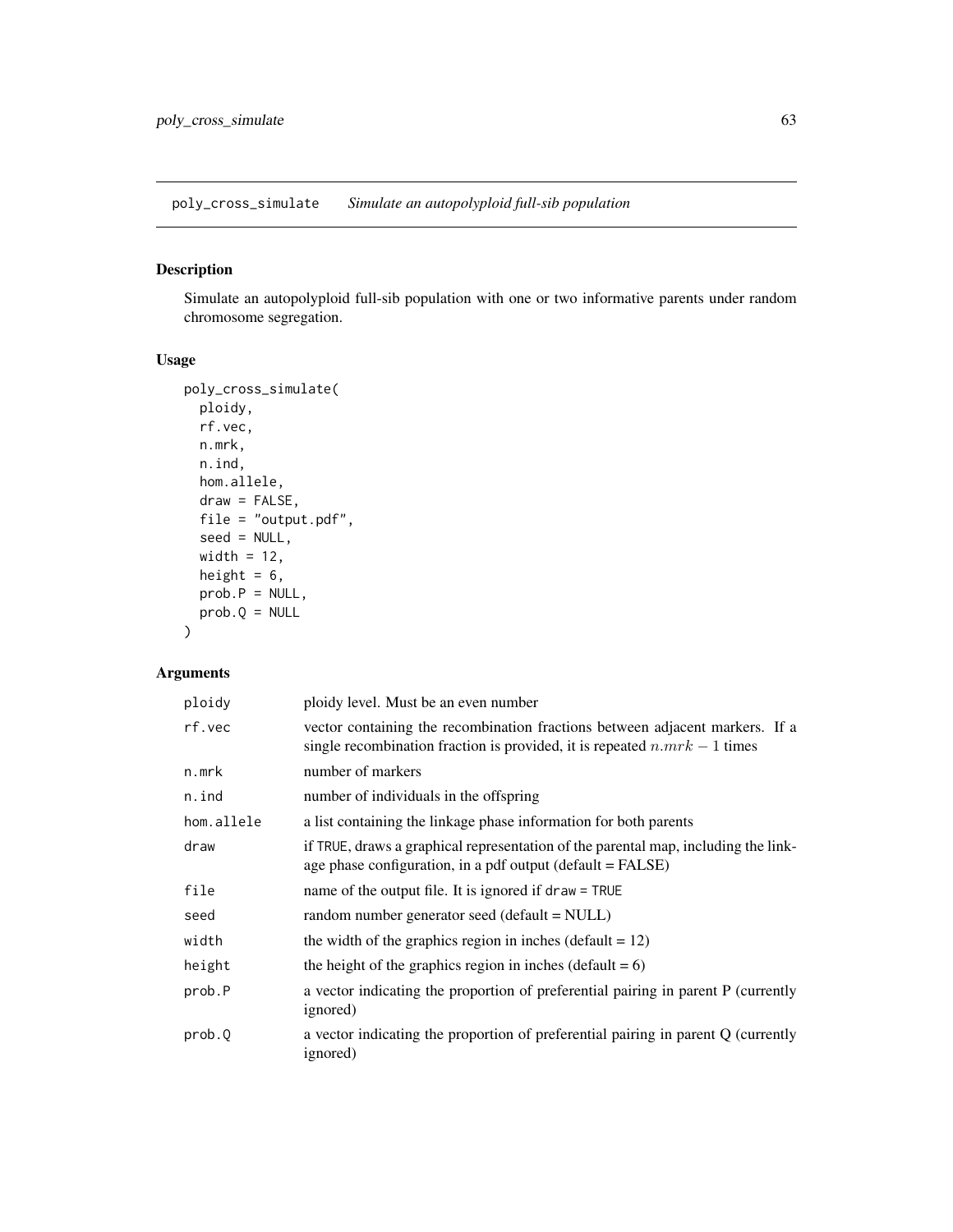## Details

hom.allele.p and hom.allele.q are lists of vectors containing linkage phase configurations. Each vector contains the numbers of the homologous chromosomes in which the alleles are located. For instance, a vector containing  $(1, 3, 4)$  means that the marker has three doses located in the chromosomes 1, 3 and 4. For zero doses, use 0. For more sophisticated simulations, we strongly recommend using PedigreeSim V2.0 <https://www.wur.nl/en/show/Software-PedigreeSim.htm>

# Value

an object of class mappoly.data. See [read\\_geno](#page-66-0) for more information

#### Author(s)

Marcelo Mollinari, <mmollin@ncsu.edu>

#### References

Mollinari, M., and Garcia, A. A. F. (2019) Linkage analysis and haplotype phasing in experimental autopolyploid populations with high ploidy level using hidden Markov models, \_G3: Genes, Genomes, Genetics\_. doi: [10.1534/g3.119.400378](https://doi.org/10.1534/g3.119.400378)

### Examples

```
h.temp \le sim_homologous(ploidy = 6, n.mrk = 20, max.d = 3, max.ph = 3, seed = 123)
fake.poly.dat <- poly_cross_simulate(ploidy = 6, rf.vec = .05, n.mrk = 20,
                              n.ind = 200, h.temp, seed = 123)
plot(fake.poly.dat)
```
print\_mrk *Summary of a set of markers*

### Description

Returns information related to a given set of markers

### Usage

```
print_mrk(input.data, mrks)
```

| input.data | an object 'mappoly.data'               |
|------------|----------------------------------------|
| mrks       | marker sequence index (integer vector) |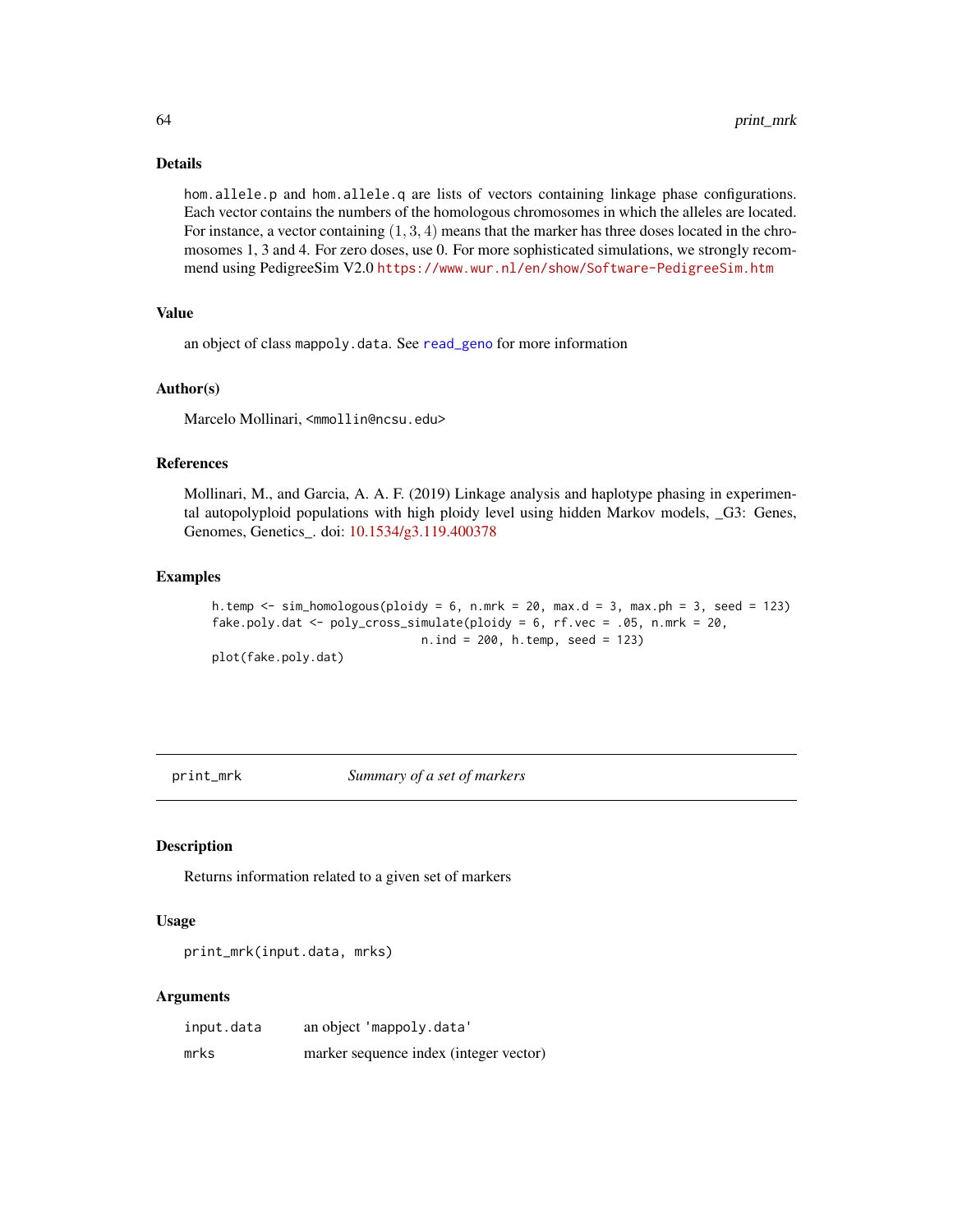# read\_fitpoly 65

# Examples

```
print_mrk(tetra.solcap.geno.dist, 1:5)
print_mrk(hexafake, 256)
```
read\_fitpoly *Data Input in fitPoly format*

# Description

Reads an external data file generated as output of [saveMarkerModels](#page-0-0). This function creates an object of class mappoly.data.

# Usage

```
read_fitpoly(
  file.in,
 ploidy,
 parent1,
 parent2,
  offspring = NULL,
  filter.non.conforming = TRUE,
  elim.redundant = TRUE,
  parent.geno = c("joint", "max"),
  thresh.parent.geno = 0.95,
 prob.thres = 0.95,
  file.type = c("table", "csv"),
  verbose = TRUE
)
```

| file.in               | a character string with the name of (or full path to) the input file                                                                                                                                                |
|-----------------------|---------------------------------------------------------------------------------------------------------------------------------------------------------------------------------------------------------------------|
| ploidy                | the ploidy level                                                                                                                                                                                                    |
| parent1               | a character string containing the name (or pattern of genotype IDs) of parent 1                                                                                                                                     |
| parent <sub>2</sub>   | a character string containing the name (or pattern of genotype IDs) of parent 2                                                                                                                                     |
| offspring             | a character string containing the name (or pattern of genotype IDs) of the off-<br>spring individuals. If NULL (default) it considers all individuals as offsprings,<br>except parent1 and parent2.                 |
| filter.non.conforming |                                                                                                                                                                                                                     |
|                       | if TRUE (default) converts data points with unexpected genotypes ( <i>i.e.</i> no dou-<br>ble reduction) to 'NA'. See function segreg_poly for information on expected<br>classes and their respective frequencies. |
|                       | elim.redundant logical. If TRUE (default), removes redundant markers during map construction,<br>keeping them annotated to in order to include them in the final map.                                               |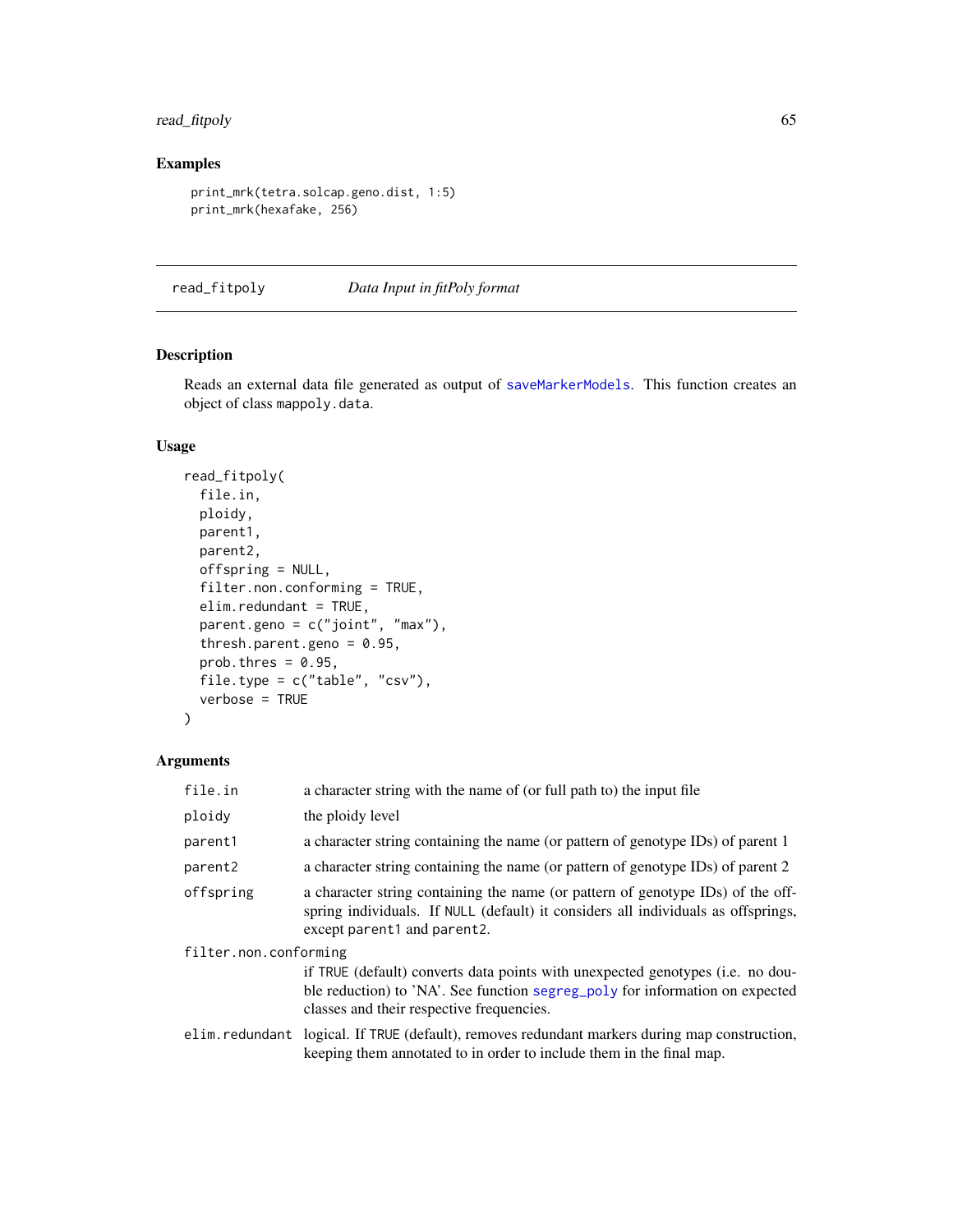| parent.geno        | indicates whether to use the joint probability 'joint' (default) or the maximum<br>probability of multiple replicates (if available) to assign dosage to parents. If |
|--------------------|----------------------------------------------------------------------------------------------------------------------------------------------------------------------|
|                    | there is one observation per parent, both options will yield the same results.                                                                                       |
| thresh.parent.geno |                                                                                                                                                                      |
|                    | threshold probability to assign a dosage to parents. If the probability is smaller<br>than thresh. parent. geno, the marker is discarded.                            |
| prob.thres         | threshold probability to assign a dosage to offspring. If the probability is smaller<br>than prob. thres, the data point is converted to 'NA'.                       |
| file.type          | indicates whether the characters in the input file are separated by 'white spaces'<br>("table") or by commas ("csv").                                                |
| verbose            | if TRUE (default), the current progress is shown; if FALSE, no output is produced                                                                                    |

# Value

An object of class mappoly.data which contains a list with the following components:

| ploidy              | ploidy level                                                                                                                              |
|---------------------|-------------------------------------------------------------------------------------------------------------------------------------------|
| n.ind               | number individuals                                                                                                                        |
| n.mrk               | total number of markers                                                                                                                   |
| ind.names           | the names of the individuals                                                                                                              |
| mrk.names           | the names of the markers                                                                                                                  |
| dosage.p1           | a vector containing the dosage in parent P for all n. mrk markers                                                                         |
| dosage.p2           | a vector containing the dosage in parent Q for all n. mrk markers                                                                         |
| chrom               | a vector indicating which sequence each marker belongs. Zero indicates that the<br>marker was not assigned to any sequence                |
| genome.pos          | Physical position of the markers into the sequence                                                                                        |
| seg.ref             | NULL (unused in this type of data)                                                                                                        |
| seq.alt             | NULL (unused in this type of data)                                                                                                        |
| all.mrk.depth       | NULL (unused in this type of data)                                                                                                        |
| geno.dose           | a matrix containing the dosage for each markers (rows) for each individual<br>(columns). Missing data are represented by ploidy_level + 1 |
| n.phen              | number of phenotypic traits                                                                                                               |
| phen                | a matrix containing the phenotypic data. The rows correspond to the traits and<br>the columns correspond to the individuals               |
| kept                | if elim.redundant = TRUE, holds all non-redundant markers                                                                                 |
| elim.correspondence |                                                                                                                                           |
|                     | if elim.redundant = TRUE, holds all non-redundant markers and its equivalence<br>to the redundant ones                                    |

# Author(s)

Marcelo Mollinari, <mmollin@ncsu.edu>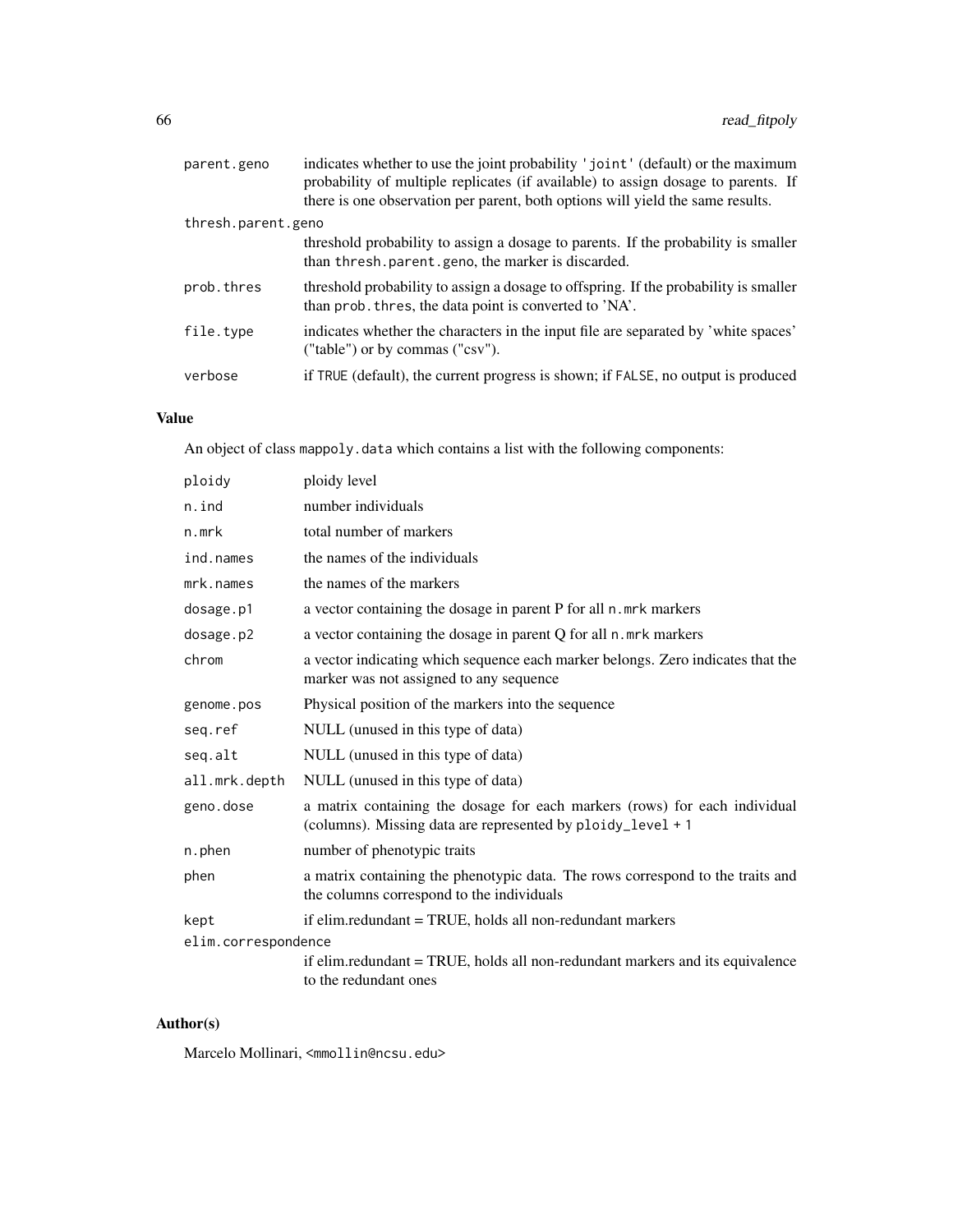# read\_geno 67

### References

Voorrips, R.E., Gort, G. & Vosman, B. (2011) Genotype calling in tetraploid species from bi-allelic marker data using mixture models. \_BMC Bioinformatics\_. doi: [10.1186/1471210512172](https://doi.org/10.1186/1471-2105-12-172)

## Examples

```
#### Tetraploid Example
ft <- "https://raw.githubusercontent.com/mmollina/MAPpoly_vignettes/master/data/fitpoly.dat"
tempfl <- tempfile()
download.file(ft, destfile = tempfl)
fitpoly.dat <- read_fitpoly(file.in = tempfl, ploidy = 4,
                            parent1 = "P1", parent2 = "P2",
                            verbose = TRUE)
print(fitpoly.dat, detailed = TRUE)
plot(fitpoly.dat)
plot_mrk_info(fitpoly.dat, 37)
```
<span id="page-66-0"></span>read\_geno *Data Input*

### **Description**

Reads an external data file. The format of the file is described in the Details section. This function creates an object of class mappoly.data

### Usage

```
read_geno(
  file.in,
  filter.non.conforming = TRUE,
  elim.redundant = TRUE,
  verbose = TRUE
\lambda## S3 method for class 'mappoly.data'
print(x, detailed = FALSE, ...)## S3 method for class 'mappoly.data'
plot(x, threshπ line = 1e-05, ...)
```
### Arguments

file.in a character string with the name of (or full path to) the input file which contains the data to be read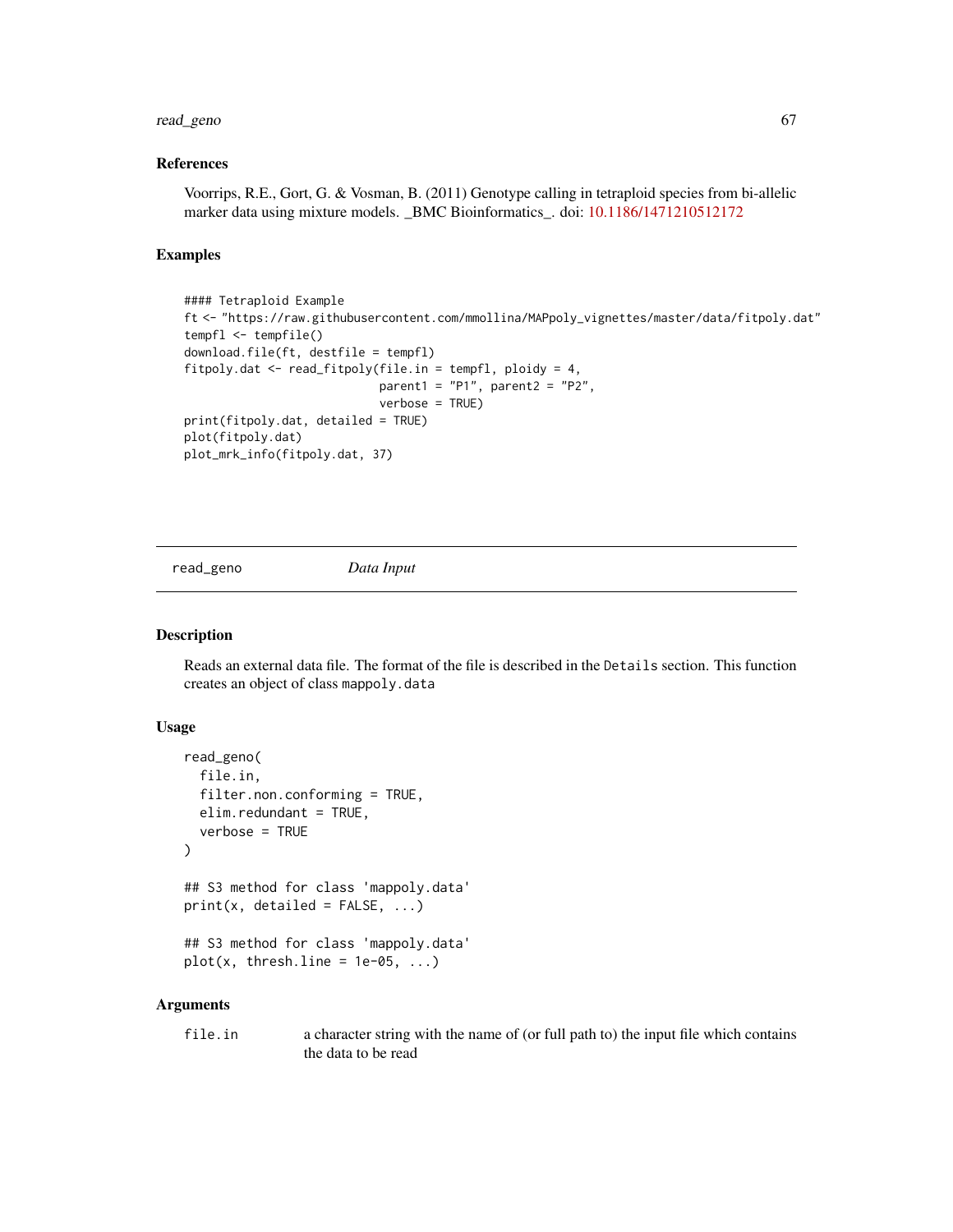| filter.non.conforming |                                                                                                                                                     |
|-----------------------|-----------------------------------------------------------------------------------------------------------------------------------------------------|
|                       | if TRUE (default) converts data points with unexpected genotypes (i.e. no dou-                                                                      |
|                       | ble reduction) to 'NA'. See function segreg_poly for information on expected<br>classes and their respective frequencies.                           |
|                       | elim.redundant logical. If TRUE (default), removes redundant markers during map construction,<br>keeping them annotated to export to the final map. |
| verbose               | if TRUE (default), the current progress is shown; if FALSE, no output is produced                                                                   |
| X                     | an object of class mappoly. data                                                                                                                    |
| detailed              | if available, print the number of markers per sequence (default $=$ FALSE)                                                                          |
| $\cdots$              | currently ignored                                                                                                                                   |
| thresh.line           | position of a threshold line for p values of the segregation test (default = $10e-06$ )                                                             |

#### Details

The first line of the input file contains the string ploidy followed by the ploidy level of the parents. The second and third lines contain the strings n.ind and n.mrk followed by the number of individuals in the dataset and the total number of markers, respectively. Lines number 4 and 5 contain the strings mrk.names and ind.names followed by a sequence of the names of the markers and the name of the individuals, respectively. Lines 6 and 7 contain the strings dosageP and dosageQ followed by a sequence of numbers containing the dosage of all markers in parent P and Q. Line 8, contains the string seq followed by a sequence of integer numbers indicating the chromosome each marker belongs. It can be any 'a priori' information regarding the physical distance between markers. For example, these numbers could refer to chromosomes, scaffolds or even contigs, in which the markers are positioned. If this information is not available for a particular marker, NA should be used. If this information is not available for any of the markers, the string seq should be followed by a single NA. Line number 9 contains the string seqpos followed by the physical position of the markers into the sequence. The physical position can be given in any unity of physical genomic distance (base pairs, for instance). However, the user should be able to make decisions based on these values, such as the occurrence of crossing overs, etc. Line number 10 should contain the string nphen followed by the number of phenotypic traits. Line number 11 is skipped (Usually used as a spacer). The next elements are strings containing the name of the phenotypic trait with no space characters followed by the phenotypic values. The number of lines should be the same number of phenotypic traits. NA represents missing values. The line number 12 + nphen is skipped. Finally, the last element is a table containing the dosage for each marker (rows) for each individual (columns). NA represents missing values.

#### Value

An object of class mappoly. data which contains a list with the following components:

| ploidy    | ploidy level                                                      |
|-----------|-------------------------------------------------------------------|
| n.ind     | number individuals                                                |
| n.mrk     | total number of markers                                           |
| ind.names | the names of the individuals                                      |
| mrk.names | the names of the markers                                          |
| dosage.p1 | a vector containing the dosage in parent P for all n. mrk markers |
|           |                                                                   |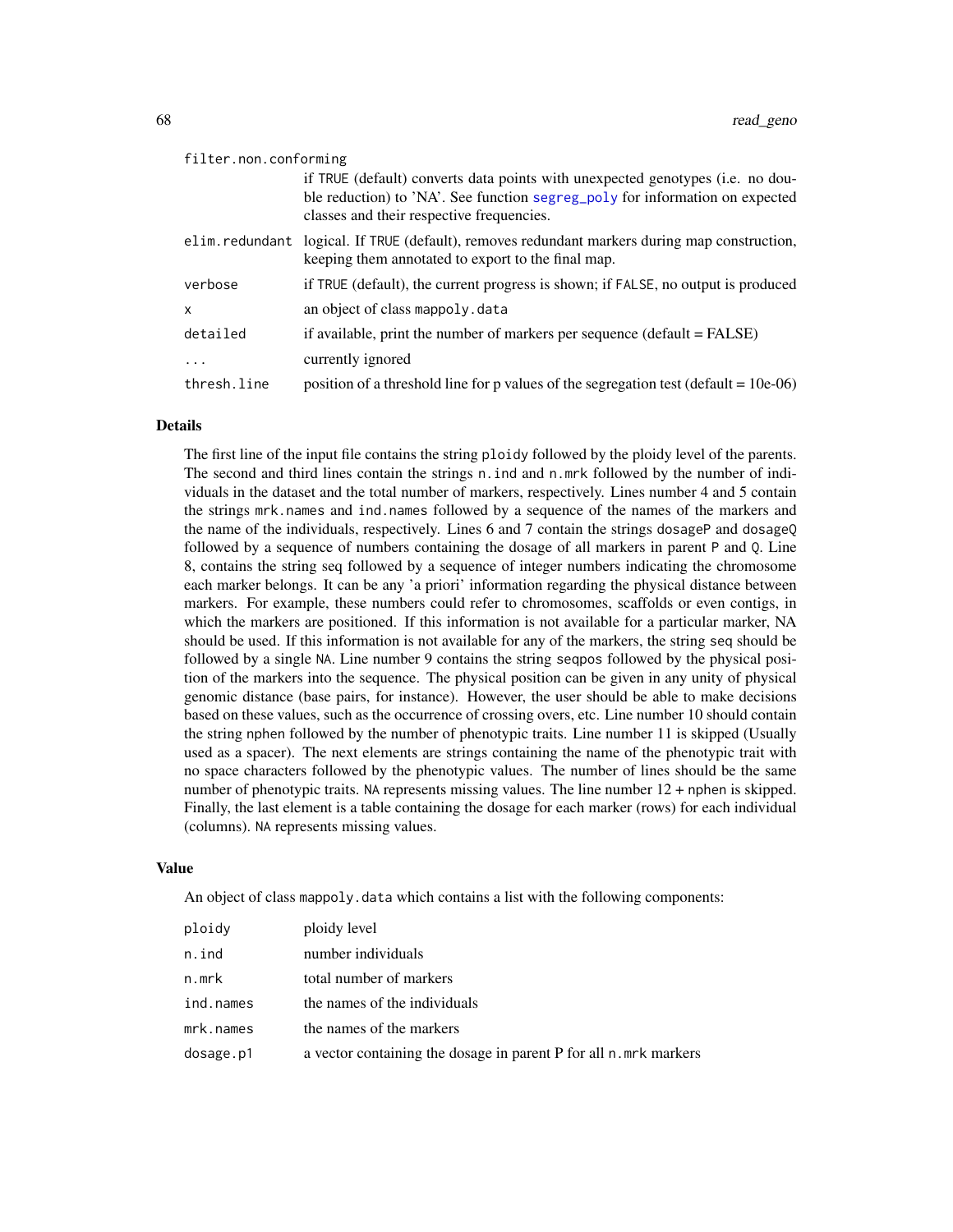# read\_geno 69

| dosage.p2                                                                                                                     | a vector containing the dosage in parent Q for all n. mrk markers                                                                         |
|-------------------------------------------------------------------------------------------------------------------------------|-------------------------------------------------------------------------------------------------------------------------------------------|
| chrom                                                                                                                         | a vector indicating which sequence each marker belongs. Zero indicates that the<br>marker was not assigned to any sequence                |
| genome.pos                                                                                                                    | Physical position of the markers into the sequence                                                                                        |
| seq.ref                                                                                                                       | NULL (unused in this type of data)                                                                                                        |
| seq.alt                                                                                                                       | NULL (unused in this type of data)                                                                                                        |
| all.mrk.depth                                                                                                                 | NULL (unused in this type of data)                                                                                                        |
| geno.dose                                                                                                                     | a matrix containing the dosage for each markers (rows) for each individual<br>(columns). Missing data are represented by ploidy_level + 1 |
| n.phen                                                                                                                        | number of phenotypic traits                                                                                                               |
| phen                                                                                                                          | a matrix containing the phenotypic data. The rows correspond to the traits and<br>the columns correspond to the individuals               |
| kept                                                                                                                          | if elim.redundant = TRUE, holds all non-redundant markers                                                                                 |
| elim.correspondence<br>if elim.redundant = TRUE, holds all non-redundant markers and its equivalence<br>to the redundant ones |                                                                                                                                           |

# Author(s)

Marcelo Mollinari, <mmollin@ncsu.edu>

#### References

Mollinari M., Olukolu B. A., Pereira G. da S., Khan A., Gemenet D., Yencho G. C., Zeng Z-B. (2020), Unraveling the Hexaploid Sweetpotato Inheritance Using Ultra-Dense Multilocus Mapping, \_G3: Genes, Genomes, Genetics\_. doi: [10.1534/g3.119.400620](https://doi.org/10.1534/g3.119.400620)

Mollinari, M., and Garcia, A. A. F. (2019) Linkage analysis and haplotype phasing in experimental autopolyploid populations with high ploidy level using hidden Markov models, \_G3: Genes, Genomes, Genetics\_. doi: [10.1534/g3.119.400378](https://doi.org/10.1534/g3.119.400378)

## Examples

```
#### Tetraploid Example
fl1 = "https://raw.githubusercontent.com/mmollina/MAPpoly_vignettes/master/data/SolCAP_dosage"
tempfl <- tempfile()
download.file(fl1, destfile = tempfl)
SolCAP.dose <- read_geno(file.in = tempfl)
print(SolCAP.dose, detailed = TRUE)
plot(SolCAP.dose)
```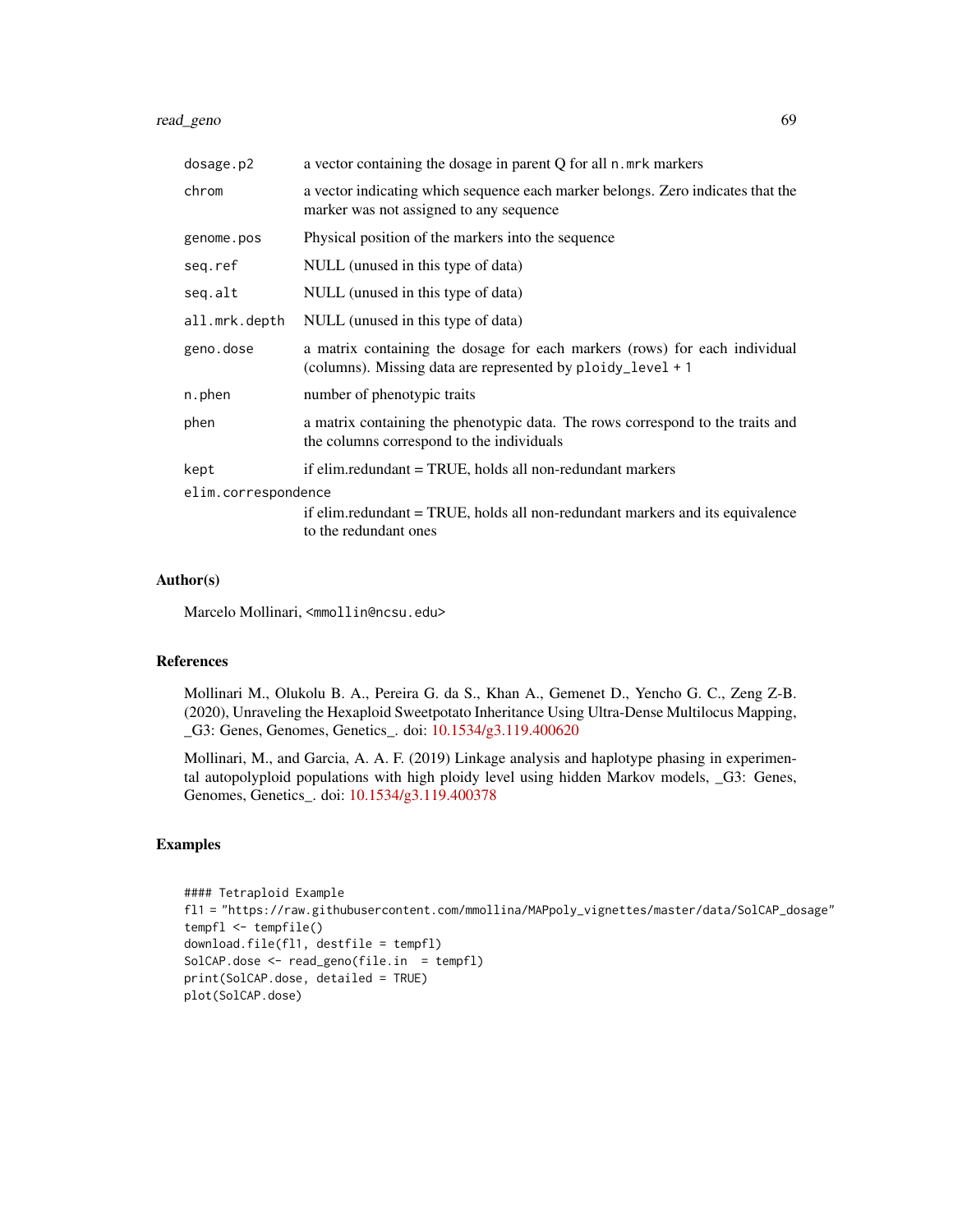### Description

Reads an external comma-separated values (CSV) data file. The format of the file is described in the Details section. This function creates an object of class mappoly.data.

## Usage

```
read_geno_csv(
  file.in,
  ploidy,
  filter.non.conforming = TRUE,
  elim.redundant = TRUE,
  verbose = TRUE
\mathcal{L}
```
### Arguments

| file.in               | a character string with the name of (or full path to) the input file containing the<br>data to be read                                                                                           |
|-----------------------|--------------------------------------------------------------------------------------------------------------------------------------------------------------------------------------------------|
| ploidy                | the ploidy level                                                                                                                                                                                 |
| filter.non.conforming | if TRUE (default) converts data points with unexpected genotypes (i.e. no dou-<br>ble reduction) to 'NA'. See function segreg_poly for information on expected                                   |
|                       | classes and their respective frequencies.<br>elim.redundant logical. If TRUE (default), removes redundant markers during map construction,<br>keeping them annotated to export to the final map. |
| verbose               | if TRUE (default), the current progress is shown; if FALSE, no output is produced                                                                                                                |

### Details

This is an alternative and a somewhat more straightforward version of the function [read\\_geno](#page-66-0). The input is a standard CSV file where the rows represent the markers, except for the first row which is used as a header. The first five columns contain the marker names, the dosage in parents 1 and 2, the chromosome information (i.e. chromosome, scaffold, contig, etc) and the position of the marker within the sequence. The remaining columns contain the dosage of the full-sib population. A tetraploid example of such file can be found in the Examples section.

### Value

An object of class mappoly.data which contains a list with the following components:

| ploidy | ploidy level       |
|--------|--------------------|
| n.ind  | number individuals |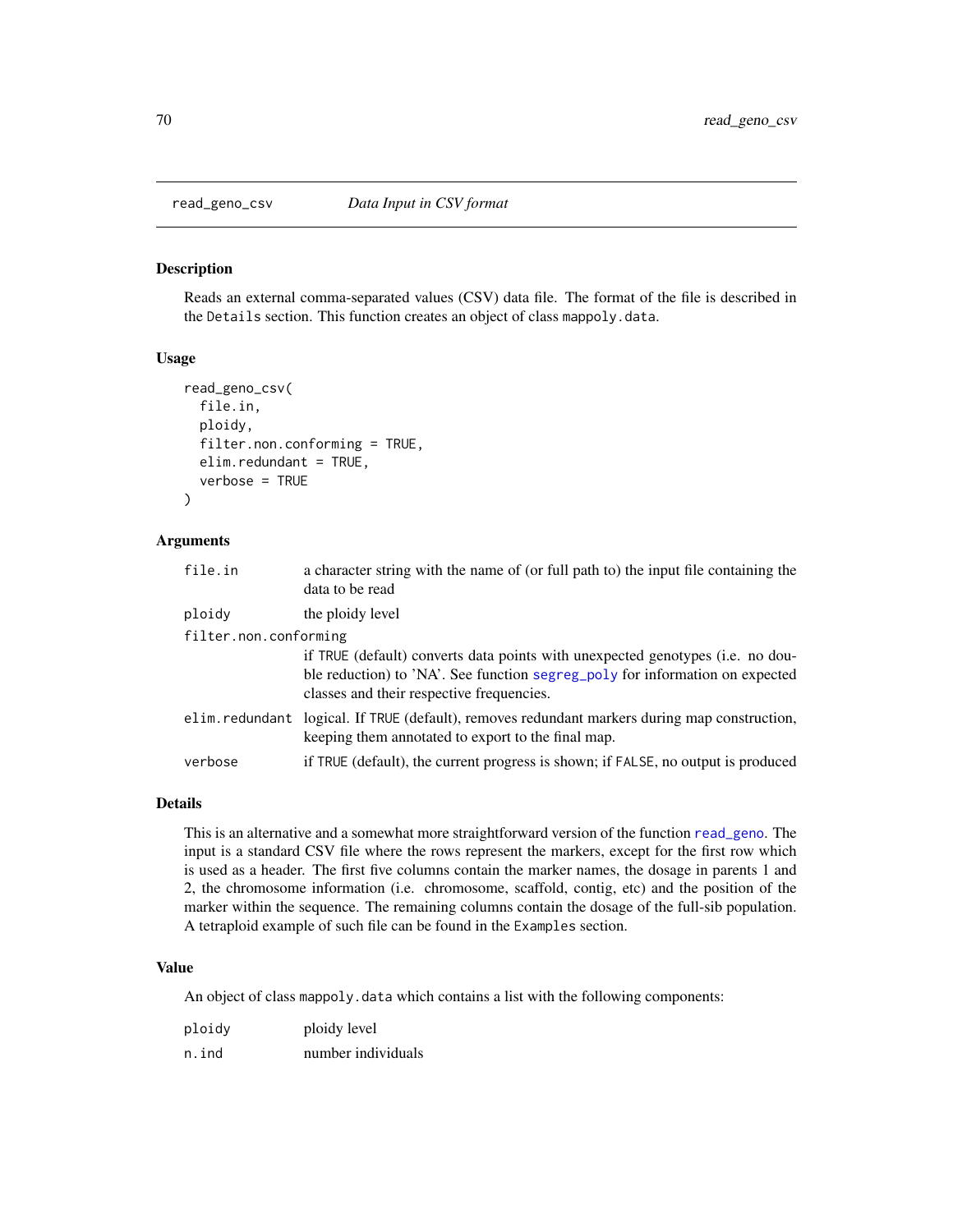read\_geno\_csv 71

| n.mrk               | total number of markers                                                                                                                   |
|---------------------|-------------------------------------------------------------------------------------------------------------------------------------------|
| ind.names           | the names of the individuals                                                                                                              |
| mrk.names           | the names of the markers                                                                                                                  |
| dosage.p1           | a vector containing the dosage in parent P for all n. mrk markers                                                                         |
| dosage.p2           | a vector containing the dosage in parent Q for all n. mrk markers                                                                         |
| chrom               | a vector indicating which sequence each marker belongs. Zero indicates that the<br>marker was not assigned to any sequence                |
| genome.pos          | Physical position of the markers into the sequence                                                                                        |
| seq.ref             | NULL (unused in this type of data)                                                                                                        |
| seq.alt             | NULL (unused in this type of data)                                                                                                        |
| all.mrk.depth       | NULL (unused in this type of data)                                                                                                        |
| geno.dose           | a matrix containing the dosage for each markers (rows) for each individual<br>(columns). Missing data are represented by ploidy_level + 1 |
| n.phen              | number of phenotypic traits                                                                                                               |
| phen                | a matrix containing the phenotypic data. The rows correspond to the traits and<br>the columns correspond to the individuals               |
| kept                | if elim.redundant = TRUE, holds all non-redundant markers                                                                                 |
| elim.correspondence |                                                                                                                                           |
|                     | if elim.redundant = TRUE, holds all non-redundant markers and its equivalence<br>to the redundant ones                                    |

### Author(s)

Marcelo Mollinari, <mmollin@ncsu.edu>, with minor changes by Gabriel Gesteira, <gabrielgesteira@usp.br>

#### References

Mollinari M., Olukolu B. A., Pereira G. da S., Khan A., Gemenet D., Yencho G. C., Zeng Z-B. (2020), Unraveling the Hexaploid Sweetpotato Inheritance Using Ultra-Dense Multilocus Mapping, \_G3: Genes, Genomes, Genetics\_. doi: [10.1534/g3.119.400620](https://doi.org/10.1534/g3.119.400620)

Mollinari, M., and Garcia, A. A. F. (2019) Linkage analysis and haplotype phasing in experimental autopolyploid populations with high ploidy level using hidden Markov models, \_G3: Genes, Genomes, Genetics\_. doi: [10.1534/g3.119.400378](https://doi.org/10.1534/g3.119.400378)

### Examples

```
#### Tetraploid Example
ft = "https://raw.githubusercontent.com/mmollina/MAPpoly_vignettes/master/data/tetra_solcap.csv"
tempfl <- tempfile()
download.file(ft, destfile = tempfl)
SolCAP.dose <- read_geno_csv(file.in = tempfl, ploidy = 4)
print(SolCAP.dose, detailed = TRUE)
plot(SolCAP.dose)
```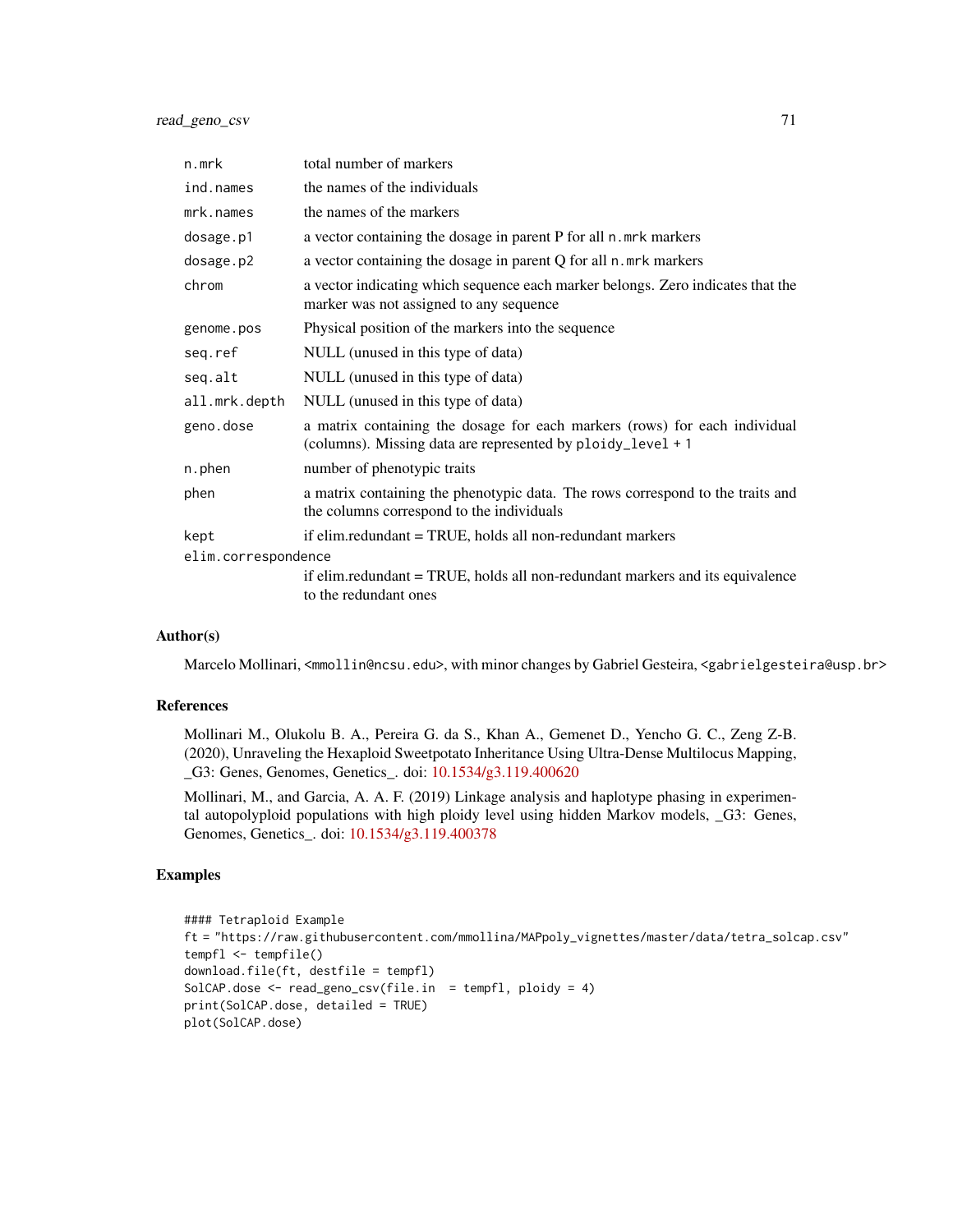read\_geno\_prob *Data Input*

#### Description

Reads an external data file. The format of the file is described in the Details section. This function creates an object of class mappoly.data

#### Usage

```
read_geno_prob(
  file.in,
  prob.thres = 0.95,
  filter.non.conforming = TRUE,
  elim.redundant = TRUE,
  verbose = TRUE
)
```
### Arguments

| file.in               | a character string with the name of (or full path to) the input file which contains<br>the data to be read                                                                                                                  |
|-----------------------|-----------------------------------------------------------------------------------------------------------------------------------------------------------------------------------------------------------------------------|
| prob.thres            | probability threshold to associate a marker call to a dosage. Markers with max-<br>imum genotype probability smaller than prob. thres are considered as missing<br>data for the dosage calling purposes (default $= 0.95$ ) |
| filter.non.conforming | if TRUE (default) converts data points with unexpected genotypes (i.e. no dou-<br>ble reduction) to 'NA'. See function segreg_poly for information on expected<br>classes and their respective frequencies.                 |
|                       | elim.redundant logical. If TRUE (default), removes redundant markers during map construction,<br>keeping them annotated to export to the final map.                                                                         |
| verbose               | if TRUE (default), the current progress is shown; if FALSE, no output is produced                                                                                                                                           |

### Details

The first line of the input file contains the string ploidy followed by the ploidy level of the parents. The second and third lines contains the strings n. ind and n.mrk followed by the number of individuals in the dataset and the total number of markers, respectively. Lines number 4 and 5 contain the string mrk.names and ind.names followed by a sequence of the names of the markers and the name of the individuals, respectively. Lines 6 and 7 contain the strings dosageP and dosageQ followed by a sequence of numbers containing the dosage of all markers in parent P and Q. Line 8, contains the string seq followed by a sequence of integer numbers indicating the chromosome each marker belongs. It can be any 'a priori' information regarding the physical distance between markers. For example, these numbers could refer to chromosomes, scaffolds or even contigs, in which the markers are positioned. If this information is not available for a particular marker, NA should be used. If this information is not available for any of the markers, the string seq should be followed by a single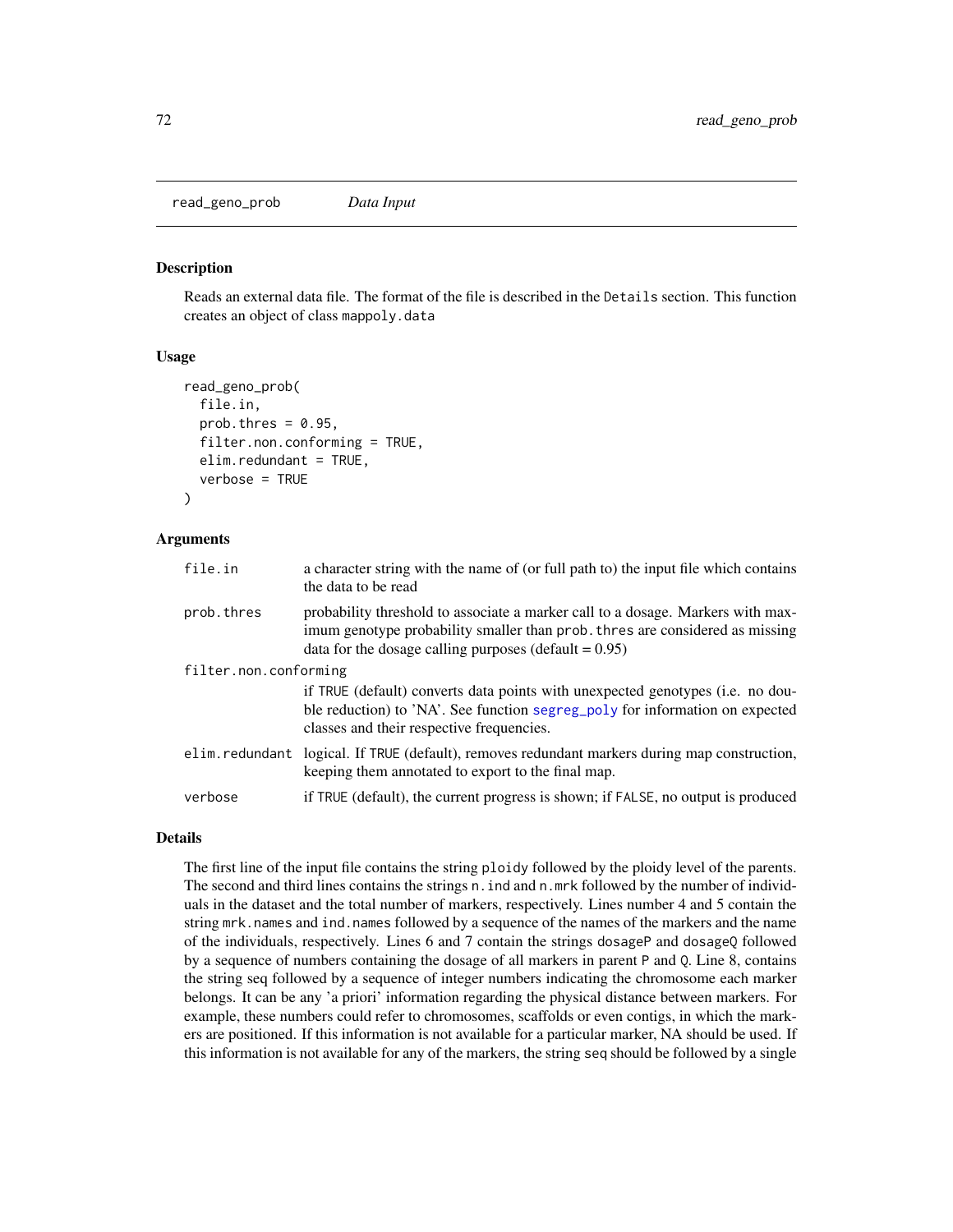<span id="page-72-0"></span>NA. Line number 9 contains the string seqpos followed by the physical position of the markers into the sequence. The physical position can be given in any unity of physical genomic distance (base pairs, for instance). However, the user should be able to make decisions based on these values, such as the occurrence of crossing overs, etc. Line number 10 should contain the string nphen followed by the number of phenotypic traits. Line number 11 is skipped (Usually used as a spacer). The next elements are strings containing the name of the phenotypic trait with no space characters followed by the phenotypic values. The number of lines should be the same number of phenotypic traits. NA represents missing values. The line number  $12 +$  nphen is skipped. Finally, the last element is a table containing the probability distribution for each combination of marker and offspring. The first two columns represent the marker and the offspring, respectively. The remaining elements represent the probability associated with each one of the possible dosages. NA represents missing data.

#### Value

an object of class mappoly.data which contains a list with the following components:

| ploidy        | ploidy level                                                                                                                                                                                                                                                                                                                                                                                    |  |
|---------------|-------------------------------------------------------------------------------------------------------------------------------------------------------------------------------------------------------------------------------------------------------------------------------------------------------------------------------------------------------------------------------------------------|--|
| n.ind         | number individuals                                                                                                                                                                                                                                                                                                                                                                              |  |
| n.mrk         | total number of markers                                                                                                                                                                                                                                                                                                                                                                         |  |
| ind.names     | the names of the individuals                                                                                                                                                                                                                                                                                                                                                                    |  |
| mrk.names     | the names of the markers                                                                                                                                                                                                                                                                                                                                                                        |  |
| dosage.p1     | a vector containing the dosage in parent P for all n. mrk markers                                                                                                                                                                                                                                                                                                                               |  |
| dosage.p2     | a vector containing the dosage in parent Q for all n. mrk markers                                                                                                                                                                                                                                                                                                                               |  |
| chrom         | a vector indicating which sequence each marker belongs. Zero indicates that the<br>marker was not assigned to any sequence                                                                                                                                                                                                                                                                      |  |
| genome.pos    | physical position of the markers into the sequence                                                                                                                                                                                                                                                                                                                                              |  |
| seq.ref       | NULL (unused in this type of data)                                                                                                                                                                                                                                                                                                                                                              |  |
| seq.alt       | NULL (unused in this type of data)                                                                                                                                                                                                                                                                                                                                                              |  |
| all.mrk.depth | NULL (unused in this type of data)                                                                                                                                                                                                                                                                                                                                                              |  |
| prob.thres    | probability threshold to associate a marker call to a dosage. Markers with maxi-<br>mum genotype probability smaller than 'prob.thres' were considered as missing<br>data in the 'geno.dose' matrix                                                                                                                                                                                             |  |
| geno.dose     | a matrix containing the dosage for each markers (rows) for each individual<br>(columns). Missing data are represented by ploidy_level + 1                                                                                                                                                                                                                                                       |  |
| geno          | a data.frame containing the probability distribution for each combination of<br>marker and offspring. The first two columns represent the marker and the off-<br>spring, respectively. The remaining elements represent the probability associ-<br>ated to each one of the possible dosages. Missing data are converted from NA<br>to the expected segregation ratio using function segreg_poly |  |
| n.phen        | number of phenotypic traits                                                                                                                                                                                                                                                                                                                                                                     |  |
| phen          | a matrix containing the phenotypic data. The rows correspond to the traits and<br>the columns correspond to the individuals                                                                                                                                                                                                                                                                     |  |
| chisg.pval    | a vector containing p-values related to the chi-squared test of Mendelian segre-<br>gation performed for all markers                                                                                                                                                                                                                                                                            |  |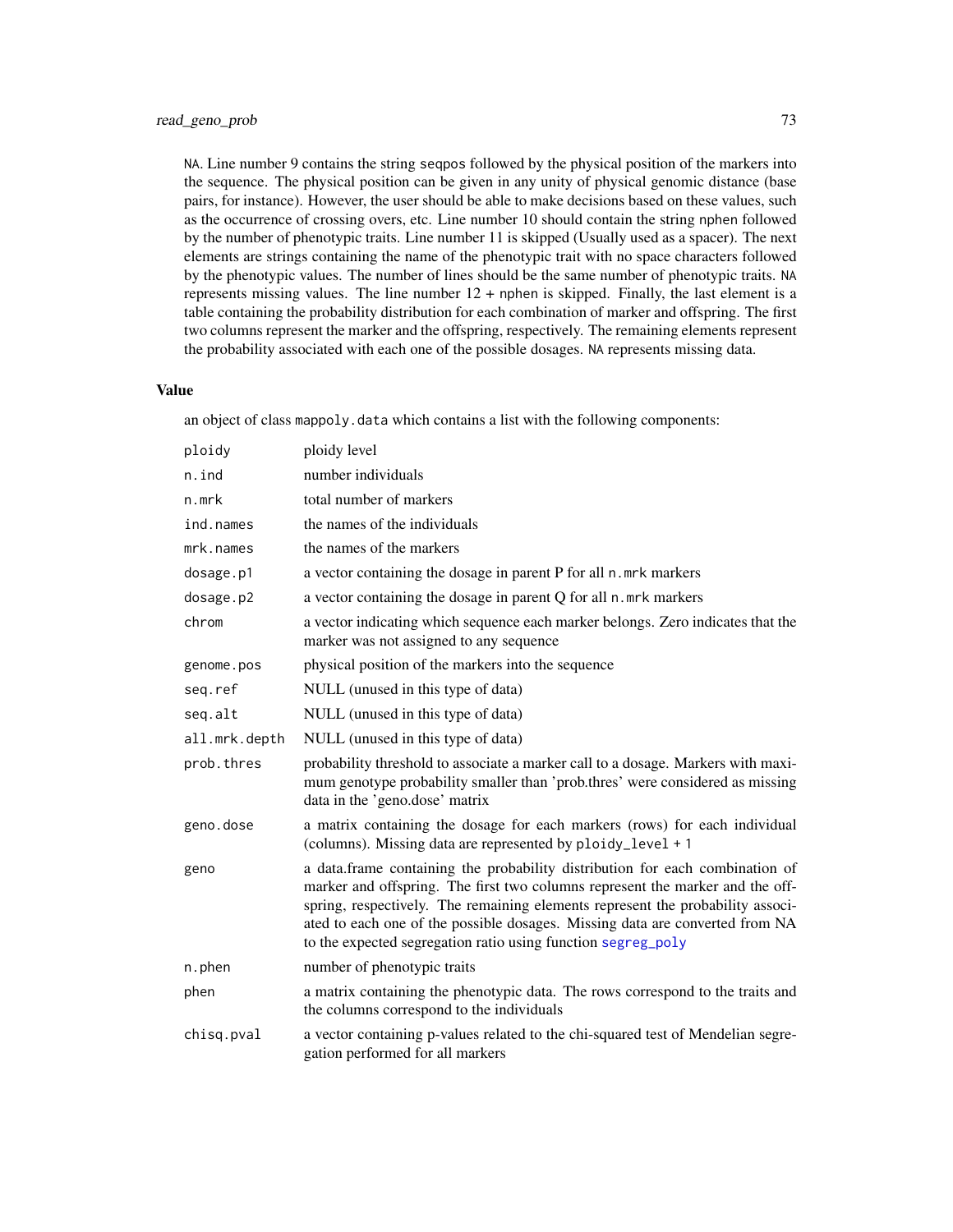<span id="page-73-0"></span>kept if elim.redundant = TRUE, holds all non-redundant markers elim.correspondence if elim.redundant = TRUE, holds all non-redundant markers and its equivalence to the redundant ones

# Author(s)

Marcelo Mollinari, <mmollin@ncsu.edu>

# References

Mollinari M., Olukolu B. A., Pereira G. da S., Khan A., Gemenet D., Yencho G. C., Zeng Z-B. (2020), Unraveling the Hexaploid Sweetpotato Inheritance Using Ultra-Dense Multilocus Mapping, \_G3: Genes, Genomes, Genetics\_. doi: [10.1534/g3.119.400620](https://doi.org/10.1534/g3.119.400620)

Mollinari, M., and Garcia, A. A. F. (2019) Linkage analysis and haplotype phasing in experimental autopolyploid populations with high ploidy level using hidden Markov models, \_G3: Genes, Genomes, Genetics\_. doi: [10.1534/g3.119.400378](https://doi.org/10.1534/g3.119.400378)

#### Examples

```
#### Tetraploid Example
ft = "https://raw.githubusercontent.com/mmollina/MAPpoly_vignettes/master/data/hexa_sample"
tempfl <- tempfile()
download.file(ft, destfile = tempfl)
SolCAP.dose.prob <- read_geno_prob(file.in = tempfl)
print(SolCAP.dose.prob, detailed = TRUE)
plot(SolCAP.dose.prob)
```
read\_vcf *Data Input VCF*

#### Description

Reads an external VCF file and creates an object of class mappoly.data

#### Usage

```
read_vcf(
  file.in,
  parent.1,
  parent.2,
 ploidy = NA,
  filter.non.conforming = TRUE,
  thresh.line = 0.05,
  min.get.depth = 0,
```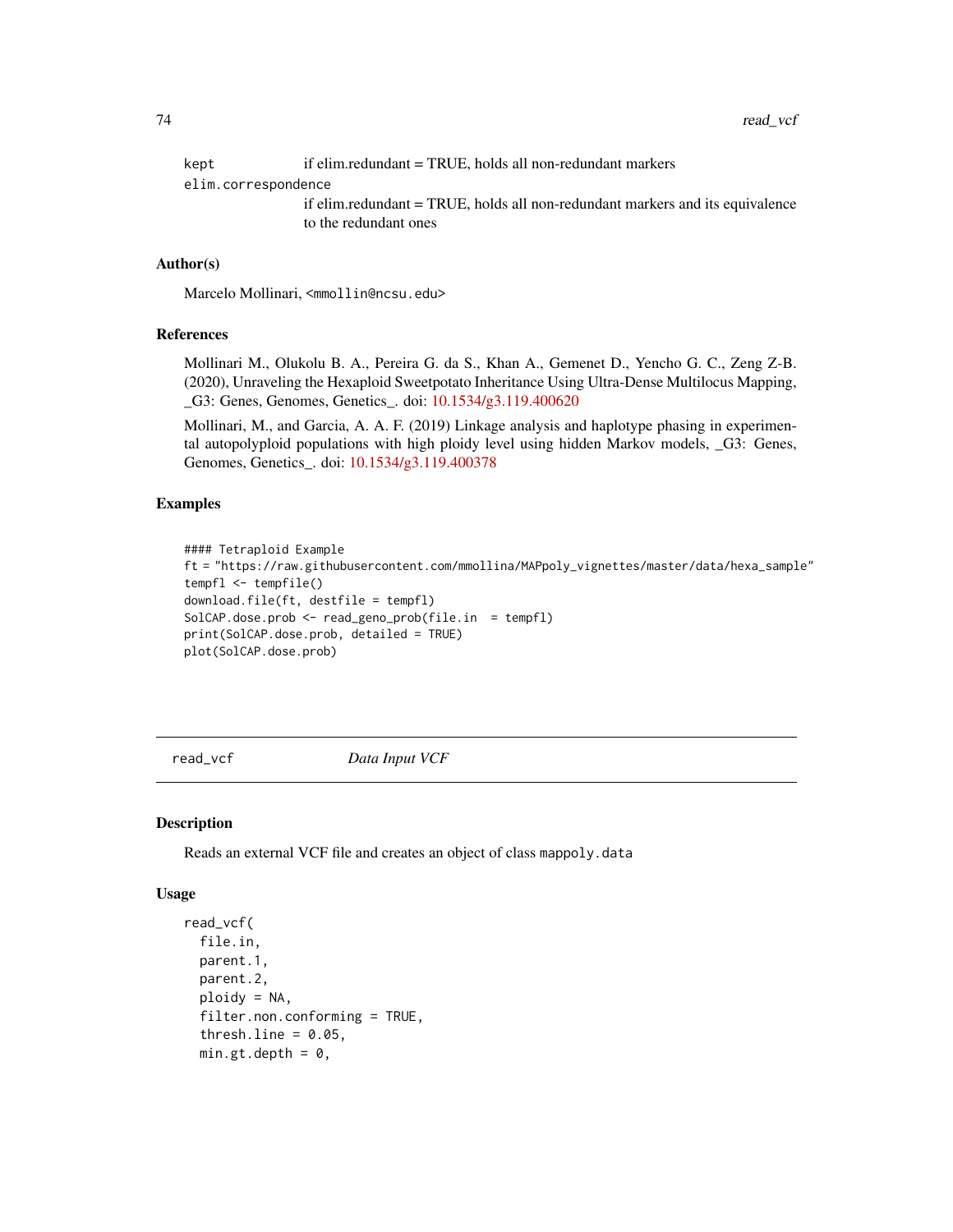### <span id="page-74-0"></span>read\_vcf 75

```
min.av.depth = 0,
 max.missing = 1,
 elim.redundant = TRUE,
 verbose = TRUE,
 read.geno.prob = FALSE,
 prob.thres = 0.95)
```
# Arguments

| file.in               | a character string with the name of (or full path to) the input file which contains<br>the data (VCF format)                                                                                                                |
|-----------------------|-----------------------------------------------------------------------------------------------------------------------------------------------------------------------------------------------------------------------------|
| parent.1              | a character string containing the name of parent 1                                                                                                                                                                          |
| parent.2              | a character string containing the name of parent 2                                                                                                                                                                          |
| ploidy                | the species ploidy (optional, it will be automatically detected)                                                                                                                                                            |
| filter.non.conforming | if TRUE (default) converts data points with unexpected genotypes (i.e. no dou-<br>ble reduction) to 'NA'. See function segreg_poly for information on expected<br>classes and their respective frequencies.                 |
| thresh.line           | threshold used for p-values on segregation test (default = $0.05$ )                                                                                                                                                         |
| min.gt.depth          | minimum genotype depth to keep information. If the genotype depth is below<br>min.gt.depth, it will be replaced with NA (default = $0$ )                                                                                    |
| min.av.depth          | minimum average depth to keep markers (default = $0$ )                                                                                                                                                                      |
| max.missing           | maximum proportion of missing data to keep markers (range = $0-1$ ; default = 1)                                                                                                                                            |
| elim.redundant        | logical. If TRUE (default), removes redundant markers during map construction,<br>keeping them annotated to export to the final map.                                                                                        |
| verbose               | if TRUE (default), the current progress is shown; if FALSE, no output is produced                                                                                                                                           |
| read.geno.prob        | If genotypic probabilities are available (PL field), generates a probability-based<br>$dataframe$ (default = $FALSE$ ).                                                                                                     |
| prob.thres            | probability threshold to associate a marker call to a dosage. Markers with max-<br>imum genotype probability smaller than prob. thres are considered as missing<br>data for the dosage calling purposes (default $= 0.95$ ) |

# Details

This function can handle .vcf files versions 4.0 or higher. The ploidy can be automatically detected, but it is highly recommended that you inform it to check for mismatches. All individual and marker names will be kept as they are in the .vcf file.

# Value

An object of class mappoly.data which contains a list with the following components:

| ploidy | ploidy level       |
|--------|--------------------|
| n.ind  | number individuals |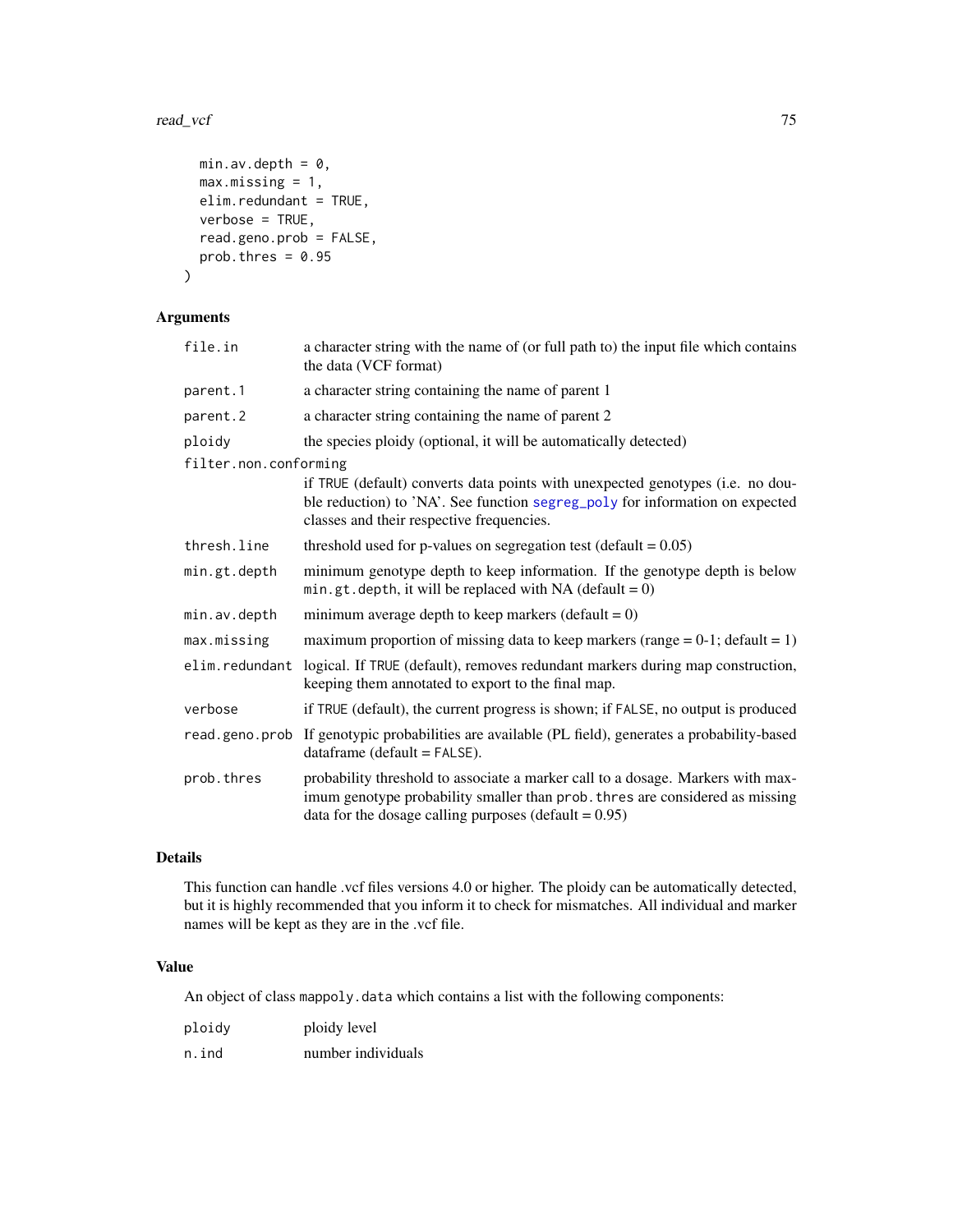| n.mrk               | total number of markers                                                                                                                                               |
|---------------------|-----------------------------------------------------------------------------------------------------------------------------------------------------------------------|
| ind.names           | the names of the individuals                                                                                                                                          |
| mrk.names           | the names of the markers                                                                                                                                              |
| dosage.p1           | a vector containing the dosage in parent P for all n.mrk markers                                                                                                      |
| dosage.p2           | a vector containing the dosage in parent Q for all n. mrk markers                                                                                                     |
| chrom               | a vector indicating which sequence each marker belongs. Zero indicates that the<br>marker was not assigned to any sequence                                            |
| genome.pos          | Physical position of the markers into the sequence                                                                                                                    |
| seq.ref             | Reference base used for each marker (i.e. A, T, C, G)                                                                                                                 |
| seq.alt             | Alternative base used for each marker (i.e. A, T, C, G)                                                                                                               |
| prob.thres          | (unused field)                                                                                                                                                        |
| geno.dose           | a matrix containing the dosage for each markers (rows) for each individual<br>(columns). Missing data are represented by ploidy_level + 1                             |
| geno                | a dataframe containing all genotypic probabilities columns for each marker and<br>individual combination (rows). Missing data are represented by ploidy_level<br>$+1$ |
| nphen               | (unused field)                                                                                                                                                        |
| phen                | (unused field)                                                                                                                                                        |
| all.mrk.depth       | DP information for all markers on VCF file                                                                                                                            |
| chisq.pval          | a vector containing p-values related to the chi-squared test of Mendelian segre-<br>gation performed for all markers                                                  |
| kept                | if elim.redundant = TRUE, holds all non-redundant markers                                                                                                             |
| elim.correspondence |                                                                                                                                                                       |
|                     | if elim.redundant = TRUE, holds all non-redundant markers and its equivalence<br>to the redundant ones                                                                |

# Author(s)

Gabriel Gesteira, <gabrielgesteira@usp.br>

# References

Mollinari M., Olukolu B. A., Pereira G. da S., Khan A., Gemenet D., Yencho G. C., Zeng Z-B. (2020), Unraveling the Hexaploid Sweetpotato Inheritance Using Ultra-Dense Multilocus Mapping, \_G3: Genes, Genomes, Genetics\_. doi: [10.1534/g3.119.400620](https://doi.org/10.1534/g3.119.400620)

Mollinari, M., and Garcia, A. A. F. (2019) Linkage analysis and haplotype phasing in experimental autopolyploid populations with high ploidy level using hidden Markov models, \_G3: Genes, Genomes, Genetics\_. doi: [10.1534/g3.119.400378](https://doi.org/10.1534/g3.119.400378)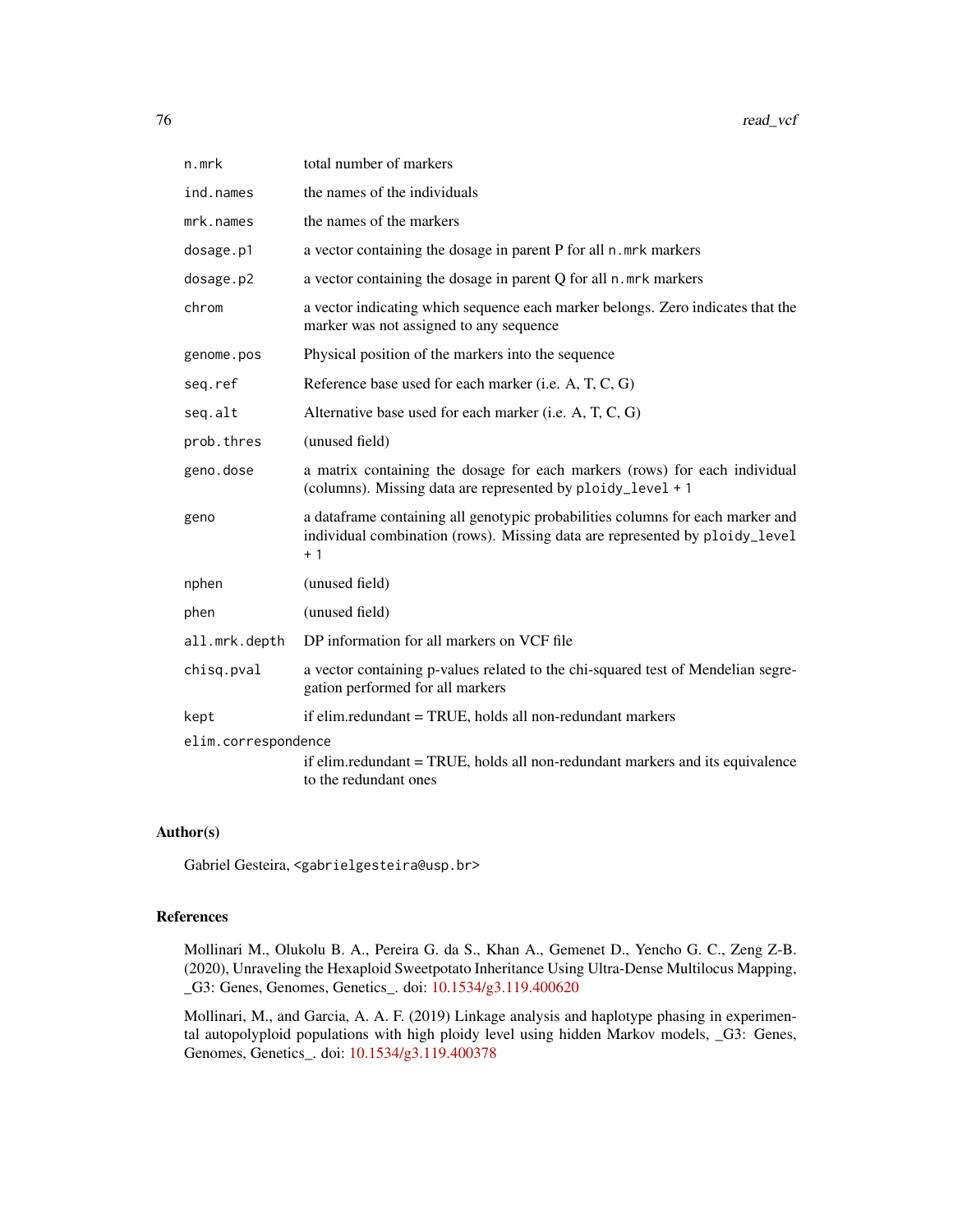#### <span id="page-76-0"></span>reest\_rf 77

# Examples

```
## Hexaploid sweetpotato: Subset of chromosome 3
fl = "https://github.com/mmollina/MAPpoly_vignettes/raw/master/data/sweet_sample_ch3.vcf.gz"
tempfl <- tempfile(pattern = 'chr3_', fileext = '.vcf.gz')
download.file(fl, destfile = tempfl)
dat.dose.vcf = read_vcf(file = tempfl, parent.1 = "PARENT1", parent.2 = "PARENT2")
print(dat.dose.vcf)
plot(dat.dose.vcf)
```
## reest\_rf *Re-estimate the recombination fractions in a genetic map*

## Description

This function re-estimates the recombination fractions between all markers in a given map.

#### Usage

```
reest_rf(
  input.map,
  input.mat = NULL,
  tol = 0.01,phase.config = "all",
 method = c("hmm", "ols", "wMDS_to_1D_pc"),
 weight = TRUE,verbose = TRUE,
 high.prec = FALSE,
 max.rf.to.break.EM = 0.5,
 input.mds = NULL
\mathcal{L}
```
### Arguments

| input.map    | An object of class mappoly.map                                                                                                                                                                                                  |
|--------------|---------------------------------------------------------------------------------------------------------------------------------------------------------------------------------------------------------------------------------|
| input.mat    | An object of class mappoly.rf.matrix                                                                                                                                                                                            |
| tol          | tolerance for determining convergence (default = $10e-03$ )                                                                                                                                                                     |
| phase.config | which phase configuration should be used. "best" (default) will choose the max-<br>imum likelihood configuration                                                                                                                |
| method       | indicates whether to use 'hmm' (Hidden Markov Models), 'ols' (Ordinary<br>Least Squares) or 'wMDS_to_1D_pc' (weighted MDS followed by fitting a one<br>dimensional principal curve) to re-estimate the recombination fractions. |
| weight       | if TRUE (default), it uses the LOD scores to perform a weighted regression when<br>the Ordinary Least Squares is chosen                                                                                                         |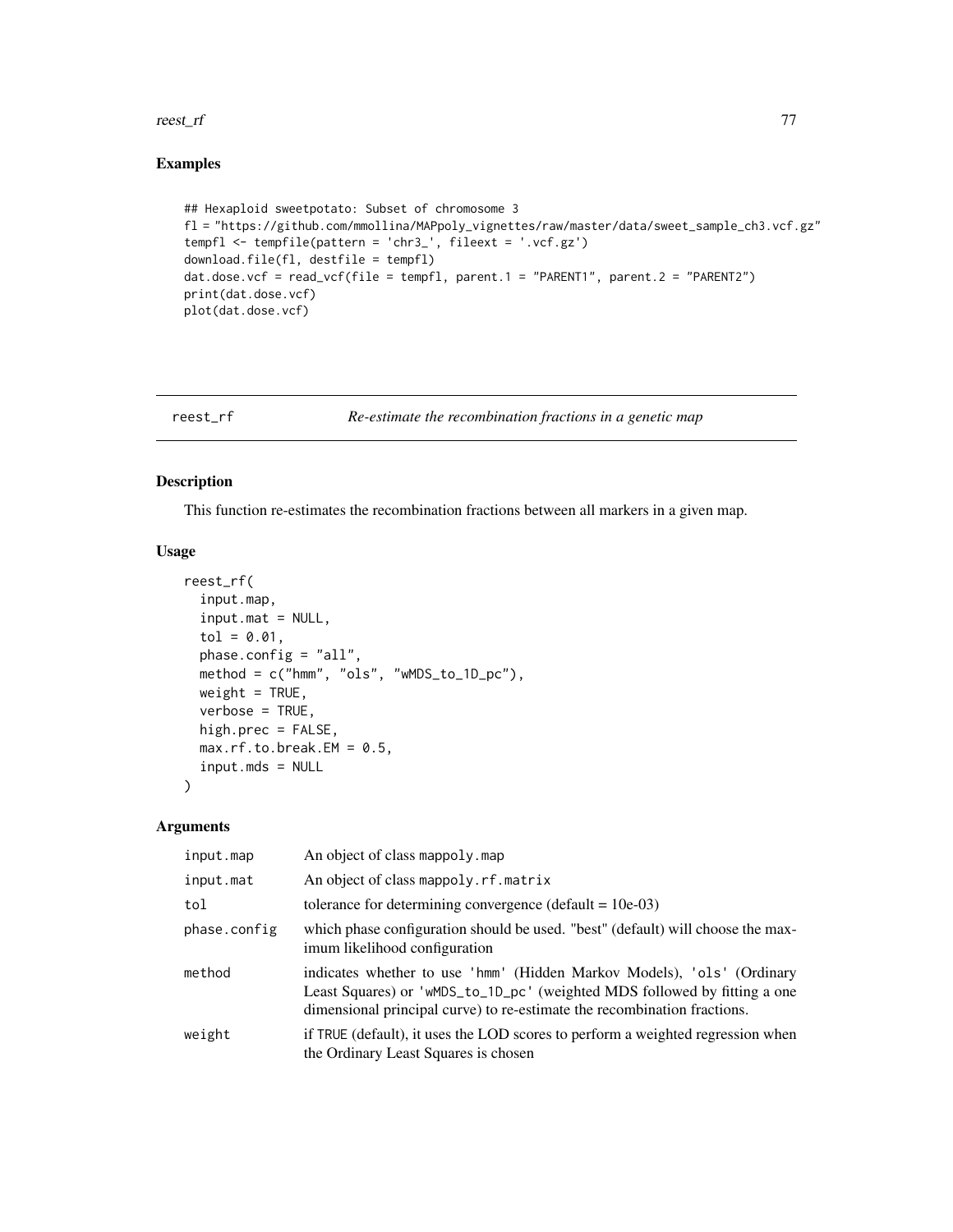<span id="page-77-0"></span>

| verbose            | if TRUE (default), current progress is shown; if FALSE, no output is produced                                                                                         |  |
|--------------------|-----------------------------------------------------------------------------------------------------------------------------------------------------------------------|--|
| high.prec          | logical. If TRUE uses high precision (long double) numbers in the HMM pro-<br>cedure implemented in C++, which can take a long time to perform (default $=$<br>FALSE) |  |
| max.rf.to.break.EM |                                                                                                                                                                       |  |
|                    | for internal use only.                                                                                                                                                |  |
| input.mds          | An object of class mappoly, map                                                                                                                                       |  |

# Value

An updated object of class mappoly.pcmap whose order was used in the input.map

#### References

Mollinari, M., and Garcia, A. A. F. (2019) Linkage analysis and haplotype phasing in experimental autopolyploid populations with high ploidy level using hidden Markov models, \_G3: Genes, Genomes, Genetics\_. doi: [10.1534/g3.119.400378](https://doi.org/10.1534/g3.119.400378)

Stam P (1993) Construction of integrated genetic-linkage maps by means of a new computer package: Joinmap. \_Plant J\_ 3:739–744 doi: [10.1111/j.1365313X.1993.00739.x](https://doi.org/10.1111/j.1365-313X.1993.00739.x)

rev\_map *Reverse map*

# Description

Provides the reverse of a given map.

# Usage

rev\_map(input.map)

#### Arguments

input.map an object of class mappoly.map

# Author(s)

Marcelo Mollinari, <mmollin@ncsu.edu>

```
plot_genome_vs_map(solcap.mds.map[[1]])
plot_genome_vs_map(rev_map(solcap.mds.map[[1]]))
```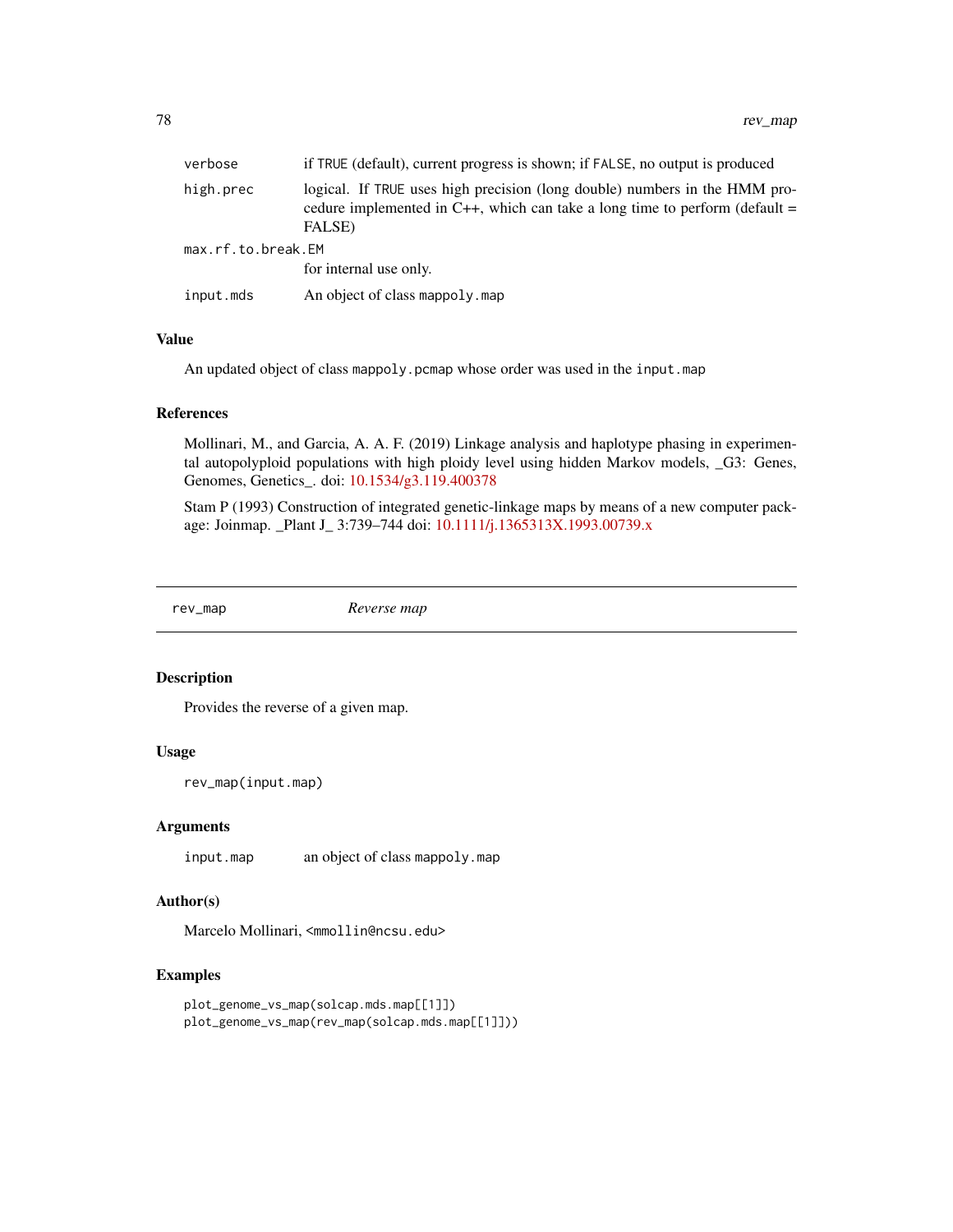<span id="page-78-0"></span>rf\_list\_to\_matrix *Recombination fraction list to matrix*

# Description

Transforms the recombination fraction list contained in an object of class mappoly.twopt or mappoly.twopt2 into a recombination fraction matrix

# Usage

```
rf_list_to_matrix(
  input.twopt,
  thresh.LOD.ph = 0,
  thresh.LOD.rf = 0,
  thresh.rf = 0.5,
  ncpus = 1L,shared.alleles = FALSE,
  verbose = TRUE
)
## S3 method for class 'mappoly.rf.matrix'
print(x, \ldots)## S3 method for class 'mappoly.rf.matrix'
plot(
 x,
  type = c("rf", "lod"),
 ord = NULL,rem = NULL,main.text = NULL,
  index = FALSE,
  fact = 1,...
\mathcal{L}
```
# Arguments

| input.twopt     | an object of class mappoly. twopt or mappoly. twopt2                                                                                             |
|-----------------|--------------------------------------------------------------------------------------------------------------------------------------------------|
| thresh.LOD.ph   | LOD score threshold for linkage phase configurations (default $= 0$ )                                                                            |
| thresh. LOD. rf | LOD score threshold for recombination fractions (default $= 0$ )                                                                                 |
| thresh.rf       | the threshold used for recombination fraction filtering (default $= 0.5$ )                                                                       |
| ncpus           | number of parallel processes (i.e. cores) to spawn (default $= 1$ )                                                                              |
|                 | shared alleles if TRUE, computes two matrices (for both parents) indicating the number of ho-<br>mologues that share alleles $(default = FALSE)$ |
| verbose         | if TRUE (default), current progress is shown; if FALSE, no output is produced                                                                    |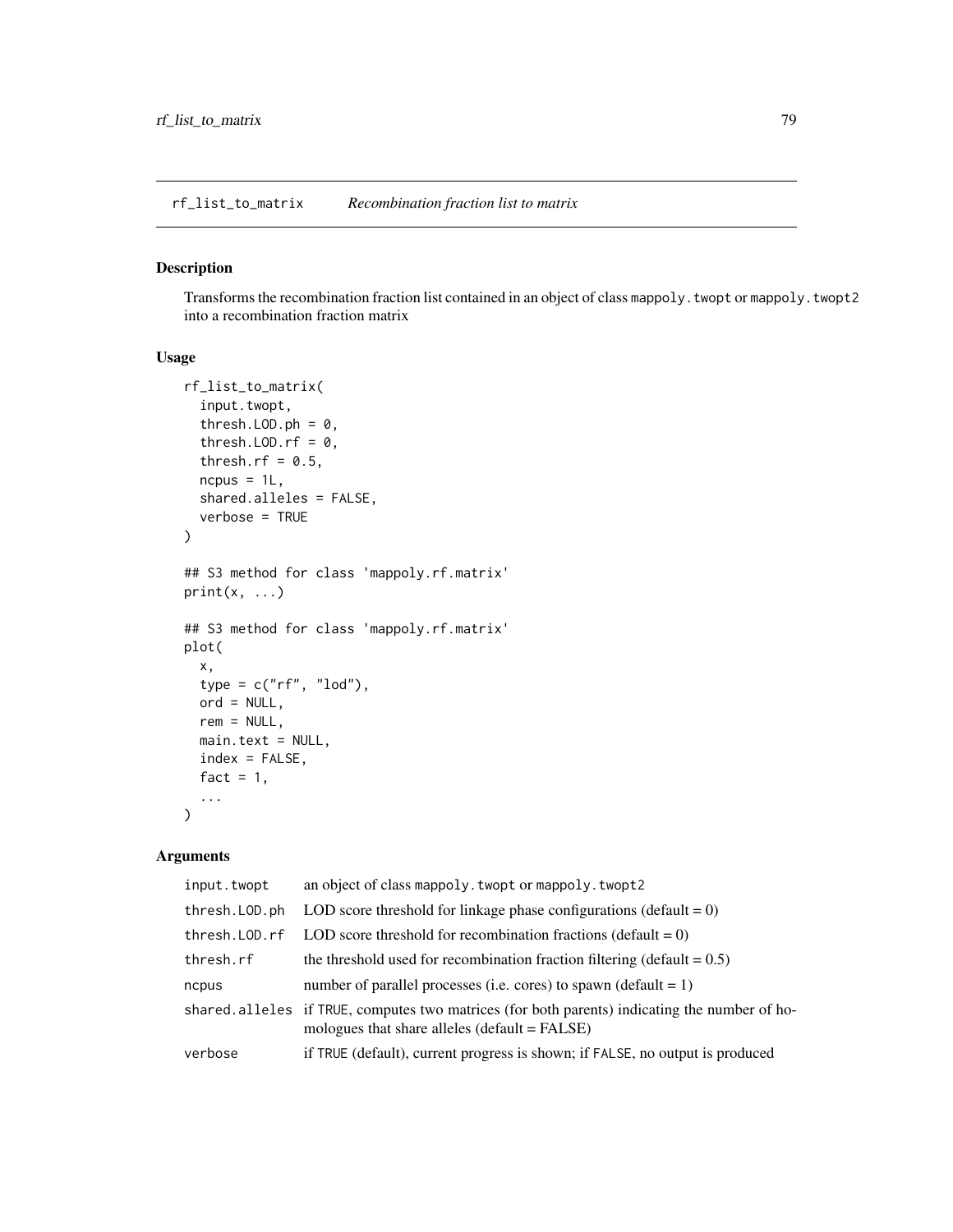| x         | an object of class mappoly.rf.matrix                                                                                           |
|-----------|--------------------------------------------------------------------------------------------------------------------------------|
| $\ddots$  | currently ignored                                                                                                              |
| type      | type of matrix that should be printed. Can be one of the following: "rf", for<br>recombination fraction or "lod" for LOD Score |
| ord       | the order in which the markers should be plotted (default $= NULL$ )                                                           |
| rem       | which markers should be removed from the heatmap (default $=$ NULL)                                                            |
| main.text | a character string as the title of the heatmap (default $=$ NULL)                                                              |
| index     | logical should the name of the markers be printed in the diagonal of the<br>heatmap? (default = $FALSE$ )                      |
| fact      | positive integer. factor expressed as number of cells to be aggregated (default =<br>1, no aggregation)                        |

# Details

thresh\_LOD\_ph should be set in order to only select recombination fractions that have LOD scores associated to the linkage phase configuration higher than thresh\_LOD\_ph when compared to the second most likely linkage phase configuration.

# Value

A list containing two matrices. The first one contains the filtered recombination fraction and the second one contains the information matrix

# Author(s)

Marcelo Mollinari, <mmollin@ncsu.edu>

# References

Mollinari, M., and Garcia, A. A. F. (2019) Linkage analysis and haplotype phasing in experimental autopolyploid populations with high ploidy level using hidden Markov models, \_G3: Genes, Genomes, Genetics\_. doi: [10.1534/g3.119.400378](https://doi.org/10.1534/g3.119.400378)

```
all.mrk <- make_seq_mappoly(hexafake, 1:20)
red.mrk <- elim_redundant(all.mrk)
unique.mrks <- make_seq_mappoly(red.mrk)
all.pairs <- est_pairwise_rf(input.seq = unique.mrks,
                           ncpus = 1,
                           verbose = TRUE)
## Full recombination fraction matrix
```

```
mat.full <- rf_list_to_matrix(input.twopt = all.pairs)
plot(mat.full)
plot(mat.full, type = "lod")
```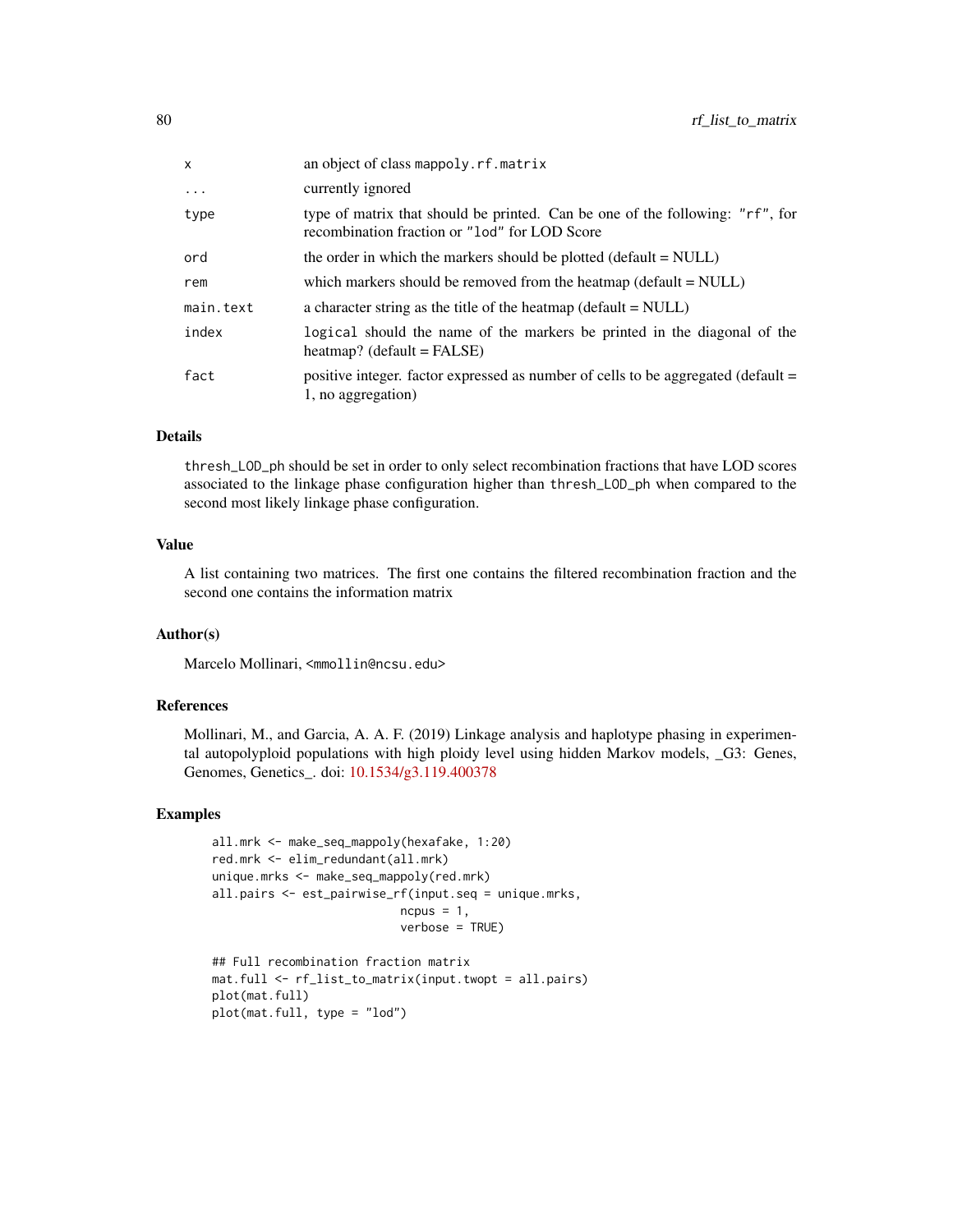<span id="page-80-0"></span>

#### Description

Remove markers that do not meet a LOD and recombination fraction criteria for at least a percentage of the pairwise marker combinations. It also removes markers with strong evidence of linkage across the whole linkage group (false positive).

## Usage

```
rf_snp_filter(
  input.twopt,
  thresh. LOD.ph = 5,
  thresh.LOD.rf = 5,
  thresh.rf = 0.15,
  probs = c(0.05, 1),
  ncpus = 1L,
  diagnostic.plot = TRUE,
  breaks = 100)
```
### Arguments

| input.twopt     | an object of class mappoly. twopt                                                                        |  |
|-----------------|----------------------------------------------------------------------------------------------------------|--|
| thresh. LOD.ph  | LOD score threshold for linkage phase configuration (default $= 5$ )                                     |  |
| thresh. LOD. rf | LOD score threshold for recombination fraction (default $= 5$ )                                          |  |
| thresh.rf       | threshold for recombination fractions (default $= 0.15$ )                                                |  |
| probs           | indicates the probability corresponding to the filtering quantiles.<br>$\delta$ (default =<br>c(0.05, 1) |  |
| ncpus           | number of parallel processes (i.e. cores) to spawn (default $= 1$ )                                      |  |
| diagnostic.plot |                                                                                                          |  |
|                 | if TRUE produces a diagnostic plot                                                                       |  |
| breaks          | number of cells for the histogram                                                                        |  |
|                 |                                                                                                          |  |

# Details

thresh.LOD.ph should be set in order to only select recombination fractions that have LOD scores associated to the linkage phase configuration higher than thresh\_LOD\_ph when compared to the second most likely linkage phase configuration. That action usually eliminates markers that are unlinked to the set of analyzed markers.

# Value

A filtered object of class mappoly.sequence. See [make\\_seq\\_mappoly](#page-49-0) for details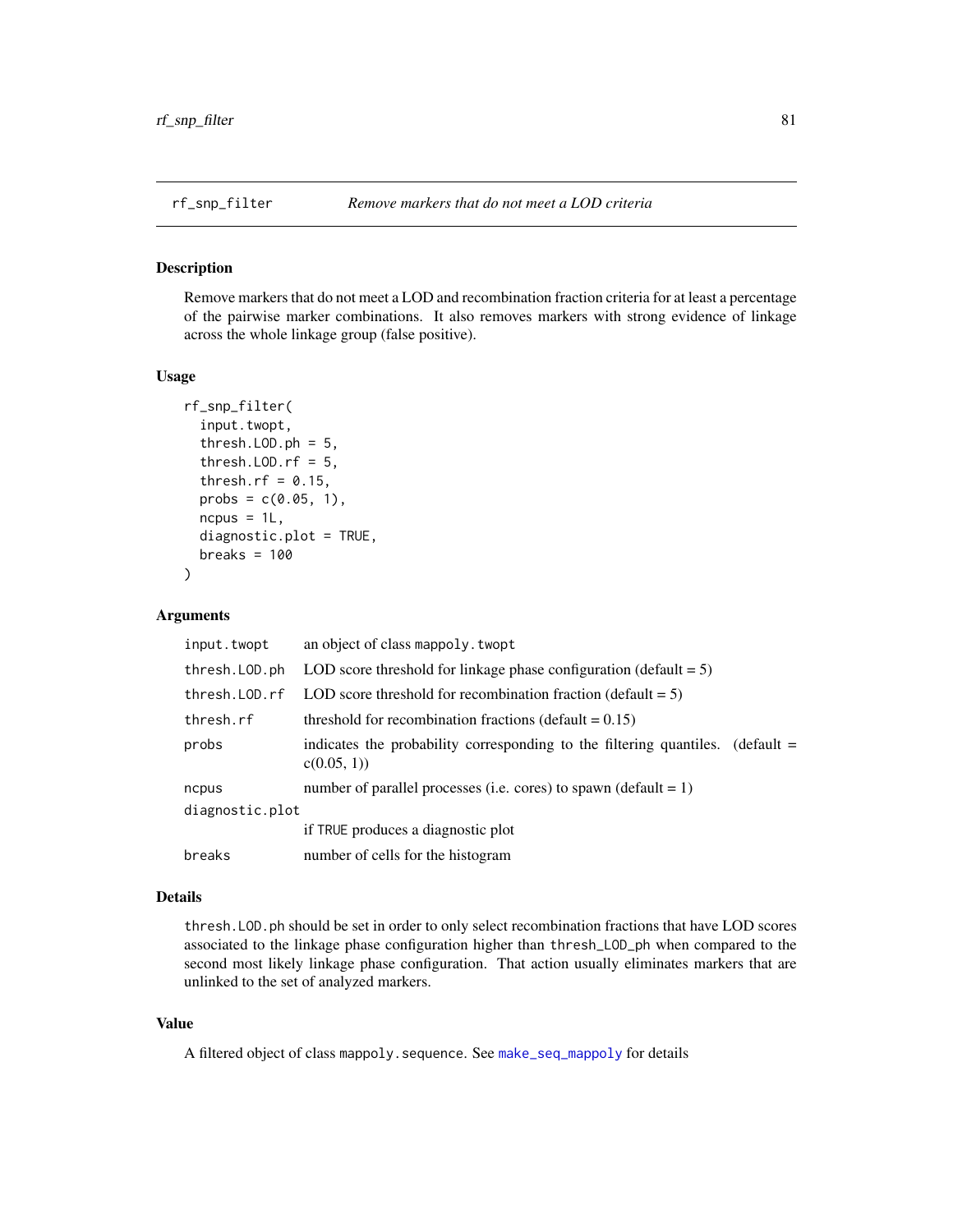## <span id="page-81-1"></span>Author(s)

Marcelo Mollinari, <mmollin@ncsu.edu> with updates by Gabriel Gesteira, <gabrielgesteira@usp.br>

#### References

Mollinari, M., and Garcia, A. A. F. (2019) Linkage analysis and haplotype phasing in experimental autopolyploid populations with high ploidy level using hidden Markov models, \_G3: Genes, Genomes, Genetics\_. doi: [10.1534/g3.119.400378](https://doi.org/10.1534/g3.119.400378)

# Examples

```
all.mrk <- make_seq_mappoly(hexafake, 1:20)
red.mrk <- elim_redundant(all.mrk)
unique.mrks <- make_seq_mappoly(red.mrk)
all.pairs <- est_pairwise_rf(input.seq = unique.mrks,
                           ncpus = 1,verbose = TRUE)
```

```
## Full recombination fraction matrix
mat.full <- rf_list_to_matrix(input.twopt = all.pairs)
plot(mat.full)
```

```
## Removing disruptive SNPs
tpt.filt <- rf\_snp_finter(all.pairs, 2, 2, 0.07, probs = c(0.15, 1))p1.filt <- make_pairs_mappoly(input.seq = tpt.filt, input.twopt = all.pairs)
m1.filt <- rf_list_to_matrix(input.twopt = p1.filt)
plot(mat.full, main.text = "LG1")
plot(m1.filt, main.text = "LG1.filt")
```
<span id="page-81-0"></span>segreg\_poly *Polysomic segregation frequency*

#### Description

Computes the polysomic segregation frequency given a ploidy level and the dosage of the locus in both parents. It does not consider double reduction.

# Usage

segreg\_poly(ploidy, dP, dQ)

#### Arguments

| ploidy | the ploidy level       |
|--------|------------------------|
| dP     | the dosage in parent P |
| d0     | the dosage in parent Q |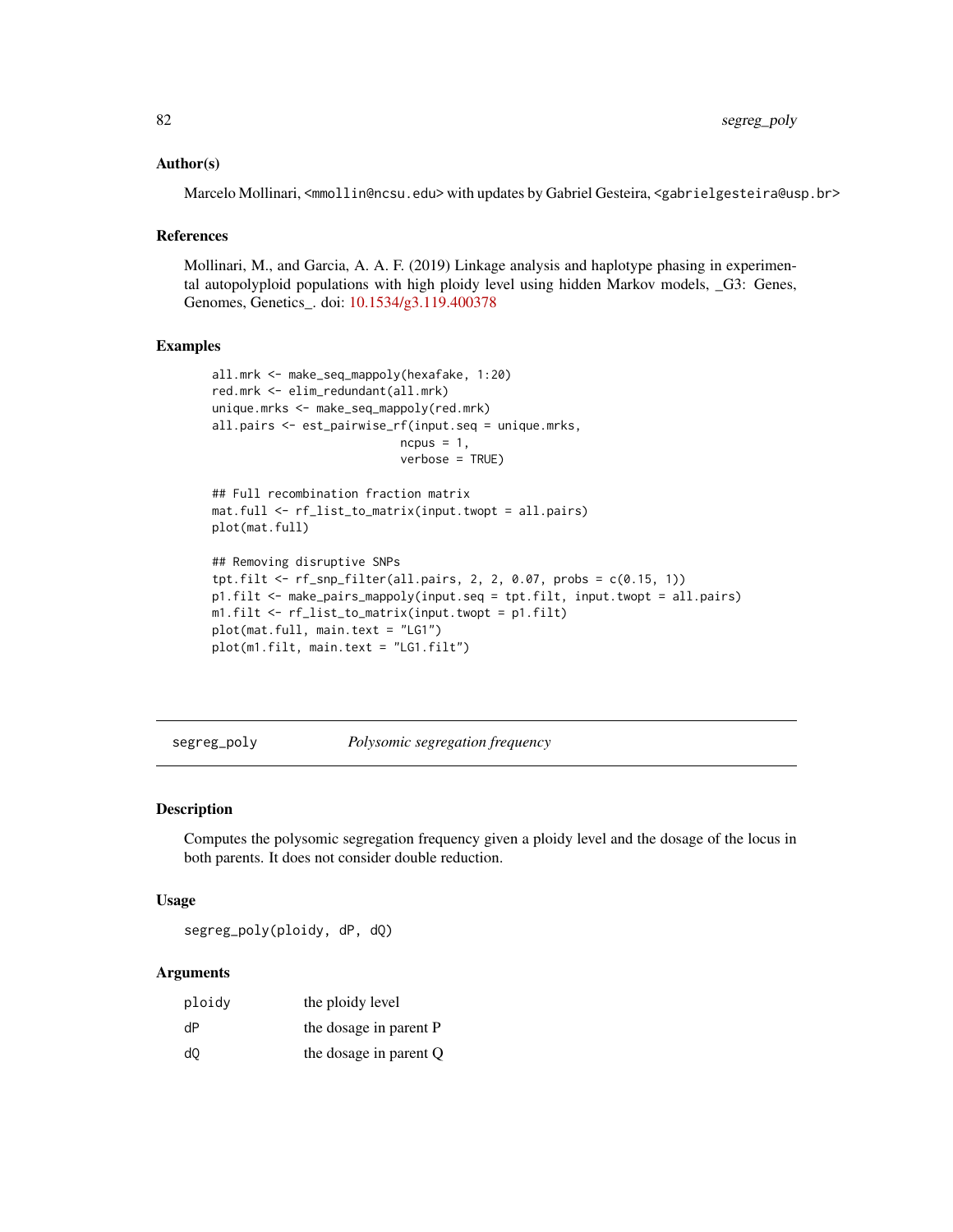# <span id="page-82-0"></span>sim\_homologous 83

# Value

a vector containing the expected segregation frequency for all possible genotypic classes.

# Author(s)

Marcelo Mollinari, <mmollin@ncsu.edu>

### References

Mollinari, M., and Garcia, A. A. F. (2019) Linkage analysis and haplotype phasing in experimental autopolyploid populations with high ploidy level using hidden Markov models, \_G3: Genes, Genomes, Genetics\_. doi: [10.1534/g3.119.400378](https://doi.org/10.1534/g3.119.400378)

Serang O, Mollinari M, Garcia AAF (2012) Efficient Exact Maximum a Posteriori Computation for Bayesian SNP Genotyping in Polyploids. \_PLoS ONE\_ 7(2): e30906.

## Examples

```
# autohexaploid with two and three doses in parents P and Q,
# respectively
seg \leq segreg_poly(ploidy = 6, dP = 2, dQ = 3)
barplot(seg, las = 2)
```
sim\_homologous *Simulate homology groups*

## Description

Simulate two homology groups (one for each parent) and their linkage phase configuration.

## Usage

```
sim_homologous(
 ploidy,
 n.mrk,
 min.d = 0,max.d = ploidy + 1,
 prob.dose = NULL,
 max.ph,
 restriction = TRUE,
  seed = NULL
)
```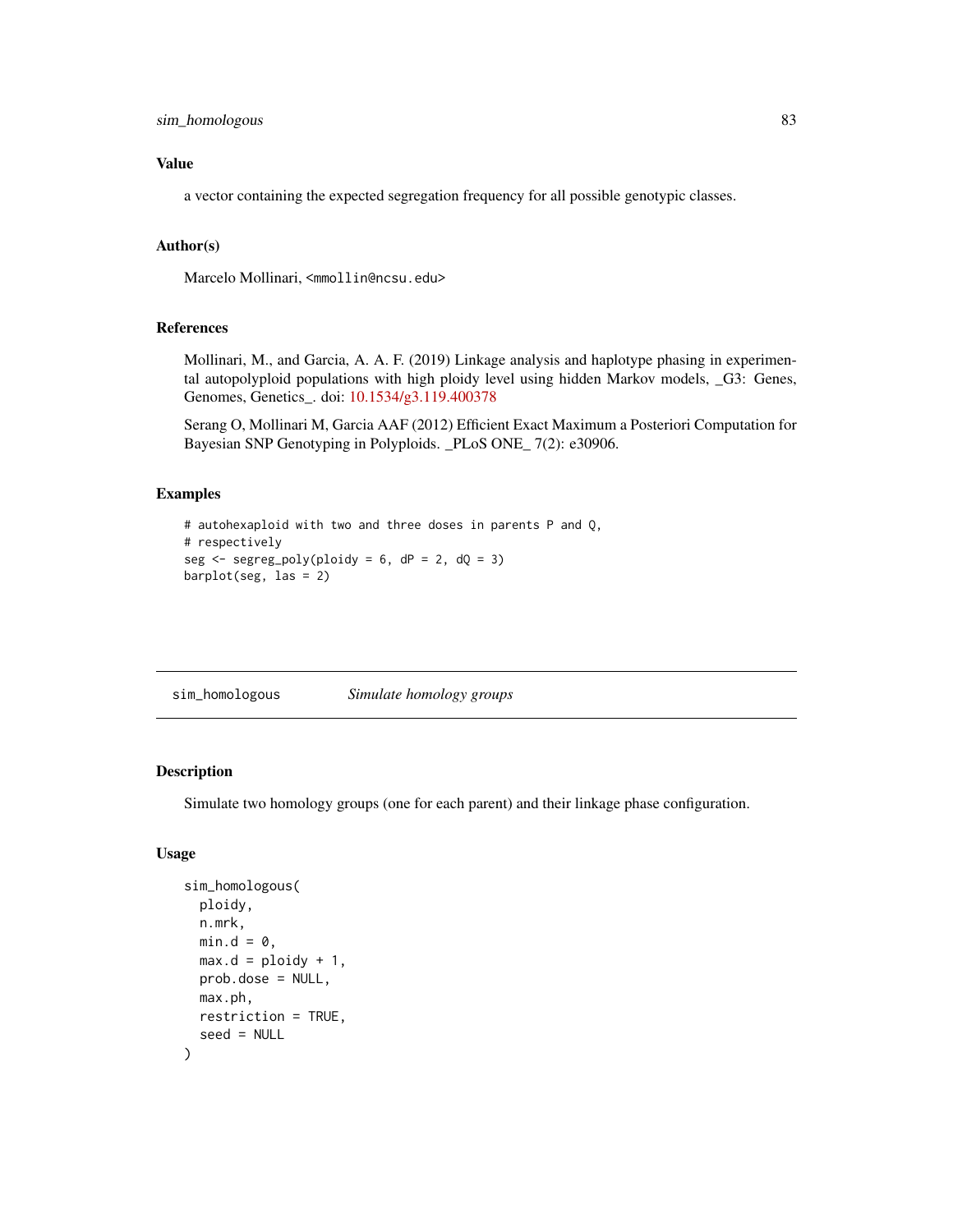# Arguments

| ploidy      | ploidy level. Must be an even number                                                                                                     |
|-------------|------------------------------------------------------------------------------------------------------------------------------------------|
| n.mrk       | number of markers                                                                                                                        |
| min.d       | minimum dosage to be simulated (default = $0$ )                                                                                          |
| max.d       | maximum dosage to be simulated (default = $ploidy + 1$ )                                                                                 |
| prob.dose   | a vector indicating the proportion of markers for different dosage to be simulated<br>$(detault = NULL)$                                 |
| max.ph      | maximum phase difference                                                                                                                 |
| restriction | if TRUE (default), avoid cases where it is impossible to estimate recombination<br>fraction and/or linkage phases via two-point analysis |
| seed        | random number generator seed                                                                                                             |

# Details

This function prevents the simulation of linkage phase configurations which are impossible to estimate via two point methods

# Value

a list containing the following components:

| hom.allele.p | a list of vectors containing linkage phase configurations. Each vector contains<br>the numbers of the homologous chromosomes in which the alleles are located.<br>For instance, a vector containing $(1,3,4)$ means that the marker has three doses<br>located in the chromosomes 1, 3 and 4. For zero doses, use 0 |
|--------------|---------------------------------------------------------------------------------------------------------------------------------------------------------------------------------------------------------------------------------------------------------------------------------------------------------------------|
| p            | contains the indices of the starting positions of the dosages, considering that the<br>vectors contained in p are concatenated. Markers with no doses (zero doses are<br>also considered)                                                                                                                           |
| hom.allele.g | Analogously to hom. allele.p                                                                                                                                                                                                                                                                                        |
| q            | Analogously to p                                                                                                                                                                                                                                                                                                    |

# Author(s)

Marcelo Mollinari, <mmollin@ncsu.edu>

# References

Mollinari, M., and Garcia, A. A. F. (2019) Linkage analysis and haplotype phasing in experimental autopolyploid populations with high ploidy level using hidden Markov models, \_G3: Genes, Genomes, Genetics\_. doi: [10.1534/g3.119.400378](https://doi.org/10.1534/g3.119.400378)

```
h.temp \le sim_homologous(ploidy = 6, n.mrk = 20, max.d = 3, max.ph = 3,
                      seed = 123)
```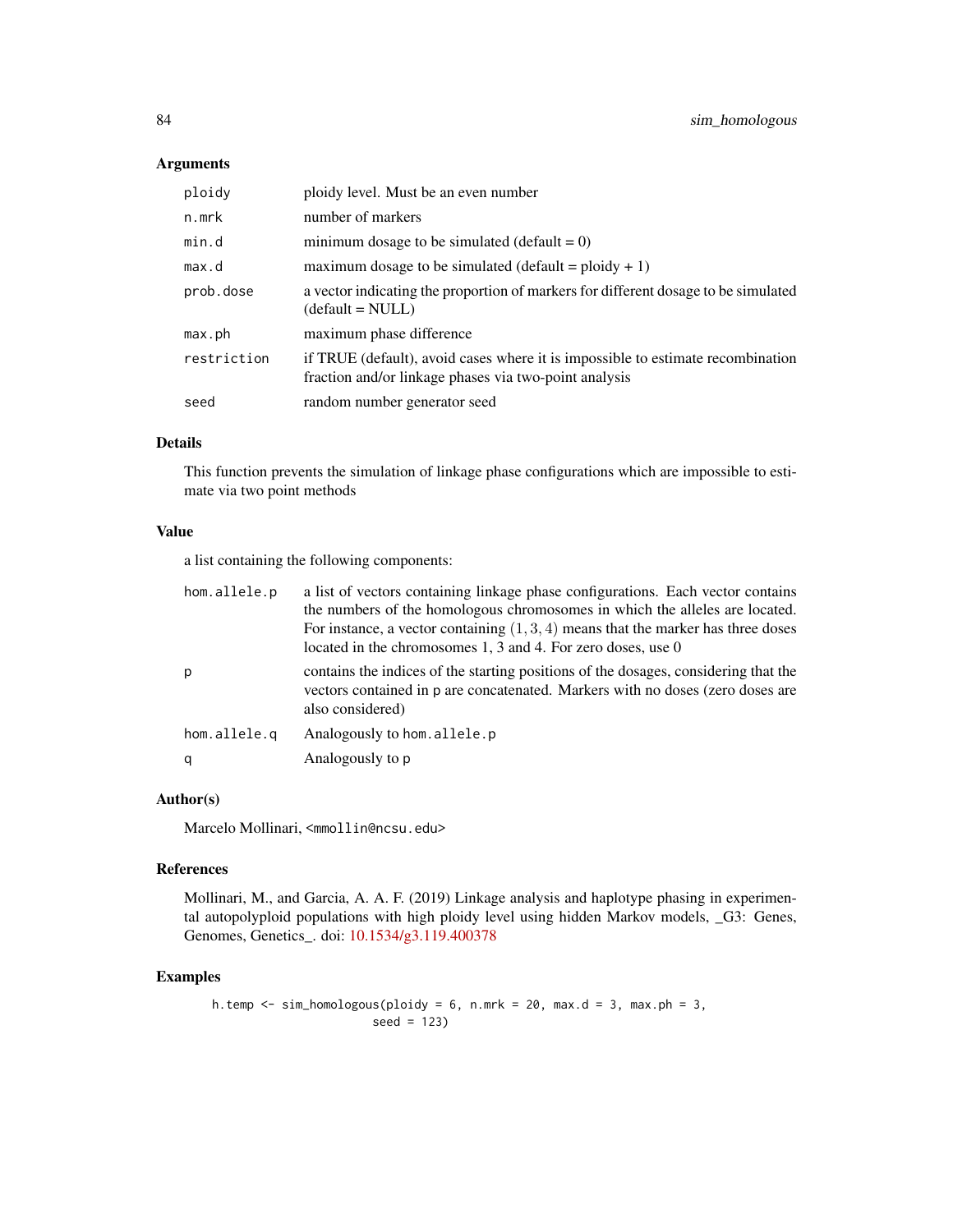<span id="page-84-0"></span>solcap.dose.map *Resulting maps from* [tetra.solcap](#page-88-0)

# Description

A list containing 12 linkage groups estimated using genomic order and dosage call

#### Usage

solcap.dose.map

# Format

A list containing 12 objects of class mappoly.map, each one representing one linkage group in the [tetra.solcap](#page-88-0) dataset.

solcap.err.map *Resulting maps from* [tetra.solcap](#page-88-0)

# Description

A list containing 12 linkage groups estimated using genomic order, dosage call and global calling error

## Usage

solcap.err.map

# Format

A list containing 12 objects of class mappoly.map, each one representing one linkage group in the [tetra.solcap](#page-88-0) dataset.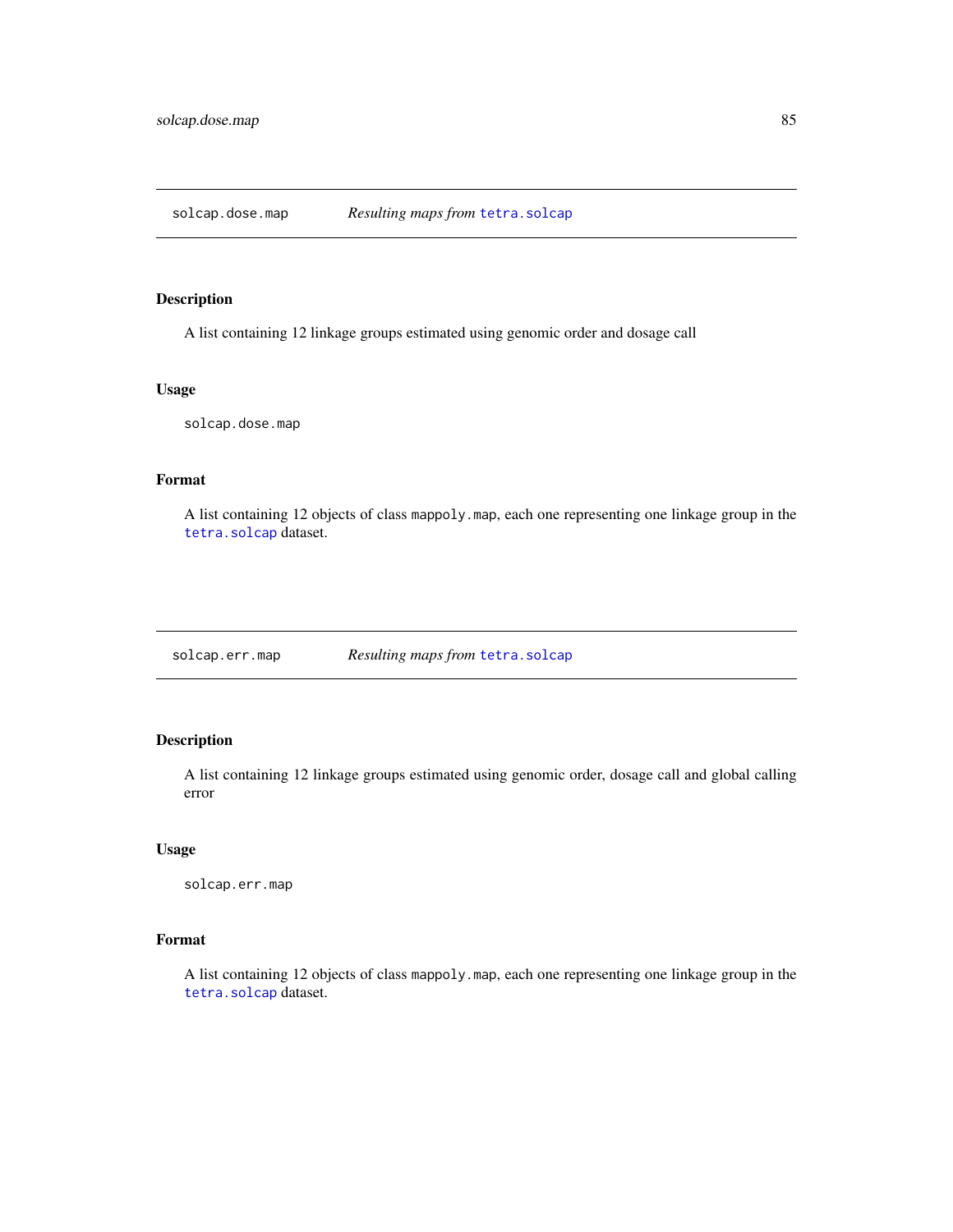<span id="page-85-0"></span>

# Description

A list containing 12 linkage groups estimated using [mds\\_mappoly](#page-51-0) order and dosage call

# Usage

solcap.mds.map

# Format

A list containing 12 objects of class mappoly.map, each one representing one linkage group in the [tetra.solcap](#page-88-0) dataset.

solcap.prior.map *Resulting maps from* [tetra.solcap.geno.dist](#page-89-0)

# Description

A list containing 12 linkage groups estimated using genomic order and prior probability distribution

#### Usage

solcap.prior.map

# Format

A list containing 12 objects of class mappoly.map, each one representing one linkage group in the [tetra.solcap.geno.dist](#page-89-0) dataset.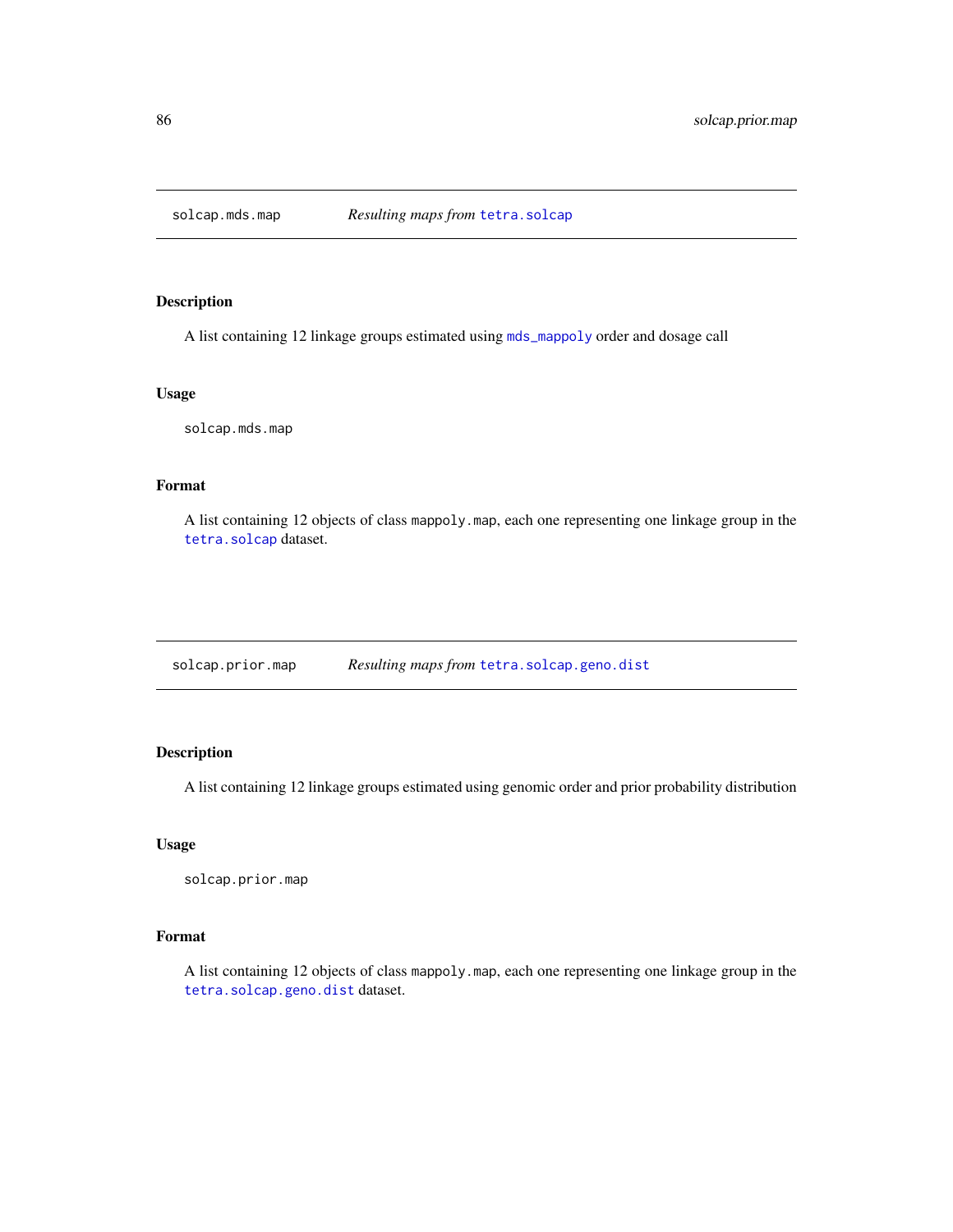<span id="page-86-0"></span>split\_and\_rephase *Divides map in sub-maps and re-phase them*

# Description

The function splits the input map in sub-maps given a distance threshold of neighboring markers and evaluates alternative phases between the sub-maps.

## Usage

```
split_and_rephase(
  input.map,
  twopt,
  gap.threshold = 5,
 size.rem.cluster = 1,
 phase.config = "best",
 tol.find = 0.001,verbose = TRUE
)
```
## Arguments

| input.map        | an object of class mappoly. map                                                                                           |  |
|------------------|---------------------------------------------------------------------------------------------------------------------------|--|
| twopt            | an object of class mappoly. twopt containing the two-point information for the<br>markers contained in input.map          |  |
| gap.threshold    | distance threshold of neighboring markers where the map should be spitted. The<br>default value is 5 cM                   |  |
| size.rem.cluster |                                                                                                                           |  |
|                  | the size of the marker cluster (in number of markers) from which the cluster<br>should be removed. The default value is 1 |  |
| phase.config     | which phase configuration should be used. "best" (default) will choose the max-<br>imum likelihood phase configuration    |  |
| tol.final        | the desired accuracy for the final map (default $= 10e-04$ )                                                              |  |
| verbose          | if TRUE (default), the current progress is shown; if FALSE, no output is produced                                         |  |

# Value

An object of class mappoly.map

## Author(s)

Marcelo Mollinari, <mmollin@ncsu.edu>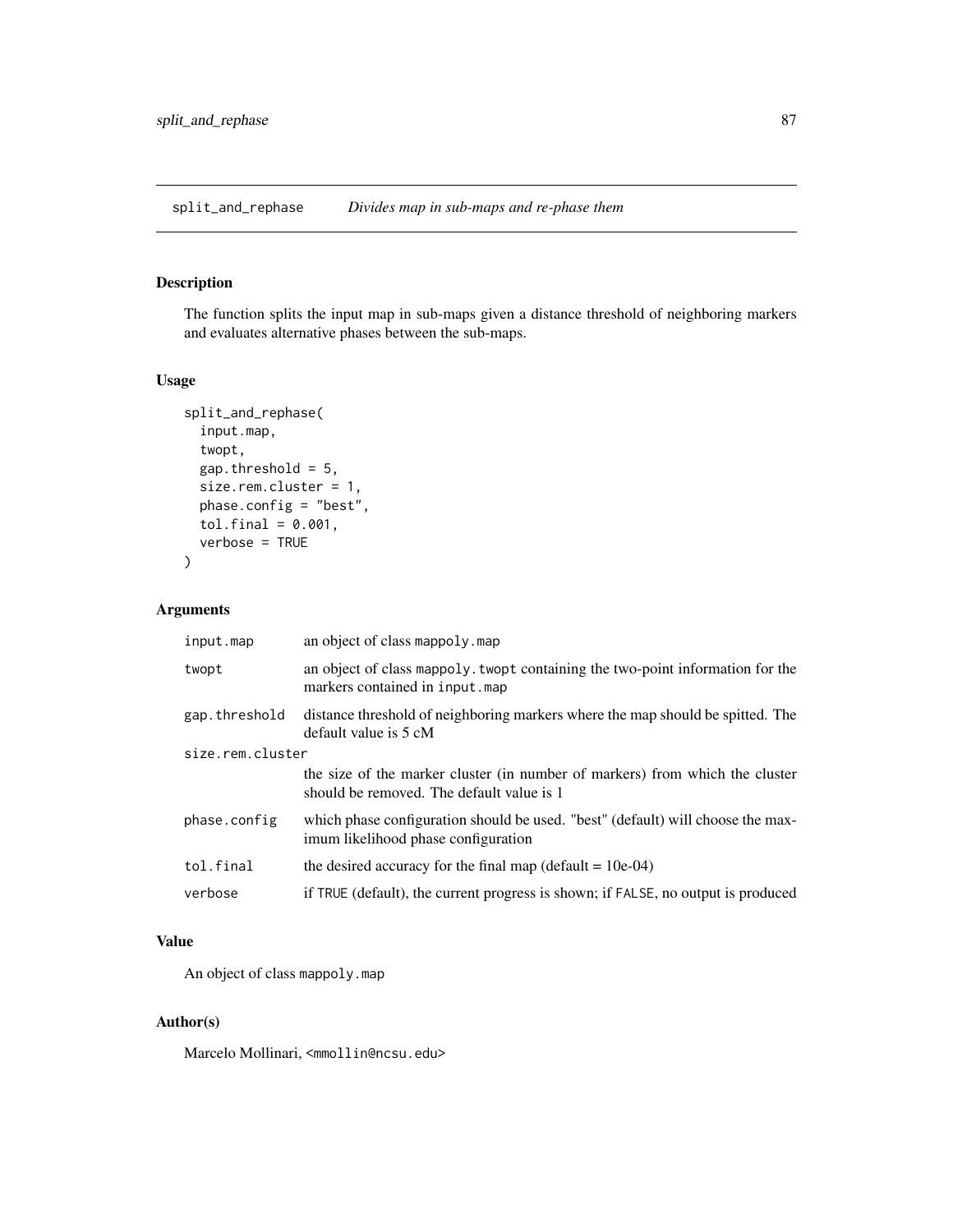# References

Mollinari, M., and Garcia, A. A. F. (2019) Linkage analysis and haplotype phasing in experimental autopolyploid populations with high ploidy level using hidden Markov models, \_G3: Genes, Genomes, Genetics\_. doi: [10.1534/g3.119.400378](https://doi.org/10.1534/g3.119.400378)

## Examples

```
map <- get_submap(solcap.dose.map[[1]], 1:20, verbose = FALSE)
tpt <- est_pairwise_rf(make_seq_mappoly(map))
new.map <- split_and_rephase(map, tpt, 1, 1)
map
new.map
plot_map_list(list(old.map = map, new.map = new.map), col = "ggstyle")
```
summary\_maps *Summary maps*

## Description

This function generates a brief summary table of a list of mappoly.map objects

# Usage

```
summary_maps(map.list, verbose = TRUE)
```
# Arguments

| map.list | a list of objects of class mappoly.map                                            |
|----------|-----------------------------------------------------------------------------------|
| verbose  | if TRUE (default), the current progress is shown; if FALSE, no output is produced |

## Value

a data frame containing a brief summary of all maps contained in map.list

# Author(s)

Gabriel Gesteira, <gabrielgesteira@usp.br>

```
tetra.sum <- summary_maps(solcap.err.map)
tetra.sum
```
<span id="page-87-0"></span>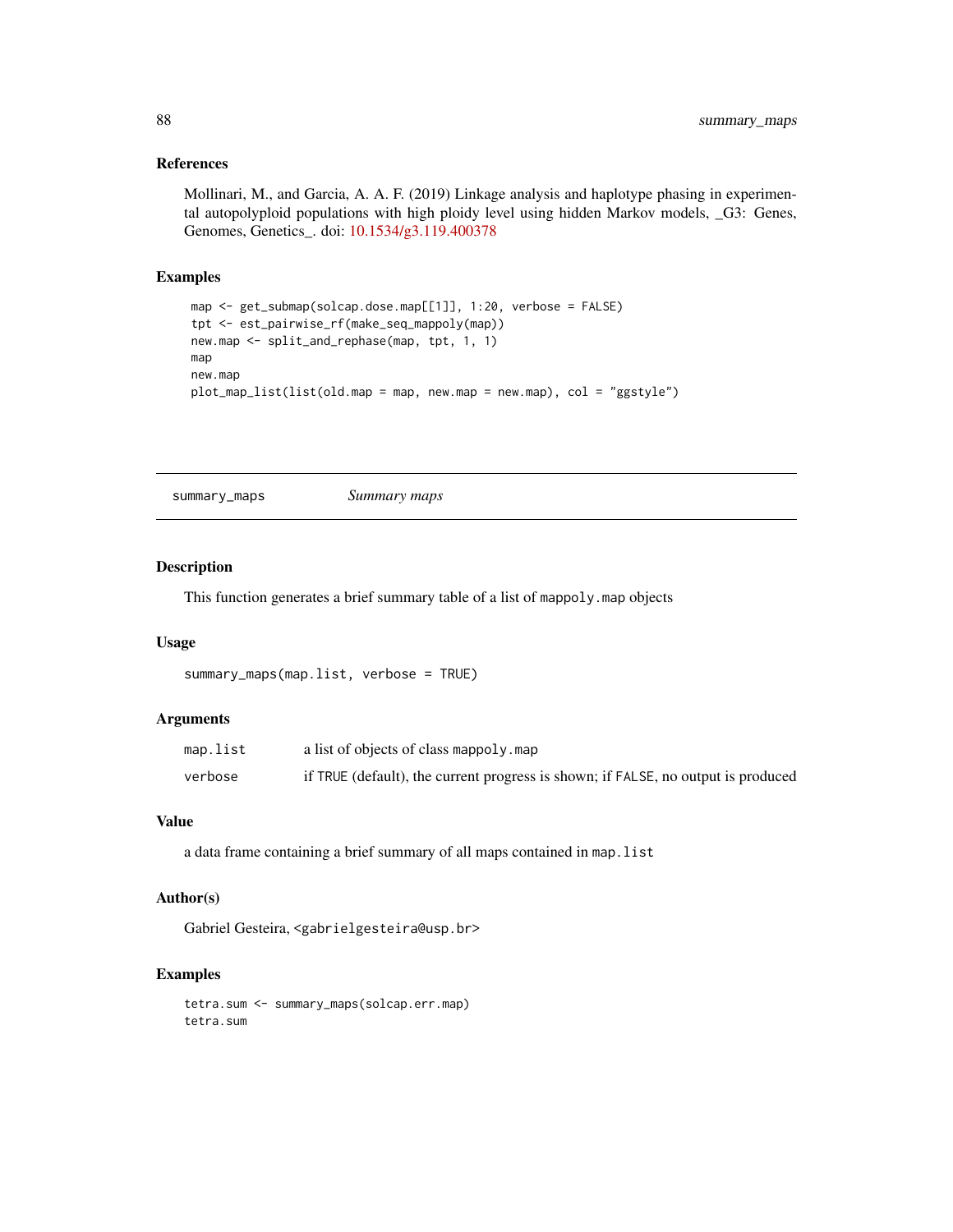<span id="page-88-1"></span><span id="page-88-0"></span>

#### Description

A dataset of the B2721 population which derived from a cross between two tetraploid potato varieties: Atlantic  $\times$  B1829-5. The population comprises 160 offsprings genotyped with the SolCAP Infinium 8303 potato array. The original data set can be found in [The Solanaceae Coordinated Agricultural Project (SolCAP) webpage](http://solcap.msu.edu/potato\_infinium.shtml) The dataset also contains the genomic order of the SNPs from the Solanum tuberosum genome version 4.03. The genotype calling was performed using the fitPoly R package.

#### Usage

tetra.solcap

## Format

An object of class mappoly.data which contains a list with the following components:

**ploidy** ploidy level  $= 4$ 

**n.ind** number individuals  $= 160$ 

n.mrk total number of markers = 4017

ind.names the names of the individuals

mrk.names the names of the markers

dosage.p1 a vector containing the dosage in parent P for all n.mrk markers

dosage.p2 a vector containing the dosage in parent Q for all n.mrk markers

chrom a vector indicating the chromosome each marker belongs. Zero indicates that the marker was not assigned to any sequence

genome.pos Physical position of the markers into the sequence

- geno.dose a matrix containing the dosage for each markers (rows) for each individual (columns). Missing data are represented by  $ploidy\_level + 1 = 5$
- **n.phen** There are no phenotypes in this simulation

phen There are no phenotypes in this simulation

chisq.pval vector containing p-values for all markers associated to the chi-square test for the expected segregation patterns under Mendelian segregation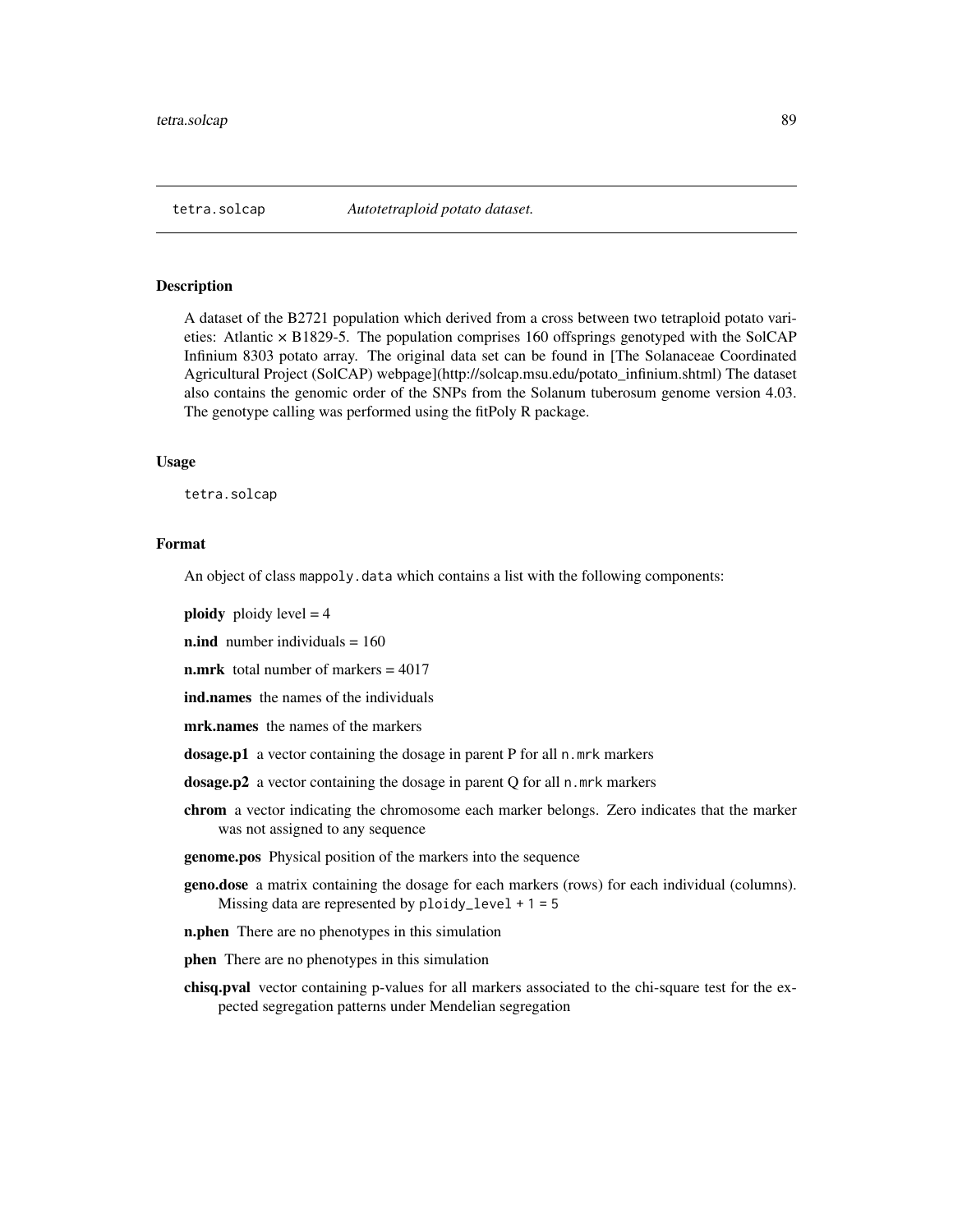```
tetra.solcap.geno.dist
```
*Autotetraploid potato dataset with genotype probabilities.*

#### Description

A dataset of the B2721 population which derived from a cross between two tetraploid potato varieties: Atlantic × B1829-5. The population comprises 160 offsprings genotyped with the SolCAP Infinium 8303 potato array. The original data set can be found in [The Solanaceae Coordinated Agricultural Project (SolCAP) webpage](http://solcap.msu.edu/potato\_infinium.shtml) The dataset also contains the genomic order of the SNPs from the Solanum tuberosum genome version 4.03. The genotype calling was performed using the fitPoly R package. Although this dataset contains the probability distribution of the genotypes, it is essentially the same dataset found in [tetra.solcap](#page-88-0)

#### Usage

tetra.solcap.geno.dist

# Format

An object of class mappoly.data which contains a list with the following components:

**ploidy** ploidy level  $= 4$ 

**n.ind** number individuals  $= 160$ 

**n.mrk** total number of markers  $= 4017$ 

ind.names the names of the individuals

mrk.names the names of the markers

dosage.p1 a vector containing the dosage in parent P for all n.mrk markers

dosage.p2 a vector containing the dosage in parent Q for all n.mrk markers

- chrom a vector indicating which sequence each marker belongs. Zero indicates that the marker was not assigned to any sequence
- genome.pos Physical position of the markers into the sequence
- prob.thres = 0.95 probability threshold to associate a marker call to a dosage. Markers with maximum genotype probability smaller than 'prob.thres' are considered as missing data for the dosage calling purposes
- geno a data.frame containing the probability distribution for each combination of marker and offspring. The first two columns represent the marker and the offspring, respectively. The remaining elements represent the probability associated to each one of the possible dosages
- geno.dose a matrix containing the dosage for each markers (rows) for each individual (columns). Missing data are represented by  $ploidy\_level + 1 = 5$

**n.phen** There are no phenotypes in this simulation

phen There are no phenotypes in this simulation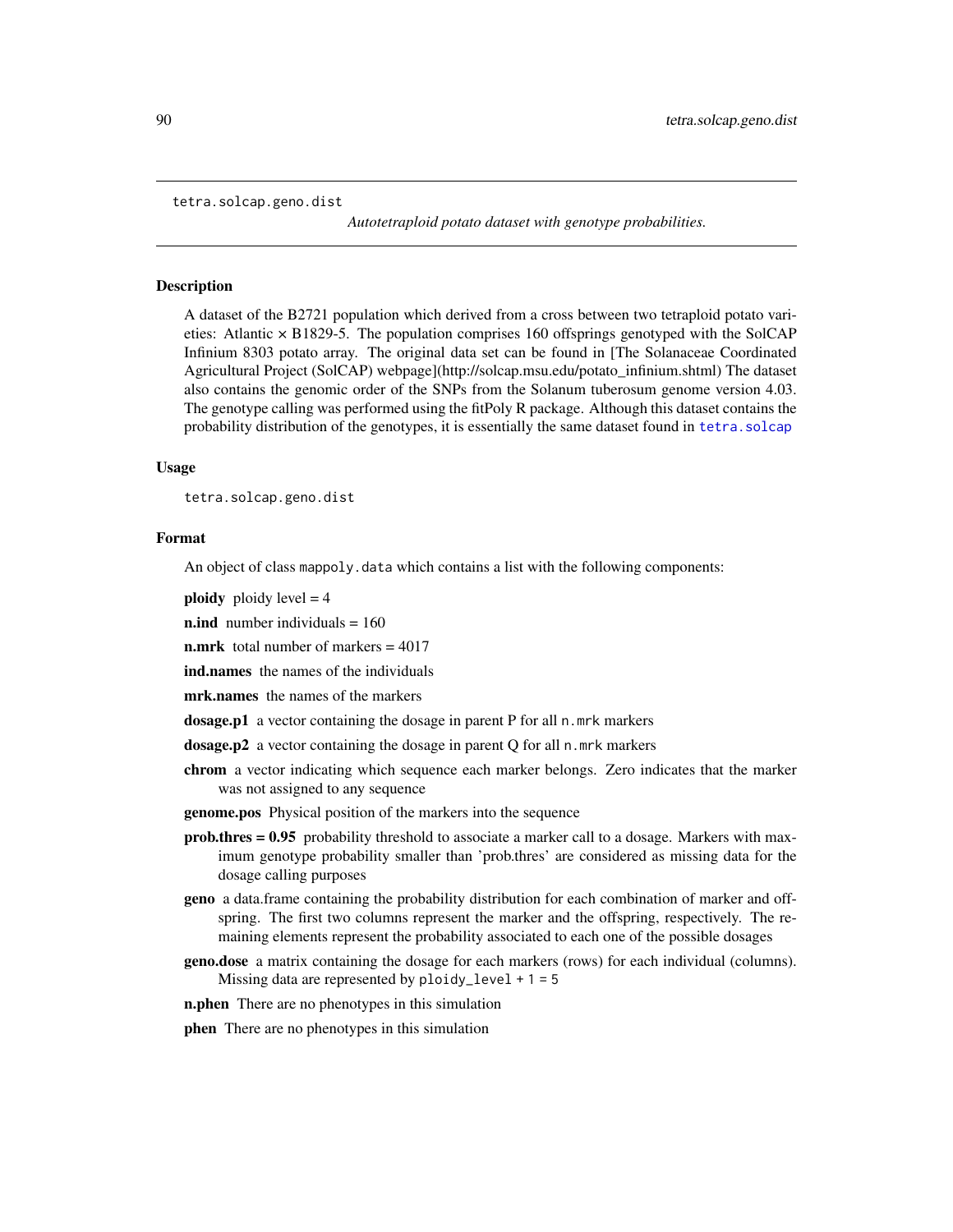<span id="page-90-0"></span>

#### Description

This function takes an object of class mappoly.map and checks for removed redundant markers in the original dataset. Once redundant markers are found, they are re-added to the map in their respective equivalent positions and another HMM round is performed.

# Usage

update\_map(input.maps, verbose = TRUE)

# Arguments

| input.maps | a single map or a list of maps of class mappoly. map           |
|------------|----------------------------------------------------------------|
| verbose    | if TRUE (default), shows information about each update process |

# Value

an updated map (or list of maps) of class mappoly.map, containing the original map(s) plus redundant markers

## Author(s)

Gabriel Gesteira, <gabrielgesteira@usp.br>

## Examples

```
orig.map <- solcap.err.map
up.map <- lapply(solcap.err.map, update_map)
summary_maps(orig.map)
summary_maps(up.map)
```
update\_missing *Update missing information*

# Description

Updates the missing data in the dosage matrix of an object of class mappoly.data given a new probability threshold

## Usage

```
update_missing(input.data, prob.thres = 0.95)
```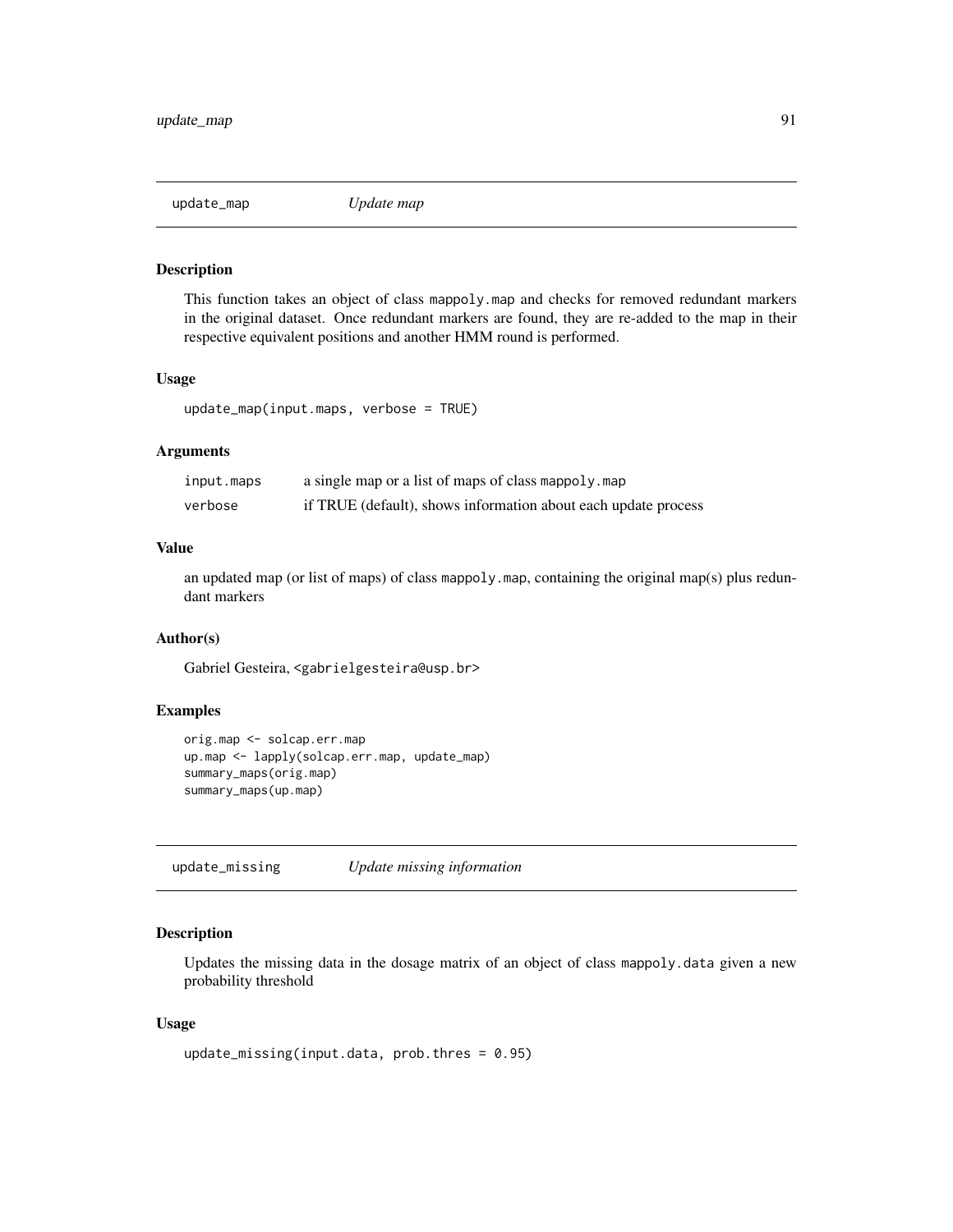# Arguments

| input.data | an object of class mappoly. data                                                                                                                                                                         |
|------------|----------------------------------------------------------------------------------------------------------------------------------------------------------------------------------------------------------|
| prob.thres | probability threshold to associate a marker call to a dosage. Markers with max-<br>imum genotype probability smaller than 'prob.thres' are considered as missing<br>data for the dosage calling purposes |

# Author(s)

Marcelo Mollinari, <mmollin@ncsu.edu>

```
data.updated = update_missing(hexafake.geno.dist, prob.thres = 0.5)
print(hexafake.geno.dist)
print(data.updated)
```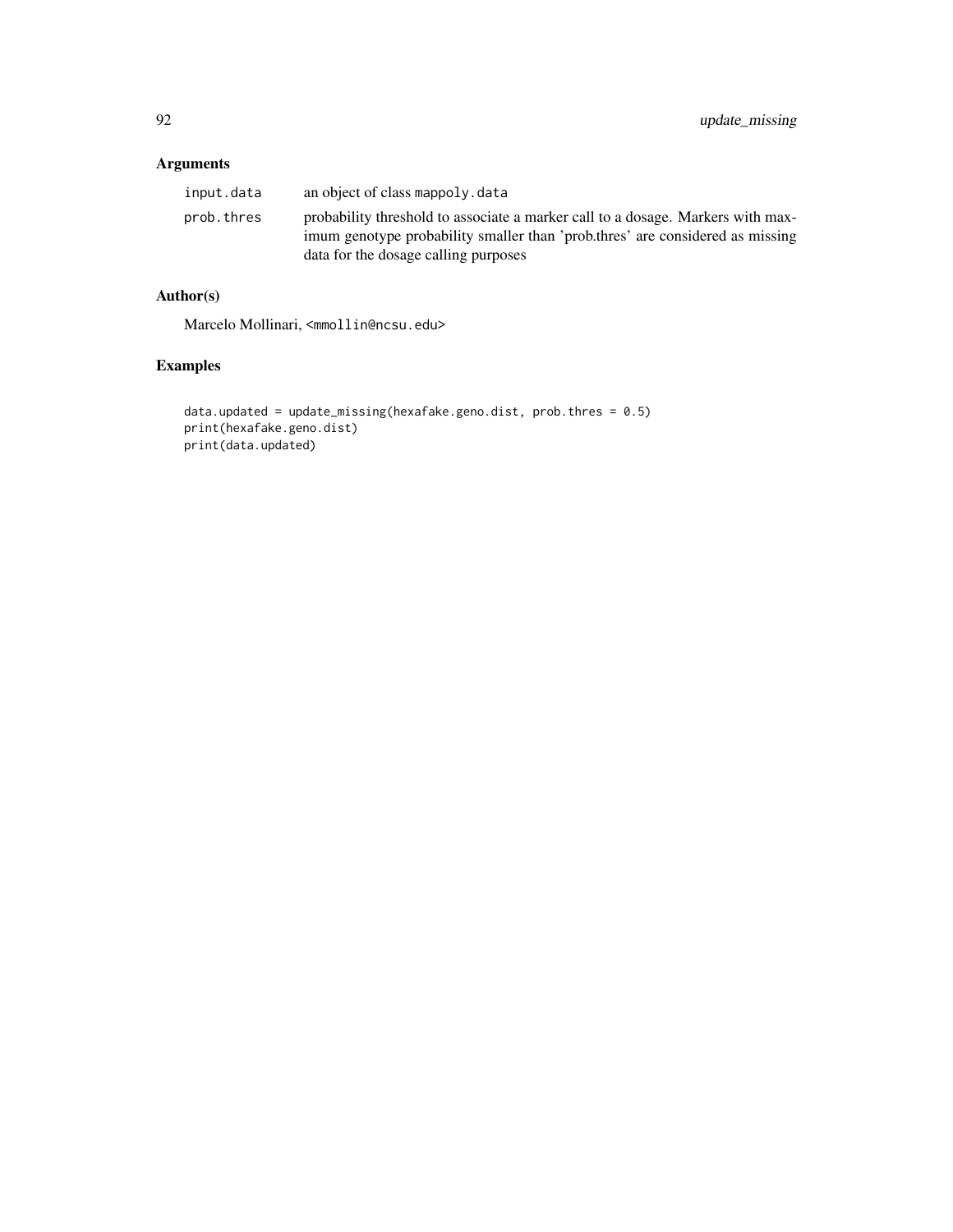# **Index**

```
∗ analysis
    cache_counts_twopt, 6
∗ datasets
    hexafake, 41
    hexafake.geno.dist, 42
    maps.hexafake, 52
    85
    solcap.err.map, 85
    86
    solcap.prior.map, 86
    tetra.solcap, 89
    tetra.solcap.geno.dist, 90
∗ two-point
    cache_counts_twopt, 6
add_marker, 4
cache_counts_twopt, 6, 7, 22
calc_genoprob, 8
calc_genoprob_dist, 9
calc_genoprob_error, 10
calc_genoprob_one_parent, 11
calc_homologprob, 13
calc_prefpair_profiles, 14
check_data_sanity, 15
compare_maps, 15
drop_marker, 16
elim_redundant, 17
est_full_hmm_with_global_error, 18
est_full_hmm_with_prior_prob, 20
est_pairwise_rf, 22, 49
est_pairwise_rf2, 24
est_rf_hmm, 25
est_rf_hmm_sequential, 26, 28
export_data_to_polymapR, 31
export_map_list, 32
export_qtlpoly, 33
extract_map, 34
```
filter\_individuals, [34](#page-33-0) filter\_missing, [35](#page-34-0) filter\_segregation, [36](#page-35-0) get\_genomic\_order, [37](#page-36-0) get\_submap, [37](#page-36-0) get\_tab\_mrks, [39](#page-38-0) group\_mappoly, [40](#page-39-0) hexafake, [41,](#page-40-0) *[42](#page-41-0)*, *[52](#page-51-1)* hexafake.geno.dist, [42](#page-41-0) import\_data\_from\_polymapR, [43](#page-42-0) import\_from\_updog, [44](#page-43-0) import\_phased\_maplist\_from\_polymapR, [46](#page-45-0) loglike\_hmm, [47](#page-46-0) make\_mat\_mappoly, [48](#page-47-0) make\_pairs\_mappoly, [49](#page-48-0) make\_seq\_mappoly, [50,](#page-49-1) *[81](#page-80-0)* maps.hexafake, [52](#page-51-1) mds\_mappoly, [52,](#page-51-1) *[86](#page-85-0)* merge\_datasets, [54](#page-53-0) merge\_maps, [56](#page-55-0) plot.mappoly.data *(*read\_geno*)*, [67](#page-66-0) plot.mappoly.geno.ord *(*get\_genomic\_order*)*, [37](#page-36-0) plot.mappoly.homoprob, [58](#page-57-0) plot.mappoly.map *(*est\_rf\_hmm*)*, [25](#page-24-0) plot.mappoly.prefpair.profiles, [59](#page-58-0) plot.mappoly.rf.matrix *(*rf\_list\_to\_matrix*)*, [79](#page-78-0) plot.mappoly.sequence *(*make\_seq\_mappoly*)*, [50](#page-49-1) plot\_genome\_vs\_map, [60](#page-59-0) plot\_GIC, [60](#page-59-0) plot\_map\_list, [61](#page-60-0) plot\_mrk\_info, [62](#page-61-0)